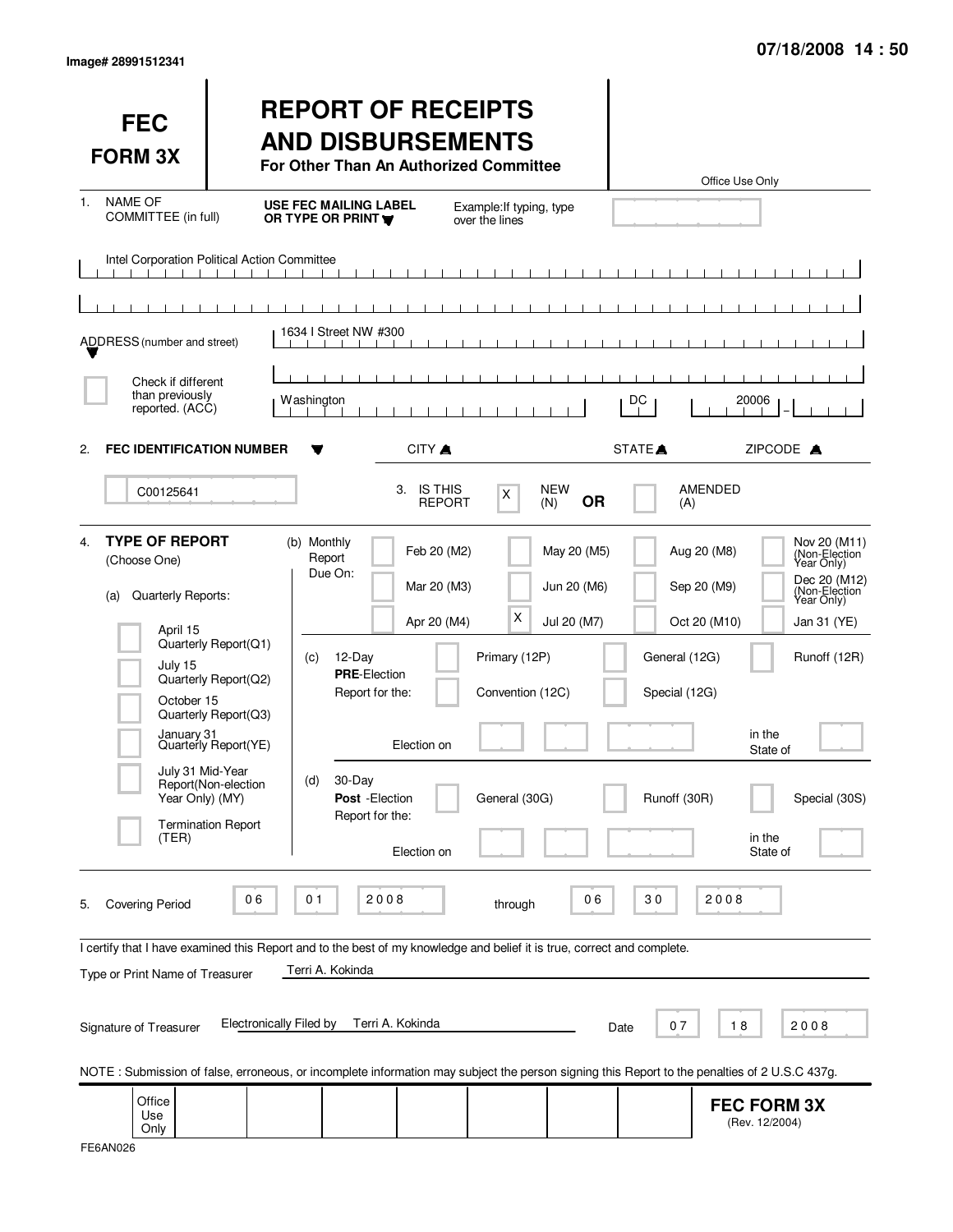## **SUMMARY PAGE**

**OF RECEIPTS AND DISBURSEMENTS**

FEC **Form 3X** (Rev. 02/2003) **Page 2 Properties AND DISBUNSEMENTS** 

|    |     | Write or Type Committee Name<br>Intel Corporation Political Action Committee                     |       |               |                                          |                                       |                      |                                                 |                     |
|----|-----|--------------------------------------------------------------------------------------------------|-------|---------------|------------------------------------------|---------------------------------------|----------------------|-------------------------------------------------|---------------------|
|    |     | Report Covering the Period:                                                                      | From: | $M$ $M$<br>06 | $D^{\prime\prime}$ $D$<br>0 <sub>1</sub> | $Y$ $W$ $Y$<br>2008                   | $M^*$ M<br>06<br>To: | $D^{\prime\prime}$ $D$<br>30                    | $Y$ $Y$ $Y$<br>2008 |
|    |     |                                                                                                  |       |               |                                          | <b>COLUMN A</b><br><b>This Period</b> |                      | <b>COLUMN B</b><br><b>Calendar Year-to-Date</b> |                     |
| 6. | (a) | Cash on Hand<br>January 1                                                                        | 2008  |               |                                          |                                       |                      |                                                 | 270687.21           |
|    | (b) | Cash on Hand at<br>Begining of Reporting Period                                                  |       |               |                                          | 259223.86                             |                      |                                                 |                     |
|    | (c) | Total Receipts (from Line 19)                                                                    |       |               |                                          | 11811.86                              |                      |                                                 | 74363.48            |
|    | (d) | Subtotal (add lines 6(b) and                                                                     |       |               |                                          |                                       |                      |                                                 |                     |
|    |     | 6(c) for Column A and Lines<br>$6(a)$ and $6(c)$ for Column B)                                   |       |               |                                          | 271035.72                             |                      |                                                 | 345050.69           |
| 7. |     | Total Disbursements (from Line 31)                                                               |       |               |                                          | 33544.95                              |                      |                                                 | 107559.92           |
| 8. |     | Cash on Hand at Close of<br><b>Reporting Period</b><br>(subtract Line 7 from Line 6(d))          |       |               |                                          | 237490.77                             |                      |                                                 | 237490.77           |
| 9. |     | Debts and Obligations owed<br>the committee (Itemize all on<br>Schedule C and/or Schedule D)     | TO    |               |                                          | 0.00                                  |                      |                                                 |                     |
|    |     | 10. Debts and Obligations owed<br>the committee (Itemize all on<br>Schedule C and/or Schedule D) | BY    |               |                                          | 0.00                                  |                      |                                                 |                     |

This Committee has qualified as a multicandidate committee. (see FEC FORM 1M) X

### **For further information contact:**

Federal Election Commission 999 E street, NW Washington, DC 20463

> Toll Free 800-424-9530 Local 202-694-1100

FE6AN026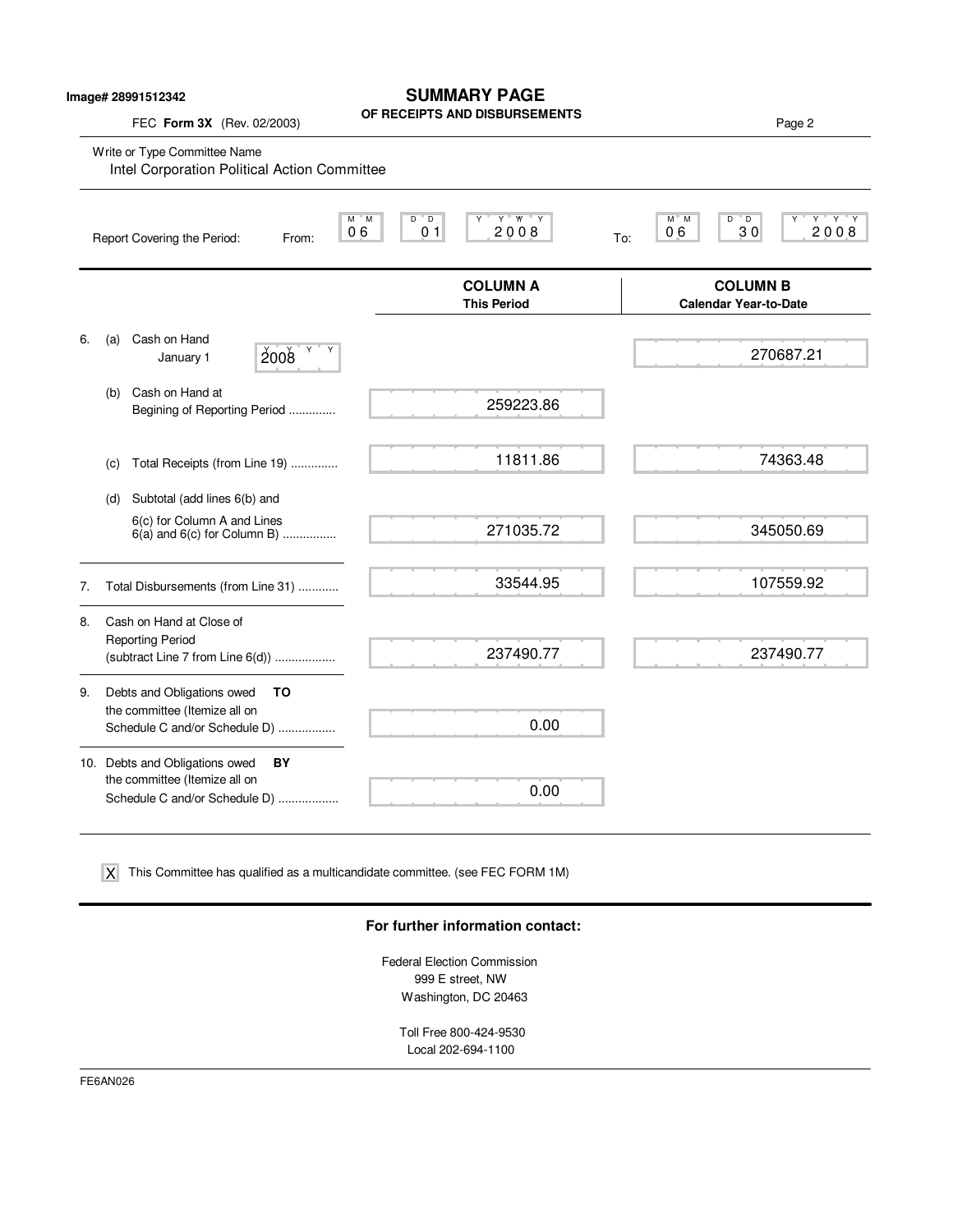| FEC Form 3X (Rev. 06/2004)                                                                         | OF RECEIPTS                                 | Page 3                                          |
|----------------------------------------------------------------------------------------------------|---------------------------------------------|-------------------------------------------------|
| Write or Type Committee Name<br>Intel Corporation Political Action Committee                       |                                             |                                                 |
| $M$ $M$<br>06<br>Report Covering the Period:<br>From:                                              | D<br>$0^{\circ}1$<br>2008                   | $0.6^\circ$<br>D<br>2008<br>$30^{\circ}$<br>To: |
| I. Receipts                                                                                        | <b>COLUMN A</b><br><b>Total This Period</b> | <b>COLUMN B</b><br><b>Calendar Year-to-Date</b> |
| 11. Contributions (other than loans) From:                                                         |                                             |                                                 |
| Individuals/Persons Other<br>(a)<br><b>Than Political Committees</b><br>Itemized (use Schedule A)  | 6636.52                                     | 29133.87                                        |
| (i)                                                                                                | 5175.34                                     | 45229.61                                        |
| (iii) TOTAL (add<br>Lines 11(a)(i) and (ii)                                                        | 11811.86                                    | 74363.48                                        |
| Political Party Committees<br>(b)                                                                  | 0.00                                        | 0.00                                            |
| <b>Other Political Committees</b><br>(c)<br><b>Total Contributions (add Lines</b><br>(d)           | 0.00                                        | 0.00                                            |
| $11(a)(iii),(b)$ and $(c)$ ) (Carry                                                                | 11811.86                                    | 74363.48                                        |
| 12. Transfers From Affiliated/Other                                                                | 0.00                                        | 0.00                                            |
|                                                                                                    | 0.00                                        | 0.00                                            |
| 14. Loan Repayments Received                                                                       | 0.00                                        | 0.00                                            |
| 15. Offsets To Operating Expenditures                                                              |                                             |                                                 |
| (Refunds, Rebates, etc.)<br>(Carry Totals to Line 37, page 5)<br>16. Refunds of Contributions Made | 0.00                                        | 0.00                                            |
| to Federal candidates and Other                                                                    | 0.00                                        | 0.00                                            |
| 17. Other Federal Receipts                                                                         | 0.00                                        | 0.00                                            |
| 18. Transfers from Non-Federal and Levin Funds                                                     |                                             |                                                 |
| (a) Non-Federal Account<br>(from Schedule H3)                                                      | 0.00                                        | 0.00                                            |
| (b) Levin Funds (from Schedule H5)                                                                 | 0.00                                        | 0.00                                            |
| (c) Total Transfer (add 18(a) and 18(b)).                                                          | 0.00                                        | 0.00                                            |
| 19. Total Receipts (add Lines 11(d),<br>12, 13, 14, 15, 16, 17, and 18(c))                         | 11811.86                                    | 74363.48                                        |
| 20. Total Federal Receipts<br>(subtract Line 18(c) from Line 19)                                   | 11811.86                                    | 74363.48                                        |

**DETAILED SUMMARY PAGE**

**Image# 28991512343**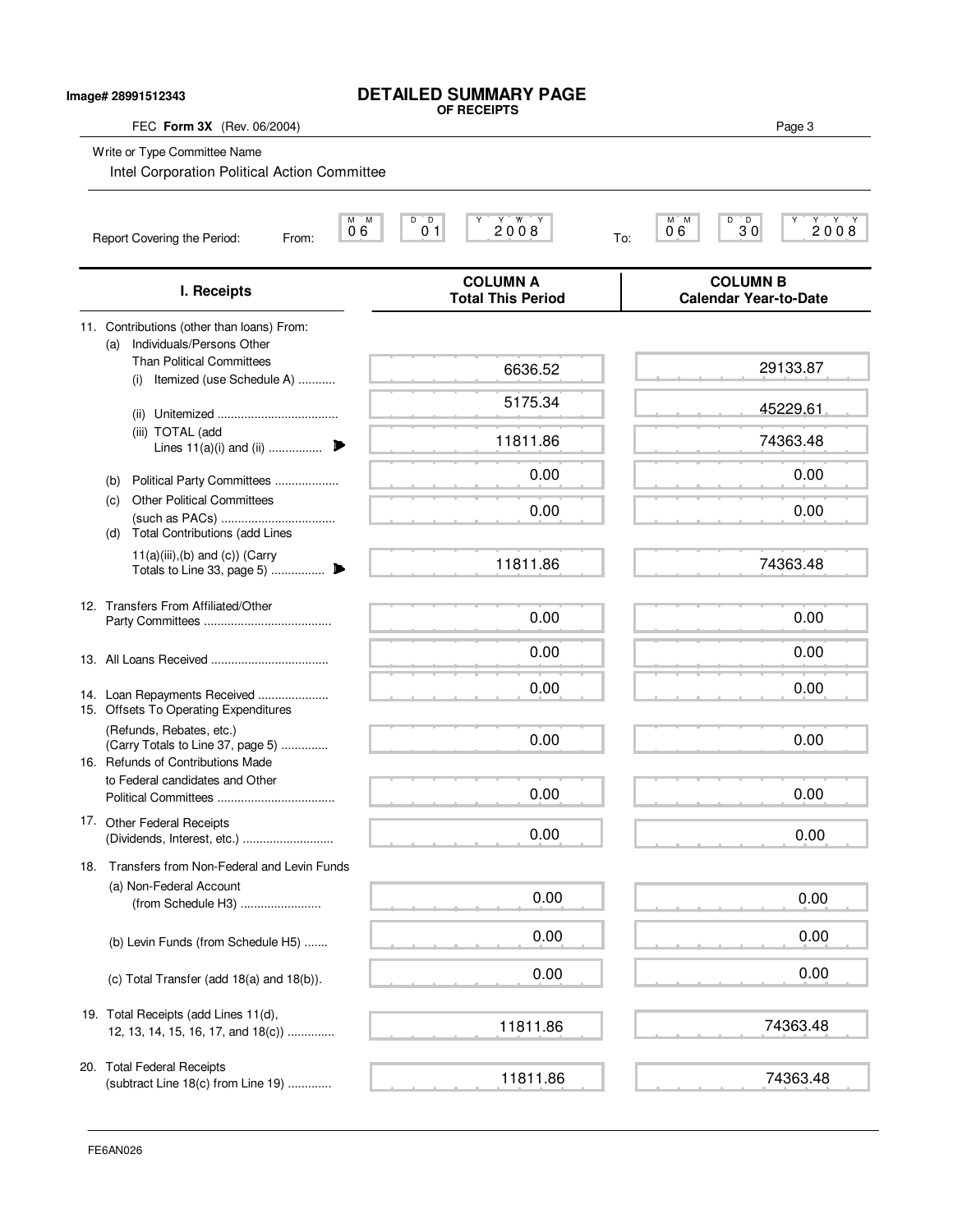**Image# 28991512344**

# **DETAILED SUMMARY PAGE**<br>of Disbursements

| FEC Form 3X (Rev. 02/2003)                                                                        | of Disbursements                            | Page 4                                          |
|---------------------------------------------------------------------------------------------------|---------------------------------------------|-------------------------------------------------|
| <b>II. DISBURSEMENTS</b>                                                                          | <b>COLUMN A</b><br><b>Total This Period</b> | <b>COLUMN B</b><br><b>Calendar Year-to-Date</b> |
| 21. Operating Expenditures:<br>(a) Shared Federal/Non-Federal                                     |                                             |                                                 |
| Activity (from Schedule H4)<br>Federal Share<br>(i)                                               | 0.00                                        | 0.00                                            |
| Non-Federal Share<br>(ii)                                                                         | 0.00                                        | 0.00                                            |
| <b>Other Federal Operating</b><br>(b)                                                             | 44.95                                       | 1059.92                                         |
| (c) Total Operating Expenditures<br>(add 21(a)(i), (a)(ii) and (b))                               | 44.95                                       | 1059.92                                         |
| 22. Transfers to Affiliated/Other Party                                                           | 0.00                                        | 0.00                                            |
| 23. Contributions to<br>Federal Candidates/Committees<br>and Other Political Committees           | 33500.00                                    | 106500.00                                       |
| 24. Independent Expenditure                                                                       | 0.00                                        | 0.00                                            |
| 25. Coordinated Expenditures Made by Party<br>Committees $(2 \text{ U.S.C. } 441a(d))$            | 0.00                                        | 0.00                                            |
| 26. Loan Repayments Made                                                                          | 0.00                                        | 0.00                                            |
|                                                                                                   | 0.00                                        | 0.00                                            |
| 28. Refunds of Contributions To:<br>Individuals/Persons Other<br>(a)<br>Than Political Committees | 0.00                                        | 0.00                                            |
| (b) Political Party Committees                                                                    | 0.00                                        | 0.00                                            |
| <b>Other Political Committees</b><br>(c)                                                          | 0.00                                        | 0.00                                            |
| <b>Total Contribution Refunds</b><br>(d)<br>(add Lines 28(a), (b), and (c))                       | 0.00                                        | 0.00                                            |
| 29.                                                                                               | 0.00                                        | 0.00                                            |
| 30. Federal Election Activity (2 U.S.C 431(20))<br>(a) Shared Federal Election Activity           |                                             |                                                 |
| (from Schedule H6)<br>(i) Federal Share                                                           | 0.00                                        | 0.00                                            |
| (ii) "Levin" Share                                                                                | 0.00                                        | 0.00                                            |
| (b) Federal Election Activity Paid Entirely<br>With Federal Funds                                 | 0.00                                        | 0.00                                            |
| (c) Total Federal Election Activity (add<br>Lines $30(a)(i)$ , $30(a)(ii)$ and $30(b)$ )          | 0.00                                        | 0.00                                            |
| 31. Total Disbursements (add Lines 21(c), 22,<br>23, 24, 25, 26, 27, 28(d), 29 and 30(c))         | 33544.95                                    | 107559.92                                       |
| <b>Total Federal Disbursements</b><br>32.<br>(subtract Line 21(a)(ii) and Line 30(a)(ii)          |                                             |                                                 |

107559.92

 $\mathcal{L}$  . The set of  $\mathcal{L}$ 

33544.95

from Line 31).......................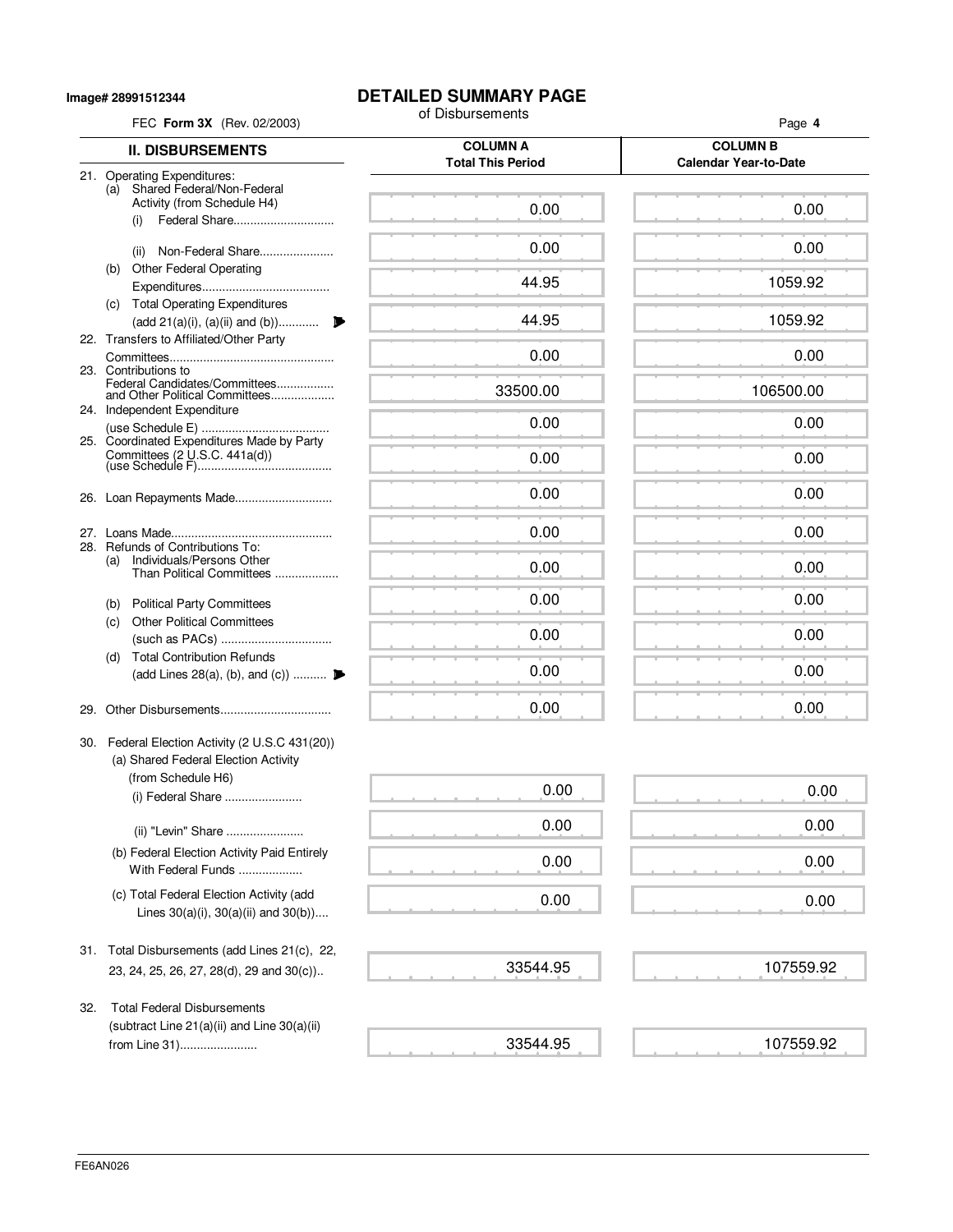#### **Image# 28991512345**

## **DETAILED SUMMARY PAGE**

|     | III. Net Contributions/Operating<br><b>Expenditures</b>                                | <b>COLUMN A</b><br><b>Total This Period</b> | <b>COLUMN B</b><br><b>Calendar Year-to-Date</b> |
|-----|----------------------------------------------------------------------------------------|---------------------------------------------|-------------------------------------------------|
| 33. | Total Contributions (other than loans)<br>from Line 11(d), page 3)                     | 11811.86                                    | 74363.48                                        |
| 34. | <b>Total Contribution Refunds</b>                                                      | 0.00                                        | 0.00                                            |
| 35. | Net Contributions (other than loans)<br>(subtract Line 34 from Line 33)                | 11811.86                                    | 74363.48                                        |
| 36. | <b>Total Federal Operating Expenditures</b><br>(add Line $21(a)(i)$ and Line $21(b)$ ) | 44.95                                       | 1059.92                                         |
| 37. | Offsets to Operating Expenditures                                                      | 0.00                                        | 0.00                                            |
| 38. | Net Operating Expenditures<br>(subtract Line 37 from Line 36)                          | 44.95                                       | 1059.92                                         |

FE6AN026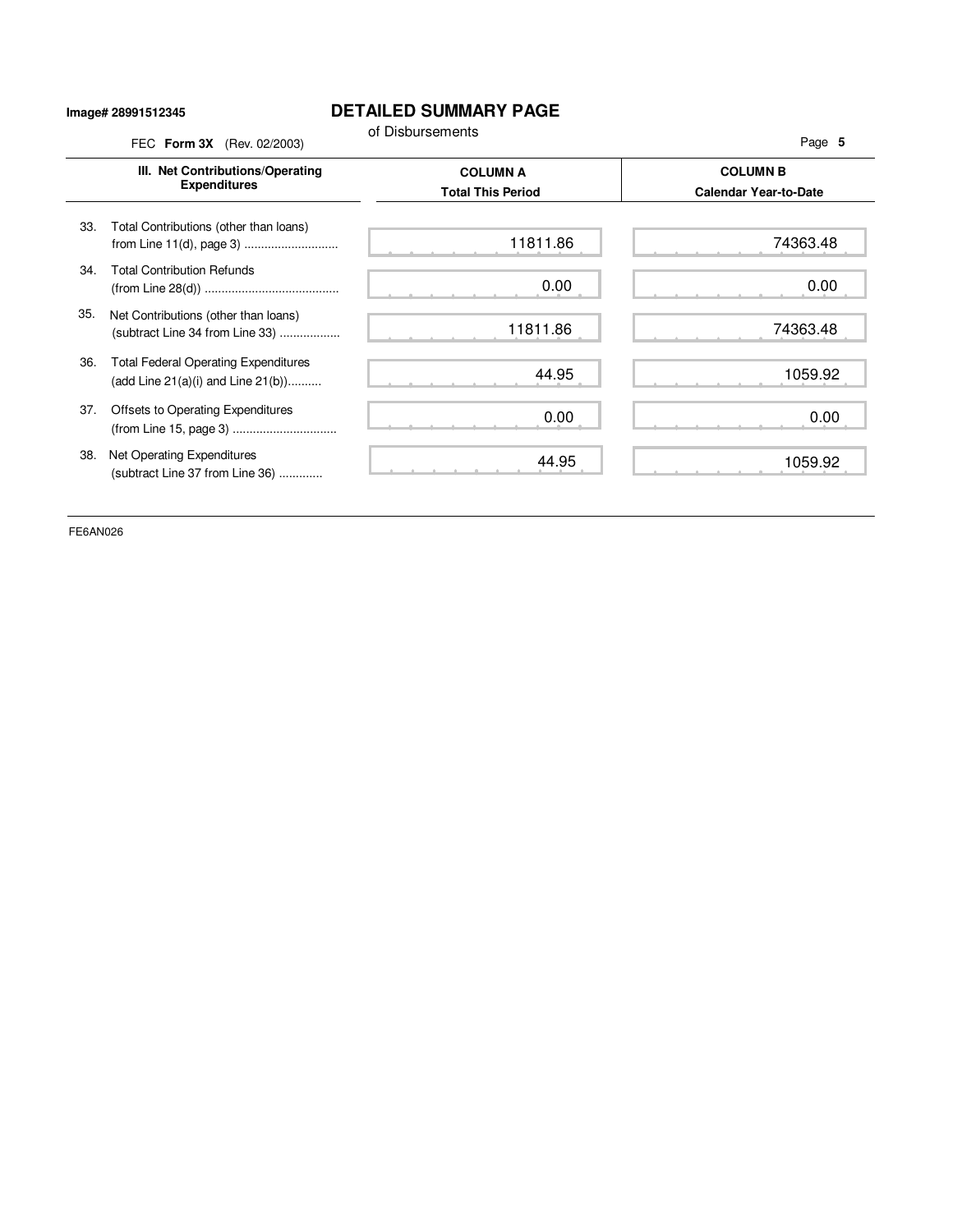| <b>SCHEDULE A (FEC Form 3X)</b><br><b>ITEMIZED RECEIPTS</b>               | Use separate schedule(s)<br>for each category of the<br><b>Detailed Summary Page</b>                                                                                                                                                                                                    | FOR LINE NUMBER:<br>PAGE 6/57<br>(check only one)<br>X<br>11 <sub>b</sub><br>11a<br>11c<br>12<br>15<br>16<br>13<br>14<br>17 |
|---------------------------------------------------------------------------|-----------------------------------------------------------------------------------------------------------------------------------------------------------------------------------------------------------------------------------------------------------------------------------------|-----------------------------------------------------------------------------------------------------------------------------|
| NAME OF COMMITTEE (In Full)                                               | Any information copied from such Reports and Statements may not be sold or used by any person for the purpose of soliciting contributions<br>or for commercial purposes, other than using the name and address of any political committee to solicit contributions from such committee. |                                                                                                                             |
| Intel Corporation Political Action Committee                              |                                                                                                                                                                                                                                                                                         |                                                                                                                             |
| Full Name (Last, First, Middle Initial)<br>Ms. Gloria J Aksentowitz<br>А. |                                                                                                                                                                                                                                                                                         | Date of Receipt                                                                                                             |
| Mailing Address 5000 W. Chandler Blvd.                                    |                                                                                                                                                                                                                                                                                         | Y Y Y Y<br>$M$ $M$ $/$<br>$\overline{D}$<br>$\overline{D}$ /<br>Y<br>13<br>06<br>2008                                       |
| City                                                                      | Zip Code<br>State                                                                                                                                                                                                                                                                       | Transaction ID: A2008-1055269                                                                                               |
| Chandler                                                                  | AZ<br>85226                                                                                                                                                                                                                                                                             | Amount of Each Receipt this Period                                                                                          |
| FEC ID number of contributing<br>federal political committee.             | C                                                                                                                                                                                                                                                                                       | 20.00                                                                                                                       |
| Name of Employer<br>Intel Corporation                                     | Occupation<br><b>Marketing Specialist</b>                                                                                                                                                                                                                                               |                                                                                                                             |
| Receipt For:                                                              | Aggregate Year-to-Date                                                                                                                                                                                                                                                                  |                                                                                                                             |
| Primary<br>General<br>Other (specify) $\blacktriangledown$                | 220.00                                                                                                                                                                                                                                                                                  |                                                                                                                             |
| Full Name (Last, First, Middle Initial)<br>В.<br>Ms. Gloria J Aksentowitz |                                                                                                                                                                                                                                                                                         | Date of Receipt                                                                                                             |
| Mailing Address 5000 W. Chandler Blvd.                                    |                                                                                                                                                                                                                                                                                         | $Y - Y - Y$<br>$M$ M<br>D<br>$\overline{D}$<br>30<br>2008<br>06                                                             |
| City                                                                      | Zip Code<br>State                                                                                                                                                                                                                                                                       | Transaction ID: A2008-1172066                                                                                               |
| Chandler                                                                  | AZ<br>85226                                                                                                                                                                                                                                                                             | Amount of Each Receipt this Period                                                                                          |
| FEC ID number of contributing<br>federal political committee.             | C                                                                                                                                                                                                                                                                                       | 20.00                                                                                                                       |
| Name of Employer<br>Intel Corporation                                     | Occupation<br><b>Marketing Specialist</b>                                                                                                                                                                                                                                               |                                                                                                                             |
| Receipt For:                                                              | Aggregate Year-to-Date<br>v                                                                                                                                                                                                                                                             |                                                                                                                             |
| Primary<br>General<br>Other (specify) $\blacktriangledown$                | 240.00                                                                                                                                                                                                                                                                                  |                                                                                                                             |
| Full Name (Last, First, Middle Initial)<br>C.<br>Mr. Clifford R Anderson  |                                                                                                                                                                                                                                                                                         | Date of Receipt                                                                                                             |
| Mailing Address 4500 S. Dobson Rd.                                        |                                                                                                                                                                                                                                                                                         | $Y$ $Y$ $Y$<br>$M$ M<br>D<br>$\overline{D}$<br>13<br>2008<br>06                                                             |
| City                                                                      | Zip Code<br>State                                                                                                                                                                                                                                                                       | Transaction ID: A2008-1055180                                                                                               |
| Chandler                                                                  | AZ<br>85248                                                                                                                                                                                                                                                                             | Amount of Each Receipt this Period                                                                                          |
| FEC ID number of contributing<br>federal political committee.             | C                                                                                                                                                                                                                                                                                       | 20.00                                                                                                                       |
| Name of Employer<br>Intel Corporation                                     | Occupation<br>Security Manager                                                                                                                                                                                                                                                          |                                                                                                                             |
| Receipt For:                                                              | Aggregate Year-to-Date                                                                                                                                                                                                                                                                  |                                                                                                                             |
| Primary<br>General<br>Other (specify) $\blacktriangledown$                | 220.00                                                                                                                                                                                                                                                                                  |                                                                                                                             |
|                                                                           |                                                                                                                                                                                                                                                                                         | 60.00                                                                                                                       |
|                                                                           |                                                                                                                                                                                                                                                                                         |                                                                                                                             |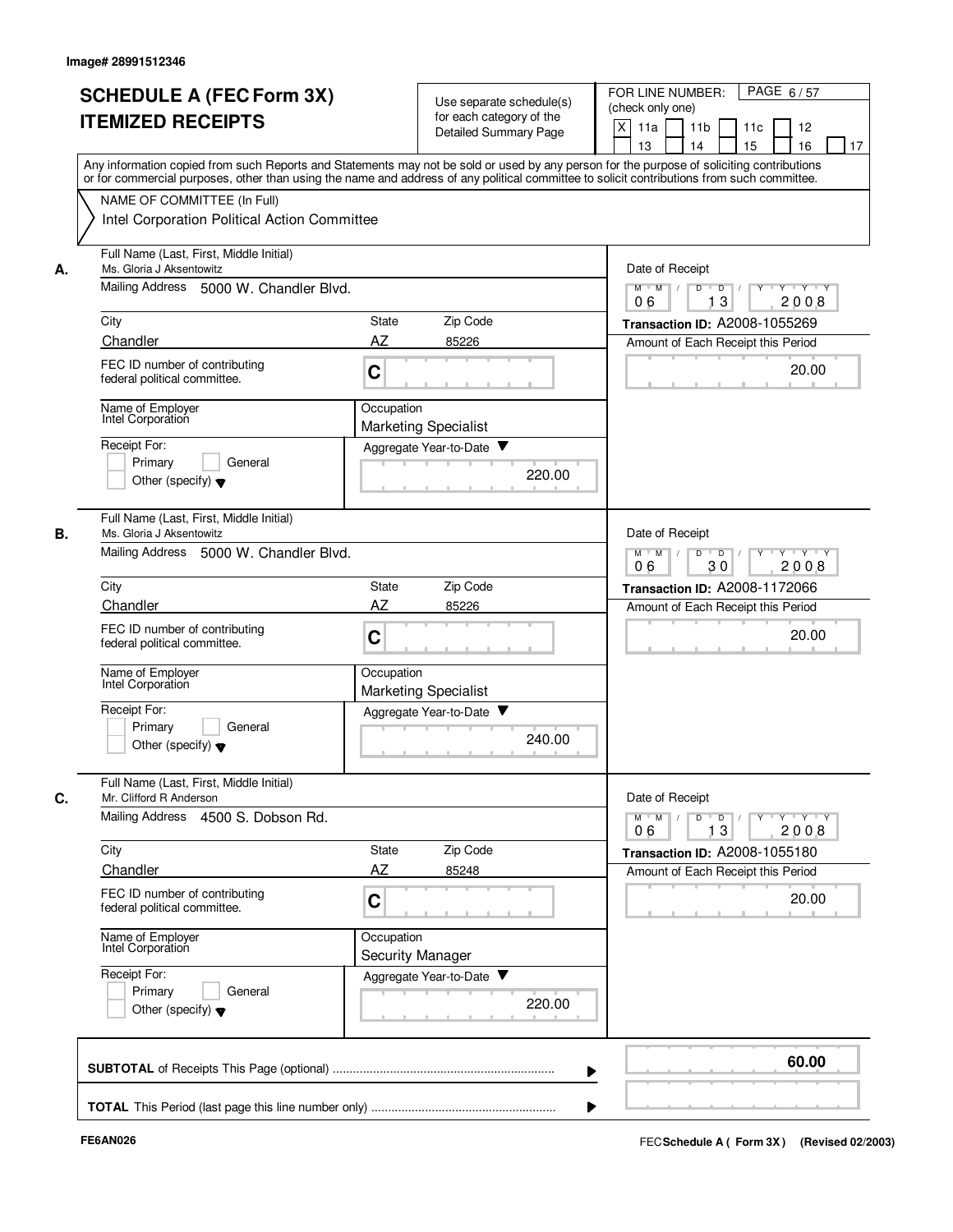| Any information copied from such Reports and Statements may not be sold or used by any person for the purpose of soliciting contributions<br>or for commercial purposes, other than using the name and address of any political committee to solicit contributions from such committee.<br>NAME OF COMMITTEE (In Full)<br>Intel Corporation Political Action Committee |                                                                                                          |
|------------------------------------------------------------------------------------------------------------------------------------------------------------------------------------------------------------------------------------------------------------------------------------------------------------------------------------------------------------------------|----------------------------------------------------------------------------------------------------------|
|                                                                                                                                                                                                                                                                                                                                                                        |                                                                                                          |
|                                                                                                                                                                                                                                                                                                                                                                        |                                                                                                          |
| Full Name (Last, First, Middle Initial)<br>Mr. Clifford R Anderson<br>А.                                                                                                                                                                                                                                                                                               | Date of Receipt                                                                                          |
| Mailing Address 4500 S. Dobson Rd.                                                                                                                                                                                                                                                                                                                                     | Y Y Y Y<br>$M$ $M$ /<br>D<br>$\overline{D}$ /<br>$Y$ <sup>-1</sup><br>30<br>06<br>2008                   |
| City<br>Zip Code<br>State                                                                                                                                                                                                                                                                                                                                              | Transaction ID: A2008-1171976                                                                            |
| Chandler<br>AZ<br>85248<br>FEC ID number of contributing                                                                                                                                                                                                                                                                                                               | Amount of Each Receipt this Period                                                                       |
| C<br>federal political committee.                                                                                                                                                                                                                                                                                                                                      | 20.00                                                                                                    |
| Name of Employer<br>Occupation<br>Intel Corporation<br><b>Security Manager</b>                                                                                                                                                                                                                                                                                         |                                                                                                          |
| Receipt For:<br>Aggregate Year-to-Date                                                                                                                                                                                                                                                                                                                                 |                                                                                                          |
| Primary<br>General<br>Other (specify) $\blacktriangledown$                                                                                                                                                                                                                                                                                                             | 240.00                                                                                                   |
| Full Name (Last, First, Middle Initial)<br>В.<br>Mr. Craig R Barrett                                                                                                                                                                                                                                                                                                   | Date of Receipt                                                                                          |
| Mailing Address<br>5000 W. Chandler Blvd.                                                                                                                                                                                                                                                                                                                              | $M^+$ M<br>D<br>$\overline{D}$<br>$Y \vdash Y \vdash Y$<br>$\sqrt{ }$<br>Y<br>$\top$<br>2008<br>06<br>13 |
| Zip Code<br>City<br>State                                                                                                                                                                                                                                                                                                                                              | Transaction ID: A2008-1055421                                                                            |
| Chandler<br>AZ<br>85226                                                                                                                                                                                                                                                                                                                                                | Amount of Each Receipt this Period                                                                       |
| FEC ID number of contributing<br>C<br>federal political committee.                                                                                                                                                                                                                                                                                                     | 208.33                                                                                                   |
| Name of Employer<br>Occupation<br>Intel Corporation<br>Chairman of the Board                                                                                                                                                                                                                                                                                           |                                                                                                          |
| Receipt For:<br>Aggregate Year-to-Date                                                                                                                                                                                                                                                                                                                                 |                                                                                                          |
| Primary<br>General<br>Other (specify) $\blacktriangledown$                                                                                                                                                                                                                                                                                                             | 2291.63                                                                                                  |
| Full Name (Last, First, Middle Initial)<br>Mr. Craig R Barrett<br>С.                                                                                                                                                                                                                                                                                                   | Date of Receipt                                                                                          |
| Mailing Address 5000 W. Chandler Blvd.                                                                                                                                                                                                                                                                                                                                 | $Y$ $Y$ $Y$<br>M<br>M<br>D<br>$\overline{D}$<br>30<br>2008<br>06                                         |
| Zip Code<br>City<br>State                                                                                                                                                                                                                                                                                                                                              | Transaction ID: A2008-1172218                                                                            |
| AZ<br>Chandler<br>85226                                                                                                                                                                                                                                                                                                                                                | Amount of Each Receipt this Period                                                                       |
| FEC ID number of contributing<br>C<br>federal political committee.                                                                                                                                                                                                                                                                                                     | 208.33                                                                                                   |
| Name of Employer<br>Occupation<br>Intel Corporation<br>Chairman of the Board                                                                                                                                                                                                                                                                                           |                                                                                                          |
| Receipt For:<br>Aggregate Year-to-Date                                                                                                                                                                                                                                                                                                                                 |                                                                                                          |
| Primary<br>General<br>Other (specify) $\blacktriangledown$                                                                                                                                                                                                                                                                                                             | 2499.96                                                                                                  |
|                                                                                                                                                                                                                                                                                                                                                                        | 436.66                                                                                                   |
|                                                                                                                                                                                                                                                                                                                                                                        |                                                                                                          |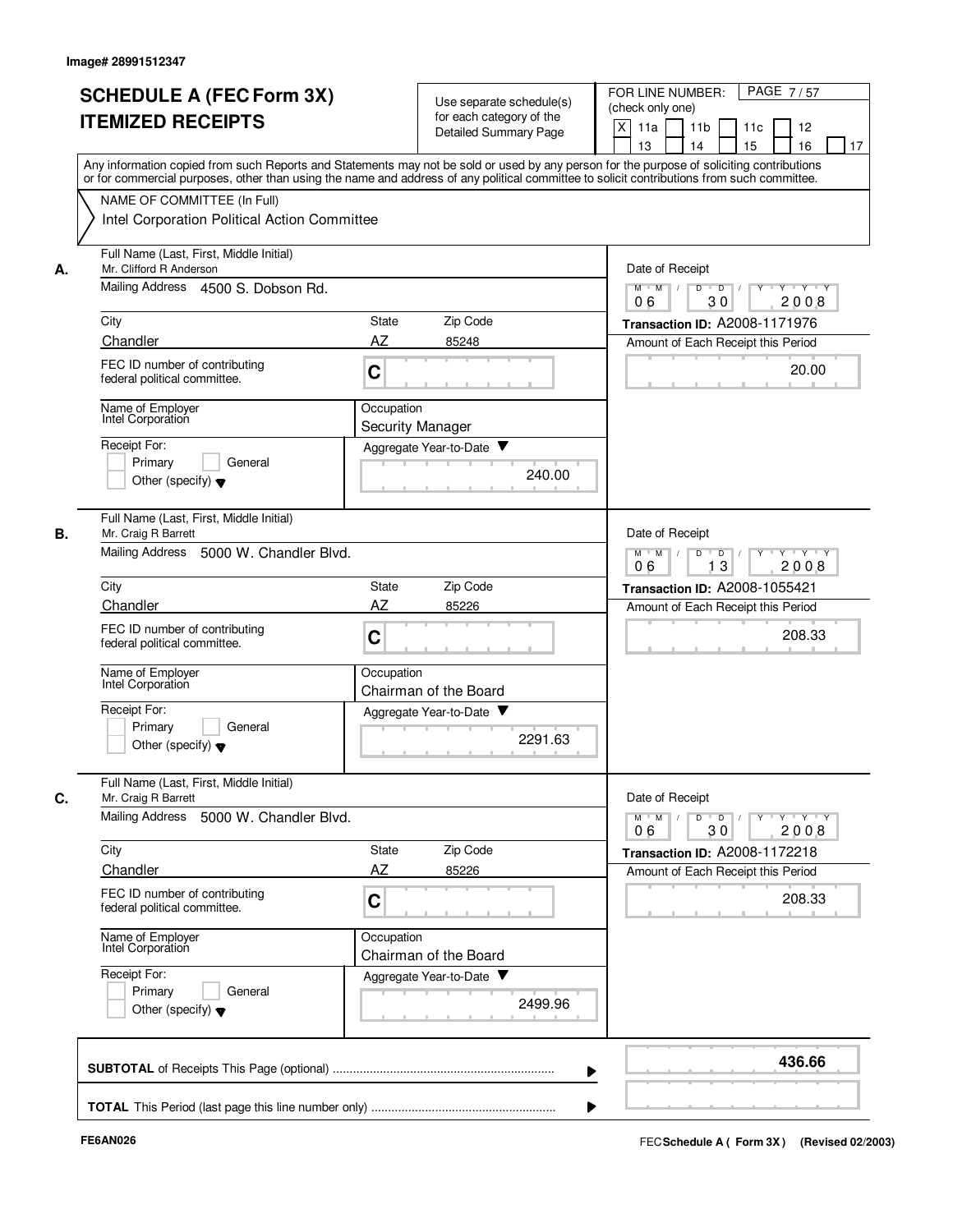|    |                                                                                                                                                                                                                                                                                         |              |                                                   | PAGE 8/57<br>FOR LINE NUMBER:                                                                                 |
|----|-----------------------------------------------------------------------------------------------------------------------------------------------------------------------------------------------------------------------------------------------------------------------------------------|--------------|---------------------------------------------------|---------------------------------------------------------------------------------------------------------------|
|    | <b>SCHEDULE A (FEC Form 3X)</b>                                                                                                                                                                                                                                                         |              | Use separate schedule(s)                          | (check only one)                                                                                              |
|    | <b>ITEMIZED RECEIPTS</b>                                                                                                                                                                                                                                                                |              | for each category of the<br>Detailed Summary Page | X<br>11a<br>11 <sub>b</sub><br>11c<br>12                                                                      |
|    |                                                                                                                                                                                                                                                                                         |              |                                                   | 15<br>13<br>14<br>16<br>17                                                                                    |
|    | Any information copied from such Reports and Statements may not be sold or used by any person for the purpose of soliciting contributions<br>or for commercial purposes, other than using the name and address of any political committee to solicit contributions from such committee. |              |                                                   |                                                                                                               |
|    | NAME OF COMMITTEE (In Full)                                                                                                                                                                                                                                                             |              |                                                   |                                                                                                               |
|    | Intel Corporation Political Action Committee                                                                                                                                                                                                                                            |              |                                                   |                                                                                                               |
| А. | Full Name (Last, First, Middle Initial)<br>Mr. Michael W Bidal                                                                                                                                                                                                                          |              |                                                   | Date of Receipt                                                                                               |
|    | Mailing Address<br>1600 Rio Rancho Blvd. S.E.                                                                                                                                                                                                                                           |              |                                                   | $M$ $M$ /<br>D<br>$\overline{D}$<br>$Y - Y - Y$<br>$\Box$<br>13<br>2008<br>06                                 |
|    | City                                                                                                                                                                                                                                                                                    | State        | Zip Code                                          | Transaction ID: A2008-1055371                                                                                 |
|    | Rio Rancho                                                                                                                                                                                                                                                                              | <b>NM</b>    | 87124                                             | Amount of Each Receipt this Period                                                                            |
|    | FEC ID number of contributing<br>federal political committee.                                                                                                                                                                                                                           | C            |                                                   | 25.00                                                                                                         |
|    | Name of Employer<br>Intel Corporation                                                                                                                                                                                                                                                   | Occupation   | <b>HR Business Manager</b>                        |                                                                                                               |
|    | Receipt For:                                                                                                                                                                                                                                                                            |              | Aggregate Year-to-Date                            |                                                                                                               |
|    | Primary<br>General                                                                                                                                                                                                                                                                      |              |                                                   |                                                                                                               |
|    | Other (specify) $\blacktriangledown$                                                                                                                                                                                                                                                    |              | 275.00                                            |                                                                                                               |
| В. | Full Name (Last, First, Middle Initial)<br>Mr. Michael W Bidal                                                                                                                                                                                                                          |              |                                                   | Date of Receipt                                                                                               |
|    | <b>Mailing Address</b><br>1600 Rio Rancho Blvd, S.E.                                                                                                                                                                                                                                    |              |                                                   | $Y$ $Y$ $Y$<br>$M$ M<br>D<br>$\overline{D}$<br>Y<br>30<br>2008<br>06                                          |
|    | City                                                                                                                                                                                                                                                                                    | <b>State</b> | Zip Code                                          | <b>Transaction ID: A2008-1172168</b>                                                                          |
|    | Rio Rancho                                                                                                                                                                                                                                                                              | <b>NM</b>    | 87124                                             | Amount of Each Receipt this Period                                                                            |
|    | FEC ID number of contributing<br>federal political committee.                                                                                                                                                                                                                           | C            |                                                   | 25.00                                                                                                         |
|    | Name of Employer<br>Intel Corporation                                                                                                                                                                                                                                                   | Occupation   | <b>HR Business Manager</b>                        |                                                                                                               |
|    | Receipt For:                                                                                                                                                                                                                                                                            |              | Aggregate Year-to-Date                            |                                                                                                               |
|    | Primary<br>General<br>Other (specify) $\blacktriangledown$                                                                                                                                                                                                                              |              | 300.00                                            |                                                                                                               |
|    | Full Name (Last, First, Middle Initial)<br>Jon Bork                                                                                                                                                                                                                                     |              |                                                   | Date of Receipt                                                                                               |
| C. | Mailing Address<br>4701 Technology Parkway                                                                                                                                                                                                                                              |              |                                                   | $\mathsf{Y} \dashv \mathsf{Y} \dashv \mathsf{Y}$<br>$M$ $M$ /<br>D<br>$\overline{D}$<br>Y<br>13<br>2008<br>06 |
|    | City                                                                                                                                                                                                                                                                                    | State        | Zip Code                                          | Transaction ID: A2008-1055457                                                                                 |
|    | <b>Fort Collins</b>                                                                                                                                                                                                                                                                     | CO           | 80528                                             | Amount of Each Receipt this Period                                                                            |
|    | FEC ID number of contributing<br>federal political committee.                                                                                                                                                                                                                           | C            |                                                   | 40.00                                                                                                         |
|    | Name of Employer<br>Intel Corporation                                                                                                                                                                                                                                                   | Occupation   | Project/Program Manager Tech                      |                                                                                                               |
|    | Receipt For:                                                                                                                                                                                                                                                                            |              | Aggregate Year-to-Date                            |                                                                                                               |
|    | Primary<br>General<br>Other (specify) $\blacktriangledown$                                                                                                                                                                                                                              |              | 440.00                                            |                                                                                                               |
|    |                                                                                                                                                                                                                                                                                         |              |                                                   |                                                                                                               |
|    |                                                                                                                                                                                                                                                                                         |              |                                                   | 90.00                                                                                                         |
|    |                                                                                                                                                                                                                                                                                         |              |                                                   |                                                                                                               |
|    |                                                                                                                                                                                                                                                                                         |              |                                                   |                                                                                                               |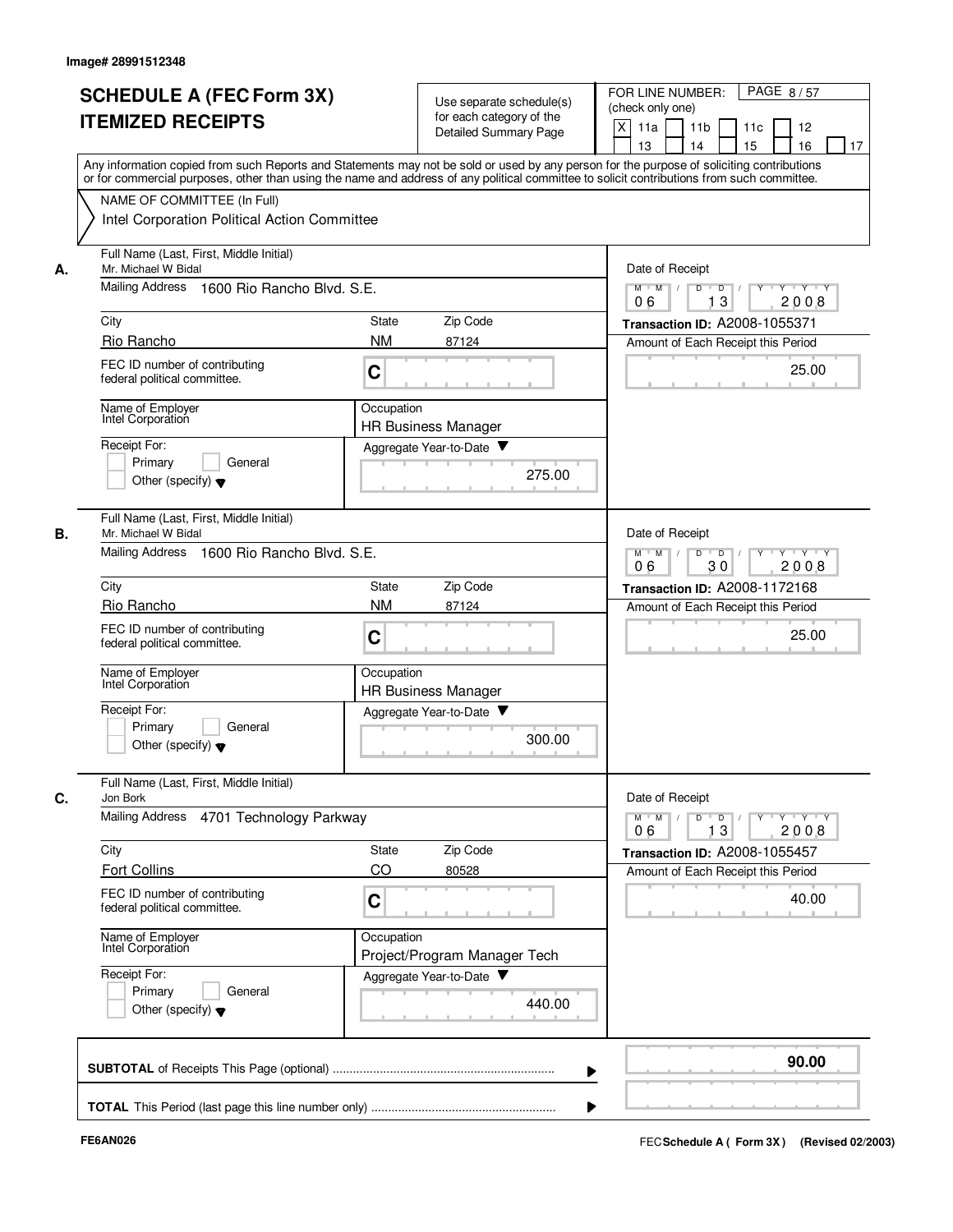|    | <b>SCHEDULE A (FEC Form 3X)</b>                                                                                                                                                                                                                                                         |            |                                                      | PAGE 9/57<br>FOR LINE NUMBER:                                                                                 |
|----|-----------------------------------------------------------------------------------------------------------------------------------------------------------------------------------------------------------------------------------------------------------------------------------------|------------|------------------------------------------------------|---------------------------------------------------------------------------------------------------------------|
|    | <b>ITEMIZED RECEIPTS</b>                                                                                                                                                                                                                                                                |            | Use separate schedule(s)<br>for each category of the | (check only one)                                                                                              |
|    |                                                                                                                                                                                                                                                                                         |            | Detailed Summary Page                                | X<br>11a<br>11 <sub>b</sub><br>11c<br>12<br>15<br>13<br>14<br>16<br>17                                        |
|    | Any information copied from such Reports and Statements may not be sold or used by any person for the purpose of soliciting contributions<br>or for commercial purposes, other than using the name and address of any political committee to solicit contributions from such committee. |            |                                                      |                                                                                                               |
|    | NAME OF COMMITTEE (In Full)                                                                                                                                                                                                                                                             |            |                                                      |                                                                                                               |
|    | Intel Corporation Political Action Committee                                                                                                                                                                                                                                            |            |                                                      |                                                                                                               |
| А. | Full Name (Last, First, Middle Initial)<br>Jon Bork                                                                                                                                                                                                                                     |            |                                                      | Date of Receipt                                                                                               |
|    | Mailing Address 4701 Technology Parkway                                                                                                                                                                                                                                                 |            |                                                      | $M$ $M$ /<br>D<br>$\overline{D}$<br>$Y - Y - Y$<br>2008<br>30<br>06                                           |
|    | City                                                                                                                                                                                                                                                                                    | State      | Zip Code                                             | Transaction ID: A2008-1172254                                                                                 |
|    | <b>Fort Collins</b>                                                                                                                                                                                                                                                                     | CO         | 80528                                                | Amount of Each Receipt this Period                                                                            |
|    | FEC ID number of contributing<br>federal political committee.                                                                                                                                                                                                                           | C          |                                                      | 40.00                                                                                                         |
|    | Name of Employer<br>Intel Corporation                                                                                                                                                                                                                                                   | Occupation | Project/Program Manager Tech                         |                                                                                                               |
|    | Receipt For:                                                                                                                                                                                                                                                                            |            | Aggregate Year-to-Date                               |                                                                                                               |
|    | Primary<br>General                                                                                                                                                                                                                                                                      |            | 480.00                                               |                                                                                                               |
|    | Other (specify) $\blacktriangledown$                                                                                                                                                                                                                                                    |            |                                                      |                                                                                                               |
| В. | Full Name (Last, First, Middle Initial)<br>Mr. David L Brown                                                                                                                                                                                                                            |            |                                                      | Date of Receipt                                                                                               |
|    | Mailing Address<br>2111 N.E. 25th Avenue                                                                                                                                                                                                                                                |            |                                                      | $Y$ $Y$ $Y$<br>$M$ M<br>D<br>D<br>Y<br>06<br>13<br>2008                                                       |
|    | City                                                                                                                                                                                                                                                                                    | State      | Zip Code                                             | <b>Transaction ID: A2008-1055439</b>                                                                          |
|    | Hillsboro                                                                                                                                                                                                                                                                               | <b>OR</b>  | 97124                                                | Amount of Each Receipt this Period                                                                            |
|    | FEC ID number of contributing<br>federal political committee.                                                                                                                                                                                                                           | C          |                                                      | 50.00                                                                                                         |
|    | Name of Employer<br>Intel Corporation                                                                                                                                                                                                                                                   | Occupation | General Manager                                      |                                                                                                               |
|    | Receipt For:                                                                                                                                                                                                                                                                            |            | Aggregate Year-to-Date<br>▼                          |                                                                                                               |
|    | Primarv<br>General<br>Other (specify) $\blacktriangledown$                                                                                                                                                                                                                              |            | 550.00                                               |                                                                                                               |
| C. | Full Name (Last, First, Middle Initial)<br>Mr. David L Brown                                                                                                                                                                                                                            |            |                                                      | Date of Receipt                                                                                               |
|    | <b>Mailing Address</b><br>2111 N.E. 25th Avenue                                                                                                                                                                                                                                         |            |                                                      | $\mathsf{Y} \dashv \mathsf{Y} \dashv \mathsf{Y}$<br>$M$ $M$ /<br>D<br>$\overline{D}$<br>Y<br>2008<br>06<br>30 |
|    | City                                                                                                                                                                                                                                                                                    | State      | Zip Code                                             | Transaction ID: A2008-1172236                                                                                 |
|    | Hillsboro                                                                                                                                                                                                                                                                               | <b>OR</b>  | 97124                                                | Amount of Each Receipt this Period                                                                            |
|    | FEC ID number of contributing<br>federal political committee.                                                                                                                                                                                                                           | C          |                                                      | 50.00                                                                                                         |
|    | Name of Employer<br>Intel Corporation                                                                                                                                                                                                                                                   | Occupation | General Manager                                      |                                                                                                               |
|    | Receipt For:                                                                                                                                                                                                                                                                            |            | Aggregate Year-to-Date                               |                                                                                                               |
|    | Primary<br>General<br>Other (specify) $\blacktriangledown$                                                                                                                                                                                                                              |            | 600.00                                               |                                                                                                               |
|    |                                                                                                                                                                                                                                                                                         |            |                                                      | 140.00                                                                                                        |
|    |                                                                                                                                                                                                                                                                                         |            |                                                      |                                                                                                               |
|    |                                                                                                                                                                                                                                                                                         |            |                                                      |                                                                                                               |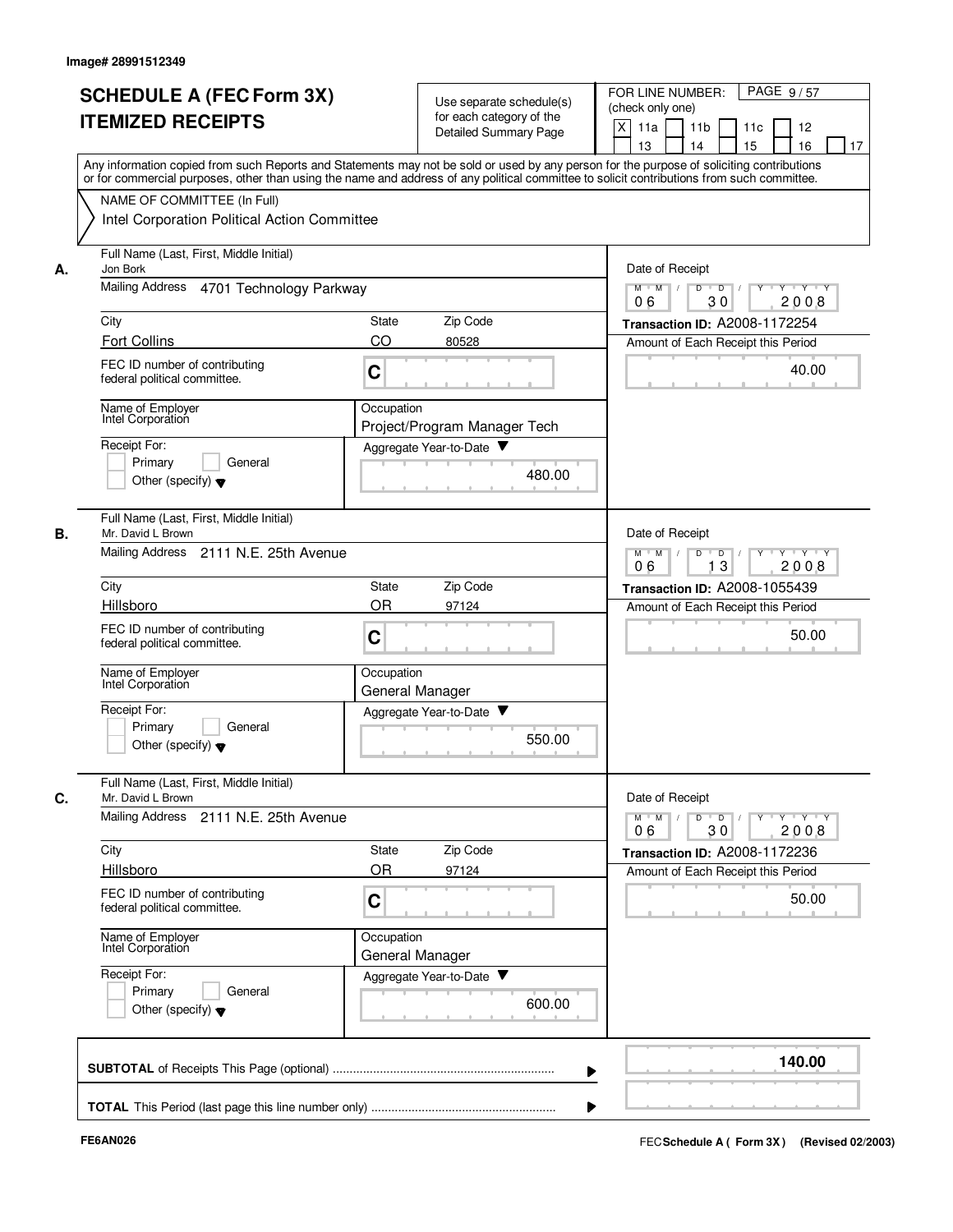|    | <b>SCHEDULE A (FEC Form 3X)</b><br><b>ITEMIZED RECEIPTS</b>                                                     | Use separate schedule(s)<br>for each category of the<br>Detailed Summary Page                                                                                                                                                                                                           | FOR LINE NUMBER:<br>PAGE 10/57<br>(check only one)<br>X<br>11a<br>11 <sub>b</sub><br>11c<br>12<br>13<br>14<br>15<br>16<br>17 |
|----|-----------------------------------------------------------------------------------------------------------------|-----------------------------------------------------------------------------------------------------------------------------------------------------------------------------------------------------------------------------------------------------------------------------------------|------------------------------------------------------------------------------------------------------------------------------|
|    | NAME OF COMMITTEE (In Full)                                                                                     | Any information copied from such Reports and Statements may not be sold or used by any person for the purpose of soliciting contributions<br>or for commercial purposes, other than using the name and address of any political committee to solicit contributions from such committee. |                                                                                                                              |
|    | Intel Corporation Political Action Committee                                                                    |                                                                                                                                                                                                                                                                                         |                                                                                                                              |
| А. | Full Name (Last, First, Middle Initial)<br>Mr. Louis J Burns                                                    |                                                                                                                                                                                                                                                                                         | Date of Receipt                                                                                                              |
|    | <b>Mailing Address</b><br>1900 Prairie City Rd.                                                                 |                                                                                                                                                                                                                                                                                         | $M$ $M$ /<br>Y 'Y 'Y<br>D<br>D<br>13<br>2008<br>06                                                                           |
|    | City                                                                                                            | Zip Code<br><b>State</b>                                                                                                                                                                                                                                                                | Transaction ID: A2008-1055398                                                                                                |
|    | Folsom<br>FEC ID number of contributing<br>federal political committee.                                         | CA<br>95630<br>C                                                                                                                                                                                                                                                                        | Amount of Each Receipt this Period<br>200.00                                                                                 |
|    | Name of Employer<br>Intel Corporation                                                                           | Occupation<br>Corporate Officer                                                                                                                                                                                                                                                         |                                                                                                                              |
|    | Receipt For:<br>Primary<br>General<br>Other (specify) $\blacktriangledown$                                      | Aggregate Year-to-Date<br>2200.00                                                                                                                                                                                                                                                       |                                                                                                                              |
| В. | Full Name (Last, First, Middle Initial)<br>Mr. Louis J Burns                                                    |                                                                                                                                                                                                                                                                                         | Date of Receipt                                                                                                              |
|    | <b>Mailing Address</b><br>1900 Prairie City Rd.                                                                 |                                                                                                                                                                                                                                                                                         | D<br>$Y - Y - Y$<br>$M$ M<br>$\sqrt{ }$<br>$\overline{D}$<br>06<br>30<br>2008                                                |
|    | City                                                                                                            | Zip Code<br>State                                                                                                                                                                                                                                                                       | Transaction ID: A2008-1172195                                                                                                |
|    | Folsom<br>FEC ID number of contributing<br>federal political committee.                                         | CA<br>95630<br>C                                                                                                                                                                                                                                                                        | Amount of Each Receipt this Period<br>200.00                                                                                 |
|    | Name of Employer<br>Intel Corporation                                                                           | Occupation<br><b>Corporate Officer</b>                                                                                                                                                                                                                                                  |                                                                                                                              |
|    | Receipt For:<br>Primary<br>General<br>Other (specify) $\blacktriangledown$                                      | Aggregate Year-to-Date<br>2400.00                                                                                                                                                                                                                                                       |                                                                                                                              |
| C. | Full Name (Last, First, Middle Initial)<br>Mr. Anand Chandrasekher<br>Mailing Address 2200 Mission College Blvd |                                                                                                                                                                                                                                                                                         | Date of Receipt<br>$Y \dashv Y \dashv Y$<br>$M$ $M$ /<br>$D$ $D$ $I$<br>$\mathbf{Y}$                                         |
|    | City                                                                                                            | State<br>Zip Code                                                                                                                                                                                                                                                                       | 13<br>2008<br>06<br>Transaction ID: A2008-1055365                                                                            |
|    | Santa Clara                                                                                                     | CA<br>95054-1549                                                                                                                                                                                                                                                                        | Amount of Each Receipt this Period                                                                                           |
|    | FEC ID number of contributing<br>federal political committee.                                                   | C                                                                                                                                                                                                                                                                                       | 100.00                                                                                                                       |
|    | Name of Employer<br>Intel Corporation                                                                           | Occupation<br>Senior Vice President                                                                                                                                                                                                                                                     |                                                                                                                              |
|    | Receipt For:<br>Primary<br>General<br>Other (specify) $\blacktriangledown$                                      | Aggregate Year-to-Date<br>1100.00                                                                                                                                                                                                                                                       |                                                                                                                              |
|    |                                                                                                                 |                                                                                                                                                                                                                                                                                         | 500.00                                                                                                                       |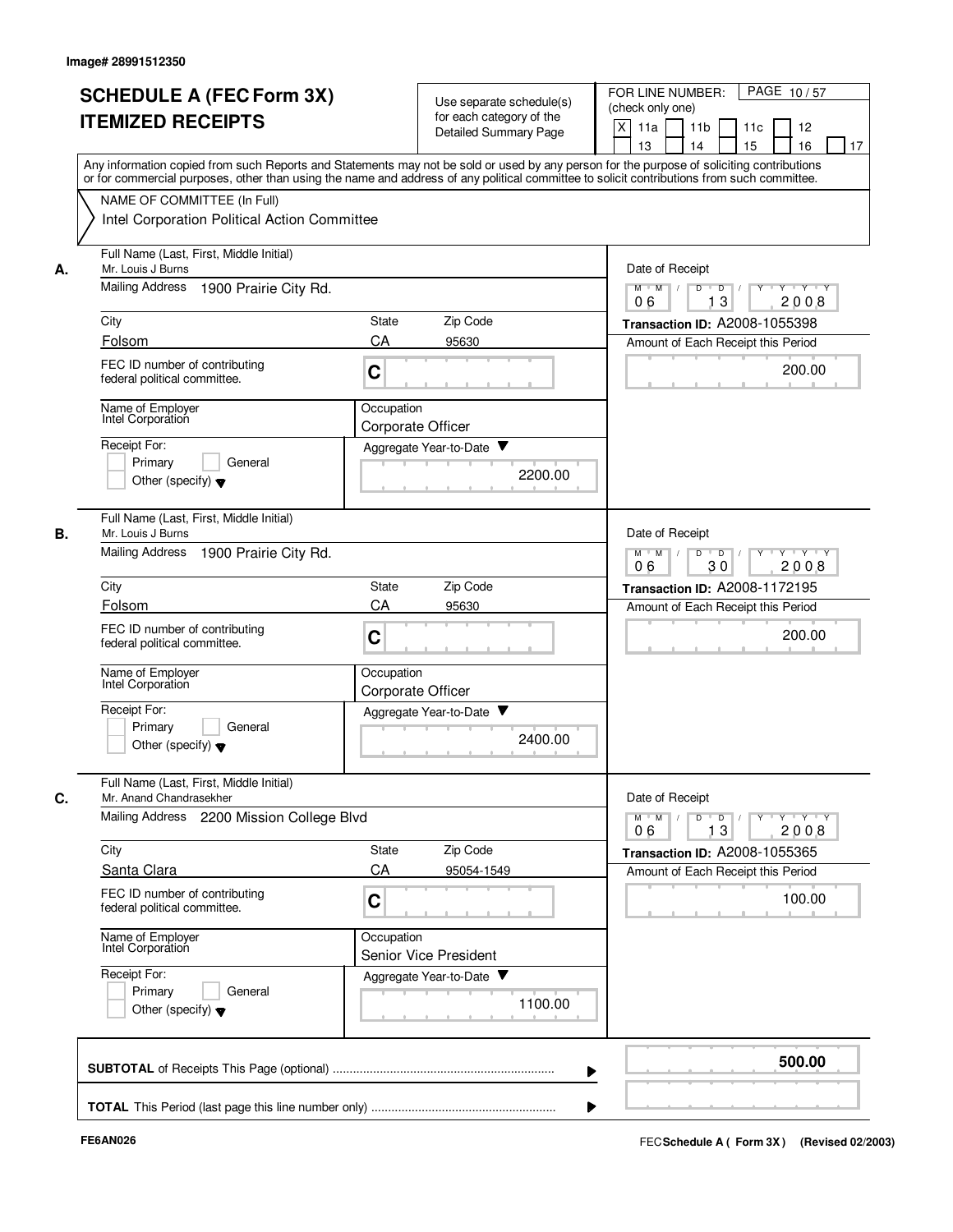|    | <b>SCHEDULE A (FEC Form 3X)</b><br><b>ITEMIZED RECEIPTS</b>                                                                                                                                                                                                                             | Use separate schedule(s)<br>for each category of the<br><b>Detailed Summary Page</b> | PAGE 11/57<br>FOR LINE NUMBER:<br>(check only one)<br>X<br>11 <sub>b</sub><br>11a<br>11c<br>12<br>13<br>14<br>15<br>16<br>17 |
|----|-----------------------------------------------------------------------------------------------------------------------------------------------------------------------------------------------------------------------------------------------------------------------------------------|--------------------------------------------------------------------------------------|------------------------------------------------------------------------------------------------------------------------------|
|    | Any information copied from such Reports and Statements may not be sold or used by any person for the purpose of soliciting contributions<br>or for commercial purposes, other than using the name and address of any political committee to solicit contributions from such committee. |                                                                                      |                                                                                                                              |
|    | NAME OF COMMITTEE (In Full)<br>Intel Corporation Political Action Committee                                                                                                                                                                                                             |                                                                                      |                                                                                                                              |
| А. | Full Name (Last, First, Middle Initial)<br>Mr. Anand Chandrasekher                                                                                                                                                                                                                      | Date of Receipt                                                                      |                                                                                                                              |
|    | Mailing Address 2200 Mission College Blvd                                                                                                                                                                                                                                               | y y y y y y<br>$M$ $M$ /<br>D<br>$\overline{D}$ /<br>30<br>06<br>2008                |                                                                                                                              |
|    | City                                                                                                                                                                                                                                                                                    | Zip Code<br>State                                                                    | Transaction ID: A2008-1172162                                                                                                |
|    | Santa Clara                                                                                                                                                                                                                                                                             | CA<br>95054-1549                                                                     | Amount of Each Receipt this Period                                                                                           |
|    | FEC ID number of contributing<br>federal political committee.                                                                                                                                                                                                                           | C                                                                                    | 100.00                                                                                                                       |
|    | Name of Employer<br>Intel Corporation                                                                                                                                                                                                                                                   | Occupation<br><b>Senior Vice President</b>                                           |                                                                                                                              |
|    | Receipt For:                                                                                                                                                                                                                                                                            | Aggregate Year-to-Date                                                               |                                                                                                                              |
|    | Primary<br>General<br>Other (specify) $\blacktriangledown$                                                                                                                                                                                                                              | 1200.00                                                                              |                                                                                                                              |
| В. | Full Name (Last, First, Middle Initial)<br>Mr. Steven J Dallman                                                                                                                                                                                                                         |                                                                                      | Date of Receipt                                                                                                              |
|    | Mailing Address 15220 NW Greenbrier Parkway                                                                                                                                                                                                                                             | $Y + Y + Y$<br>$M$ M<br>D<br>D<br>2008<br>13<br>06                                   |                                                                                                                              |
|    | City                                                                                                                                                                                                                                                                                    | Zip Code<br>State                                                                    | Transaction ID: A2008-1055417                                                                                                |
|    | Beaverton                                                                                                                                                                                                                                                                               | <b>OR</b><br>97006                                                                   | Amount of Each Receipt this Period                                                                                           |
|    | FEC ID number of contributing<br>federal political committee.                                                                                                                                                                                                                           | C                                                                                    | 25.00                                                                                                                        |
|    | Name of Employer<br>Intel Corporation                                                                                                                                                                                                                                                   | Occupation<br>Field Sales Manager                                                    |                                                                                                                              |
|    | Receipt For:<br>Primary<br>General<br>Other (specify) $\blacktriangledown$                                                                                                                                                                                                              | Aggregate Year-to-Date<br>v<br>275.00                                                |                                                                                                                              |
| C. | Full Name (Last, First, Middle Initial)<br>Mr. Steven J Dallman                                                                                                                                                                                                                         |                                                                                      | Date of Receipt                                                                                                              |
|    | Mailing Address<br>15220 NW Greenbrier Parkway                                                                                                                                                                                                                                          |                                                                                      | $Y$ $Y$ $Y$<br>$M$ $M$<br>D<br>$\overline{D}$<br>2008<br>06<br>30                                                            |
|    | City<br>Beaverton                                                                                                                                                                                                                                                                       | Zip Code<br>State<br><b>OR</b><br>97006                                              | Transaction ID: A2008-1172214<br>Amount of Each Receipt this Period                                                          |
|    | FEC ID number of contributing<br>federal political committee.                                                                                                                                                                                                                           | C                                                                                    | 25.00                                                                                                                        |
|    | Name of Employer<br>Intel Corporation                                                                                                                                                                                                                                                   | Occupation<br><b>Field Sales Manager</b>                                             |                                                                                                                              |
|    | Receipt For:<br>Primary<br>General<br>Other (specify) $\blacktriangledown$                                                                                                                                                                                                              | Aggregate Year-to-Date<br>300.00                                                     |                                                                                                                              |
|    |                                                                                                                                                                                                                                                                                         |                                                                                      | 150.00                                                                                                                       |
|    |                                                                                                                                                                                                                                                                                         |                                                                                      |                                                                                                                              |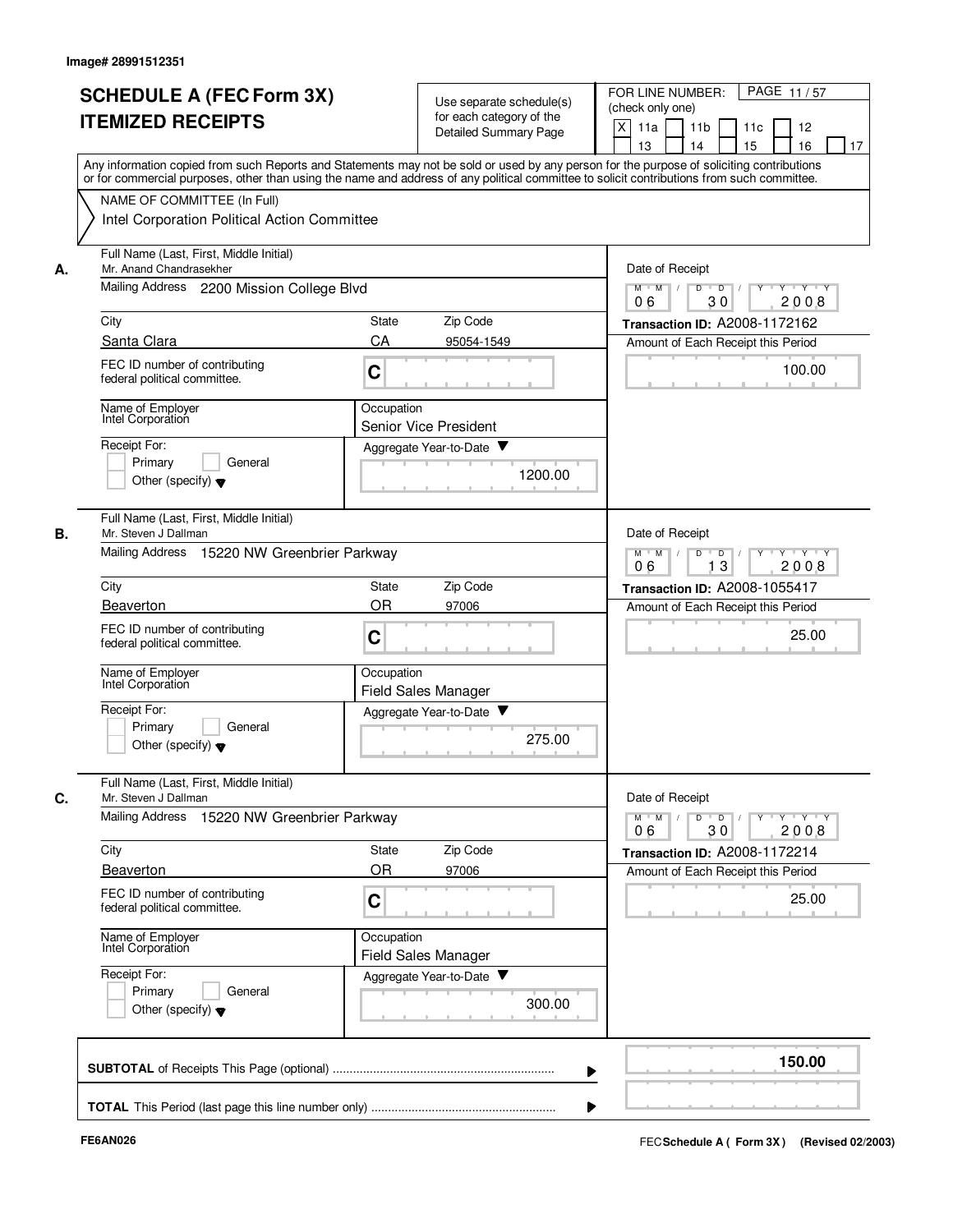| Any information copied from such Reports and Statements may not be sold or used by any person for the purpose of soliciting contributions<br>or for commercial purposes, other than using the name and address of any political committee to solicit contributions from such committee.<br>NAME OF COMMITTEE (In Full)<br>Intel Corporation Political Action Committee<br>Full Name (Last, First, Middle Initial)<br>Mr. Harry J Davis, III<br>А.<br>Mailing Address 5000 W. Chandler Blvd.<br>City<br>Zip Code<br>State<br>Chandler<br>AZ<br>85226<br>FEC ID number of contributing<br>C<br>federal political committee.<br>Name of Employer<br>Occupation<br>Intel Corporation<br>Project/Program Manager Tech<br>Receipt For:<br>Aggregate Year-to-Date<br>Primary<br>General<br>330.00<br>Other (specify) $\blacktriangledown$<br>Full Name (Last, First, Middle Initial)<br>В.<br>Mr. Harry J Davis, III<br>Mailing Address<br>5000 W. Chandler Blvd.<br>Zip Code<br>City<br>State<br>AZ<br>Chandler<br>85226<br>FEC ID number of contributing<br>C<br>federal political committee.<br>Name of Employer<br>Occupation<br>Intel Corporation<br>Project/Program Manager Tech<br>Receipt For:<br>Aggregate Year-to-Date<br>Primary<br>General<br>360.00<br>Other (specify) $\blacktriangledown$<br>Full Name (Last, First, Middle Initial)<br>Mr. Ricardo J Echevarria<br>С.<br>Mailing Address 2111 N.E. 25th Avenue<br>Zip Code<br>City<br>State<br><b>OR</b><br>Hillsboro<br>97124-5961<br>FEC ID number of contributing<br>C<br>federal political committee.<br>Name of Employer<br>Occupation<br>Intel Corporation<br>General Manager<br>Receipt For:<br>Aggregate Year-to-Date<br>Primary<br>General | FOR LINE NUMBER:<br>PAGE 12/57<br>(check only one)<br>X<br>11a<br>11 <sub>b</sub><br>11c<br>12<br>13<br>14<br>15<br>16<br>17 |
|--------------------------------------------------------------------------------------------------------------------------------------------------------------------------------------------------------------------------------------------------------------------------------------------------------------------------------------------------------------------------------------------------------------------------------------------------------------------------------------------------------------------------------------------------------------------------------------------------------------------------------------------------------------------------------------------------------------------------------------------------------------------------------------------------------------------------------------------------------------------------------------------------------------------------------------------------------------------------------------------------------------------------------------------------------------------------------------------------------------------------------------------------------------------------------------------------------------------------------------------------------------------------------------------------------------------------------------------------------------------------------------------------------------------------------------------------------------------------------------------------------------------------------------------------------------------------------------------------------------------------------------------------------------------------------------------------------------|------------------------------------------------------------------------------------------------------------------------------|
|                                                                                                                                                                                                                                                                                                                                                                                                                                                                                                                                                                                                                                                                                                                                                                                                                                                                                                                                                                                                                                                                                                                                                                                                                                                                                                                                                                                                                                                                                                                                                                                                                                                                                                              |                                                                                                                              |
|                                                                                                                                                                                                                                                                                                                                                                                                                                                                                                                                                                                                                                                                                                                                                                                                                                                                                                                                                                                                                                                                                                                                                                                                                                                                                                                                                                                                                                                                                                                                                                                                                                                                                                              |                                                                                                                              |
|                                                                                                                                                                                                                                                                                                                                                                                                                                                                                                                                                                                                                                                                                                                                                                                                                                                                                                                                                                                                                                                                                                                                                                                                                                                                                                                                                                                                                                                                                                                                                                                                                                                                                                              | Date of Receipt                                                                                                              |
|                                                                                                                                                                                                                                                                                                                                                                                                                                                                                                                                                                                                                                                                                                                                                                                                                                                                                                                                                                                                                                                                                                                                                                                                                                                                                                                                                                                                                                                                                                                                                                                                                                                                                                              | Y Y Y Y<br>$M$ $M$ /<br>D<br>$\blacksquare$ D $\blacksquare$ /<br>$Y$ <sup>-1</sup><br>06<br>13<br>2008                      |
|                                                                                                                                                                                                                                                                                                                                                                                                                                                                                                                                                                                                                                                                                                                                                                                                                                                                                                                                                                                                                                                                                                                                                                                                                                                                                                                                                                                                                                                                                                                                                                                                                                                                                                              | Transaction ID: A2008-1055351                                                                                                |
|                                                                                                                                                                                                                                                                                                                                                                                                                                                                                                                                                                                                                                                                                                                                                                                                                                                                                                                                                                                                                                                                                                                                                                                                                                                                                                                                                                                                                                                                                                                                                                                                                                                                                                              | Amount of Each Receipt this Period                                                                                           |
|                                                                                                                                                                                                                                                                                                                                                                                                                                                                                                                                                                                                                                                                                                                                                                                                                                                                                                                                                                                                                                                                                                                                                                                                                                                                                                                                                                                                                                                                                                                                                                                                                                                                                                              | 30.00                                                                                                                        |
|                                                                                                                                                                                                                                                                                                                                                                                                                                                                                                                                                                                                                                                                                                                                                                                                                                                                                                                                                                                                                                                                                                                                                                                                                                                                                                                                                                                                                                                                                                                                                                                                                                                                                                              |                                                                                                                              |
|                                                                                                                                                                                                                                                                                                                                                                                                                                                                                                                                                                                                                                                                                                                                                                                                                                                                                                                                                                                                                                                                                                                                                                                                                                                                                                                                                                                                                                                                                                                                                                                                                                                                                                              |                                                                                                                              |
|                                                                                                                                                                                                                                                                                                                                                                                                                                                                                                                                                                                                                                                                                                                                                                                                                                                                                                                                                                                                                                                                                                                                                                                                                                                                                                                                                                                                                                                                                                                                                                                                                                                                                                              |                                                                                                                              |
|                                                                                                                                                                                                                                                                                                                                                                                                                                                                                                                                                                                                                                                                                                                                                                                                                                                                                                                                                                                                                                                                                                                                                                                                                                                                                                                                                                                                                                                                                                                                                                                                                                                                                                              | Date of Receipt                                                                                                              |
|                                                                                                                                                                                                                                                                                                                                                                                                                                                                                                                                                                                                                                                                                                                                                                                                                                                                                                                                                                                                                                                                                                                                                                                                                                                                                                                                                                                                                                                                                                                                                                                                                                                                                                              | D<br>$Y - Y - Y$<br>$M$ M<br>$\sqrt{ }$<br>$\overline{D}$<br>2008<br>06<br>30                                                |
|                                                                                                                                                                                                                                                                                                                                                                                                                                                                                                                                                                                                                                                                                                                                                                                                                                                                                                                                                                                                                                                                                                                                                                                                                                                                                                                                                                                                                                                                                                                                                                                                                                                                                                              | Transaction ID: A2008-1172148                                                                                                |
|                                                                                                                                                                                                                                                                                                                                                                                                                                                                                                                                                                                                                                                                                                                                                                                                                                                                                                                                                                                                                                                                                                                                                                                                                                                                                                                                                                                                                                                                                                                                                                                                                                                                                                              | Amount of Each Receipt this Period                                                                                           |
|                                                                                                                                                                                                                                                                                                                                                                                                                                                                                                                                                                                                                                                                                                                                                                                                                                                                                                                                                                                                                                                                                                                                                                                                                                                                                                                                                                                                                                                                                                                                                                                                                                                                                                              | 30.00                                                                                                                        |
|                                                                                                                                                                                                                                                                                                                                                                                                                                                                                                                                                                                                                                                                                                                                                                                                                                                                                                                                                                                                                                                                                                                                                                                                                                                                                                                                                                                                                                                                                                                                                                                                                                                                                                              |                                                                                                                              |
|                                                                                                                                                                                                                                                                                                                                                                                                                                                                                                                                                                                                                                                                                                                                                                                                                                                                                                                                                                                                                                                                                                                                                                                                                                                                                                                                                                                                                                                                                                                                                                                                                                                                                                              |                                                                                                                              |
|                                                                                                                                                                                                                                                                                                                                                                                                                                                                                                                                                                                                                                                                                                                                                                                                                                                                                                                                                                                                                                                                                                                                                                                                                                                                                                                                                                                                                                                                                                                                                                                                                                                                                                              | Date of Receipt                                                                                                              |
|                                                                                                                                                                                                                                                                                                                                                                                                                                                                                                                                                                                                                                                                                                                                                                                                                                                                                                                                                                                                                                                                                                                                                                                                                                                                                                                                                                                                                                                                                                                                                                                                                                                                                                              | $Y$ $Y$ $Y$<br>$M$ $M$<br>D<br>$\overline{D}$<br>Y<br>13<br>2008<br>06                                                       |
|                                                                                                                                                                                                                                                                                                                                                                                                                                                                                                                                                                                                                                                                                                                                                                                                                                                                                                                                                                                                                                                                                                                                                                                                                                                                                                                                                                                                                                                                                                                                                                                                                                                                                                              | Transaction ID: A2008-1055387                                                                                                |
|                                                                                                                                                                                                                                                                                                                                                                                                                                                                                                                                                                                                                                                                                                                                                                                                                                                                                                                                                                                                                                                                                                                                                                                                                                                                                                                                                                                                                                                                                                                                                                                                                                                                                                              | Amount of Each Receipt this Period                                                                                           |
|                                                                                                                                                                                                                                                                                                                                                                                                                                                                                                                                                                                                                                                                                                                                                                                                                                                                                                                                                                                                                                                                                                                                                                                                                                                                                                                                                                                                                                                                                                                                                                                                                                                                                                              | 25.00                                                                                                                        |
|                                                                                                                                                                                                                                                                                                                                                                                                                                                                                                                                                                                                                                                                                                                                                                                                                                                                                                                                                                                                                                                                                                                                                                                                                                                                                                                                                                                                                                                                                                                                                                                                                                                                                                              |                                                                                                                              |
| 275.00<br>Other (specify) $\blacktriangledown$                                                                                                                                                                                                                                                                                                                                                                                                                                                                                                                                                                                                                                                                                                                                                                                                                                                                                                                                                                                                                                                                                                                                                                                                                                                                                                                                                                                                                                                                                                                                                                                                                                                               |                                                                                                                              |
|                                                                                                                                                                                                                                                                                                                                                                                                                                                                                                                                                                                                                                                                                                                                                                                                                                                                                                                                                                                                                                                                                                                                                                                                                                                                                                                                                                                                                                                                                                                                                                                                                                                                                                              | 85.00                                                                                                                        |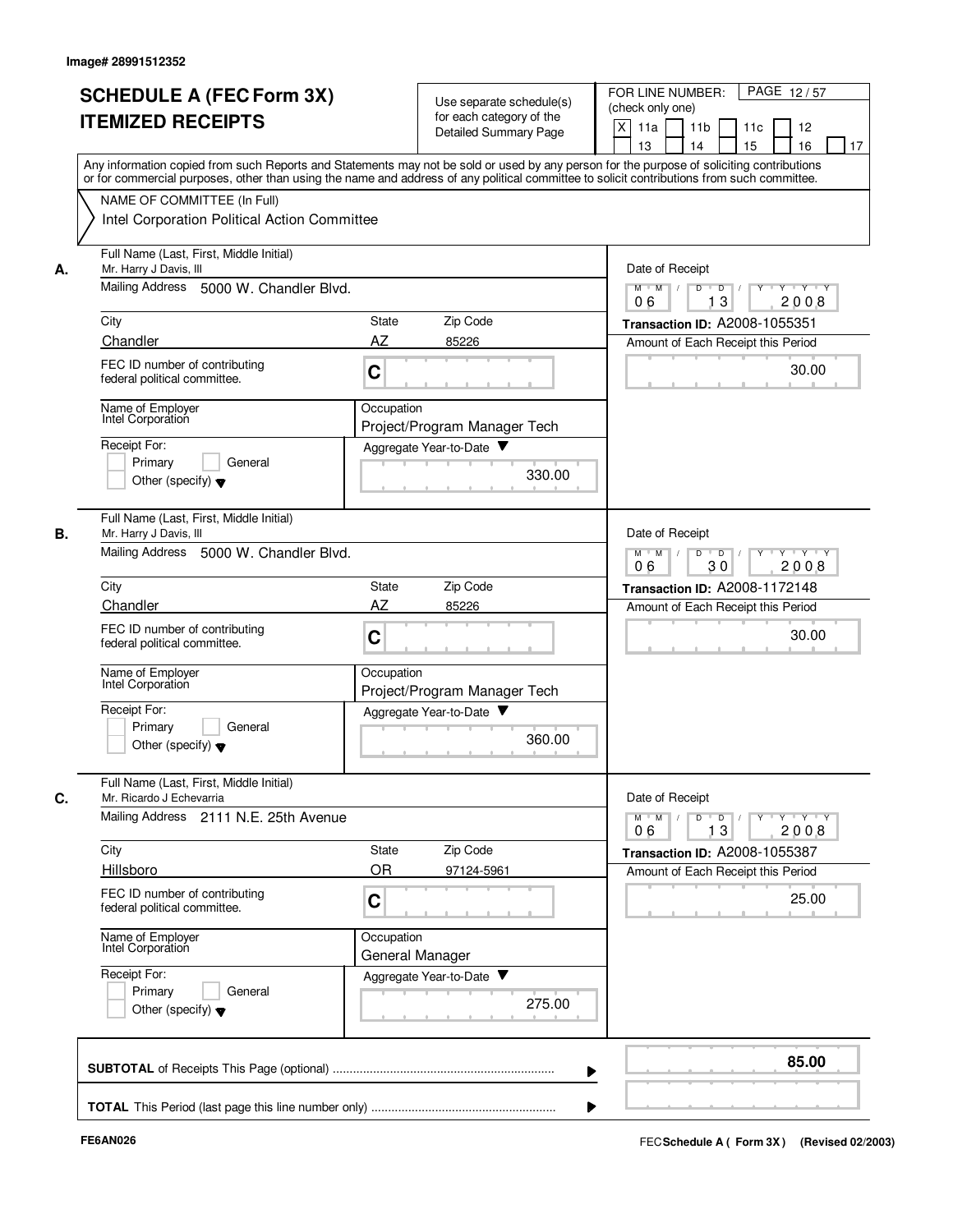|    | <b>SCHEDULE A (FEC Form 3X)</b><br><b>ITEMIZED RECEIPTS</b>         | Use separate schedule(s)<br>for each category of the<br><b>Detailed Summary Page</b>                                                                                                                                                                                                    | FOR LINE NUMBER:<br>PAGE 13/57<br>(check only one)<br>X<br>11 <sub>b</sub><br>11a<br>11 <sub>c</sub><br>12<br>13<br>15<br>16<br>14<br>17 |
|----|---------------------------------------------------------------------|-----------------------------------------------------------------------------------------------------------------------------------------------------------------------------------------------------------------------------------------------------------------------------------------|------------------------------------------------------------------------------------------------------------------------------------------|
|    | NAME OF COMMITTEE (In Full)                                         | Any information copied from such Reports and Statements may not be sold or used by any person for the purpose of soliciting contributions<br>or for commercial purposes, other than using the name and address of any political committee to solicit contributions from such committee. |                                                                                                                                          |
|    | Intel Corporation Political Action Committee                        |                                                                                                                                                                                                                                                                                         |                                                                                                                                          |
| А. | Full Name (Last, First, Middle Initial)<br>Mr. Ricardo J Echevarria |                                                                                                                                                                                                                                                                                         | Date of Receipt                                                                                                                          |
|    | Mailing Address 2111 N.E. 25th Avenue                               | Y 'Y 'Y<br>$M$ $M$ $/$<br>$\mathsf D$<br>$\overline{D}$ /<br>Y<br>30<br>2008<br>06                                                                                                                                                                                                      |                                                                                                                                          |
|    | City                                                                | Zip Code<br>State                                                                                                                                                                                                                                                                       | Transaction ID: A2008-1172184                                                                                                            |
|    | Hillsboro                                                           | <b>OR</b><br>97124-5961                                                                                                                                                                                                                                                                 | Amount of Each Receipt this Period                                                                                                       |
|    | FEC ID number of contributing<br>federal political committee.       | C                                                                                                                                                                                                                                                                                       | 25.00                                                                                                                                    |
|    | Name of Employer<br>Intel Corporation                               | Occupation<br>General Manager                                                                                                                                                                                                                                                           |                                                                                                                                          |
|    | Receipt For:                                                        | Aggregate Year-to-Date                                                                                                                                                                                                                                                                  |                                                                                                                                          |
|    | Primary<br>General<br>Other (specify) $\blacktriangledown$          | 300.00                                                                                                                                                                                                                                                                                  |                                                                                                                                          |
| В. | Full Name (Last, First, Middle Initial)<br>Jill W Eiland            |                                                                                                                                                                                                                                                                                         | Date of Receipt                                                                                                                          |
|    | Mailing Address 2111 N.E. 25th Avenue                               | $Y - Y - Y$<br>$M$ $M$<br>D<br>D<br>13<br>2008<br>06                                                                                                                                                                                                                                    |                                                                                                                                          |
|    | City                                                                | Transaction ID: A2008-1055493                                                                                                                                                                                                                                                           |                                                                                                                                          |
|    | Hillsboro                                                           | <b>OR</b><br>97124                                                                                                                                                                                                                                                                      | Amount of Each Receipt this Period                                                                                                       |
|    | FEC ID number of contributing<br>federal political committee.       | C                                                                                                                                                                                                                                                                                       | 40.00                                                                                                                                    |
|    | Name of Employer<br>Intel Corporation                               | Occupation<br>Public Affairs Manager                                                                                                                                                                                                                                                    |                                                                                                                                          |
|    | Receipt For:                                                        | Aggregate Year-to-Date                                                                                                                                                                                                                                                                  |                                                                                                                                          |
|    | Primary<br>General<br>Other (specify) $\blacktriangledown$          | 440.00                                                                                                                                                                                                                                                                                  |                                                                                                                                          |
| C. | Full Name (Last, First, Middle Initial)<br>Jill W Eiland            |                                                                                                                                                                                                                                                                                         | Date of Receipt                                                                                                                          |
|    | Mailing Address 2111 N.E. 25th Avenue                               |                                                                                                                                                                                                                                                                                         | $Y + Y + Y$<br>$M$ M<br>$\overline{D}$<br>D<br>Y<br>2008<br>06<br>30                                                                     |
|    | City                                                                | Zip Code<br>State                                                                                                                                                                                                                                                                       | Transaction ID: A2008-1172290                                                                                                            |
|    | Hillsboro                                                           | <b>OR</b><br>97124                                                                                                                                                                                                                                                                      | Amount of Each Receipt this Period                                                                                                       |
|    | FEC ID number of contributing<br>federal political committee.       | C                                                                                                                                                                                                                                                                                       | 40.00                                                                                                                                    |
|    | Name of Employer<br>Intel Corporation                               | Occupation<br>Public Affairs Manager                                                                                                                                                                                                                                                    |                                                                                                                                          |
|    | Receipt For:<br>Primary<br>General                                  | Aggregate Year-to-Date                                                                                                                                                                                                                                                                  |                                                                                                                                          |
|    | Other (specify) $\blacktriangledown$                                | 480.00                                                                                                                                                                                                                                                                                  |                                                                                                                                          |
|    |                                                                     |                                                                                                                                                                                                                                                                                         | 105.00                                                                                                                                   |
|    |                                                                     |                                                                                                                                                                                                                                                                                         |                                                                                                                                          |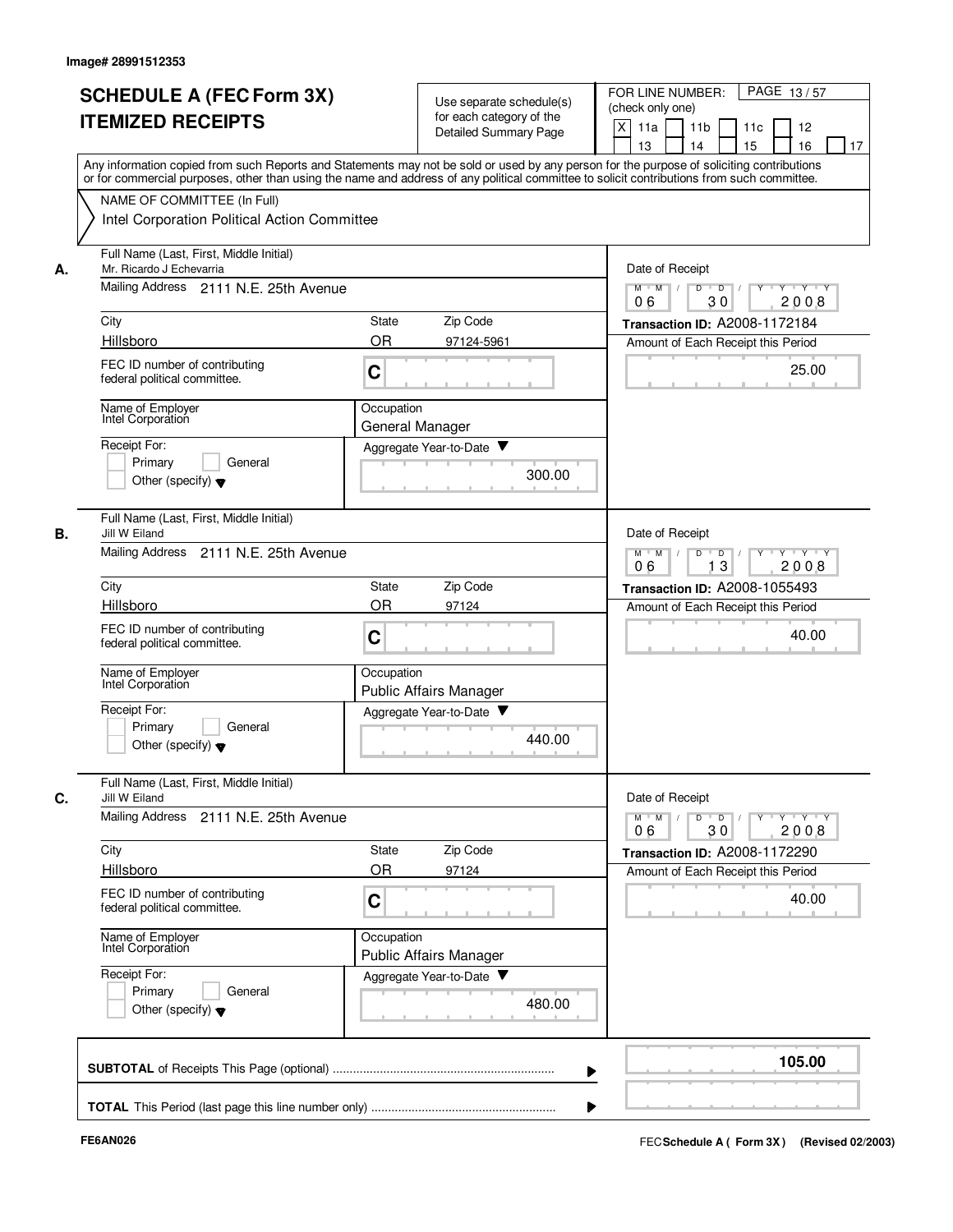|    | <b>SCHEDULE A (FEC Form 3X)</b><br><b>ITEMIZED RECEIPTS</b>                                                                                                                                                                                                                                                            |                                                                   | Use separate schedule(s)<br>for each category of the<br>Detailed Summary Page | PAGE 14/57<br>FOR LINE NUMBER:<br>(check only one)<br>X<br>11a<br>11 <sub>b</sub><br>11c<br>12<br>13<br>14<br>15<br>16<br>17 |
|----|------------------------------------------------------------------------------------------------------------------------------------------------------------------------------------------------------------------------------------------------------------------------------------------------------------------------|-------------------------------------------------------------------|-------------------------------------------------------------------------------|------------------------------------------------------------------------------------------------------------------------------|
|    | Any information copied from such Reports and Statements may not be sold or used by any person for the purpose of soliciting contributions<br>or for commercial purposes, other than using the name and address of any political committee to solicit contributions from such committee.<br>NAME OF COMMITTEE (In Full) |                                                                   |                                                                               |                                                                                                                              |
|    | Intel Corporation Political Action Committee                                                                                                                                                                                                                                                                           |                                                                   |                                                                               |                                                                                                                              |
| А. | Full Name (Last, First, Middle Initial)<br>Mr. Bradley A Ellison                                                                                                                                                                                                                                                       |                                                                   |                                                                               | Date of Receipt                                                                                                              |
|    | Mailing Address 23225 NW Evergreen Pkwy                                                                                                                                                                                                                                                                                | Y Y Y Y<br>$M$ $M$ /<br>D<br>$\overline{D}$ /<br>13<br>06<br>2008 |                                                                               |                                                                                                                              |
|    | City                                                                                                                                                                                                                                                                                                                   | State                                                             | Zip Code                                                                      | Transaction ID: A2008-1055225                                                                                                |
|    | Hillsboro<br>FEC ID number of contributing<br>federal political committee.                                                                                                                                                                                                                                             | <b>OR</b><br>C                                                    | 97124                                                                         | Amount of Each Receipt this Period<br>20.00                                                                                  |
|    | Name of Employer<br>Intel Corporation                                                                                                                                                                                                                                                                                  | Occupation<br>Info Tech Mgr                                       |                                                                               |                                                                                                                              |
|    | Receipt For:<br>Primary<br>General<br>Other (specify) $\blacktriangledown$                                                                                                                                                                                                                                             |                                                                   | Aggregate Year-to-Date<br>220.00                                              |                                                                                                                              |
| В. | Full Name (Last, First, Middle Initial)<br>Mr. Bradley A Ellison<br>Mailing Address 23225 NW Evergreen Pkwy                                                                                                                                                                                                            |                                                                   |                                                                               | Date of Receipt<br>$Y - Y - Y$<br>$M$ M<br>$\overline{D}$<br>D                                                               |
|    | City<br>Zip Code<br>State                                                                                                                                                                                                                                                                                              |                                                                   |                                                                               | 30<br>2008<br>06<br>Transaction ID: A2008-1172022                                                                            |
|    | Hillsboro                                                                                                                                                                                                                                                                                                              | OR                                                                | 97124                                                                         | Amount of Each Receipt this Period                                                                                           |
|    | FEC ID number of contributing<br>federal political committee.                                                                                                                                                                                                                                                          | C                                                                 |                                                                               | 20.00                                                                                                                        |
|    | Name of Employer<br>Intel Corporation                                                                                                                                                                                                                                                                                  | Occupation<br>Info Tech Mgr                                       |                                                                               |                                                                                                                              |
|    | Receipt For:<br>Primary<br>General<br>Other (specify) $\blacktriangledown$                                                                                                                                                                                                                                             |                                                                   | Aggregate Year-to-Date<br>240.00                                              |                                                                                                                              |
| С. | Full Name (Last, First, Middle Initial)<br>Ms. Margie N Fair                                                                                                                                                                                                                                                           |                                                                   |                                                                               | Date of Receipt                                                                                                              |
|    | Mailing Address<br>1900 Prairie City Rd.                                                                                                                                                                                                                                                                               |                                                                   |                                                                               | $Y$ $Y$ $Y$<br>$M$ $M$<br>$\overline{D}$<br>Y<br>D<br>13<br>2008<br>06                                                       |
|    | City                                                                                                                                                                                                                                                                                                                   | State                                                             | Zip Code                                                                      | Transaction ID: A2008-1055356                                                                                                |
|    | Folsom<br>FEC ID number of contributing<br>federal political committee.                                                                                                                                                                                                                                                | CA<br>C                                                           | 95630                                                                         | Amount of Each Receipt this Period<br>20.00                                                                                  |
|    | Name of Employer<br>Intel Corporation                                                                                                                                                                                                                                                                                  | Occupation                                                        | Project/Program Manager NonTec                                                |                                                                                                                              |
|    | Receipt For:<br>Primary<br>General<br>Other (specify) $\blacktriangledown$                                                                                                                                                                                                                                             |                                                                   | Aggregate Year-to-Date<br>220.00                                              |                                                                                                                              |
|    |                                                                                                                                                                                                                                                                                                                        |                                                                   |                                                                               | 60.00                                                                                                                        |
|    |                                                                                                                                                                                                                                                                                                                        |                                                                   |                                                                               |                                                                                                                              |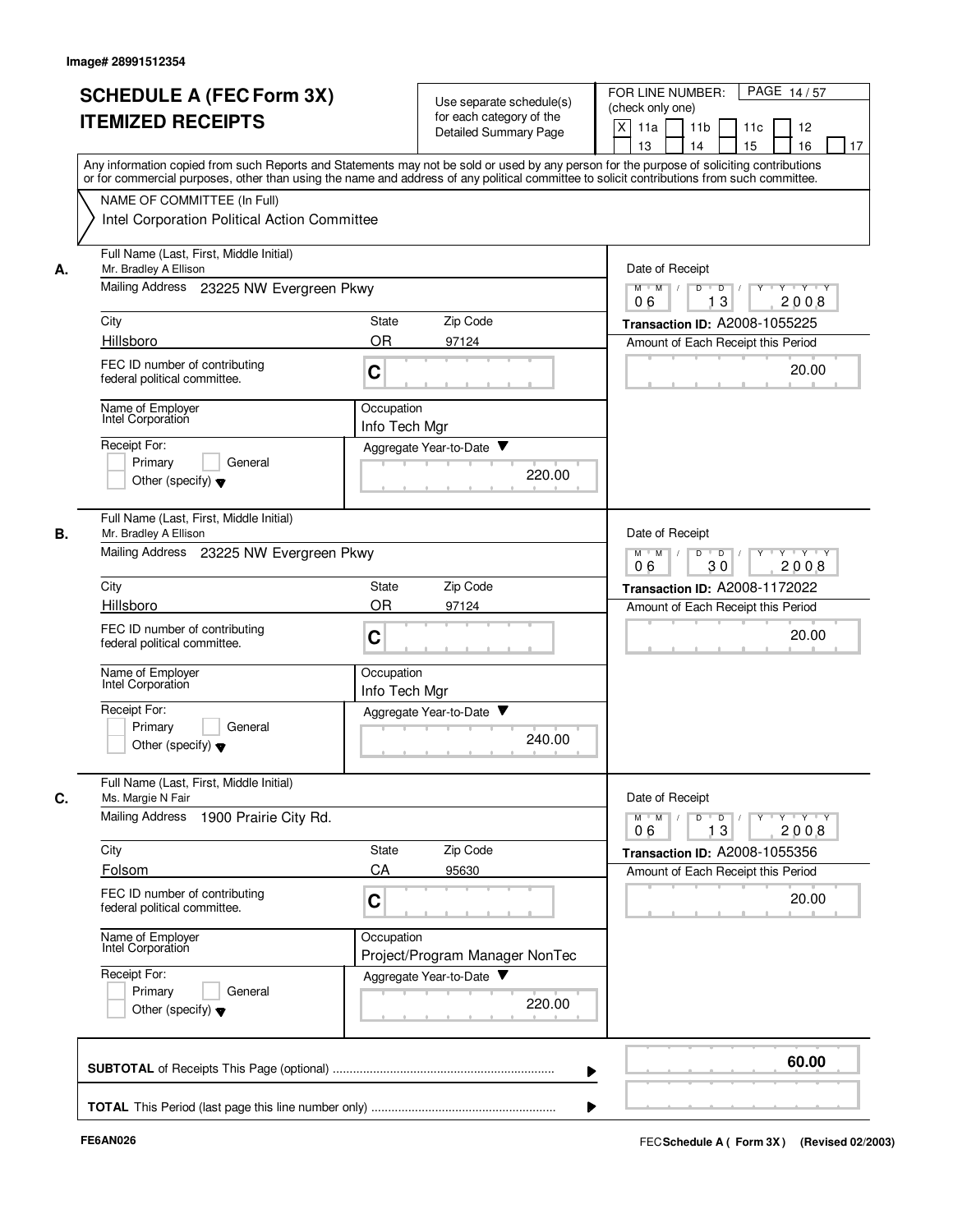|    | <b>SCHEDULE A (FEC Form 3X)</b><br><b>ITEMIZED RECEIPTS</b>                 | Use separate schedule(s)<br>for each category of the<br>Detailed Summary Page                                                                                                                                                                                                           | FOR LINE NUMBER:<br>PAGE 15/57<br>(check only one)<br>X<br>11a<br>11 <sub>b</sub><br>11c<br>12<br>13<br>14<br>15<br>16<br>17 |
|----|-----------------------------------------------------------------------------|-----------------------------------------------------------------------------------------------------------------------------------------------------------------------------------------------------------------------------------------------------------------------------------------|------------------------------------------------------------------------------------------------------------------------------|
|    |                                                                             | Any information copied from such Reports and Statements may not be sold or used by any person for the purpose of soliciting contributions<br>or for commercial purposes, other than using the name and address of any political committee to solicit contributions from such committee. |                                                                                                                              |
|    | NAME OF COMMITTEE (In Full)<br>Intel Corporation Political Action Committee |                                                                                                                                                                                                                                                                                         |                                                                                                                              |
| А. | Full Name (Last, First, Middle Initial)<br>Ms. Margie N Fair                |                                                                                                                                                                                                                                                                                         | Date of Receipt                                                                                                              |
|    | Mailing Address<br>1900 Prairie City Rd.                                    |                                                                                                                                                                                                                                                                                         | Y Y Y Y<br>D<br>$\overline{D}$ /<br>$M$ $M$ /<br>$Y^+$<br>30<br>06<br>2008                                                   |
|    | City                                                                        | Zip Code<br>State                                                                                                                                                                                                                                                                       | <b>Transaction ID: A2008-1172153</b>                                                                                         |
|    | Folsom                                                                      | CA<br>95630                                                                                                                                                                                                                                                                             | Amount of Each Receipt this Period                                                                                           |
|    | FEC ID number of contributing<br>federal political committee.               | C                                                                                                                                                                                                                                                                                       | 20.00                                                                                                                        |
|    | Name of Employer<br>Intel Corporation                                       | Occupation<br>Project/Program Manager NonTec                                                                                                                                                                                                                                            |                                                                                                                              |
|    | Receipt For:                                                                | Aggregate Year-to-Date                                                                                                                                                                                                                                                                  |                                                                                                                              |
|    | Primary<br>General<br>Other (specify) $\blacktriangledown$                  | 240.00                                                                                                                                                                                                                                                                                  |                                                                                                                              |
| В. | Full Name (Last, First, Middle Initial)<br>Ms. Ann L Flatz                  |                                                                                                                                                                                                                                                                                         | Date of Receipt                                                                                                              |
|    | <b>Mailing Address</b><br>5350 NE Elam Young Pkwy                           |                                                                                                                                                                                                                                                                                         | $M^+$ M<br>D<br>$Y - Y - Y$<br>$\sqrt{ }$<br>$\overline{D}$<br>Y<br>$\top$<br>06<br>13<br>2008                               |
|    | City                                                                        | Zip Code<br>State                                                                                                                                                                                                                                                                       | Transaction ID: A2008-1055186                                                                                                |
|    | Hillsboro                                                                   | OR<br>97124                                                                                                                                                                                                                                                                             | Amount of Each Receipt this Period                                                                                           |
|    | FEC ID number of contributing<br>federal political committee.               | C                                                                                                                                                                                                                                                                                       | 20.00                                                                                                                        |
|    | Name of Employer<br>Intel Corporation                                       | Occupation<br>Global Acct. Financial Controller                                                                                                                                                                                                                                         |                                                                                                                              |
|    | Receipt For:                                                                | Aggregate Year-to-Date                                                                                                                                                                                                                                                                  |                                                                                                                              |
|    | Primary<br>General<br>Other (specify) $\blacktriangledown$                  | 220.00                                                                                                                                                                                                                                                                                  |                                                                                                                              |
| С. | Full Name (Last, First, Middle Initial)<br>Ms. Ann L Flatz                  |                                                                                                                                                                                                                                                                                         | Date of Receipt                                                                                                              |
|    | Mailing Address<br>5350 NE Elam Young Pkwy                                  |                                                                                                                                                                                                                                                                                         | $Y$ $Y$ $Y$ $Y$<br>$M$ <sup><math>+</math></sup><br>M<br>D<br>$\overline{D}$<br>30<br>2008<br>06                             |
|    | City                                                                        | Zip Code<br>State                                                                                                                                                                                                                                                                       | Transaction ID: A2008-1171982                                                                                                |
|    | Hillsboro                                                                   | <b>OR</b><br>97124                                                                                                                                                                                                                                                                      | Amount of Each Receipt this Period                                                                                           |
|    | FEC ID number of contributing<br>federal political committee.               | C                                                                                                                                                                                                                                                                                       | 20.00                                                                                                                        |
|    | Name of Employer<br>Intel Corporation                                       | Occupation<br>Global Acct. Financial Controller                                                                                                                                                                                                                                         |                                                                                                                              |
|    | Receipt For:                                                                | Aggregate Year-to-Date ▼                                                                                                                                                                                                                                                                |                                                                                                                              |
|    | Primary<br>General<br>Other (specify) $\blacktriangledown$                  | 240.00                                                                                                                                                                                                                                                                                  |                                                                                                                              |
|    |                                                                             |                                                                                                                                                                                                                                                                                         | 60.00                                                                                                                        |
|    |                                                                             |                                                                                                                                                                                                                                                                                         |                                                                                                                              |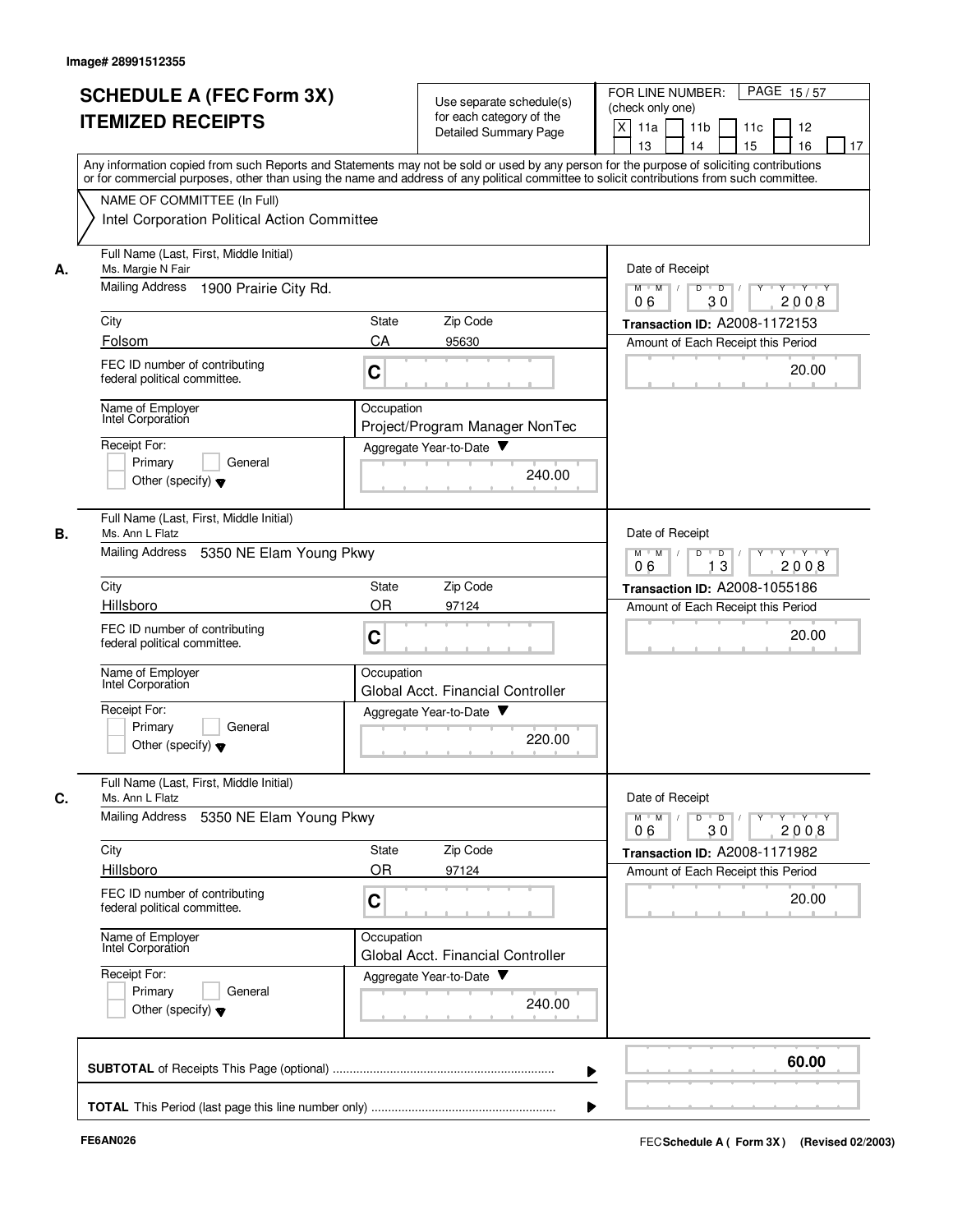|    | <b>SCHEDULE A (FEC Form 3X)</b><br><b>ITEMIZED RECEIPTS</b>                                                 | Use separate schedule(s)<br>for each category of the<br>Detailed Summary Page                                                                                                                                                                                                           | FOR LINE NUMBER:<br>PAGE 16/57<br>(check only one)<br>X<br>11a<br>11 <sub>b</sub><br>11c<br>12<br>13<br>14<br>15<br>16<br>17 |
|----|-------------------------------------------------------------------------------------------------------------|-----------------------------------------------------------------------------------------------------------------------------------------------------------------------------------------------------------------------------------------------------------------------------------------|------------------------------------------------------------------------------------------------------------------------------|
|    |                                                                                                             | Any information copied from such Reports and Statements may not be sold or used by any person for the purpose of soliciting contributions<br>or for commercial purposes, other than using the name and address of any political committee to solicit contributions from such committee. |                                                                                                                              |
|    | NAME OF COMMITTEE (In Full)<br>Intel Corporation Political Action Committee                                 |                                                                                                                                                                                                                                                                                         |                                                                                                                              |
| А. | Full Name (Last, First, Middle Initial)<br>Ms. Jeanne A Forbis                                              |                                                                                                                                                                                                                                                                                         | Date of Receipt                                                                                                              |
|    | Mailing Address 5000 W. Chandler Blvd.                                                                      |                                                                                                                                                                                                                                                                                         | Y Y Y Y<br>$M$ $M$ /<br>D<br>$\overline{D}$ /<br>$Y$ <sup>-1</sup><br>13<br>06<br>2008                                       |
|    | City                                                                                                        | Zip Code<br>State                                                                                                                                                                                                                                                                       | Transaction ID: A2008-1055340                                                                                                |
|    | Chandler<br>FEC ID number of contributing<br>federal political committee.                                   | AZ<br>85226<br>C                                                                                                                                                                                                                                                                        | Amount of Each Receipt this Period<br>30.00                                                                                  |
|    | Name of Employer<br>Intel Corporation                                                                       | Occupation<br><b>Public Affairs Manager</b>                                                                                                                                                                                                                                             |                                                                                                                              |
|    | Receipt For:<br>Primary<br>General<br>Other (specify) $\blacktriangledown$                                  | Aggregate Year-to-Date<br>330.00                                                                                                                                                                                                                                                        |                                                                                                                              |
| В. | Full Name (Last, First, Middle Initial)<br>Ms. Jeanne A Forbis<br>Mailing Address<br>5000 W. Chandler Blvd. |                                                                                                                                                                                                                                                                                         | Date of Receipt<br>$M$ M<br>D<br>$Y - Y - Y$<br>$\sqrt{ }$<br>$\overline{D}$                                                 |
|    |                                                                                                             | 2008<br>06<br>30                                                                                                                                                                                                                                                                        |                                                                                                                              |
|    | City<br>Chandler                                                                                            | Zip Code<br>State<br>AZ<br>85226                                                                                                                                                                                                                                                        | Transaction ID: A2008-1172137<br>Amount of Each Receipt this Period                                                          |
|    | FEC ID number of contributing<br>federal political committee.                                               | C                                                                                                                                                                                                                                                                                       | 30.00                                                                                                                        |
|    | Name of Employer<br>Intel Corporation                                                                       | Occupation<br><b>Public Affairs Manager</b>                                                                                                                                                                                                                                             |                                                                                                                              |
|    | Receipt For:<br>Primary<br>General<br>Other (specify) $\blacktriangledown$                                  | Aggregate Year-to-Date<br>360.00                                                                                                                                                                                                                                                        |                                                                                                                              |
| С. | Full Name (Last, First, Middle Initial)<br>Mr. Aaron P Garcia                                               |                                                                                                                                                                                                                                                                                         | Date of Receipt                                                                                                              |
|    | Mailing Address<br>1600 Rio Rancho Blvd. S.E.                                                               |                                                                                                                                                                                                                                                                                         | $Y$ $Y$ $Y$ $Y$<br>$M$ $M$<br>D<br>D<br>13<br>2008<br>06                                                                     |
|    | City                                                                                                        | Zip Code<br>State                                                                                                                                                                                                                                                                       | Transaction ID: A2008-1055334                                                                                                |
|    | Rio Rancho<br>FEC ID number of contributing<br>federal political committee.                                 | <b>NM</b><br>87124-1025<br>C                                                                                                                                                                                                                                                            | Amount of Each Receipt this Period<br>21.00                                                                                  |
|    | Name of Employer<br>Intel Corporation                                                                       | Occupation<br><b>Engineering Manager</b>                                                                                                                                                                                                                                                |                                                                                                                              |
|    | Receipt For:<br>Primary<br>General<br>Other (specify) $\blacktriangledown$                                  | Aggregate Year-to-Date<br>231.00                                                                                                                                                                                                                                                        |                                                                                                                              |
|    |                                                                                                             |                                                                                                                                                                                                                                                                                         | 81.00                                                                                                                        |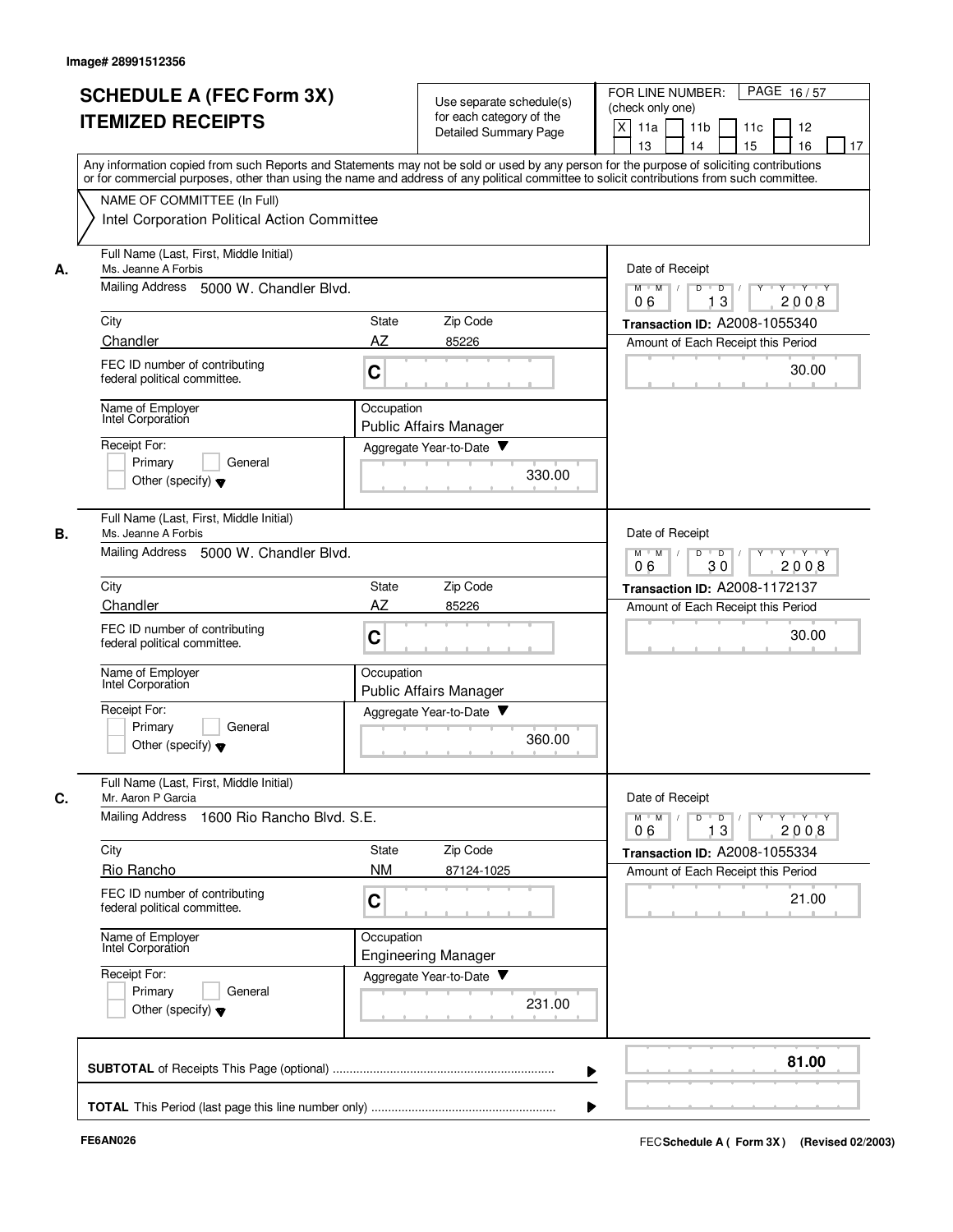|    | <b>SCHEDULE A (FEC Form 3X)</b><br><b>ITEMIZED RECEIPTS</b>                                                                                                                                                                                                                                                            |                                                                 | Use separate schedule(s)<br>for each category of the<br>Detailed Summary Page | PAGE 17/57<br>FOR LINE NUMBER:<br>(check only one)<br>X<br>11a<br>11 <sub>b</sub><br>11c<br>12<br>15<br>13<br>14<br>16<br>17 |
|----|------------------------------------------------------------------------------------------------------------------------------------------------------------------------------------------------------------------------------------------------------------------------------------------------------------------------|-----------------------------------------------------------------|-------------------------------------------------------------------------------|------------------------------------------------------------------------------------------------------------------------------|
|    | Any information copied from such Reports and Statements may not be sold or used by any person for the purpose of soliciting contributions<br>or for commercial purposes, other than using the name and address of any political committee to solicit contributions from such committee.<br>NAME OF COMMITTEE (In Full) |                                                                 |                                                                               |                                                                                                                              |
|    | Intel Corporation Political Action Committee                                                                                                                                                                                                                                                                           |                                                                 |                                                                               |                                                                                                                              |
| А. | Full Name (Last, First, Middle Initial)<br>Mr. Aaron P Garcia                                                                                                                                                                                                                                                          |                                                                 |                                                                               | Date of Receipt                                                                                                              |
|    | Mailing Address<br>1600 Rio Rancho Blvd, S.E.                                                                                                                                                                                                                                                                          | $M$ $M$ /<br>D<br>$\overline{D}$<br>Y 'Y 'Y<br>2008<br>06<br>30 |                                                                               |                                                                                                                              |
|    | City                                                                                                                                                                                                                                                                                                                   | State                                                           | Zip Code                                                                      | Transaction ID: A2008-1172131                                                                                                |
|    | Rio Rancho<br>FEC ID number of contributing<br>federal political committee.                                                                                                                                                                                                                                            | <b>NM</b><br>C                                                  | 87124-1025                                                                    | Amount of Each Receipt this Period<br>21.00                                                                                  |
|    | Name of Employer<br>Intel Corporation                                                                                                                                                                                                                                                                                  | Occupation                                                      | <b>Engineering Manager</b>                                                    |                                                                                                                              |
|    | Receipt For:<br>Primary<br>General<br>Other (specify) $\blacktriangledown$                                                                                                                                                                                                                                             |                                                                 | Aggregate Year-to-Date<br>252.00                                              |                                                                                                                              |
| В. | Full Name (Last, First, Middle Initial)<br>Mr. Patrick P Gelsinger<br>Mailing Address 2111 N.E. 25th Avenue                                                                                                                                                                                                            |                                                                 |                                                                               | Date of Receipt<br>Y Y Y Y<br>$M$ $M$<br>D<br>$\overline{D}$<br>Y                                                            |
|    |                                                                                                                                                                                                                                                                                                                        | 13<br>2008<br>06                                                |                                                                               |                                                                                                                              |
|    | City<br>Hillsboro                                                                                                                                                                                                                                                                                                      | State<br><b>OR</b>                                              | Zip Code<br>97124                                                             | <b>Transaction ID: A2008-1055409</b><br>Amount of Each Receipt this Period                                                   |
|    | FEC ID number of contributing<br>federal political committee.                                                                                                                                                                                                                                                          | C                                                               |                                                                               | 200.00                                                                                                                       |
|    | Name of Employer<br>Intel Corporation                                                                                                                                                                                                                                                                                  | Occupation                                                      | <b>Senior Vice President</b>                                                  |                                                                                                                              |
|    | Receipt For:<br>Primary<br>General<br>Other (specify) $\blacktriangledown$                                                                                                                                                                                                                                             |                                                                 | Aggregate Year-to-Date<br>2200.00                                             |                                                                                                                              |
| C. | Full Name (Last, First, Middle Initial)<br>Mr. Patrick P Gelsinger                                                                                                                                                                                                                                                     |                                                                 |                                                                               | Date of Receipt                                                                                                              |
|    | Mailing Address 2111 N.E. 25th Avenue                                                                                                                                                                                                                                                                                  |                                                                 |                                                                               | Y 'Y 'Y<br>$M$ $M$ /<br>$Y$ <sup>-1</sup><br>D<br>$\overline{D}$<br>30<br>2008<br>06                                         |
|    | City<br>Hillsboro                                                                                                                                                                                                                                                                                                      | State<br><b>OR</b>                                              | Zip Code<br>97124                                                             | Transaction ID: A2008-1172206<br>Amount of Each Receipt this Period                                                          |
|    | FEC ID number of contributing<br>federal political committee.                                                                                                                                                                                                                                                          | C                                                               |                                                                               | 200.00                                                                                                                       |
|    | Name of Employer<br>Intel Corporation                                                                                                                                                                                                                                                                                  | Occupation                                                      | Senior Vice President                                                         |                                                                                                                              |
|    | Receipt For:<br>Primary<br>General<br>Other (specify) $\blacktriangledown$                                                                                                                                                                                                                                             |                                                                 | Aggregate Year-to-Date<br>2400.00                                             |                                                                                                                              |
|    |                                                                                                                                                                                                                                                                                                                        |                                                                 |                                                                               | 421.00                                                                                                                       |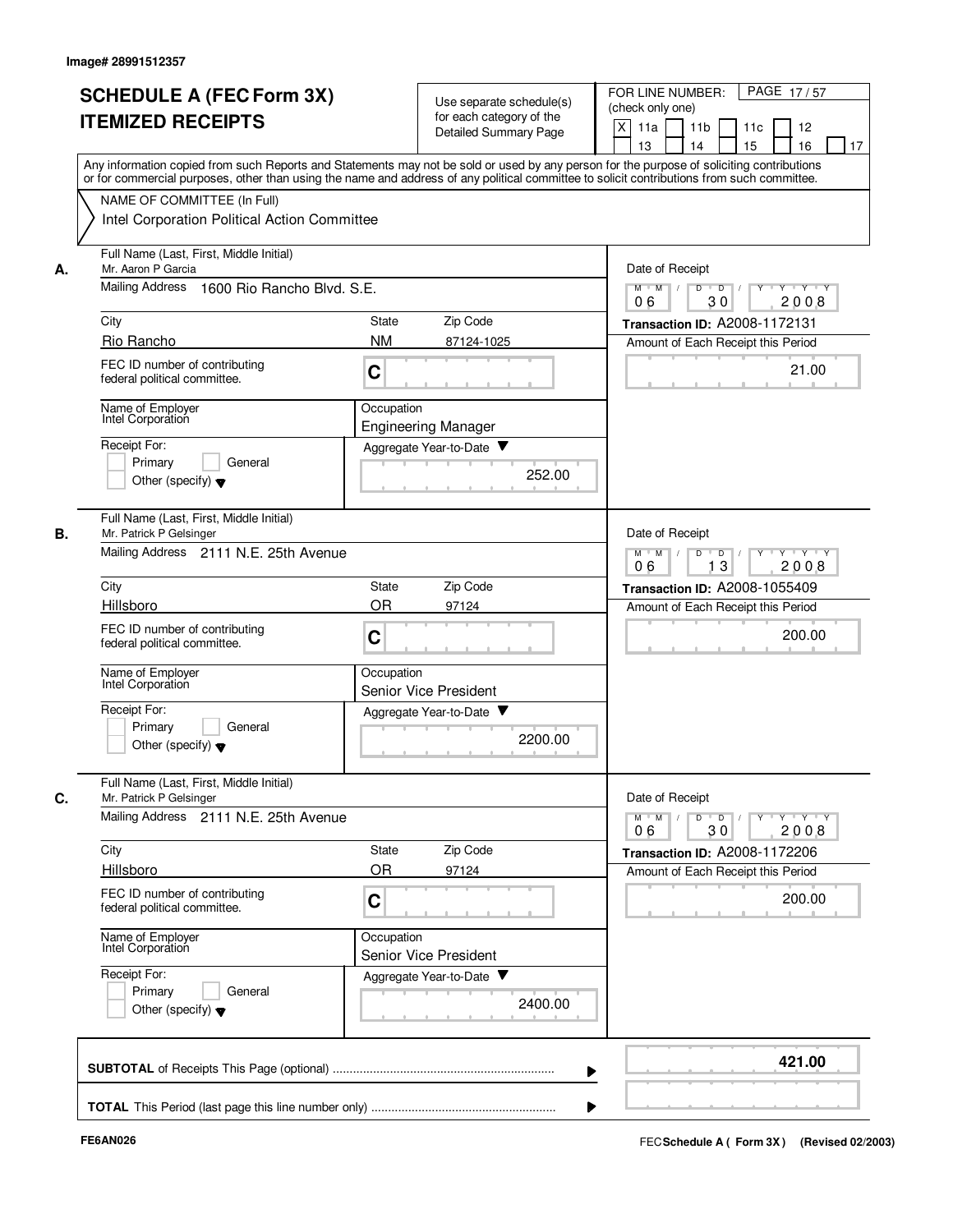|    | <b>SCHEDULE A (FEC Form 3X)</b>                                                                                                                                                                                                                                                         |                                                                                        | Use separate schedule(s)                          | PAGE 18/57<br>FOR LINE NUMBER:<br>(check only one)                                                                      |
|----|-----------------------------------------------------------------------------------------------------------------------------------------------------------------------------------------------------------------------------------------------------------------------------------------|----------------------------------------------------------------------------------------|---------------------------------------------------|-------------------------------------------------------------------------------------------------------------------------|
|    | <b>ITEMIZED RECEIPTS</b>                                                                                                                                                                                                                                                                |                                                                                        | for each category of the<br>Detailed Summary Page | X<br>11a<br>11 <sub>b</sub><br>11c<br>12<br>15<br>13<br>14<br>16<br>17                                                  |
|    | Any information copied from such Reports and Statements may not be sold or used by any person for the purpose of soliciting contributions<br>or for commercial purposes, other than using the name and address of any political committee to solicit contributions from such committee. |                                                                                        |                                                   |                                                                                                                         |
|    | NAME OF COMMITTEE (In Full)<br>Intel Corporation Political Action Committee                                                                                                                                                                                                             |                                                                                        |                                                   |                                                                                                                         |
| А. | Full Name (Last, First, Middle Initial)<br>Mr. Andrew S Grove                                                                                                                                                                                                                           |                                                                                        |                                                   | Date of Receipt                                                                                                         |
|    | Mailing Address 2200 Mission College Blvd                                                                                                                                                                                                                                               | $M$ $M$ /<br>D<br>$\overline{\mathsf{D}}$<br>$Y - Y - Y$<br>$\Box$<br>13<br>2008<br>06 |                                                   |                                                                                                                         |
|    | City                                                                                                                                                                                                                                                                                    | State                                                                                  | Zip Code                                          | Transaction ID: A2008-1055422                                                                                           |
|    | Santa Clara                                                                                                                                                                                                                                                                             | CA                                                                                     | 95054-1549                                        | Amount of Each Receipt this Period                                                                                      |
|    | FEC ID number of contributing<br>federal political committee.                                                                                                                                                                                                                           | C                                                                                      |                                                   | 208.00                                                                                                                  |
|    | Name of Employer<br>Intel Corporation                                                                                                                                                                                                                                                   | Occupation                                                                             | Senior Advisor to Exec Office                     |                                                                                                                         |
|    | Receipt For:                                                                                                                                                                                                                                                                            |                                                                                        | Aggregate Year-to-Date                            |                                                                                                                         |
|    | Primary<br>General<br>Other (specify) $\blacktriangledown$                                                                                                                                                                                                                              |                                                                                        | 2288.00                                           |                                                                                                                         |
| В. | Full Name (Last, First, Middle Initial)<br>Mr. Andrew S Grove                                                                                                                                                                                                                           |                                                                                        |                                                   | Date of Receipt                                                                                                         |
|    | Mailing Address 2200 Mission College Blvd                                                                                                                                                                                                                                               | $Y$ $Y$ $Y$<br>$M$ M<br>D<br>$\overline{D}$<br>Y<br>30<br>06<br>2008                   |                                                   |                                                                                                                         |
|    | City                                                                                                                                                                                                                                                                                    | <b>State</b>                                                                           | Zip Code                                          | <b>Transaction ID: A2008-1172219</b>                                                                                    |
|    | Santa Clara                                                                                                                                                                                                                                                                             | CA                                                                                     | 95054-1549                                        | Amount of Each Receipt this Period                                                                                      |
|    | FEC ID number of contributing<br>federal political committee.                                                                                                                                                                                                                           | C                                                                                      |                                                   | 208.00                                                                                                                  |
|    | Name of Employer<br>Intel Corporation                                                                                                                                                                                                                                                   | Occupation                                                                             | Senior Advisor to Exec Office                     |                                                                                                                         |
|    | Receipt For:<br>Primarv<br>General                                                                                                                                                                                                                                                      |                                                                                        | Aggregate Year-to-Date                            |                                                                                                                         |
|    | Other (specify) $\blacktriangledown$                                                                                                                                                                                                                                                    |                                                                                        | 2496.00                                           |                                                                                                                         |
| C. | Full Name (Last, First, Middle Initial)<br>Mr. Rudolph E Hacker                                                                                                                                                                                                                         |                                                                                        |                                                   | Date of Receipt                                                                                                         |
|    | Mailing Address<br>5000 W. Chandler Blvd.                                                                                                                                                                                                                                               |                                                                                        |                                                   | $\mathsf{Y} \dashv \mathsf{Y} \dashv \mathsf{Y}$<br>$M$ $M$ /<br>D<br>$\overline{\phantom{a}}$<br>Y<br>13<br>2008<br>06 |
|    | City                                                                                                                                                                                                                                                                                    | State                                                                                  | Zip Code                                          | Transaction ID: A2008-1055341                                                                                           |
|    | Chandler                                                                                                                                                                                                                                                                                | AZ                                                                                     | 85226                                             | Amount of Each Receipt this Period                                                                                      |
|    | FEC ID number of contributing<br>federal political committee.                                                                                                                                                                                                                           | C                                                                                      |                                                   | 20.00                                                                                                                   |
|    | Name of Employer<br>Intel Corporation                                                                                                                                                                                                                                                   | Occupation                                                                             | Project/Program Manager NonTec                    |                                                                                                                         |
|    | Receipt For:                                                                                                                                                                                                                                                                            |                                                                                        | Aggregate Year-to-Date                            |                                                                                                                         |
|    | Primary<br>General<br>Other (specify) $\blacktriangledown$                                                                                                                                                                                                                              |                                                                                        | 220.00                                            |                                                                                                                         |
|    |                                                                                                                                                                                                                                                                                         |                                                                                        |                                                   | 436.00                                                                                                                  |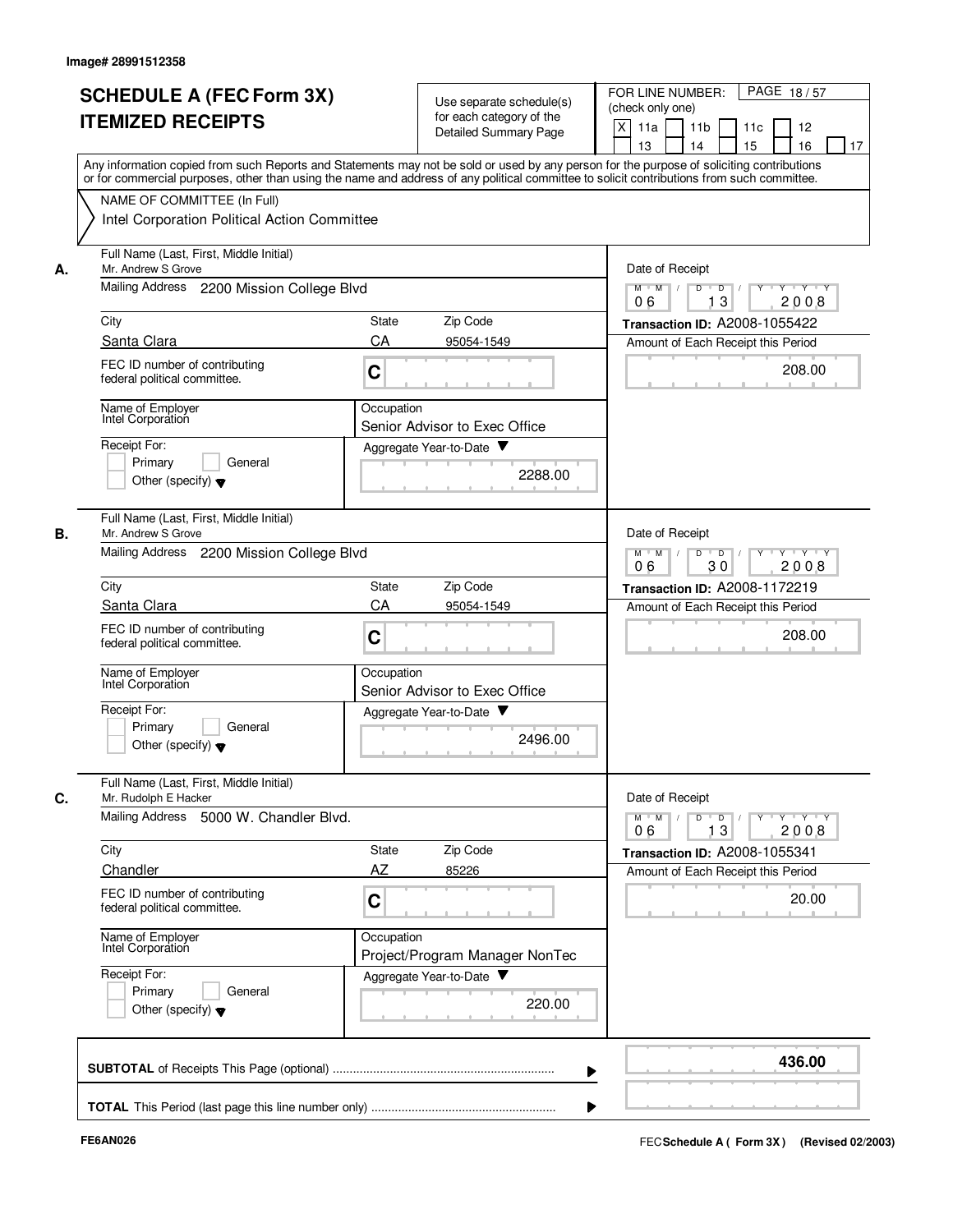|    | <b>SCHEDULE A (FEC Form 3X)</b><br><b>ITEMIZED RECEIPTS</b>                                                                                                                                                                                                                                                            | Use separate schedule(s)<br>for each category of the<br>Detailed Summary Page                | PAGE 19/57<br>FOR LINE NUMBER:<br>(check only one)<br>X<br>11 <sub>b</sub><br>11a<br>11c<br>12<br>13<br>14<br>15<br>16<br>17 |
|----|------------------------------------------------------------------------------------------------------------------------------------------------------------------------------------------------------------------------------------------------------------------------------------------------------------------------|----------------------------------------------------------------------------------------------|------------------------------------------------------------------------------------------------------------------------------|
|    | Any information copied from such Reports and Statements may not be sold or used by any person for the purpose of soliciting contributions<br>or for commercial purposes, other than using the name and address of any political committee to solicit contributions from such committee.<br>NAME OF COMMITTEE (In Full) |                                                                                              |                                                                                                                              |
|    | Intel Corporation Political Action Committee                                                                                                                                                                                                                                                                           |                                                                                              |                                                                                                                              |
| А. | Full Name (Last, First, Middle Initial)<br>Mr. Rudolph E Hacker                                                                                                                                                                                                                                                        |                                                                                              | Date of Receipt                                                                                                              |
|    | Mailing Address<br>5000 W. Chandler Blvd.                                                                                                                                                                                                                                                                              | <b>Y TY TY</b><br>$M$ $M$ /<br>D<br>$\overline{D}$ /<br>$Y$ <sup>U</sup><br>30<br>06<br>2008 |                                                                                                                              |
|    | City                                                                                                                                                                                                                                                                                                                   | Zip Code<br>State                                                                            | Transaction ID: A2008-1172138                                                                                                |
|    | Chandler<br>FEC ID number of contributing<br>federal political committee.                                                                                                                                                                                                                                              | AZ<br>85226<br>C                                                                             | Amount of Each Receipt this Period<br>20.00                                                                                  |
|    | Name of Employer<br>Intel Corporation                                                                                                                                                                                                                                                                                  | Occupation<br>Project/Program Manager NonTec                                                 |                                                                                                                              |
|    | Receipt For:<br>Primary<br>General<br>Other (specify) $\blacktriangledown$                                                                                                                                                                                                                                             | Aggregate Year-to-Date<br>240.00                                                             |                                                                                                                              |
| В. | Full Name (Last, First, Middle Initial)<br>Mr. John P Hagan<br>Mailing Address<br>2625 Walsh Avenue                                                                                                                                                                                                                    |                                                                                              | Date of Receipt<br>$Y - Y - Y$<br>$M$ M<br>D<br>D                                                                            |
|    | City                                                                                                                                                                                                                                                                                                                   | 2008<br>13<br>06<br>Transaction ID: A2008-1055314                                            |                                                                                                                              |
|    | Santa Clara                                                                                                                                                                                                                                                                                                            | Zip Code<br>State<br>CA<br>95051-0920                                                        | Amount of Each Receipt this Period                                                                                           |
|    | FEC ID number of contributing<br>federal political committee.                                                                                                                                                                                                                                                          | C                                                                                            | 20.00                                                                                                                        |
|    | Name of Employer<br>Intel Corporation                                                                                                                                                                                                                                                                                  | Occupation<br>Tax/License/Customs Analyst                                                    |                                                                                                                              |
|    | Receipt For:<br>Primary<br>General<br>Other (specify) $\blacktriangledown$                                                                                                                                                                                                                                             | Aggregate Year-to-Date<br>220.00                                                             |                                                                                                                              |
| C. | Full Name (Last, First, Middle Initial)<br>Mr. John P Hagan<br>Mailing Address 2625 Walsh Avenue                                                                                                                                                                                                                       |                                                                                              | Date of Receipt<br>$Y$ $Y$ $Y$<br>$M$ M<br>D<br>$\overline{D}$<br>Y                                                          |
|    | City                                                                                                                                                                                                                                                                                                                   | Zip Code<br>State                                                                            | 2008<br>06<br>30<br>Transaction ID: A2008-1172111                                                                            |
|    | Santa Clara                                                                                                                                                                                                                                                                                                            | CA<br>95051-0920                                                                             | Amount of Each Receipt this Period                                                                                           |
|    | FEC ID number of contributing<br>federal political committee.                                                                                                                                                                                                                                                          | C                                                                                            | 20.00                                                                                                                        |
|    | Name of Employer<br>Intel Corporation                                                                                                                                                                                                                                                                                  | Occupation<br>Tax/License/Customs Analyst                                                    |                                                                                                                              |
|    | Receipt For:<br>Primary<br>General<br>Other (specify) $\blacktriangledown$                                                                                                                                                                                                                                             | Aggregate Year-to-Date<br>240.00                                                             |                                                                                                                              |
|    |                                                                                                                                                                                                                                                                                                                        |                                                                                              | 60.00                                                                                                                        |
|    |                                                                                                                                                                                                                                                                                                                        |                                                                                              |                                                                                                                              |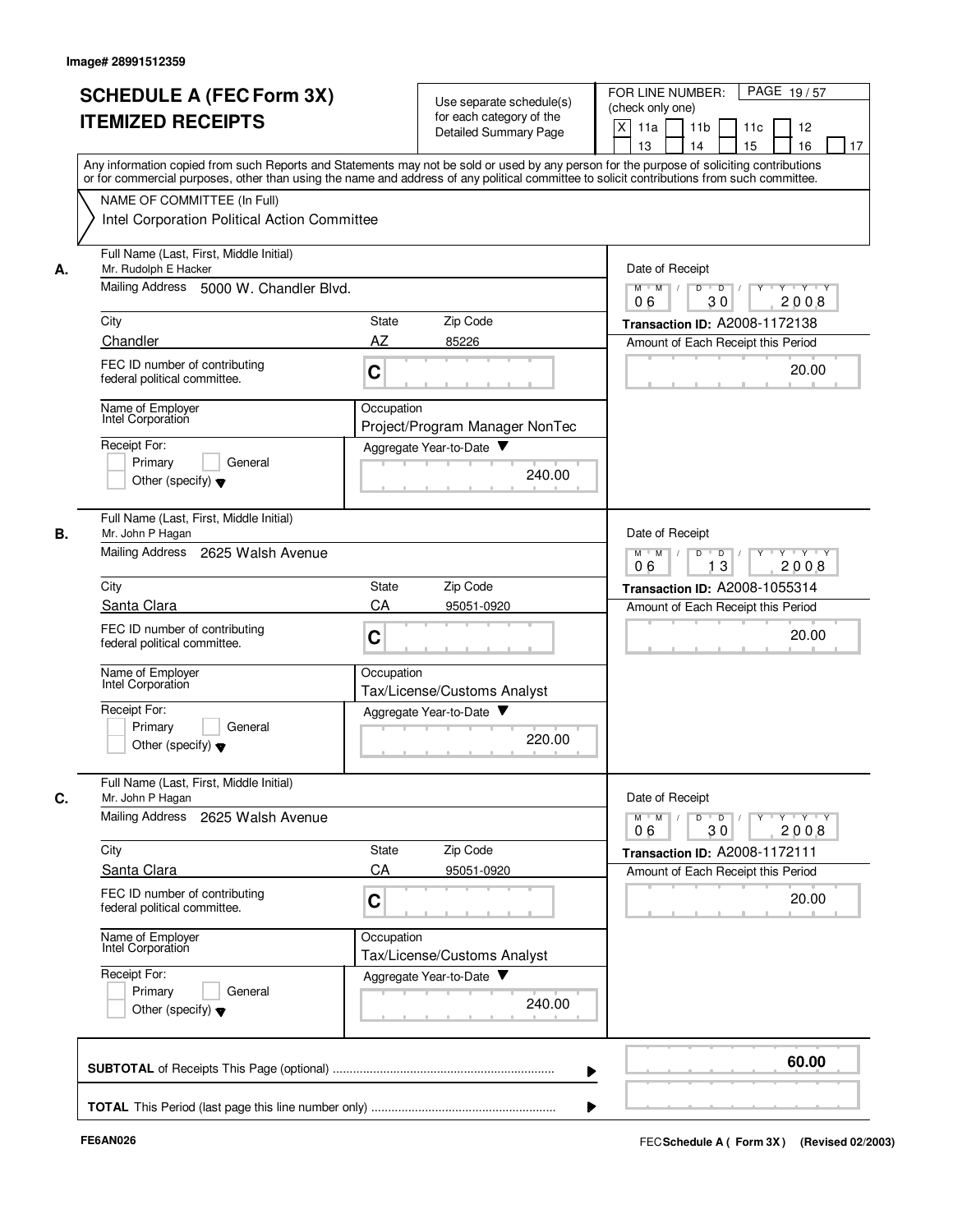|    | <b>SCHEDULE A (FEC Form 3X)</b><br><b>ITEMIZED RECEIPTS</b><br>Any information copied from such Reports and Statements may not be sold or used by any person for the purpose of soliciting contributions<br>or for commercial purposes, other than using the name and address of any political committee to solicit contributions from such committee.<br>NAME OF COMMITTEE (In Full) |                                                                           | Use separate schedule(s)<br>for each category of the<br><b>Detailed Summary Page</b> | FOR LINE NUMBER:<br>PAGE 20/57<br>(check only one)<br>X<br>11a<br>12<br>11 <sub>b</sub><br>11c<br>13<br>14<br>15<br>16<br>17 |
|----|---------------------------------------------------------------------------------------------------------------------------------------------------------------------------------------------------------------------------------------------------------------------------------------------------------------------------------------------------------------------------------------|---------------------------------------------------------------------------|--------------------------------------------------------------------------------------|------------------------------------------------------------------------------------------------------------------------------|
|    | Intel Corporation Political Action Committee                                                                                                                                                                                                                                                                                                                                          |                                                                           |                                                                                      |                                                                                                                              |
| А. | Full Name (Last, First, Middle Initial)<br>Mr. William C Heiser                                                                                                                                                                                                                                                                                                                       | Date of Receipt                                                           |                                                                                      |                                                                                                                              |
|    | Mailing Address 2111 N.E. 25th Avenue                                                                                                                                                                                                                                                                                                                                                 | $Y - Y - Y$<br>$M$ $M$ /<br>D<br>$\overline{D}$ /<br>3<br>2008<br>06<br>1 |                                                                                      |                                                                                                                              |
|    | City<br>Hillsboro                                                                                                                                                                                                                                                                                                                                                                     | <b>State</b><br><b>OR</b>                                                 | Zip Code<br>97124                                                                    | <b>Transaction ID: A2008-1055270</b><br>Amount of Each Receipt this Period                                                   |
|    | FEC ID number of contributing<br>federal political committee.                                                                                                                                                                                                                                                                                                                         | C                                                                         |                                                                                      | 25.00                                                                                                                        |
|    | Name of Employer<br>Intel Corporation                                                                                                                                                                                                                                                                                                                                                 | Occupation<br>Packaging Engineer                                          |                                                                                      |                                                                                                                              |
|    | Receipt For:<br>General<br>Primary<br>Other (specify) $\blacktriangledown$                                                                                                                                                                                                                                                                                                            |                                                                           | Aggregate Year-to-Date<br>275.00                                                     |                                                                                                                              |
| В. | Full Name (Last, First, Middle Initial)<br>Mr. William C Heiser<br>Mailing Address 2111 N.E. 25th Avenue                                                                                                                                                                                                                                                                              |                                                                           |                                                                                      | Date of Receipt<br>D<br>$Y \vdash Y \vdash Y$<br>$M$ $M$<br>$\mathbb{L}$<br>$\overline{D}$                                   |
|    | City                                                                                                                                                                                                                                                                                                                                                                                  | <b>State</b>                                                              | Zip Code                                                                             | 06<br>30<br>2008<br>Transaction ID: A2008-1172067                                                                            |
|    | Hillsboro                                                                                                                                                                                                                                                                                                                                                                             | <b>OR</b>                                                                 | 97124                                                                                | Amount of Each Receipt this Period                                                                                           |
|    | FEC ID number of contributing<br>federal political committee.                                                                                                                                                                                                                                                                                                                         | C                                                                         |                                                                                      | 25.00                                                                                                                        |
|    | Name of Employer<br>Intel Corporation                                                                                                                                                                                                                                                                                                                                                 | Occupation<br>Packaging Engineer                                          |                                                                                      |                                                                                                                              |
|    | Receipt For:<br>Primary<br>General<br>Other (specify) $\blacktriangledown$                                                                                                                                                                                                                                                                                                            |                                                                           | Aggregate Year-to-Date<br>300.00                                                     |                                                                                                                              |
| C. | Full Name (Last, First, Middle Initial)<br>Mr. Tim G Hendry                                                                                                                                                                                                                                                                                                                           |                                                                           |                                                                                      | Date of Receipt                                                                                                              |
|    | Mailing Address 1600 Rio Rancho Blvd. S.E.                                                                                                                                                                                                                                                                                                                                            |                                                                           |                                                                                      | $\mathsf{Y} \dashv \mathsf{Y} \dashv \mathsf{Y}$<br>$M$ $M$ /<br>$D$ $D$ $I$<br>$Y$ <sup>U</sup><br>13<br>2008<br>06         |
|    | City                                                                                                                                                                                                                                                                                                                                                                                  | State                                                                     | Zip Code                                                                             | Transaction ID: A2008-1055473                                                                                                |
|    | Rio Rancho<br>FEC ID number of contributing<br>federal political committee.                                                                                                                                                                                                                                                                                                           | <b>NM</b><br>C                                                            | 87124-1025                                                                           | Amount of Each Receipt this Period<br>20.00                                                                                  |
|    | Name of Employer<br>Intel Corporation                                                                                                                                                                                                                                                                                                                                                 | Occupation<br>Factory Manager                                             |                                                                                      |                                                                                                                              |
|    | Receipt For:<br>Primary<br>General<br>Other (specify) $\blacktriangledown$                                                                                                                                                                                                                                                                                                            |                                                                           | Aggregate Year-to-Date<br>220.00                                                     |                                                                                                                              |
|    |                                                                                                                                                                                                                                                                                                                                                                                       |                                                                           |                                                                                      | 70.00                                                                                                                        |
|    |                                                                                                                                                                                                                                                                                                                                                                                       |                                                                           |                                                                                      |                                                                                                                              |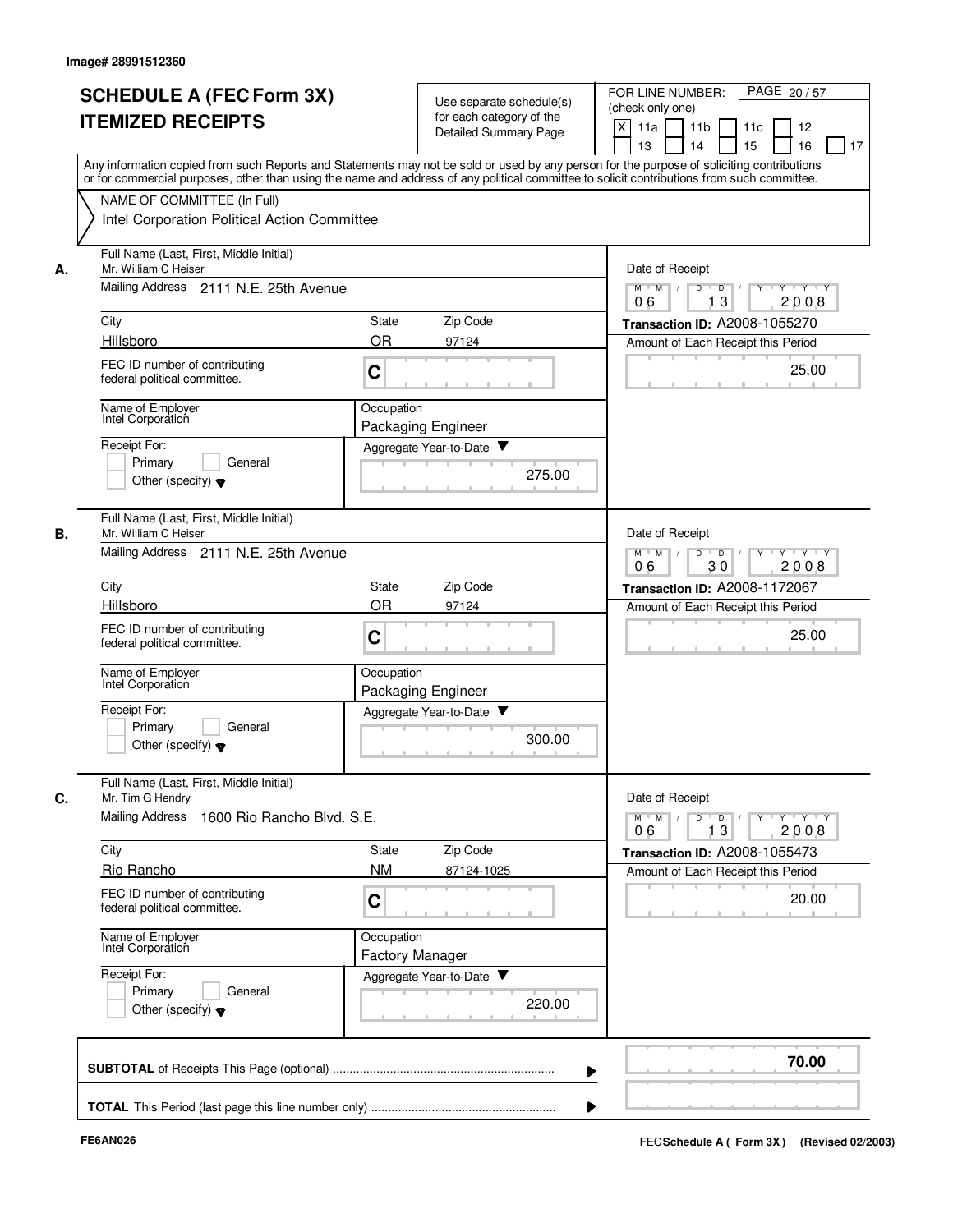|    | <b>SCHEDULE A (FEC Form 3X)</b><br><b>ITEMIZED RECEIPTS</b>   | Use separate schedule(s)<br>for each category of the<br>Detailed Summary Page                                                                                                                                                                                                           | PAGE 21/57<br>FOR LINE NUMBER:<br>(check only one)<br>X<br>11 <sub>b</sub><br>11a<br>11c<br>12<br>13<br>14<br>15<br>16<br>17 |
|----|---------------------------------------------------------------|-----------------------------------------------------------------------------------------------------------------------------------------------------------------------------------------------------------------------------------------------------------------------------------------|------------------------------------------------------------------------------------------------------------------------------|
|    | NAME OF COMMITTEE (In Full)                                   | Any information copied from such Reports and Statements may not be sold or used by any person for the purpose of soliciting contributions<br>or for commercial purposes, other than using the name and address of any political committee to solicit contributions from such committee. |                                                                                                                              |
|    | Intel Corporation Political Action Committee                  |                                                                                                                                                                                                                                                                                         |                                                                                                                              |
| А. | Full Name (Last, First, Middle Initial)<br>Mr. Tim G Hendry   |                                                                                                                                                                                                                                                                                         | Date of Receipt                                                                                                              |
|    | <b>Mailing Address</b><br>1600 Rio Rancho Blvd, S.E.          | y y y y y y<br>$M$ $M$ /<br>D<br>$\overline{D}$ /<br>30<br>06<br>2008                                                                                                                                                                                                                   |                                                                                                                              |
|    | City                                                          | Zip Code<br>State                                                                                                                                                                                                                                                                       | Transaction ID: A2008-1172270                                                                                                |
|    | Rio Rancho                                                    | <b>NM</b><br>87124-1025                                                                                                                                                                                                                                                                 | Amount of Each Receipt this Period                                                                                           |
|    | FEC ID number of contributing<br>federal political committee. | C                                                                                                                                                                                                                                                                                       | 20.00                                                                                                                        |
|    | Name of Employer<br>Intel Corporation                         | Occupation<br><b>Factory Manager</b>                                                                                                                                                                                                                                                    |                                                                                                                              |
|    | Receipt For:                                                  | Aggregate Year-to-Date                                                                                                                                                                                                                                                                  |                                                                                                                              |
|    | Primary<br>General<br>Other (specify) $\blacktriangledown$    | 240.00                                                                                                                                                                                                                                                                                  |                                                                                                                              |
| В. | Full Name (Last, First, Middle Initial)<br>Mr. William M Holt |                                                                                                                                                                                                                                                                                         | Date of Receipt                                                                                                              |
|    | Mailing Address<br>2501 NW 229th Avenue                       | $Y + Y + Y$<br>$M$ M<br>D<br>D<br>2008<br>13<br>06                                                                                                                                                                                                                                      |                                                                                                                              |
|    | City                                                          | Zip Code<br>State                                                                                                                                                                                                                                                                       | Transaction ID: A2008-1055483                                                                                                |
|    | Hillsboro                                                     | <b>OR</b><br>97124                                                                                                                                                                                                                                                                      | Amount of Each Receipt this Period                                                                                           |
|    | FEC ID number of contributing<br>federal political committee. | C                                                                                                                                                                                                                                                                                       | 208.00                                                                                                                       |
|    | Name of Employer<br>Intel Corporation                         | Occupation<br>Corporate Officer                                                                                                                                                                                                                                                         |                                                                                                                              |
|    | Receipt For:                                                  | Aggregate Year-to-Date<br>▼                                                                                                                                                                                                                                                             |                                                                                                                              |
|    | Primary<br>General<br>Other (specify) $\blacktriangledown$    | 2288.00                                                                                                                                                                                                                                                                                 |                                                                                                                              |
| C. | Full Name (Last, First, Middle Initial)<br>Mr. William M Holt |                                                                                                                                                                                                                                                                                         | Date of Receipt                                                                                                              |
|    | Mailing Address 2501 NW 229th Avenue                          |                                                                                                                                                                                                                                                                                         | $Y$ $Y$ $Y$<br>$M$ $M$<br>D<br>$\overline{D}$<br>Y<br>2008<br>06<br>30                                                       |
|    | City                                                          | State<br>Zip Code                                                                                                                                                                                                                                                                       | Transaction ID: A2008-1172280                                                                                                |
|    | Hillsboro                                                     | OR<br>97124                                                                                                                                                                                                                                                                             | Amount of Each Receipt this Period                                                                                           |
|    | FEC ID number of contributing<br>federal political committee. | C                                                                                                                                                                                                                                                                                       | 208.00                                                                                                                       |
|    | Name of Employer<br>Intel Corporation                         | Occupation<br>Corporate Officer                                                                                                                                                                                                                                                         |                                                                                                                              |
|    | Receipt For:                                                  | Aggregate Year-to-Date                                                                                                                                                                                                                                                                  |                                                                                                                              |
|    | Primary<br>General<br>Other (specify) $\blacktriangledown$    | 2496.00                                                                                                                                                                                                                                                                                 |                                                                                                                              |
|    |                                                               |                                                                                                                                                                                                                                                                                         | 436.00                                                                                                                       |
|    |                                                               |                                                                                                                                                                                                                                                                                         |                                                                                                                              |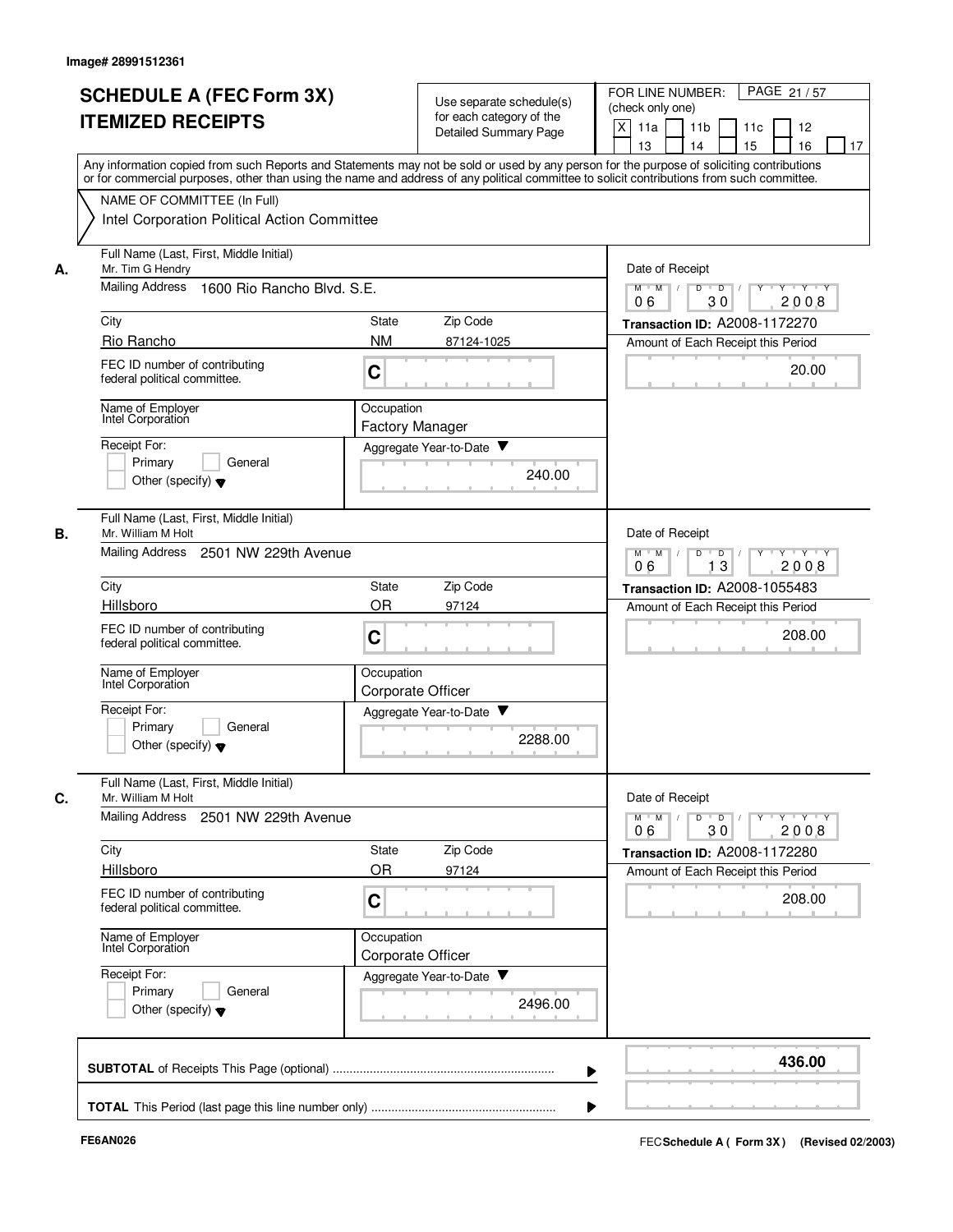|    | <b>SCHEDULE A (FEC Form 3X)</b><br><b>ITEMIZED RECEIPTS</b>                                                 | Use separate schedule(s)<br>for each category of the<br>Detailed Summary Page                                                                                                                                                                                                           | FOR LINE NUMBER:<br>PAGE 22/57<br>(check only one)<br>X<br>11a<br>11 <sub>b</sub><br>11c<br>12<br>13<br>14<br>15<br>16<br>17 |
|----|-------------------------------------------------------------------------------------------------------------|-----------------------------------------------------------------------------------------------------------------------------------------------------------------------------------------------------------------------------------------------------------------------------------------|------------------------------------------------------------------------------------------------------------------------------|
|    | NAME OF COMMITTEE (In Full)                                                                                 | Any information copied from such Reports and Statements may not be sold or used by any person for the purpose of soliciting contributions<br>or for commercial purposes, other than using the name and address of any political committee to solicit contributions from such committee. |                                                                                                                              |
|    | Intel Corporation Political Action Committee                                                                |                                                                                                                                                                                                                                                                                         |                                                                                                                              |
| А. | Full Name (Last, First, Middle Initial)<br>Ms. Gaylene Huntsman<br>Mailing Address<br>1900 Prairie City Rd. | Date of Receipt<br>Y Y Y Y<br>$M$ $M$ /<br>D<br>$\blacksquare$ D $\blacksquare$ /<br>$Y$ <sup>-1</sup>                                                                                                                                                                                  |                                                                                                                              |
|    | City                                                                                                        | Zip Code<br>State                                                                                                                                                                                                                                                                       | 13<br>06<br>2008<br>Transaction ID: A2008-1055401                                                                            |
|    | Folsom                                                                                                      | CA<br>95630                                                                                                                                                                                                                                                                             | Amount of Each Receipt this Period                                                                                           |
|    | FEC ID number of contributing<br>federal political committee.                                               | C                                                                                                                                                                                                                                                                                       | 25.00                                                                                                                        |
|    | Name of Employer<br>Intel Corporation                                                                       | Occupation<br>Info Svcs Product Line Mgr                                                                                                                                                                                                                                                |                                                                                                                              |
|    | Receipt For:<br>Primary<br>General<br>Other (specify) $\blacktriangledown$                                  | Aggregate Year-to-Date<br>275.00                                                                                                                                                                                                                                                        |                                                                                                                              |
| В. | Full Name (Last, First, Middle Initial)<br>Ms. Gaylene Huntsman                                             |                                                                                                                                                                                                                                                                                         | Date of Receipt                                                                                                              |
|    | Mailing Address 1900 Prairie City Rd.                                                                       | $M$ M<br>D<br>$Y - Y - Y$<br>$\sqrt{ }$<br>$\overline{D}$<br>2008<br>06<br>30                                                                                                                                                                                                           |                                                                                                                              |
|    | City                                                                                                        | Zip Code<br>State                                                                                                                                                                                                                                                                       | Transaction ID: A2008-1172198                                                                                                |
|    | Folsom<br>FEC ID number of contributing<br>federal political committee.                                     | CA<br>95630<br>C                                                                                                                                                                                                                                                                        | Amount of Each Receipt this Period<br>25.00                                                                                  |
|    | Name of Employer<br>Intel Corporation                                                                       | Occupation<br>Info Svcs Product Line Mgr                                                                                                                                                                                                                                                |                                                                                                                              |
|    | Receipt For:<br>Primary<br>General<br>Other (specify) $\blacktriangledown$                                  | Aggregate Year-to-Date<br>300.00                                                                                                                                                                                                                                                        |                                                                                                                              |
| С. | Full Name (Last, First, Middle Initial)<br>Mr. Michael M Jacobson                                           |                                                                                                                                                                                                                                                                                         | Date of Receipt                                                                                                              |
|    | Mailing Address 1900 Prairie City Rd.                                                                       |                                                                                                                                                                                                                                                                                         | $Y$ $Y$ $Y$<br>$M$ $M$<br>D<br>$\Box$<br>13<br>2008<br>06                                                                    |
|    | City<br>Folsom                                                                                              | Zip Code<br>State<br>CA                                                                                                                                                                                                                                                                 | Transaction ID: A2008-1055245                                                                                                |
|    | FEC ID number of contributing<br>federal political committee.                                               | 95630<br>C                                                                                                                                                                                                                                                                              | Amount of Each Receipt this Period<br>25.00                                                                                  |
|    | Name of Employer<br>Intel Corporation                                                                       | Occupation<br>Public Affairs Manager                                                                                                                                                                                                                                                    |                                                                                                                              |
|    | Receipt For:<br>Primary<br>General<br>Other (specify) $\blacktriangledown$                                  | Aggregate Year-to-Date<br>275.00                                                                                                                                                                                                                                                        |                                                                                                                              |
|    |                                                                                                             |                                                                                                                                                                                                                                                                                         | 75.00                                                                                                                        |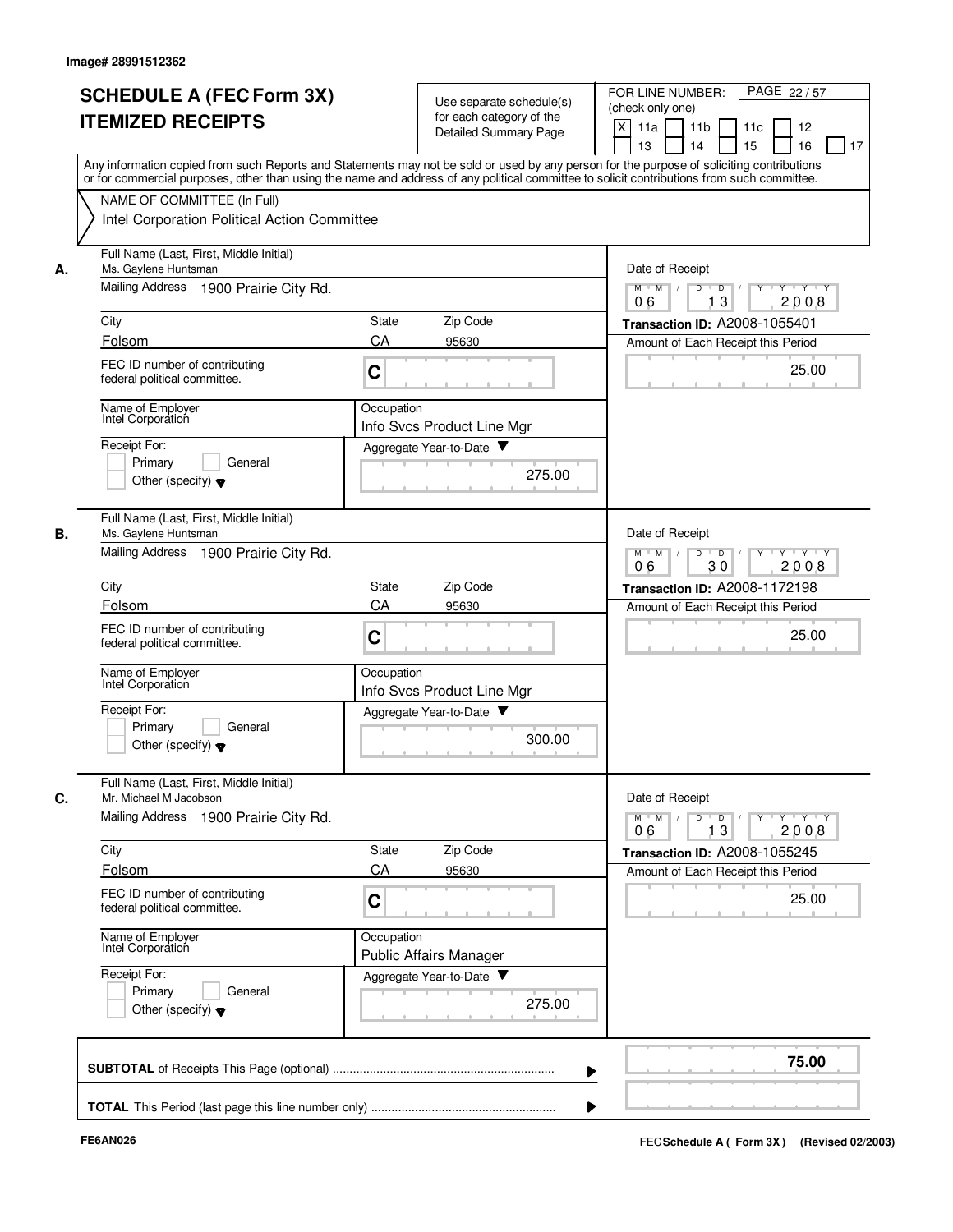|    | <b>SCHEDULE A (FEC Form 3X)</b><br><b>ITEMIZED RECEIPTS</b>                  | Use separate schedule(s)<br>for each category of the<br>Detailed Summary Page                                                                                                                                                                                                           | PAGE 23/57<br>FOR LINE NUMBER:<br>(check only one)<br>X<br>11 <sub>b</sub><br>11a<br>11c<br>12<br>13<br>14<br>15<br>16<br>17 |
|----|------------------------------------------------------------------------------|-----------------------------------------------------------------------------------------------------------------------------------------------------------------------------------------------------------------------------------------------------------------------------------------|------------------------------------------------------------------------------------------------------------------------------|
|    | NAME OF COMMITTEE (In Full)                                                  | Any information copied from such Reports and Statements may not be sold or used by any person for the purpose of soliciting contributions<br>or for commercial purposes, other than using the name and address of any political committee to solicit contributions from such committee. |                                                                                                                              |
|    | Intel Corporation Political Action Committee                                 |                                                                                                                                                                                                                                                                                         |                                                                                                                              |
| А. | Full Name (Last, First, Middle Initial)<br>Mr. Michael M Jacobson            | Date of Receipt                                                                                                                                                                                                                                                                         |                                                                                                                              |
|    | Mailing Address 1900 Prairie City Rd.                                        |                                                                                                                                                                                                                                                                                         | Y FY FY FY<br>$M$ $M$ /<br>D<br>$\overline{D}$ /<br>30<br>06<br>2008                                                         |
|    | City                                                                         | Zip Code<br>State                                                                                                                                                                                                                                                                       | Transaction ID: A2008-1172042                                                                                                |
|    | Folsom<br>FEC ID number of contributing<br>federal political committee.      | CA<br>95630<br>C                                                                                                                                                                                                                                                                        | Amount of Each Receipt this Period<br>25.00                                                                                  |
|    | Name of Employer<br>Intel Corporation                                        | Occupation<br><b>Public Affairs Manager</b>                                                                                                                                                                                                                                             |                                                                                                                              |
|    | Receipt For:<br>Primary<br>General<br>Other (specify) $\blacktriangledown$   | Aggregate Year-to-Date<br>300.00                                                                                                                                                                                                                                                        |                                                                                                                              |
| В. | Full Name (Last, First, Middle Initial)<br>Musa Jahanghir                    |                                                                                                                                                                                                                                                                                         | Date of Receipt                                                                                                              |
|    | <b>Mailing Address</b><br>3600 Juliette Lane                                 | $Y - Y - Y$<br>$M$ M<br>D<br>D<br>2008<br>13<br>06                                                                                                                                                                                                                                      |                                                                                                                              |
|    | City                                                                         | Zip Code<br>State                                                                                                                                                                                                                                                                       | Transaction ID: A2008-1055484                                                                                                |
|    | Santa Clara<br>FEC ID number of contributing<br>federal political committee. | CA<br>95054<br>C                                                                                                                                                                                                                                                                        | Amount of Each Receipt this Period<br>20.00                                                                                  |
|    | Name of Employer<br>Intel Corporation                                        | Occupation<br>Component Design Engineer                                                                                                                                                                                                                                                 |                                                                                                                              |
|    | Receipt For:<br>Primary<br>General<br>Other (specify) $\blacktriangledown$   | Aggregate Year-to-Date<br>220.00                                                                                                                                                                                                                                                        |                                                                                                                              |
| C. | Full Name (Last, First, Middle Initial)<br>Musa Jahanghir                    |                                                                                                                                                                                                                                                                                         | Date of Receipt                                                                                                              |
|    | Mailing Address<br>3600 Juliette Lane                                        |                                                                                                                                                                                                                                                                                         | $Y$ $Y$ $Y$<br>$M$ $M$<br>D<br>$\overline{D}$<br>Y<br>2008<br>06<br>30                                                       |
|    | City                                                                         | Zip Code<br>State                                                                                                                                                                                                                                                                       | Transaction ID: A2008-1172281                                                                                                |
|    | Santa Clara                                                                  | CA<br>95054                                                                                                                                                                                                                                                                             | Amount of Each Receipt this Period                                                                                           |
|    | FEC ID number of contributing<br>federal political committee.                | C                                                                                                                                                                                                                                                                                       | 20.00                                                                                                                        |
|    | Name of Employer<br>Intel Corporation                                        | Occupation<br>Component Design Engineer                                                                                                                                                                                                                                                 |                                                                                                                              |
|    | Receipt For:<br>Primary<br>General<br>Other (specify) $\blacktriangledown$   | Aggregate Year-to-Date<br>240.00                                                                                                                                                                                                                                                        |                                                                                                                              |
|    |                                                                              |                                                                                                                                                                                                                                                                                         | 65.00                                                                                                                        |
|    |                                                                              |                                                                                                                                                                                                                                                                                         |                                                                                                                              |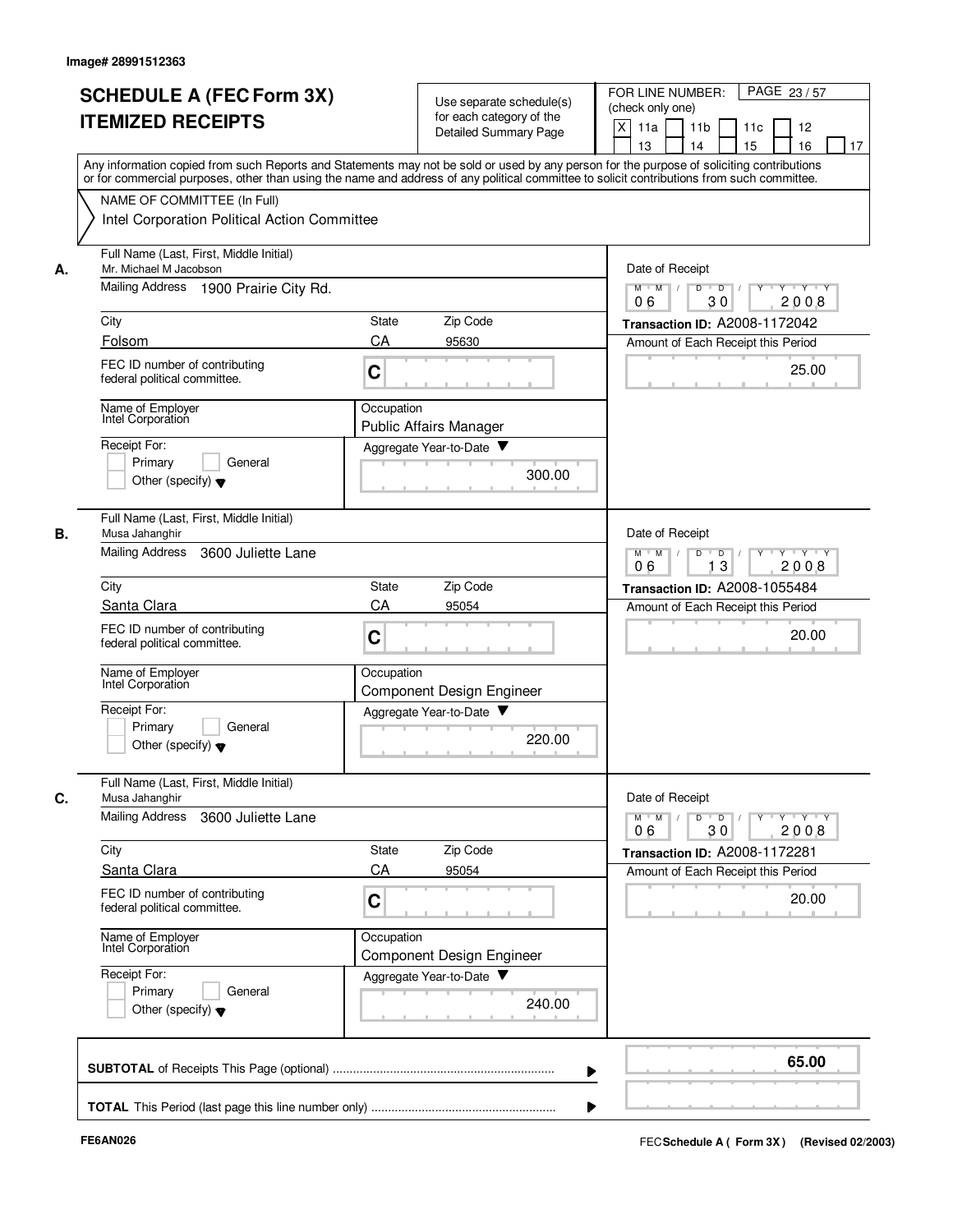|    | <b>SCHEDULE A (FEC Form 3X)</b><br><b>ITEMIZED RECEIPTS</b><br>Any information copied from such Reports and Statements may not be sold or used by any person for the purpose of soliciting contributions<br>or for commercial purposes, other than using the name and address of any political committee to solicit contributions from such committee. |                                 | Use separate schedule(s)<br>for each category of the<br><b>Detailed Summary Page</b> | FOR LINE NUMBER:<br>PAGE 24/57<br>(check only one)<br>$\times$<br>11a<br>11 <sub>b</sub><br>11c<br>12<br>13<br>14<br>15<br>16<br>17 |
|----|--------------------------------------------------------------------------------------------------------------------------------------------------------------------------------------------------------------------------------------------------------------------------------------------------------------------------------------------------------|---------------------------------|--------------------------------------------------------------------------------------|-------------------------------------------------------------------------------------------------------------------------------------|
|    | NAME OF COMMITTEE (In Full)<br>Intel Corporation Political Action Committee                                                                                                                                                                                                                                                                            |                                 |                                                                                      |                                                                                                                                     |
| А. | Full Name (Last, First, Middle Initial)<br>Mr. Anurag Jain                                                                                                                                                                                                                                                                                             |                                 |                                                                                      | Date of Receipt                                                                                                                     |
|    | <b>Mailing Address</b><br>3600 Juliette Lane                                                                                                                                                                                                                                                                                                           |                                 |                                                                                      | $M$ $M$ /<br>$Y \vdash Y \vdash Y$<br>D<br>$\overline{\phantom{0}}$ D<br>13<br>2008<br>06                                           |
|    | City                                                                                                                                                                                                                                                                                                                                                   | State                           | Zip Code                                                                             | Transaction ID: A2008-1055244                                                                                                       |
|    | Santa Clara                                                                                                                                                                                                                                                                                                                                            | CA                              | 95054                                                                                | Amount of Each Receipt this Period                                                                                                  |
|    | FEC ID number of contributing<br>federal political committee.                                                                                                                                                                                                                                                                                          | C                               |                                                                                      | 20.00                                                                                                                               |
|    | Name of Employer<br>Intel Corporation                                                                                                                                                                                                                                                                                                                  | Occupation                      | Software Engineer                                                                    |                                                                                                                                     |
|    | Receipt For:                                                                                                                                                                                                                                                                                                                                           |                                 | Aggregate Year-to-Date                                                               |                                                                                                                                     |
|    | General<br>Primary<br>Other (specify) $\blacktriangledown$                                                                                                                                                                                                                                                                                             |                                 | 220.00                                                                               |                                                                                                                                     |
| В. | Full Name (Last, First, Middle Initial)<br>Mr. Anurag Jain                                                                                                                                                                                                                                                                                             |                                 |                                                                                      | Date of Receipt                                                                                                                     |
|    | <b>Mailing Address</b><br>3600 Juliette Lane                                                                                                                                                                                                                                                                                                           |                                 |                                                                                      | D<br>$Y - Y - Y$<br>$M$ M<br>$\sqrt{ }$<br>$\overline{D}$<br>2008<br>06<br>30                                                       |
|    | City                                                                                                                                                                                                                                                                                                                                                   | <b>State</b>                    | Zip Code                                                                             | Transaction ID: A2008-1172041                                                                                                       |
|    | Santa Clara                                                                                                                                                                                                                                                                                                                                            | CA                              | 95054                                                                                | Amount of Each Receipt this Period                                                                                                  |
|    | FEC ID number of contributing<br>federal political committee.                                                                                                                                                                                                                                                                                          | C                               |                                                                                      | 20.00                                                                                                                               |
|    | Name of Employer<br>Intel Corporation                                                                                                                                                                                                                                                                                                                  | Occupation                      | Software Engineer                                                                    |                                                                                                                                     |
|    | Receipt For:                                                                                                                                                                                                                                                                                                                                           |                                 | Aggregate Year-to-Date                                                               |                                                                                                                                     |
|    | Primary<br>General<br>Other (specify) $\blacktriangledown$                                                                                                                                                                                                                                                                                             |                                 | 240.00                                                                               |                                                                                                                                     |
| C. | Full Name (Last, First, Middle Initial)<br>Ms. Renee J James                                                                                                                                                                                                                                                                                           |                                 |                                                                                      | Date of Receipt                                                                                                                     |
|    | Mailing Address 2111 N.E. 25th Avenue                                                                                                                                                                                                                                                                                                                  |                                 |                                                                                      | $Y \dashv Y \dashv Y$<br>$M$ $M$ /<br>$D$ $D$ $I$<br>$\Gamma Y$<br>13<br>2008<br>06                                                 |
|    | City                                                                                                                                                                                                                                                                                                                                                   | State                           | Zip Code                                                                             | Transaction ID: A2008-1055467                                                                                                       |
|    | Hillsboro                                                                                                                                                                                                                                                                                                                                              | OR                              | 97124-5961                                                                           | Amount of Each Receipt this Period                                                                                                  |
|    | FEC ID number of contributing<br>federal political committee.                                                                                                                                                                                                                                                                                          | C                               |                                                                                      | 25.00                                                                                                                               |
|    | Name of Employer<br>Intel Corporation                                                                                                                                                                                                                                                                                                                  | Occupation<br>Corporate Officer |                                                                                      |                                                                                                                                     |
|    | Receipt For:                                                                                                                                                                                                                                                                                                                                           |                                 | Aggregate Year-to-Date                                                               |                                                                                                                                     |
|    | Primary<br>General<br>Other (specify) $\blacktriangledown$                                                                                                                                                                                                                                                                                             |                                 | 275.00                                                                               |                                                                                                                                     |
|    |                                                                                                                                                                                                                                                                                                                                                        |                                 |                                                                                      | 65.00                                                                                                                               |
|    |                                                                                                                                                                                                                                                                                                                                                        |                                 |                                                                                      |                                                                                                                                     |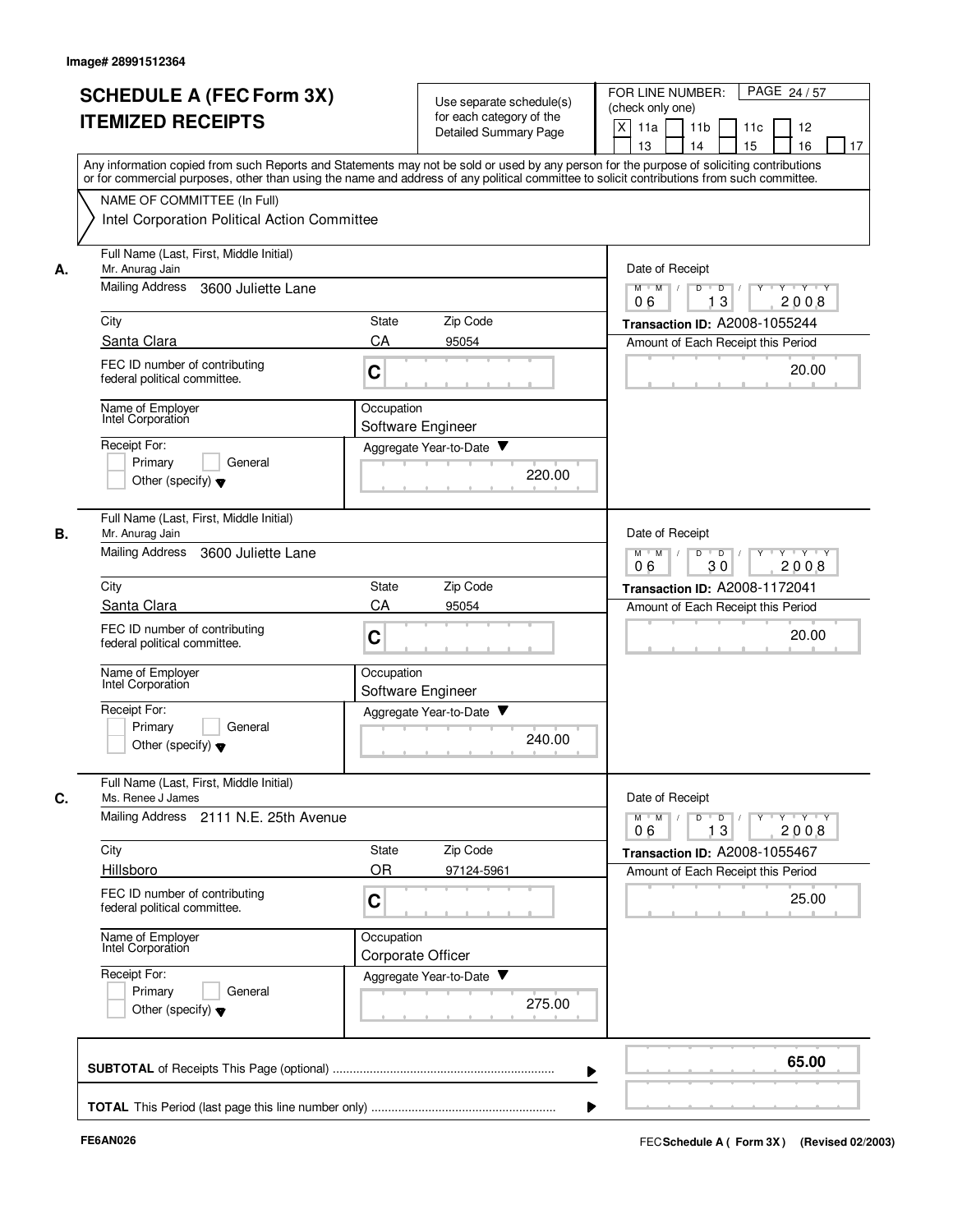|    | <b>SCHEDULE A (FEC Form 3X)</b><br><b>ITEMIZED RECEIPTS</b>                                                                                                                                                                                                                                                                                                            |                                 | Use separate schedule(s)<br>for each category of the<br>Detailed Summary Page | FOR LINE NUMBER:<br>PAGE 25/57<br>(check only one)<br>X<br>11a<br>11 <sub>b</sub><br>11c<br>12<br>15<br>16<br>13<br>14<br>17 |
|----|------------------------------------------------------------------------------------------------------------------------------------------------------------------------------------------------------------------------------------------------------------------------------------------------------------------------------------------------------------------------|---------------------------------|-------------------------------------------------------------------------------|------------------------------------------------------------------------------------------------------------------------------|
|    | Any information copied from such Reports and Statements may not be sold or used by any person for the purpose of soliciting contributions<br>or for commercial purposes, other than using the name and address of any political committee to solicit contributions from such committee.<br>NAME OF COMMITTEE (In Full)<br>Intel Corporation Political Action Committee |                                 |                                                                               |                                                                                                                              |
|    | Full Name (Last, First, Middle Initial)                                                                                                                                                                                                                                                                                                                                |                                 |                                                                               |                                                                                                                              |
| А. | Ms. Renee J James                                                                                                                                                                                                                                                                                                                                                      | Date of Receipt                 |                                                                               |                                                                                                                              |
|    | Mailing Address 2111 N.E. 25th Avenue                                                                                                                                                                                                                                                                                                                                  |                                 |                                                                               | $M$ $M$ $/$<br>$Y \vdash Y \vdash Y$<br>D<br>$\overline{D}$<br>30<br>2008<br>06                                              |
|    | City                                                                                                                                                                                                                                                                                                                                                                   | State                           | Zip Code                                                                      | Transaction ID: A2008-1172264                                                                                                |
|    | Hillsboro<br>FEC ID number of contributing<br>federal political committee.                                                                                                                                                                                                                                                                                             | <b>OR</b><br>$\mathbf C$        | 97124-5961                                                                    | Amount of Each Receipt this Period<br>25.00                                                                                  |
|    | Name of Employer<br>Intel Corporation                                                                                                                                                                                                                                                                                                                                  | Occupation<br>Corporate Officer |                                                                               |                                                                                                                              |
|    | Receipt For:<br>Primary<br>General<br>Other (specify) $\blacktriangledown$                                                                                                                                                                                                                                                                                             |                                 | Aggregate Year-to-Date<br>300.00                                              |                                                                                                                              |
| В. | Full Name (Last, First, Middle Initial)<br>Mr. John N Johnson<br>Mailing Address<br>1900 Prairie City Rd.                                                                                                                                                                                                                                                              |                                 |                                                                               | Date of Receipt<br>$M^+$ M<br>$Y - Y - Y$<br>$\frac{1}{2}$<br>D<br>$\overline{D}$                                            |
|    |                                                                                                                                                                                                                                                                                                                                                                        |                                 |                                                                               | 13<br>2008<br>06                                                                                                             |
|    | City<br>Folsom                                                                                                                                                                                                                                                                                                                                                         | State<br>CA                     | Zip Code<br>95630                                                             | Transaction ID: A2008-1055397<br>Amount of Each Receipt this Period                                                          |
|    | FEC ID number of contributing<br>federal political committee.                                                                                                                                                                                                                                                                                                          | C                               |                                                                               | 40.00                                                                                                                        |
|    | Name of Employer<br>Intel Corporation                                                                                                                                                                                                                                                                                                                                  | Occupation<br>Info Tech Mgr     |                                                                               |                                                                                                                              |
|    | Receipt For:<br>Primary<br>General<br>Other (specify) $\blacktriangledown$                                                                                                                                                                                                                                                                                             |                                 | Aggregate Year-to-Date<br>440.00                                              |                                                                                                                              |
| С. | Full Name (Last, First, Middle Initial)<br>Mr. John N Johnson                                                                                                                                                                                                                                                                                                          |                                 |                                                                               | Date of Receipt                                                                                                              |
|    | Mailing Address<br>1900 Prairie City Rd.                                                                                                                                                                                                                                                                                                                               |                                 |                                                                               | $Y$ $Y$ $Y$ $Y$<br>M<br>M<br>$\overline{D}$<br>Ÿ<br>D<br>2008<br>06<br>30                                                    |
|    | City                                                                                                                                                                                                                                                                                                                                                                   | State                           | Zip Code                                                                      | Transaction ID: A2008-1172194                                                                                                |
|    | Folsom<br>FEC ID number of contributing<br>federal political committee.                                                                                                                                                                                                                                                                                                | CA<br>C                         | 95630                                                                         | Amount of Each Receipt this Period<br>40.00                                                                                  |
|    | Name of Employer<br>Intel Corporation                                                                                                                                                                                                                                                                                                                                  | Occupation<br>Info Tech Mgr     |                                                                               |                                                                                                                              |
|    | Receipt For:<br>Primary<br>General<br>Other (specify) $\blacktriangledown$                                                                                                                                                                                                                                                                                             |                                 | Aggregate Year-to-Date<br>480.00                                              |                                                                                                                              |
|    |                                                                                                                                                                                                                                                                                                                                                                        |                                 |                                                                               | 105.00                                                                                                                       |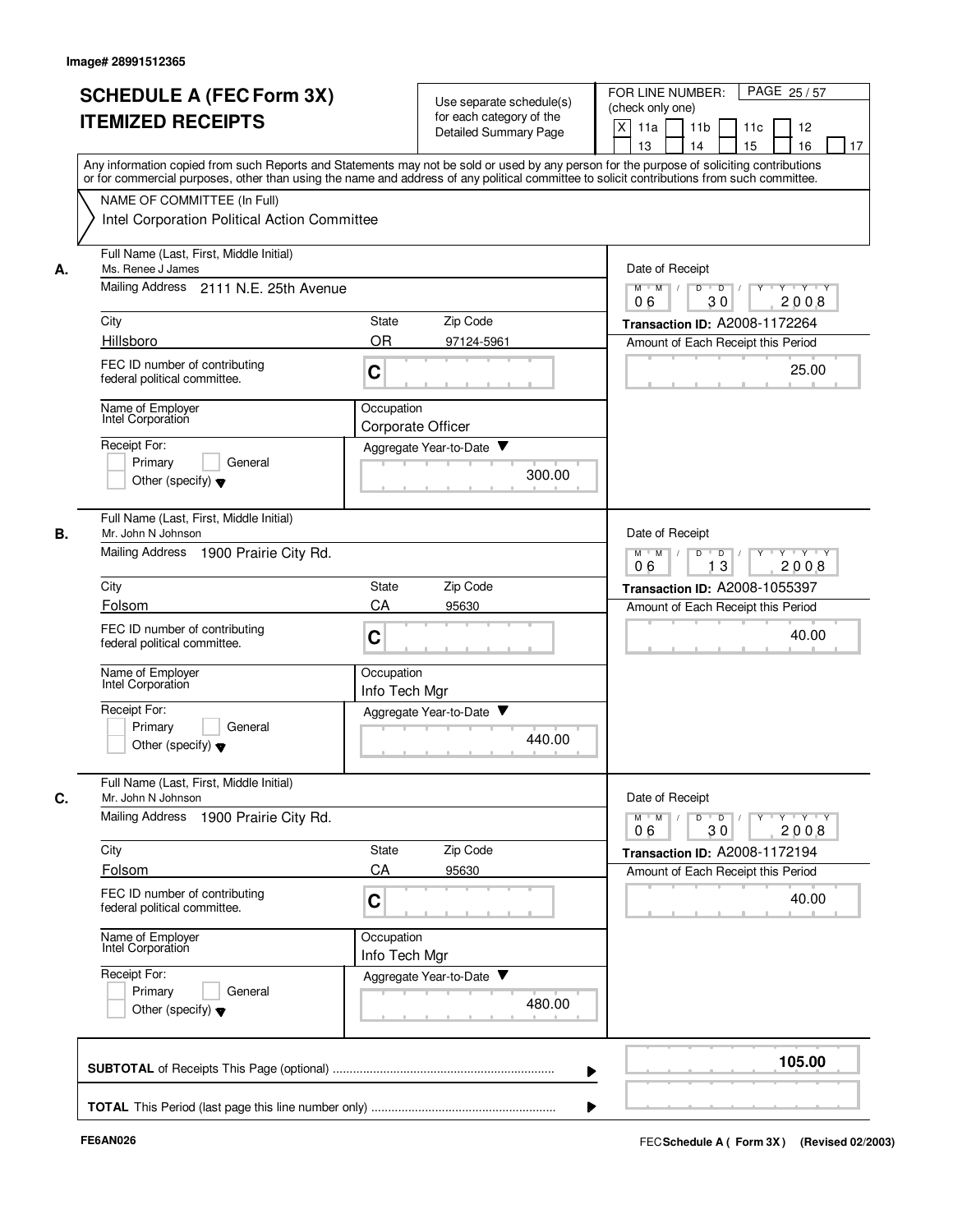|    | <b>SCHEDULE A (FEC Form 3X)</b><br><b>ITEMIZED RECEIPTS</b>                                                                                                                                                                                                                                                            | Use separate schedule(s)<br>for each category of the<br>Detailed Summary Page | FOR LINE NUMBER:<br>PAGE 26/57<br>(check only one)<br>X<br>11a<br>11 <sub>b</sub><br>11c<br>12<br>13<br>14<br>15<br>16<br>17 |
|----|------------------------------------------------------------------------------------------------------------------------------------------------------------------------------------------------------------------------------------------------------------------------------------------------------------------------|-------------------------------------------------------------------------------|------------------------------------------------------------------------------------------------------------------------------|
|    | Any information copied from such Reports and Statements may not be sold or used by any person for the purpose of soliciting contributions<br>or for commercial purposes, other than using the name and address of any political committee to solicit contributions from such committee.<br>NAME OF COMMITTEE (In Full) |                                                                               |                                                                                                                              |
|    | Intel Corporation Political Action Committee                                                                                                                                                                                                                                                                           |                                                                               |                                                                                                                              |
| А. | Full Name (Last, First, Middle Initial)<br>Mr. Michael S Kelly                                                                                                                                                                                                                                                         |                                                                               | Date of Receipt                                                                                                              |
|    | <b>Mailing Address</b><br>1900 Prairie City Rd.                                                                                                                                                                                                                                                                        |                                                                               | Y 'Y 'Y<br>$M$ $M$ /<br>D<br>$\Box$<br>$\overline{c}$<br>06<br>2008                                                          |
|    | City                                                                                                                                                                                                                                                                                                                   | Zip Code<br>State                                                             | Transaction ID: A2008-1177157                                                                                                |
|    | Folsom<br>FEC ID number of contributing<br>federal political committee.                                                                                                                                                                                                                                                | CA<br>95630<br>C                                                              | Amount of Each Receipt this Period<br>20.00                                                                                  |
|    | Name of Employer<br>Intel Corporation                                                                                                                                                                                                                                                                                  | Occupation<br>Engineer Technician                                             |                                                                                                                              |
|    | Receipt For:<br>Primary<br>General<br>Other (specify) $\blacktriangledown$                                                                                                                                                                                                                                             | Aggregate Year-to-Date<br>240.00                                              |                                                                                                                              |
| В. | Full Name (Last, First, Middle Initial)<br>Mr. Michael S Kelly<br><b>Mailing Address</b><br>1900 Prairie City Rd.                                                                                                                                                                                                      |                                                                               | Date of Receipt<br>$Y - Y - Y$<br>$M$ M<br>$\overline{D}$<br>D                                                               |
|    | City                                                                                                                                                                                                                                                                                                                   | Zip Code<br>State                                                             | 2008<br>06<br>26<br>Transaction ID: A2008-1172334                                                                            |
|    | Folsom                                                                                                                                                                                                                                                                                                                 | CA<br>95630                                                                   | Amount of Each Receipt this Period                                                                                           |
|    | FEC ID number of contributing<br>federal political committee.                                                                                                                                                                                                                                                          | $\mathbf C$                                                                   | 20.00                                                                                                                        |
|    | Name of Employer<br>Intel Corporation                                                                                                                                                                                                                                                                                  | Occupation<br>Engineer Technician                                             |                                                                                                                              |
|    | Receipt For:<br>Primary<br>General<br>Other (specify) $\blacktriangledown$                                                                                                                                                                                                                                             | Aggregate Year-to-Date<br>260.00                                              |                                                                                                                              |
| С. | Full Name (Last, First, Middle Initial)<br>Ms. Sherry L Kelly                                                                                                                                                                                                                                                          |                                                                               | Date of Receipt                                                                                                              |
|    | Mailing Address<br>1900 Prairie City Rd.                                                                                                                                                                                                                                                                               |                                                                               | $\mathsf{Y} \dashv \mathsf{Y} \dashv \mathsf{Y}$<br>$M$ $M$<br>$\overline{D}$<br>Y<br>D<br>13<br>2008<br>06                  |
|    | City                                                                                                                                                                                                                                                                                                                   | Zip Code<br>State                                                             | Transaction ID: A2008-1055278                                                                                                |
|    | Folsom<br>FEC ID number of contributing<br>federal political committee.                                                                                                                                                                                                                                                | CA<br>95630<br>C                                                              | Amount of Each Receipt this Period<br>20.00                                                                                  |
|    | Name of Employer<br>Intel Corporation                                                                                                                                                                                                                                                                                  | Occupation<br>Info Services Business Analyst                                  |                                                                                                                              |
|    | Receipt For:<br>Primary<br>General<br>Other (specify) $\blacktriangledown$                                                                                                                                                                                                                                             | Aggregate Year-to-Date<br>220.00                                              |                                                                                                                              |
|    |                                                                                                                                                                                                                                                                                                                        |                                                                               | 60.00                                                                                                                        |
|    |                                                                                                                                                                                                                                                                                                                        |                                                                               |                                                                                                                              |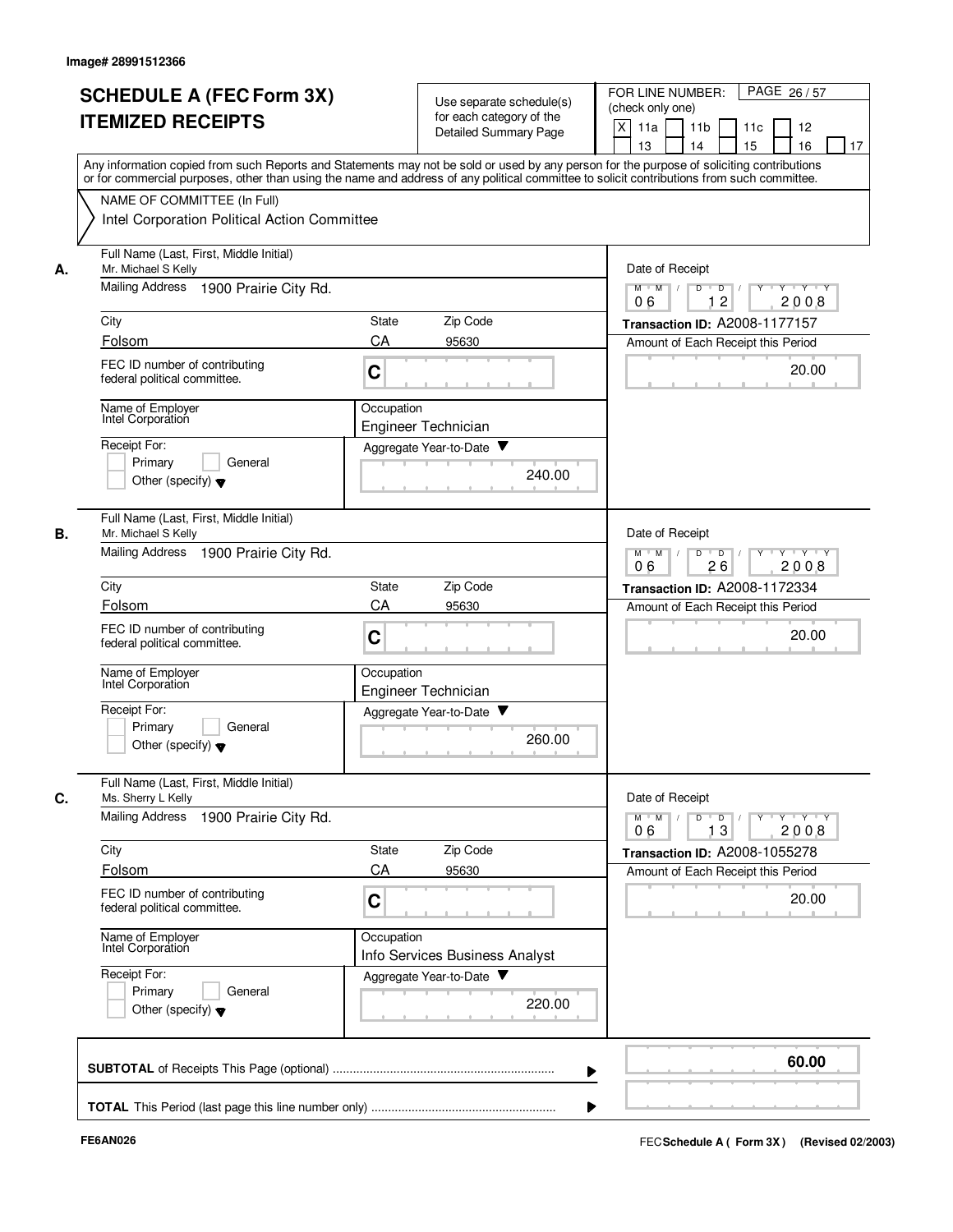| Any information copied from such Reports and Statements may not be sold or used by any person for the purpose of soliciting contributions<br>or for commercial purposes, other than using the name and address of any political committee to solicit contributions from such committee.<br>NAME OF COMMITTEE (In Full)<br>Intel Corporation Political Action Committee<br>Full Name (Last, First, Middle Initial)<br>Ms. Sherry L Kelly<br>Date of Receipt<br>А.<br><b>Mailing Address</b><br>1900 Prairie City Rd.<br>Y Y Y Y<br>D<br>$\overline{D}$ /<br>$M$ $M$ /<br>30<br>06<br>2008<br>City<br>Zip Code<br>State<br>Transaction ID: A2008-1172075<br>Folsom<br>CA<br>95630<br>Amount of Each Receipt this Period<br>FEC ID number of contributing<br>20.00<br>C<br>federal political committee.<br>Name of Employer<br>Occupation<br>Intel Corporation<br>Info Services Business Analyst<br>Receipt For:<br>Aggregate Year-to-Date<br>Primary<br>General<br>240.00<br>Other (specify) $\blacktriangledown$<br>Full Name (Last, First, Middle Initial)<br>В.<br>Date of Receipt<br>Ms. Carolyn S King<br>Mailing Address<br>5000 W. Chandler Blvd.<br>$M^+$ M<br>D<br>$Y \vdash Y \vdash Y$<br>$\sqrt{ }$<br>$\overline{D}$<br>Y<br>$\top$<br>2008<br>06<br>13<br>Zip Code<br>City<br>State<br>Transaction ID: A2008-1055408<br>AZ<br>Chandler<br>85226<br>Amount of Each Receipt this Period<br>FEC ID number of contributing<br>C<br>20.00<br>federal political committee.<br>Name of Employer<br>Occupation<br>Intel Corporation<br><b>Engineering Manager</b><br>Receipt For:<br>Aggregate Year-to-Date<br>Primary<br>General<br>220.00<br>Other (specify) $\blacktriangledown$<br>Full Name (Last, First, Middle Initial)<br>Date of Receipt<br>С.<br>Ms. Carolyn S King<br>Mailing Address 5000 W. Chandler Blvd.<br>$Y$ $Y$ $Y$ $Y$<br>M<br>M<br>D<br>$\overline{D}$<br>30<br>2008<br>06<br>Zip Code<br>City<br>State<br>Transaction ID: A2008-1172205<br>AZ<br>Chandler<br>85226<br>Amount of Each Receipt this Period<br>FEC ID number of contributing<br>20.00<br>C<br>federal political committee.<br>Name of Employer<br>Occupation<br>Intel Corporation<br><b>Engineering Manager</b><br>Receipt For:<br>Aggregate Year-to-Date<br>Primary<br>General<br>240.00<br>Other (specify) $\blacktriangledown$<br>60.00 | <b>SCHEDULE A (FEC Form 3X)</b><br><b>ITEMIZED RECEIPTS</b> | Use separate schedule(s)<br>for each category of the<br>Detailed Summary Page | FOR LINE NUMBER:<br>PAGE 27/57<br>(check only one)<br>X<br>11a<br>11 <sub>b</sub><br>11c<br>12<br>13<br>14<br>15<br>16<br>17 |
|-----------------------------------------------------------------------------------------------------------------------------------------------------------------------------------------------------------------------------------------------------------------------------------------------------------------------------------------------------------------------------------------------------------------------------------------------------------------------------------------------------------------------------------------------------------------------------------------------------------------------------------------------------------------------------------------------------------------------------------------------------------------------------------------------------------------------------------------------------------------------------------------------------------------------------------------------------------------------------------------------------------------------------------------------------------------------------------------------------------------------------------------------------------------------------------------------------------------------------------------------------------------------------------------------------------------------------------------------------------------------------------------------------------------------------------------------------------------------------------------------------------------------------------------------------------------------------------------------------------------------------------------------------------------------------------------------------------------------------------------------------------------------------------------------------------------------------------------------------------------------------------------------------------------------------------------------------------------------------------------------------------------------------------------------------------------------------------------------------------------------------------------------------------------------------------------------------------------------------------------------------------------------------------------------------------------------------------|-------------------------------------------------------------|-------------------------------------------------------------------------------|------------------------------------------------------------------------------------------------------------------------------|
|                                                                                                                                                                                                                                                                                                                                                                                                                                                                                                                                                                                                                                                                                                                                                                                                                                                                                                                                                                                                                                                                                                                                                                                                                                                                                                                                                                                                                                                                                                                                                                                                                                                                                                                                                                                                                                                                                                                                                                                                                                                                                                                                                                                                                                                                                                                                   |                                                             |                                                                               |                                                                                                                              |
|                                                                                                                                                                                                                                                                                                                                                                                                                                                                                                                                                                                                                                                                                                                                                                                                                                                                                                                                                                                                                                                                                                                                                                                                                                                                                                                                                                                                                                                                                                                                                                                                                                                                                                                                                                                                                                                                                                                                                                                                                                                                                                                                                                                                                                                                                                                                   |                                                             |                                                                               |                                                                                                                              |
|                                                                                                                                                                                                                                                                                                                                                                                                                                                                                                                                                                                                                                                                                                                                                                                                                                                                                                                                                                                                                                                                                                                                                                                                                                                                                                                                                                                                                                                                                                                                                                                                                                                                                                                                                                                                                                                                                                                                                                                                                                                                                                                                                                                                                                                                                                                                   |                                                             |                                                                               |                                                                                                                              |
|                                                                                                                                                                                                                                                                                                                                                                                                                                                                                                                                                                                                                                                                                                                                                                                                                                                                                                                                                                                                                                                                                                                                                                                                                                                                                                                                                                                                                                                                                                                                                                                                                                                                                                                                                                                                                                                                                                                                                                                                                                                                                                                                                                                                                                                                                                                                   |                                                             |                                                                               |                                                                                                                              |
|                                                                                                                                                                                                                                                                                                                                                                                                                                                                                                                                                                                                                                                                                                                                                                                                                                                                                                                                                                                                                                                                                                                                                                                                                                                                                                                                                                                                                                                                                                                                                                                                                                                                                                                                                                                                                                                                                                                                                                                                                                                                                                                                                                                                                                                                                                                                   |                                                             |                                                                               |                                                                                                                              |
|                                                                                                                                                                                                                                                                                                                                                                                                                                                                                                                                                                                                                                                                                                                                                                                                                                                                                                                                                                                                                                                                                                                                                                                                                                                                                                                                                                                                                                                                                                                                                                                                                                                                                                                                                                                                                                                                                                                                                                                                                                                                                                                                                                                                                                                                                                                                   |                                                             |                                                                               |                                                                                                                              |
|                                                                                                                                                                                                                                                                                                                                                                                                                                                                                                                                                                                                                                                                                                                                                                                                                                                                                                                                                                                                                                                                                                                                                                                                                                                                                                                                                                                                                                                                                                                                                                                                                                                                                                                                                                                                                                                                                                                                                                                                                                                                                                                                                                                                                                                                                                                                   |                                                             |                                                                               |                                                                                                                              |
|                                                                                                                                                                                                                                                                                                                                                                                                                                                                                                                                                                                                                                                                                                                                                                                                                                                                                                                                                                                                                                                                                                                                                                                                                                                                                                                                                                                                                                                                                                                                                                                                                                                                                                                                                                                                                                                                                                                                                                                                                                                                                                                                                                                                                                                                                                                                   |                                                             |                                                                               |                                                                                                                              |
|                                                                                                                                                                                                                                                                                                                                                                                                                                                                                                                                                                                                                                                                                                                                                                                                                                                                                                                                                                                                                                                                                                                                                                                                                                                                                                                                                                                                                                                                                                                                                                                                                                                                                                                                                                                                                                                                                                                                                                                                                                                                                                                                                                                                                                                                                                                                   |                                                             |                                                                               |                                                                                                                              |
|                                                                                                                                                                                                                                                                                                                                                                                                                                                                                                                                                                                                                                                                                                                                                                                                                                                                                                                                                                                                                                                                                                                                                                                                                                                                                                                                                                                                                                                                                                                                                                                                                                                                                                                                                                                                                                                                                                                                                                                                                                                                                                                                                                                                                                                                                                                                   |                                                             |                                                                               |                                                                                                                              |
|                                                                                                                                                                                                                                                                                                                                                                                                                                                                                                                                                                                                                                                                                                                                                                                                                                                                                                                                                                                                                                                                                                                                                                                                                                                                                                                                                                                                                                                                                                                                                                                                                                                                                                                                                                                                                                                                                                                                                                                                                                                                                                                                                                                                                                                                                                                                   |                                                             |                                                                               |                                                                                                                              |
|                                                                                                                                                                                                                                                                                                                                                                                                                                                                                                                                                                                                                                                                                                                                                                                                                                                                                                                                                                                                                                                                                                                                                                                                                                                                                                                                                                                                                                                                                                                                                                                                                                                                                                                                                                                                                                                                                                                                                                                                                                                                                                                                                                                                                                                                                                                                   |                                                             |                                                                               |                                                                                                                              |
|                                                                                                                                                                                                                                                                                                                                                                                                                                                                                                                                                                                                                                                                                                                                                                                                                                                                                                                                                                                                                                                                                                                                                                                                                                                                                                                                                                                                                                                                                                                                                                                                                                                                                                                                                                                                                                                                                                                                                                                                                                                                                                                                                                                                                                                                                                                                   |                                                             |                                                                               |                                                                                                                              |
|                                                                                                                                                                                                                                                                                                                                                                                                                                                                                                                                                                                                                                                                                                                                                                                                                                                                                                                                                                                                                                                                                                                                                                                                                                                                                                                                                                                                                                                                                                                                                                                                                                                                                                                                                                                                                                                                                                                                                                                                                                                                                                                                                                                                                                                                                                                                   |                                                             |                                                                               |                                                                                                                              |
|                                                                                                                                                                                                                                                                                                                                                                                                                                                                                                                                                                                                                                                                                                                                                                                                                                                                                                                                                                                                                                                                                                                                                                                                                                                                                                                                                                                                                                                                                                                                                                                                                                                                                                                                                                                                                                                                                                                                                                                                                                                                                                                                                                                                                                                                                                                                   |                                                             |                                                                               |                                                                                                                              |
|                                                                                                                                                                                                                                                                                                                                                                                                                                                                                                                                                                                                                                                                                                                                                                                                                                                                                                                                                                                                                                                                                                                                                                                                                                                                                                                                                                                                                                                                                                                                                                                                                                                                                                                                                                                                                                                                                                                                                                                                                                                                                                                                                                                                                                                                                                                                   |                                                             |                                                                               |                                                                                                                              |
|                                                                                                                                                                                                                                                                                                                                                                                                                                                                                                                                                                                                                                                                                                                                                                                                                                                                                                                                                                                                                                                                                                                                                                                                                                                                                                                                                                                                                                                                                                                                                                                                                                                                                                                                                                                                                                                                                                                                                                                                                                                                                                                                                                                                                                                                                                                                   |                                                             |                                                                               |                                                                                                                              |
|                                                                                                                                                                                                                                                                                                                                                                                                                                                                                                                                                                                                                                                                                                                                                                                                                                                                                                                                                                                                                                                                                                                                                                                                                                                                                                                                                                                                                                                                                                                                                                                                                                                                                                                                                                                                                                                                                                                                                                                                                                                                                                                                                                                                                                                                                                                                   |                                                             |                                                                               |                                                                                                                              |
|                                                                                                                                                                                                                                                                                                                                                                                                                                                                                                                                                                                                                                                                                                                                                                                                                                                                                                                                                                                                                                                                                                                                                                                                                                                                                                                                                                                                                                                                                                                                                                                                                                                                                                                                                                                                                                                                                                                                                                                                                                                                                                                                                                                                                                                                                                                                   |                                                             |                                                                               |                                                                                                                              |
|                                                                                                                                                                                                                                                                                                                                                                                                                                                                                                                                                                                                                                                                                                                                                                                                                                                                                                                                                                                                                                                                                                                                                                                                                                                                                                                                                                                                                                                                                                                                                                                                                                                                                                                                                                                                                                                                                                                                                                                                                                                                                                                                                                                                                                                                                                                                   |                                                             |                                                                               |                                                                                                                              |
|                                                                                                                                                                                                                                                                                                                                                                                                                                                                                                                                                                                                                                                                                                                                                                                                                                                                                                                                                                                                                                                                                                                                                                                                                                                                                                                                                                                                                                                                                                                                                                                                                                                                                                                                                                                                                                                                                                                                                                                                                                                                                                                                                                                                                                                                                                                                   |                                                             |                                                                               |                                                                                                                              |
|                                                                                                                                                                                                                                                                                                                                                                                                                                                                                                                                                                                                                                                                                                                                                                                                                                                                                                                                                                                                                                                                                                                                                                                                                                                                                                                                                                                                                                                                                                                                                                                                                                                                                                                                                                                                                                                                                                                                                                                                                                                                                                                                                                                                                                                                                                                                   |                                                             |                                                                               |                                                                                                                              |
|                                                                                                                                                                                                                                                                                                                                                                                                                                                                                                                                                                                                                                                                                                                                                                                                                                                                                                                                                                                                                                                                                                                                                                                                                                                                                                                                                                                                                                                                                                                                                                                                                                                                                                                                                                                                                                                                                                                                                                                                                                                                                                                                                                                                                                                                                                                                   |                                                             |                                                                               |                                                                                                                              |
|                                                                                                                                                                                                                                                                                                                                                                                                                                                                                                                                                                                                                                                                                                                                                                                                                                                                                                                                                                                                                                                                                                                                                                                                                                                                                                                                                                                                                                                                                                                                                                                                                                                                                                                                                                                                                                                                                                                                                                                                                                                                                                                                                                                                                                                                                                                                   |                                                             |                                                                               |                                                                                                                              |
|                                                                                                                                                                                                                                                                                                                                                                                                                                                                                                                                                                                                                                                                                                                                                                                                                                                                                                                                                                                                                                                                                                                                                                                                                                                                                                                                                                                                                                                                                                                                                                                                                                                                                                                                                                                                                                                                                                                                                                                                                                                                                                                                                                                                                                                                                                                                   |                                                             |                                                                               |                                                                                                                              |
|                                                                                                                                                                                                                                                                                                                                                                                                                                                                                                                                                                                                                                                                                                                                                                                                                                                                                                                                                                                                                                                                                                                                                                                                                                                                                                                                                                                                                                                                                                                                                                                                                                                                                                                                                                                                                                                                                                                                                                                                                                                                                                                                                                                                                                                                                                                                   |                                                             |                                                                               |                                                                                                                              |
|                                                                                                                                                                                                                                                                                                                                                                                                                                                                                                                                                                                                                                                                                                                                                                                                                                                                                                                                                                                                                                                                                                                                                                                                                                                                                                                                                                                                                                                                                                                                                                                                                                                                                                                                                                                                                                                                                                                                                                                                                                                                                                                                                                                                                                                                                                                                   |                                                             |                                                                               |                                                                                                                              |
|                                                                                                                                                                                                                                                                                                                                                                                                                                                                                                                                                                                                                                                                                                                                                                                                                                                                                                                                                                                                                                                                                                                                                                                                                                                                                                                                                                                                                                                                                                                                                                                                                                                                                                                                                                                                                                                                                                                                                                                                                                                                                                                                                                                                                                                                                                                                   |                                                             |                                                                               |                                                                                                                              |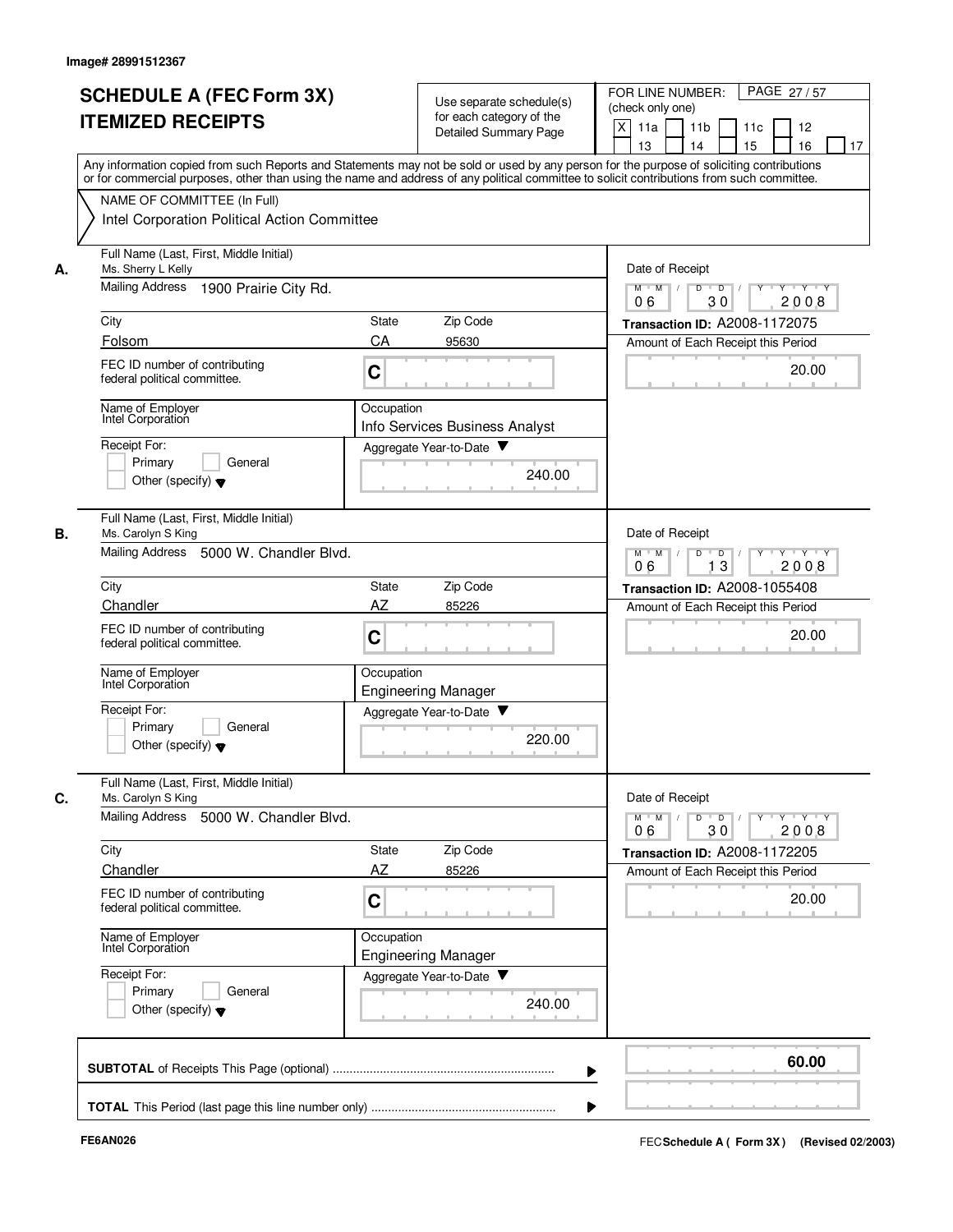| А. | NAME OF COMMITTEE (In Full)<br>Intel Corporation Political Action Committee<br>Full Name (Last, First, Middle Initial)<br>Mr. William D Kopsaftis<br>Mailing Address 2800 Center Drive N. |                                          | 13<br>14<br>15<br>16<br>17<br>Any information copied from such Reports and Statements may not be sold or used by any person for the purpose of soliciting contributions<br>or for commercial purposes, other than using the name and address of any political committee to solicit contributions from such committee. |  |  |  |  |
|----|-------------------------------------------------------------------------------------------------------------------------------------------------------------------------------------------|------------------------------------------|-----------------------------------------------------------------------------------------------------------------------------------------------------------------------------------------------------------------------------------------------------------------------------------------------------------------------|--|--|--|--|
|    |                                                                                                                                                                                           |                                          |                                                                                                                                                                                                                                                                                                                       |  |  |  |  |
|    |                                                                                                                                                                                           |                                          |                                                                                                                                                                                                                                                                                                                       |  |  |  |  |
|    |                                                                                                                                                                                           |                                          | Date of Receipt<br>$\overline{D}$ /<br>Y 'Y 'Y<br>$M$ $M$ /<br>D<br>$Y$ <sup>U</sup>                                                                                                                                                                                                                                  |  |  |  |  |
|    |                                                                                                                                                                                           |                                          |                                                                                                                                                                                                                                                                                                                       |  |  |  |  |
|    | City                                                                                                                                                                                      | Zip Code<br>State                        | Transaction ID: A2008-1055217                                                                                                                                                                                                                                                                                         |  |  |  |  |
|    | <b>DuPont</b><br>FEC ID number of contributing<br>federal political committee.                                                                                                            | <b>WA</b><br>98327<br>C                  | Amount of Each Receipt this Period<br>20.00                                                                                                                                                                                                                                                                           |  |  |  |  |
|    | Name of Employer<br>Intel Corporation                                                                                                                                                     | Occupation<br><b>Engineering Manager</b> |                                                                                                                                                                                                                                                                                                                       |  |  |  |  |
|    | Receipt For:<br>Primary<br>General<br>Other (specify) $\blacktriangledown$                                                                                                                | Aggregate Year-to-Date<br>220.00         |                                                                                                                                                                                                                                                                                                                       |  |  |  |  |
| В. | Full Name (Last, First, Middle Initial)<br>Mr. William D Kopsaftis<br>Mailing Address 2800 Center Drive N.                                                                                |                                          | Date of Receipt<br>$Y - Y - Y$<br>$M$ M<br>$\overline{D}$<br>D                                                                                                                                                                                                                                                        |  |  |  |  |
|    |                                                                                                                                                                                           | 30<br>2008<br>06                         |                                                                                                                                                                                                                                                                                                                       |  |  |  |  |
|    | City<br>DuPont                                                                                                                                                                            | Zip Code<br>State<br><b>WA</b><br>98327  | Transaction ID: A2008-1172014<br>Amount of Each Receipt this Period                                                                                                                                                                                                                                                   |  |  |  |  |
|    | FEC ID number of contributing<br>federal political committee.                                                                                                                             | $\mathbf C$                              | 20.00                                                                                                                                                                                                                                                                                                                 |  |  |  |  |
|    | Name of Employer<br>Intel Corporation                                                                                                                                                     | Occupation<br><b>Engineering Manager</b> |                                                                                                                                                                                                                                                                                                                       |  |  |  |  |
|    | Receipt For:<br>Primary<br>General<br>Other (specify) $\blacktriangledown$                                                                                                                | Aggregate Year-to-Date<br>240.00         |                                                                                                                                                                                                                                                                                                                       |  |  |  |  |
| С. | Full Name (Last, First, Middle Initial)<br>Mr. Seh W Kwa                                                                                                                                  |                                          | Date of Receipt                                                                                                                                                                                                                                                                                                       |  |  |  |  |
|    | Mailing Address<br>2200 Mission College Blvd                                                                                                                                              |                                          | $\mathsf{Y} \dashv \mathsf{Y} \dashv \mathsf{Y}$<br>$M^+M^-$<br>$\overline{D}$<br>Y<br>D<br>13<br>2008<br>06                                                                                                                                                                                                          |  |  |  |  |
|    | City                                                                                                                                                                                      | Zip Code<br>State                        | Transaction ID: A2008-1055204                                                                                                                                                                                                                                                                                         |  |  |  |  |
|    | Santa Clara<br>FEC ID number of contributing<br>federal political committee.                                                                                                              | CA<br>95054-1549<br>C                    | Amount of Each Receipt this Period<br>30.00                                                                                                                                                                                                                                                                           |  |  |  |  |
|    | Name of Employer<br>Intel Corporation                                                                                                                                                     | Occupation<br>Hardware Engineer          |                                                                                                                                                                                                                                                                                                                       |  |  |  |  |
|    | Receipt For:<br>Primary<br>General<br>Other (specify) $\blacktriangledown$                                                                                                                | Aggregate Year-to-Date<br>330.00         |                                                                                                                                                                                                                                                                                                                       |  |  |  |  |
|    |                                                                                                                                                                                           |                                          | 70.00                                                                                                                                                                                                                                                                                                                 |  |  |  |  |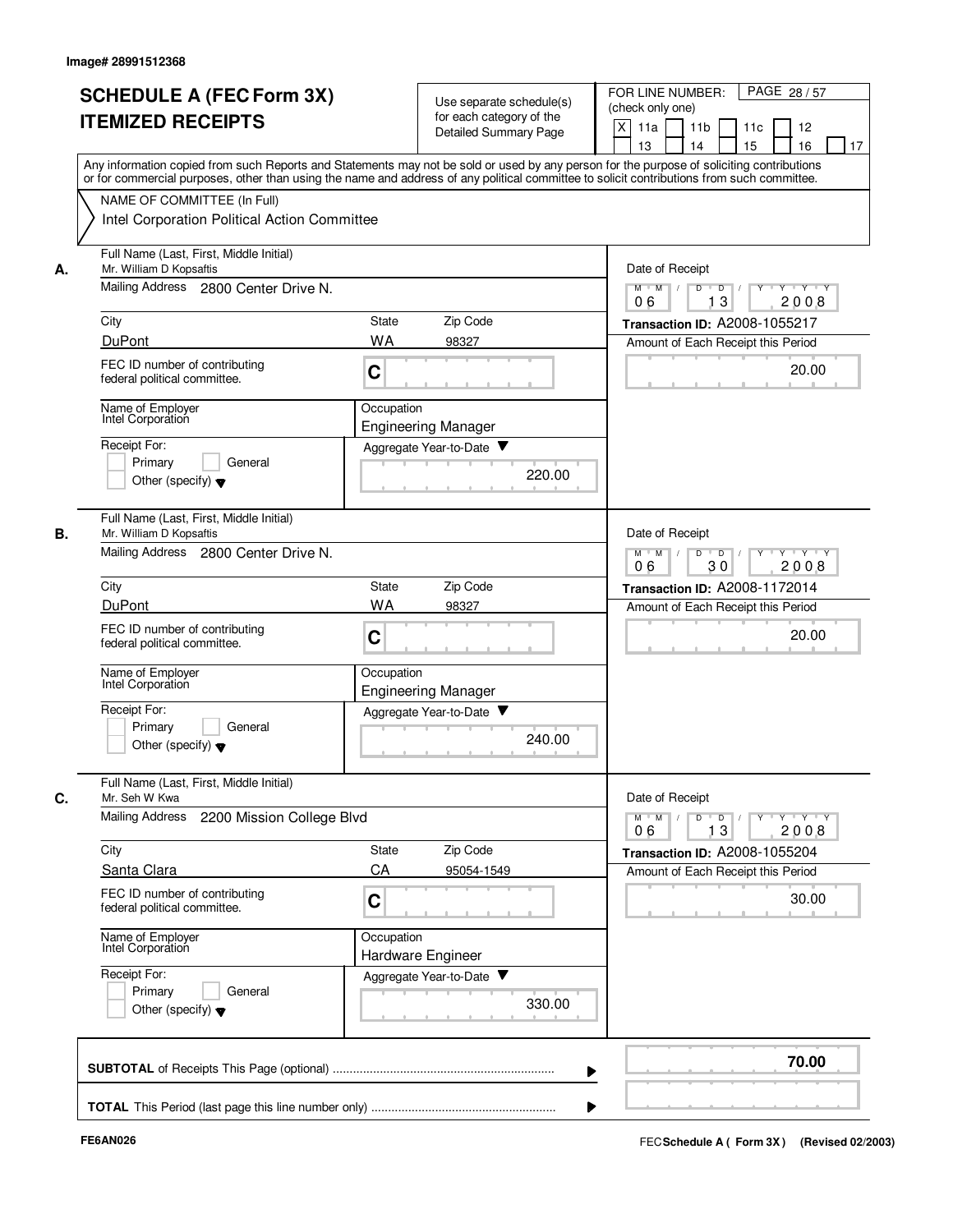|    | <b>SCHEDULE A (FEC Form 3X)</b><br><b>ITEMIZED RECEIPTS</b>   | Use separate schedule(s)<br>for each category of the<br>Detailed Summary Page | PAGE 29 / 57<br>FOR LINE NUMBER:<br>(check only one)<br>X<br>11 <sub>b</sub><br>11a<br>11c<br>12<br>13<br>14<br>15<br>16<br>17                                                                                                                                                          |
|----|---------------------------------------------------------------|-------------------------------------------------------------------------------|-----------------------------------------------------------------------------------------------------------------------------------------------------------------------------------------------------------------------------------------------------------------------------------------|
|    | NAME OF COMMITTEE (In Full)                                   |                                                                               | Any information copied from such Reports and Statements may not be sold or used by any person for the purpose of soliciting contributions<br>or for commercial purposes, other than using the name and address of any political committee to solicit contributions from such committee. |
|    | Intel Corporation Political Action Committee                  |                                                                               |                                                                                                                                                                                                                                                                                         |
| А. | Full Name (Last, First, Middle Initial)<br>Mr. Seh W Kwa      |                                                                               | Date of Receipt                                                                                                                                                                                                                                                                         |
|    | Mailing Address<br>2200 Mission College Blvd                  |                                                                               | Y 'Y 'Y<br>$M$ $M$ /<br>D<br>$\blacksquare$ D $\blacksquare$ /<br>$Y$ <sup>U</sup><br>30<br>06<br>2008                                                                                                                                                                                  |
|    | City                                                          | Zip Code<br>State                                                             | Transaction ID: A2008-1172001                                                                                                                                                                                                                                                           |
|    | Santa Clara                                                   | CA<br>95054-1549                                                              | Amount of Each Receipt this Period                                                                                                                                                                                                                                                      |
|    | FEC ID number of contributing<br>federal political committee. | C                                                                             | 30.00                                                                                                                                                                                                                                                                                   |
|    | Name of Employer<br>Intel Corporation                         | Occupation<br>Hardware Engineer                                               |                                                                                                                                                                                                                                                                                         |
|    | Receipt For:                                                  | Aggregate Year-to-Date                                                        |                                                                                                                                                                                                                                                                                         |
|    | Primary<br>General<br>Other (specify) $\blacktriangledown$    | 360.00                                                                        |                                                                                                                                                                                                                                                                                         |
| В. | Full Name (Last, First, Middle Initial)<br>David J Leavins    |                                                                               | Date of Receipt                                                                                                                                                                                                                                                                         |
|    | <b>Mailing Address</b><br>1900 Prairie City Rd.               |                                                                               | $Y - Y - Y$<br>$M$ M<br>D<br>D<br>2008<br>13<br>06                                                                                                                                                                                                                                      |
|    | City                                                          | Zip Code<br>State                                                             | Transaction ID: A2008-1055369                                                                                                                                                                                                                                                           |
|    | Folsom                                                        | CA<br>95630                                                                   | Amount of Each Receipt this Period                                                                                                                                                                                                                                                      |
|    | FEC ID number of contributing<br>federal political committee. | C                                                                             | 75.00                                                                                                                                                                                                                                                                                   |
|    | Name of Employer<br>Intel Corporation                         | Occupation<br><b>Engineering Manager</b>                                      |                                                                                                                                                                                                                                                                                         |
|    | Receipt For:                                                  | Aggregate Year-to-Date<br>v                                                   |                                                                                                                                                                                                                                                                                         |
|    | Primary<br>General<br>Other (specify) $\blacktriangledown$    | 825.00                                                                        |                                                                                                                                                                                                                                                                                         |
| C. | Full Name (Last, First, Middle Initial)<br>David J Leavins    |                                                                               | Date of Receipt                                                                                                                                                                                                                                                                         |
|    | Mailing Address<br>1900 Prairie City Rd.                      |                                                                               | $Y$ $Y$ $Y$<br>$M$ M<br>$\overline{D}$<br>Y<br>D<br>2008<br>06<br>30                                                                                                                                                                                                                    |
|    | City                                                          | Zip Code<br>State                                                             | Transaction ID: A2008-1172166                                                                                                                                                                                                                                                           |
|    | Folsom                                                        | CA<br>95630                                                                   | Amount of Each Receipt this Period                                                                                                                                                                                                                                                      |
|    | FEC ID number of contributing<br>federal political committee. | C                                                                             | 75.00                                                                                                                                                                                                                                                                                   |
|    | Name of Employer<br>Intel Corporation                         | Occupation<br><b>Engineering Manager</b>                                      |                                                                                                                                                                                                                                                                                         |
|    | Receipt For:<br>Primary<br>General                            | Aggregate Year-to-Date                                                        |                                                                                                                                                                                                                                                                                         |
|    | Other (specify) $\blacktriangledown$                          | 900.00                                                                        |                                                                                                                                                                                                                                                                                         |
|    |                                                               |                                                                               | 180.00                                                                                                                                                                                                                                                                                  |
|    |                                                               |                                                                               |                                                                                                                                                                                                                                                                                         |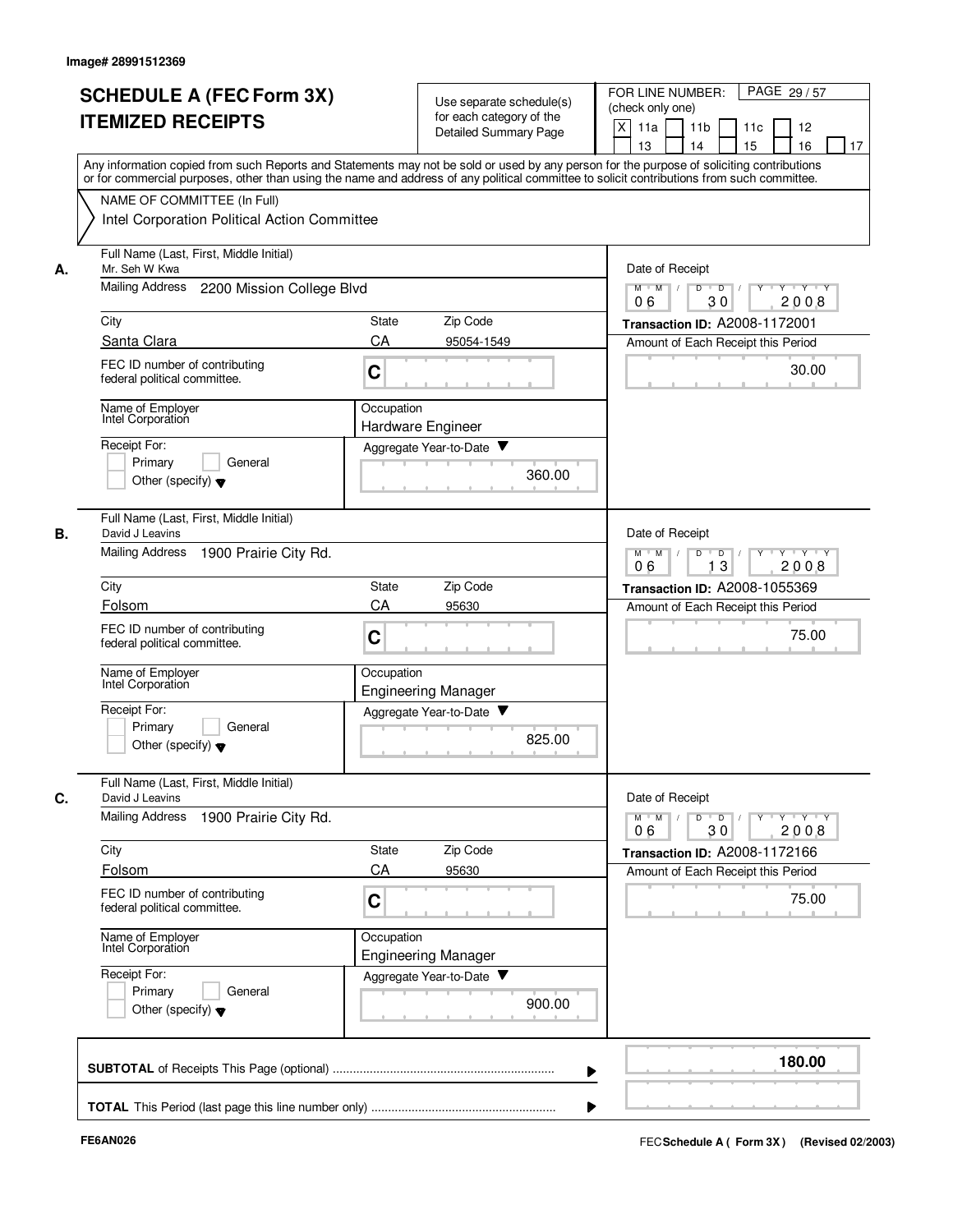|    | <b>SCHEDULE A (FEC Form 3X)</b><br><b>ITEMIZED RECEIPTS</b>                                                                                                               |                                                                               | Use separate schedule(s)<br>for each category of the<br>Detailed Summary Page | FOR LINE NUMBER:<br>PAGE 30/57<br>(check only one)<br>X<br>11a<br>11 <sub>b</sub><br>11c<br>12<br>13<br>14<br>15<br>16<br>17              |
|----|---------------------------------------------------------------------------------------------------------------------------------------------------------------------------|-------------------------------------------------------------------------------|-------------------------------------------------------------------------------|-------------------------------------------------------------------------------------------------------------------------------------------|
|    | or for commercial purposes, other than using the name and address of any political committee to solicit contributions from such committee.<br>NAME OF COMMITTEE (In Full) |                                                                               |                                                                               | Any information copied from such Reports and Statements may not be sold or used by any person for the purpose of soliciting contributions |
|    | Intel Corporation Political Action Committee                                                                                                                              |                                                                               |                                                                               |                                                                                                                                           |
| А. | Full Name (Last, First, Middle Initial)<br>Mr. Tim R Lonchar                                                                                                              |                                                                               |                                                                               | Date of Receipt                                                                                                                           |
|    | Mailing Address<br>5000 W. Chandler Blvd.                                                                                                                                 |                                                                               |                                                                               | $M$ $M$ /<br>Y 'Y 'Y<br>D<br>D<br>13<br>2008<br>06                                                                                        |
|    | City                                                                                                                                                                      | <b>State</b>                                                                  | Zip Code                                                                      | Transaction ID: A2008-1055395                                                                                                             |
|    | Chandler                                                                                                                                                                  | AZ                                                                            | 85226                                                                         | Amount of Each Receipt this Period                                                                                                        |
|    | FEC ID number of contributing<br>federal political committee.                                                                                                             | C                                                                             |                                                                               | 20.00                                                                                                                                     |
|    | Name of Employer<br>Intel Corporation                                                                                                                                     | Occupation<br><b>Reliability Engineer</b>                                     |                                                                               |                                                                                                                                           |
|    | Receipt For:                                                                                                                                                              |                                                                               | Aggregate Year-to-Date                                                        |                                                                                                                                           |
|    | Primary<br>General<br>Other (specify) $\blacktriangledown$                                                                                                                |                                                                               | 220.00                                                                        |                                                                                                                                           |
| В. | Full Name (Last, First, Middle Initial)<br>Mr. Tim R Lonchar                                                                                                              |                                                                               |                                                                               | Date of Receipt                                                                                                                           |
|    | <b>Mailing Address</b><br>5000 W. Chandler Blvd.                                                                                                                          | D<br>$Y - Y - Y$<br>$M$ M<br>$\sqrt{ }$<br>$\overline{D}$<br>06<br>30<br>2008 |                                                                               |                                                                                                                                           |
|    | City                                                                                                                                                                      | State                                                                         | Zip Code                                                                      | Transaction ID: A2008-1172192                                                                                                             |
|    | Chandler                                                                                                                                                                  | AZ                                                                            | 85226                                                                         | Amount of Each Receipt this Period                                                                                                        |
|    | FEC ID number of contributing<br>federal political committee.                                                                                                             | C                                                                             |                                                                               | 20.00                                                                                                                                     |
|    | Name of Employer<br>Intel Corporation                                                                                                                                     | Occupation<br><b>Reliability Engineer</b>                                     |                                                                               |                                                                                                                                           |
|    | Receipt For:<br>Primary<br>General<br>Other (specify) $\blacktriangledown$                                                                                                |                                                                               | Aggregate Year-to-Date<br>240.00                                              |                                                                                                                                           |
| C. | Full Name (Last, First, Middle Initial)<br>Mr. Kenneth M Maynor<br>Mailing Address 8525 Rosecroft Terrace                                                                 |                                                                               |                                                                               | Date of Receipt<br>$Y \dashv Y \dashv Y$<br>$M$ $M$ /<br>$D$ $D$ $I$<br>$Y^+$                                                             |
|    |                                                                                                                                                                           |                                                                               |                                                                               | 13<br>2008<br>06                                                                                                                          |
|    | City<br><b>Elliott City</b>                                                                                                                                               | State<br><b>MD</b>                                                            | Zip Code<br>21043                                                             | Transaction ID: A2008-1055353<br>Amount of Each Receipt this Period                                                                       |
|    | FEC ID number of contributing<br>federal political committee.                                                                                                             | C                                                                             |                                                                               | 25.00                                                                                                                                     |
|    | Name of Employer<br>Intel Corporation                                                                                                                                     | Occupation                                                                    | <b>Distributor Business Mgr</b>                                               |                                                                                                                                           |
|    | Receipt For:<br>Primary<br>General<br>Other (specify) $\blacktriangledown$                                                                                                |                                                                               | Aggregate Year-to-Date<br>275.00                                              |                                                                                                                                           |
|    |                                                                                                                                                                           |                                                                               |                                                                               |                                                                                                                                           |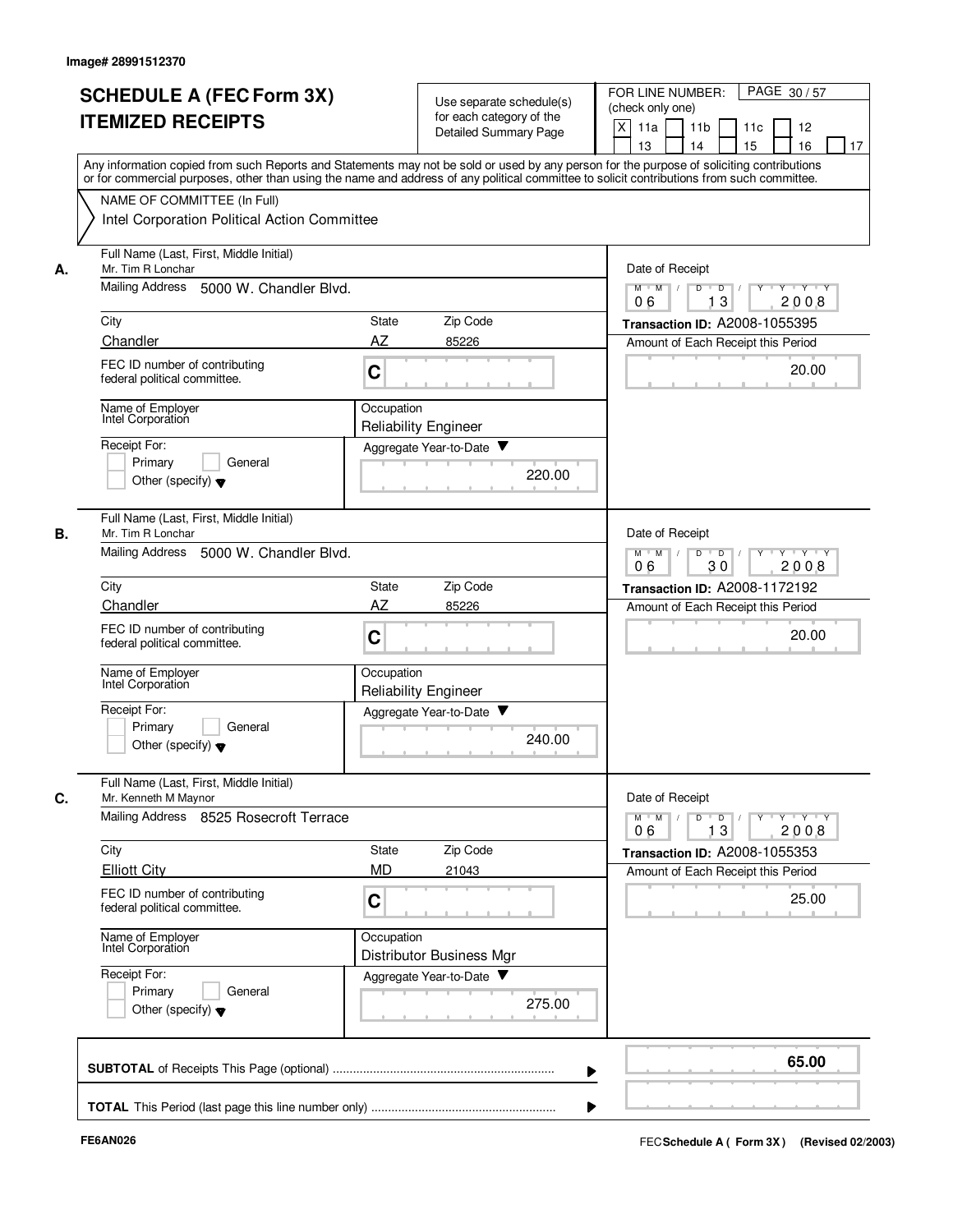|    | <b>SCHEDULE A (FEC Form 3X)</b><br><b>ITEMIZED RECEIPTS</b><br>Any information copied from such Reports and Statements may not be sold or used by any person for the purpose of soliciting contributions<br>or for commercial purposes, other than using the name and address of any political committee to solicit contributions from such committee. |                    | Use separate schedule(s)<br>for each category of the<br>Detailed Summary Page | FOR LINE NUMBER:<br>PAGE 31/57<br>(check only one)<br>X<br>11a<br>11 <sub>b</sub><br>11c<br>12<br>13<br>14<br>15<br>16<br>17 |
|----|--------------------------------------------------------------------------------------------------------------------------------------------------------------------------------------------------------------------------------------------------------------------------------------------------------------------------------------------------------|--------------------|-------------------------------------------------------------------------------|------------------------------------------------------------------------------------------------------------------------------|
|    | NAME OF COMMITTEE (In Full)<br>Intel Corporation Political Action Committee                                                                                                                                                                                                                                                                            |                    |                                                                               |                                                                                                                              |
| А. | Full Name (Last, First, Middle Initial)<br>Mr. Kenneth M Maynor<br>Mailing Address 8525 Rosecroft Terrace                                                                                                                                                                                                                                              |                    |                                                                               | Date of Receipt<br>$M$ $M$ /<br>$Y - Y - Y$<br>D<br>$\overline{D}$                                                           |
|    |                                                                                                                                                                                                                                                                                                                                                        |                    |                                                                               | 30<br>2008<br>06                                                                                                             |
|    | City<br><b>Elliott City</b>                                                                                                                                                                                                                                                                                                                            | State<br><b>MD</b> | Zip Code<br>21043                                                             | Transaction ID: A2008-1172150<br>Amount of Each Receipt this Period                                                          |
|    | FEC ID number of contributing<br>federal political committee.                                                                                                                                                                                                                                                                                          | C                  |                                                                               | 25.00                                                                                                                        |
|    | Name of Employer<br>Intel Corporation                                                                                                                                                                                                                                                                                                                  | Occupation         | Distributor Business Mgr                                                      |                                                                                                                              |
|    | Receipt For:<br>Primary<br>General<br>Other (specify) $\blacktriangledown$                                                                                                                                                                                                                                                                             |                    | Aggregate Year-to-Date<br>300.00                                              |                                                                                                                              |
| В. | Full Name (Last, First, Middle Initial)<br>Mr. Kirk J Mcconnell<br><b>Mailing Address</b><br>1900 Prairie City Rd.                                                                                                                                                                                                                                     |                    |                                                                               | Date of Receipt<br>D<br>$Y \vdash Y \vdash Y$<br>$M$ $M$<br>$\sqrt{ }$<br>$\overline{D}$ /                                   |
|    |                                                                                                                                                                                                                                                                                                                                                        |                    |                                                                               | 13<br>06<br>2008                                                                                                             |
|    | City<br>Folsom                                                                                                                                                                                                                                                                                                                                         | State<br>CA        | Zip Code<br>95630                                                             | Transaction ID: A2008-1055285                                                                                                |
|    | FEC ID number of contributing<br>federal political committee.                                                                                                                                                                                                                                                                                          | C                  |                                                                               | Amount of Each Receipt this Period<br>20.00                                                                                  |
|    | Name of Employer<br>Intel Corporation                                                                                                                                                                                                                                                                                                                  | Occupation         | mySAP NetWeaver Technologist                                                  |                                                                                                                              |
|    | Receipt For:<br>Primary<br>General<br>Other (specify) $\blacktriangledown$                                                                                                                                                                                                                                                                             |                    | Aggregate Year-to-Date<br>220.00                                              |                                                                                                                              |
| С. | Full Name (Last, First, Middle Initial)<br>Mr. Kirk J Mcconnell                                                                                                                                                                                                                                                                                        |                    |                                                                               | Date of Receipt                                                                                                              |
|    | Mailing Address<br>1900 Prairie City Rd.                                                                                                                                                                                                                                                                                                               |                    |                                                                               | $Y$ $Y$ $Y$<br>$D$ $D$<br>$Y$ <sup>U</sup><br>$M$ $M$ /<br>30<br>2008<br>06                                                  |
|    | City                                                                                                                                                                                                                                                                                                                                                   | State              | Zip Code                                                                      | Transaction ID: A2008-1172082                                                                                                |
|    | Folsom                                                                                                                                                                                                                                                                                                                                                 | CA                 | 95630                                                                         | Amount of Each Receipt this Period                                                                                           |
|    | FEC ID number of contributing<br>federal political committee.                                                                                                                                                                                                                                                                                          | C                  |                                                                               | 20.00                                                                                                                        |
|    | Name of Employer<br>Intel Corporation                                                                                                                                                                                                                                                                                                                  | Occupation         | mySAP NetWeaver Technologist                                                  |                                                                                                                              |
|    | Receipt For:<br>Primary<br>General<br>Other (specify) $\blacktriangledown$                                                                                                                                                                                                                                                                             |                    | Aggregate Year-to-Date<br>240.00                                              |                                                                                                                              |
|    |                                                                                                                                                                                                                                                                                                                                                        |                    |                                                                               | 65.00                                                                                                                        |
|    |                                                                                                                                                                                                                                                                                                                                                        |                    |                                                                               |                                                                                                                              |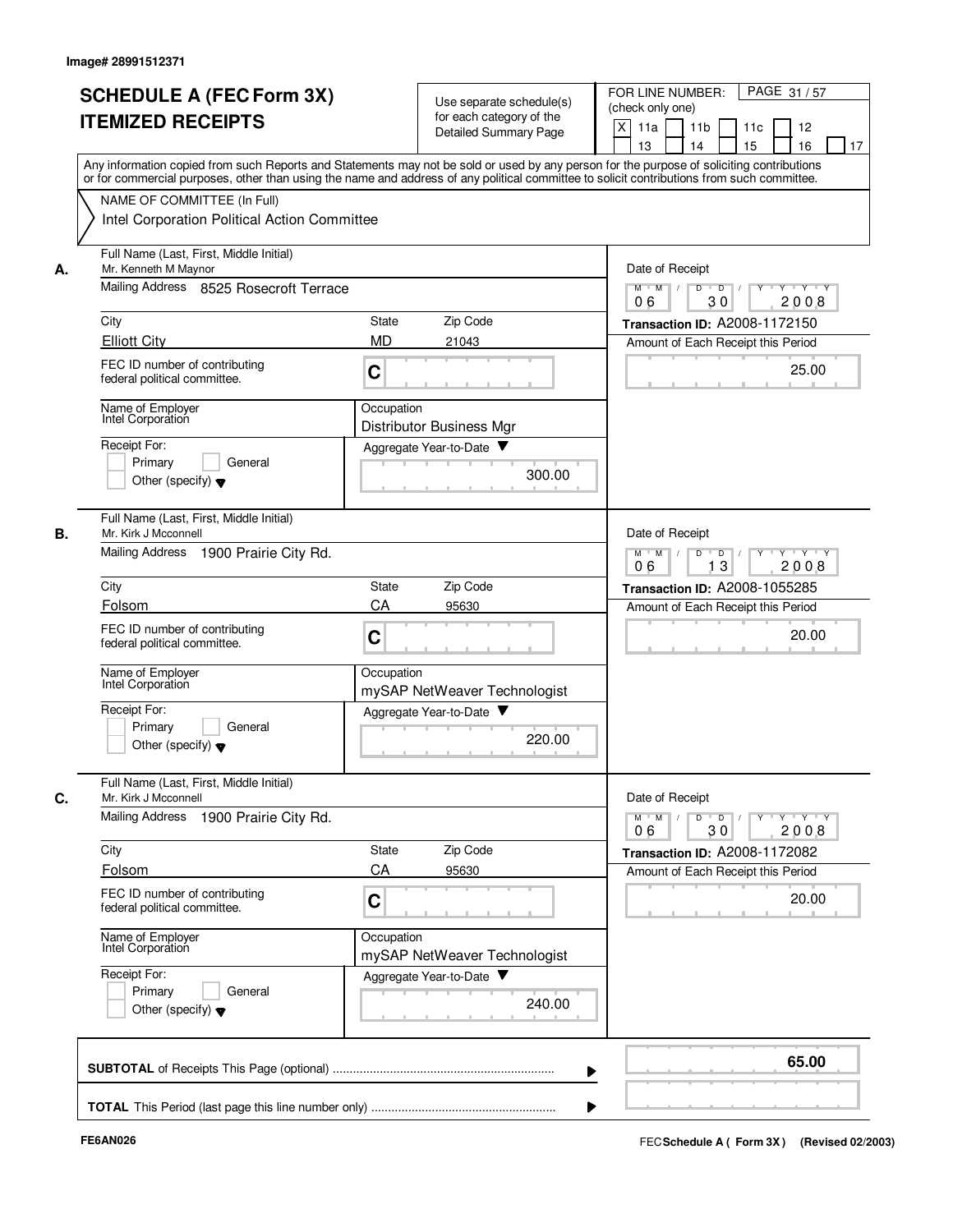|    | <b>SCHEDULE A (FEC Form 3X)</b><br><b>ITEMIZED RECEIPTS</b>                                                                                                                                                                                                                             |                                                                                 | Use separate schedule(s)<br>for each category of the<br>Detailed Summary Page | FOR LINE NUMBER:<br>PAGE 32/57<br>(check only one)<br>X<br>11a<br>11 <sub>b</sub><br>11c<br>12<br>13<br>14<br>15<br>16<br>17 |
|----|-----------------------------------------------------------------------------------------------------------------------------------------------------------------------------------------------------------------------------------------------------------------------------------------|---------------------------------------------------------------------------------|-------------------------------------------------------------------------------|------------------------------------------------------------------------------------------------------------------------------|
|    | Any information copied from such Reports and Statements may not be sold or used by any person for the purpose of soliciting contributions<br>or for commercial purposes, other than using the name and address of any political committee to solicit contributions from such committee. |                                                                                 |                                                                               |                                                                                                                              |
|    | NAME OF COMMITTEE (In Full)<br>Intel Corporation Political Action Committee                                                                                                                                                                                                             |                                                                                 |                                                                               |                                                                                                                              |
| А. | Full Name (Last, First, Middle Initial)<br>Mr. Michael D McDaniel                                                                                                                                                                                                                       | Date of Receipt                                                                 |                                                                               |                                                                                                                              |
|    | Mailing Address 5200 NE Elam Young Pkwy                                                                                                                                                                                                                                                 |                                                                                 |                                                                               | Y Y Y Y<br>$M$ $M$ /<br>D<br>$\overline{D}$ /<br>$Y$ <sup>-1</sup><br>06<br>13<br>2008                                       |
|    | City                                                                                                                                                                                                                                                                                    | State                                                                           | Zip Code                                                                      | Transaction ID: A2008-1055237                                                                                                |
|    | Hillsboro                                                                                                                                                                                                                                                                               | <b>OR</b>                                                                       | 97124                                                                         | Amount of Each Receipt this Period                                                                                           |
|    | FEC ID number of contributing<br>federal political committee.                                                                                                                                                                                                                           | C                                                                               |                                                                               | 20.00                                                                                                                        |
|    | Name of Employer<br>Intel Corporation                                                                                                                                                                                                                                                   | Occupation                                                                      | <b>Technical Mkt Engr Manager</b>                                             |                                                                                                                              |
|    | Receipt For:                                                                                                                                                                                                                                                                            | Aggregate Year-to-Date                                                          |                                                                               |                                                                                                                              |
|    | Primary<br>General<br>Other (specify) $\blacktriangledown$                                                                                                                                                                                                                              |                                                                                 | 220.00                                                                        |                                                                                                                              |
| В. | Full Name (Last, First, Middle Initial)<br>Mr. Michael D McDaniel                                                                                                                                                                                                                       |                                                                                 |                                                                               | Date of Receipt                                                                                                              |
|    | Mailing Address 5200 NE Elam Young Pkwy                                                                                                                                                                                                                                                 | $M^+$ M<br>D<br>$Y - Y - Y$<br>$\sqrt{ }$<br>$\overline{D}$<br>2008<br>06<br>30 |                                                                               |                                                                                                                              |
|    | City                                                                                                                                                                                                                                                                                    | State                                                                           | Zip Code                                                                      | Transaction ID: A2008-1172034                                                                                                |
|    | Hillsboro                                                                                                                                                                                                                                                                               | OR                                                                              | 97124                                                                         | Amount of Each Receipt this Period                                                                                           |
|    | FEC ID number of contributing<br>federal political committee.                                                                                                                                                                                                                           | C                                                                               |                                                                               | 20.00                                                                                                                        |
|    | Name of Employer<br>Intel Corporation                                                                                                                                                                                                                                                   | Occupation                                                                      | <b>Technical Mkt Engr Manager</b>                                             |                                                                                                                              |
|    | Receipt For:                                                                                                                                                                                                                                                                            | Aggregate Year-to-Date                                                          |                                                                               |                                                                                                                              |
|    | Primary<br>General<br>Other (specify) $\blacktriangledown$                                                                                                                                                                                                                              |                                                                                 | 240.00                                                                        |                                                                                                                              |
| С. | Full Name (Last, First, Middle Initial)<br>Mr. Moses D Morales                                                                                                                                                                                                                          |                                                                                 |                                                                               | Date of Receipt                                                                                                              |
|    | Mailing Address<br>1900 Prairie City Rd.                                                                                                                                                                                                                                                |                                                                                 |                                                                               | $Y$ $Y$ $Y$<br>$M$ $M$<br>D<br>$\overline{D}$<br>13<br>2008<br>06                                                            |
|    | City                                                                                                                                                                                                                                                                                    | State                                                                           | Zip Code                                                                      | Transaction ID: A2008-1055230                                                                                                |
|    | Folsom                                                                                                                                                                                                                                                                                  | CA                                                                              | 95630                                                                         | Amount of Each Receipt this Period                                                                                           |
|    | FEC ID number of contributing<br>federal political committee.                                                                                                                                                                                                                           | C                                                                               |                                                                               | 20.00                                                                                                                        |
|    | Name of Employer<br>Intel Corporation                                                                                                                                                                                                                                                   | Occupation<br>Hardware Engineer                                                 |                                                                               |                                                                                                                              |
|    | Receipt For:<br>Primary<br>General<br>Other (specify) $\blacktriangledown$                                                                                                                                                                                                              | Aggregate Year-to-Date                                                          | 220.00                                                                        |                                                                                                                              |
|    |                                                                                                                                                                                                                                                                                         |                                                                                 |                                                                               | 60.00                                                                                                                        |
|    |                                                                                                                                                                                                                                                                                         |                                                                                 |                                                                               |                                                                                                                              |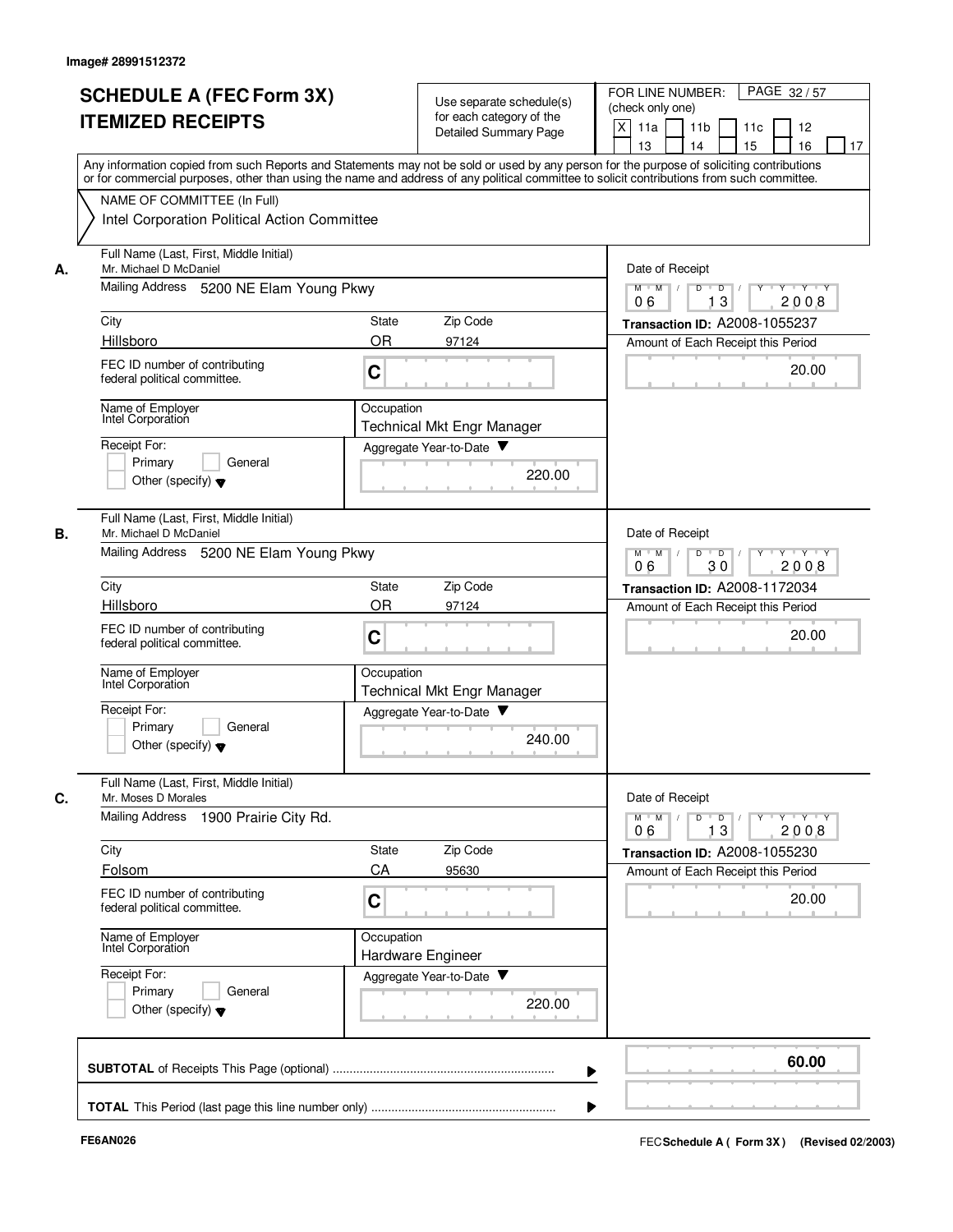|    | <b>SCHEDULE A (FEC Form 3X)</b><br><b>ITEMIZED RECEIPTS</b>                | Use separate schedule(s)<br>for each category of the<br>Detailed Summary Page                                                                                                                                                                                                           | FOR LINE NUMBER:<br>PAGE 33/57<br>(check only one)<br>X<br>11a<br>11 <sub>b</sub><br>11c<br>12<br>13<br>14<br>15<br>16<br>17 |
|----|----------------------------------------------------------------------------|-----------------------------------------------------------------------------------------------------------------------------------------------------------------------------------------------------------------------------------------------------------------------------------------|------------------------------------------------------------------------------------------------------------------------------|
|    | NAME OF COMMITTEE (In Full)                                                | Any information copied from such Reports and Statements may not be sold or used by any person for the purpose of soliciting contributions<br>or for commercial purposes, other than using the name and address of any political committee to solicit contributions from such committee. |                                                                                                                              |
|    | Intel Corporation Political Action Committee                               |                                                                                                                                                                                                                                                                                         |                                                                                                                              |
| А. | Full Name (Last, First, Middle Initial)<br>Mr. Moses D Morales             | Date of Receipt                                                                                                                                                                                                                                                                         |                                                                                                                              |
|    | Mailing Address<br>1900 Prairie City Rd.                                   | $Y - Y - Y$<br>$M$ $M$ /<br>D<br>$\overline{D}$<br>30<br>2008<br>06                                                                                                                                                                                                                     |                                                                                                                              |
|    | City                                                                       | Zip Code<br>State                                                                                                                                                                                                                                                                       | Transaction ID: A2008-1172027                                                                                                |
|    | Folsom                                                                     | CA<br>95630                                                                                                                                                                                                                                                                             | Amount of Each Receipt this Period                                                                                           |
|    | FEC ID number of contributing<br>federal political committee.              | C                                                                                                                                                                                                                                                                                       | 20.00                                                                                                                        |
|    | Name of Employer<br>Intel Corporation                                      | Occupation<br><b>Hardware Engineer</b>                                                                                                                                                                                                                                                  |                                                                                                                              |
|    | Receipt For:                                                               | Aggregate Year-to-Date                                                                                                                                                                                                                                                                  |                                                                                                                              |
|    | Primary<br>General<br>Other (specify) $\blacktriangledown$                 | 240.00                                                                                                                                                                                                                                                                                  |                                                                                                                              |
| В. | Full Name (Last, First, Middle Initial)<br>Mr. Shawn T Morales             |                                                                                                                                                                                                                                                                                         | Date of Receipt                                                                                                              |
|    | Mailing Address<br>1600 Rio Rancho Blvd, S.E.                              | $M$ M<br>D<br>$\overline{D}$<br>$Y + Y + Y$<br>$\sqrt{ }$<br>12<br>2008<br>06                                                                                                                                                                                                           |                                                                                                                              |
|    | City                                                                       | Zip Code<br>State                                                                                                                                                                                                                                                                       | Transaction ID: A2008-1177175                                                                                                |
|    | Rio Rancho                                                                 | <b>NM</b><br>87124                                                                                                                                                                                                                                                                      | Amount of Each Receipt this Period                                                                                           |
|    | FEC ID number of contributing<br>federal political committee.              | C                                                                                                                                                                                                                                                                                       | 20.00                                                                                                                        |
|    | Name of Employer<br>Intel Corporation                                      | Occupation<br>Manufacturing Technician                                                                                                                                                                                                                                                  |                                                                                                                              |
|    | Receipt For:<br>Primary<br>General<br>Other (specify) $\blacktriangledown$ | Aggregate Year-to-Date<br>240.00                                                                                                                                                                                                                                                        |                                                                                                                              |
| C. | Full Name (Last, First, Middle Initial)<br>Mr. Shawn T Morales             |                                                                                                                                                                                                                                                                                         | Date of Receipt                                                                                                              |
|    | Mailing Address 1600 Rio Rancho Blvd. S.E.                                 |                                                                                                                                                                                                                                                                                         | $Y$ $Y$ $Y$<br>$\overline{D}$<br>Y<br>$M$ $M$<br>D<br>26<br>2008<br>06                                                       |
|    | City                                                                       | Zip Code<br>State                                                                                                                                                                                                                                                                       | Transaction ID: A2008-1172352                                                                                                |
|    | Rio Rancho                                                                 | <b>NM</b><br>87124                                                                                                                                                                                                                                                                      | Amount of Each Receipt this Period                                                                                           |
|    | FEC ID number of contributing<br>federal political committee.              | C                                                                                                                                                                                                                                                                                       | 20.00                                                                                                                        |
|    | Name of Employer<br>Intel Corporation                                      | Occupation<br>Manufacturing Technician                                                                                                                                                                                                                                                  |                                                                                                                              |
|    | Receipt For:<br>Primary<br>General<br>Other (specify) $\blacktriangledown$ | Aggregate Year-to-Date<br>260.00                                                                                                                                                                                                                                                        |                                                                                                                              |
|    |                                                                            |                                                                                                                                                                                                                                                                                         | 60.00                                                                                                                        |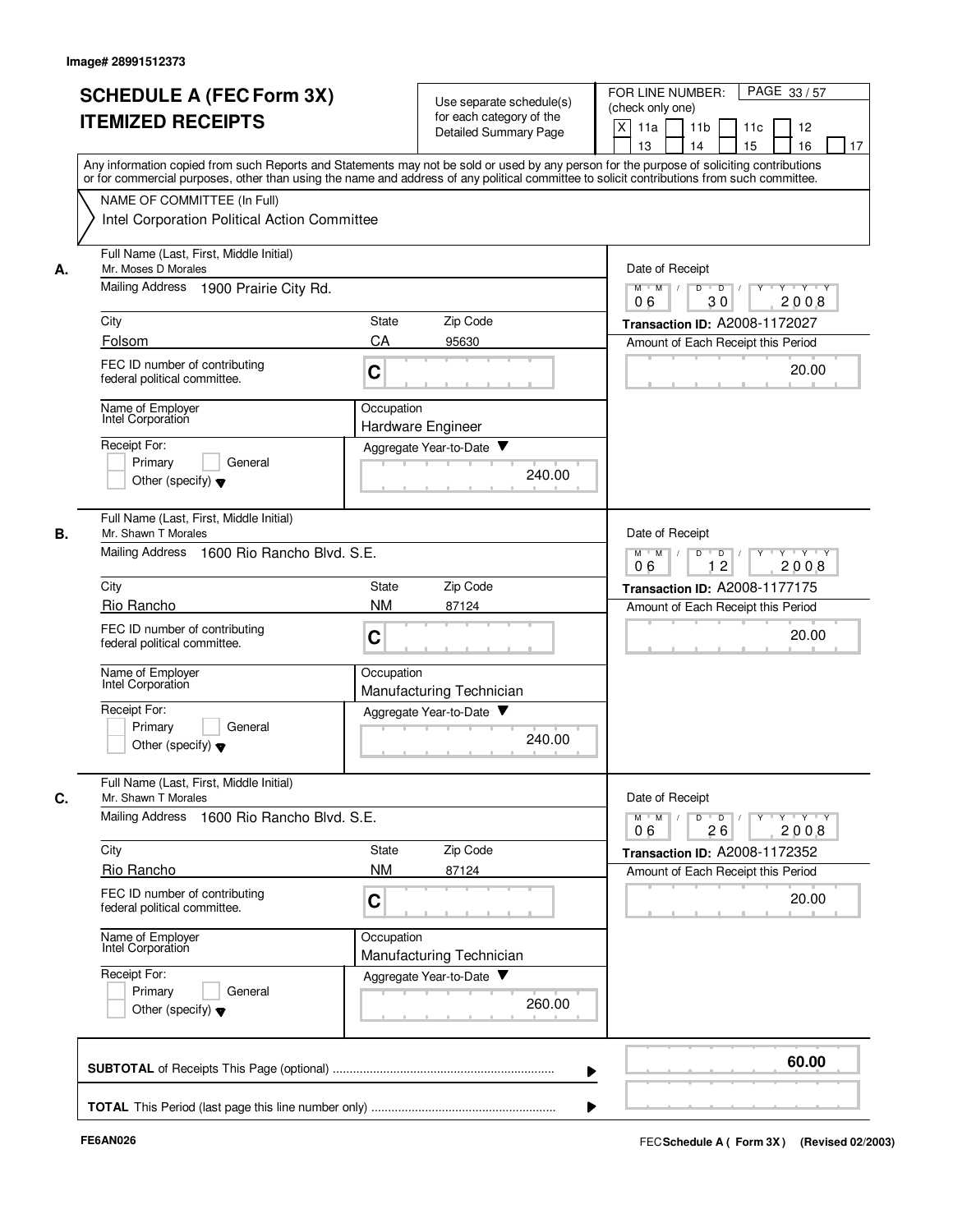|    | <b>SCHEDULE A (FEC Form 3X)</b><br><b>ITEMIZED RECEIPTS</b>                                                                                                                                                                                                                                                            |                                                                               | Use separate schedule(s)<br>for each category of the<br>Detailed Summary Page | FOR LINE NUMBER:<br>PAGE 34/57<br>(check only one)<br>X<br>11a<br>11 <sub>b</sub><br>12<br>11c<br>13<br>14<br>15<br>16<br>17 |
|----|------------------------------------------------------------------------------------------------------------------------------------------------------------------------------------------------------------------------------------------------------------------------------------------------------------------------|-------------------------------------------------------------------------------|-------------------------------------------------------------------------------|------------------------------------------------------------------------------------------------------------------------------|
|    | Any information copied from such Reports and Statements may not be sold or used by any person for the purpose of soliciting contributions<br>or for commercial purposes, other than using the name and address of any political committee to solicit contributions from such committee.<br>NAME OF COMMITTEE (In Full) |                                                                               |                                                                               |                                                                                                                              |
|    | Intel Corporation Political Action Committee                                                                                                                                                                                                                                                                           |                                                                               |                                                                               |                                                                                                                              |
| А. | Full Name (Last, First, Middle Initial)<br>Mr. Robert V Moreno                                                                                                                                                                                                                                                         |                                                                               |                                                                               | Date of Receipt                                                                                                              |
|    | Mailing Address 5000 W. Chandler Blvd.                                                                                                                                                                                                                                                                                 |                                                                               |                                                                               | $Y - Y - Y$<br>$M$ $M$ /<br>D<br>$\overline{D}$<br>3<br>2008<br>06<br>1                                                      |
|    | City                                                                                                                                                                                                                                                                                                                   | Zip Code<br>State                                                             |                                                                               | Transaction ID: A2008-1055262                                                                                                |
|    | Chandler<br>FEC ID number of contributing                                                                                                                                                                                                                                                                              | AZ<br>85226                                                                   |                                                                               | Amount of Each Receipt this Period                                                                                           |
|    | federal political committee.                                                                                                                                                                                                                                                                                           | C                                                                             |                                                                               | 20.00                                                                                                                        |
|    | Name of Employer<br>Intel Corporation                                                                                                                                                                                                                                                                                  | Occupation<br><b>Technical Writer</b>                                         |                                                                               |                                                                                                                              |
|    | Receipt For:                                                                                                                                                                                                                                                                                                           | Aggregate Year-to-Date                                                        |                                                                               |                                                                                                                              |
|    | Primary<br>General<br>Other (specify) $\blacktriangledown$                                                                                                                                                                                                                                                             |                                                                               | 220.00                                                                        |                                                                                                                              |
| В. | Full Name (Last, First, Middle Initial)<br>Mr. Robert V Moreno                                                                                                                                                                                                                                                         |                                                                               |                                                                               | Date of Receipt                                                                                                              |
|    | <b>Mailing Address</b><br>5000 W. Chandler Blvd.                                                                                                                                                                                                                                                                       | $M$ M<br>$\sqrt{ }$<br>D<br>$\overline{D}$<br>$Y + Y + Y$<br>2008<br>06<br>30 |                                                                               |                                                                                                                              |
|    | City                                                                                                                                                                                                                                                                                                                   | Zip Code<br>State                                                             |                                                                               | Transaction ID: A2008-1172059                                                                                                |
|    | Chandler                                                                                                                                                                                                                                                                                                               | AZ<br>85226                                                                   |                                                                               | Amount of Each Receipt this Period                                                                                           |
|    | FEC ID number of contributing<br>federal political committee.                                                                                                                                                                                                                                                          | C                                                                             |                                                                               | 20.00                                                                                                                        |
|    | Name of Employer<br>Intel Corporation                                                                                                                                                                                                                                                                                  | Occupation<br><b>Technical Writer</b>                                         |                                                                               |                                                                                                                              |
|    | Receipt For:<br>Primary<br>General<br>Other (specify) $\blacktriangledown$                                                                                                                                                                                                                                             | Aggregate Year-to-Date                                                        | 240.00                                                                        |                                                                                                                              |
| C. | Full Name (Last, First, Middle Initial)<br>Mr. Daniel E Morrison<br>Mailing Address 4500 S. Dobson Rd.                                                                                                                                                                                                                 |                                                                               |                                                                               | Date of Receipt<br>$\mathsf{Y} \dashv \mathsf{Y} \dashv \mathsf{Y}$<br>$D$ $D$ $I$<br>$Y$ <sup>U</sup><br>$M$ $M$            |
|    | City                                                                                                                                                                                                                                                                                                                   | State<br>Zip Code                                                             |                                                                               | 12<br>2008<br>06<br>Transaction ID: A2008-1177119                                                                            |
|    | Chandler                                                                                                                                                                                                                                                                                                               | AZ<br>85248                                                                   |                                                                               | Amount of Each Receipt this Period                                                                                           |
|    | FEC ID number of contributing<br>federal political committee.                                                                                                                                                                                                                                                          | C                                                                             |                                                                               | 20.00                                                                                                                        |
|    | Name of Employer<br>Intel Corporation                                                                                                                                                                                                                                                                                  | Occupation<br>Manufacturing Technician                                        |                                                                               |                                                                                                                              |
|    | Receipt For:<br>Primary<br>General<br>Other (specify) $\blacktriangledown$                                                                                                                                                                                                                                             | Aggregate Year-to-Date                                                        | 240.00                                                                        |                                                                                                                              |
|    |                                                                                                                                                                                                                                                                                                                        |                                                                               |                                                                               | 60.00                                                                                                                        |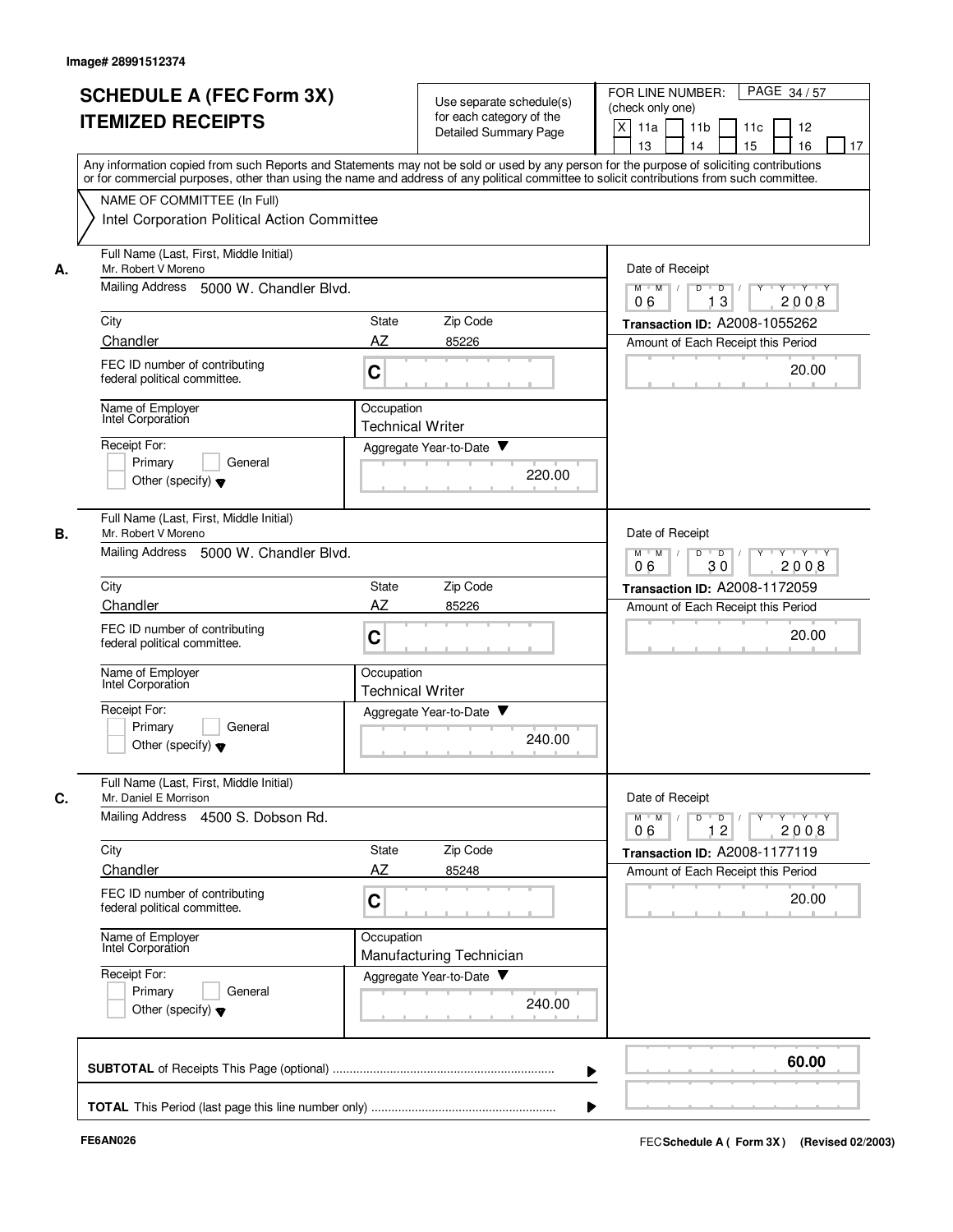|    | <b>SCHEDULE A (FEC Form 3X)</b><br><b>ITEMIZED RECEIPTS</b><br>Any information copied from such Reports and Statements may not be sold or used by any person for the purpose of soliciting contributions<br>or for commercial purposes, other than using the name and address of any political committee to solicit contributions from such committee. |                                            | Use separate schedule(s)<br>for each category of the<br>Detailed Summary Page | FOR LINE NUMBER:<br>PAGE 35/57<br>(check only one)<br>X<br>11a<br>11 <sub>b</sub><br>12<br>11c<br>13<br>14<br>15<br>16<br>17 |
|----|--------------------------------------------------------------------------------------------------------------------------------------------------------------------------------------------------------------------------------------------------------------------------------------------------------------------------------------------------------|--------------------------------------------|-------------------------------------------------------------------------------|------------------------------------------------------------------------------------------------------------------------------|
|    | NAME OF COMMITTEE (In Full)<br>Intel Corporation Political Action Committee                                                                                                                                                                                                                                                                            |                                            |                                                                               |                                                                                                                              |
| А. | Full Name (Last, First, Middle Initial)<br>Mr. Daniel E Morrison<br>Mailing Address 4500 S. Dobson Rd.                                                                                                                                                                                                                                                 |                                            |                                                                               | Date of Receipt<br>$Y - Y - Y$<br>$M$ $M$ /<br>D<br>$\overline{D}$<br>26<br>2008                                             |
|    | City                                                                                                                                                                                                                                                                                                                                                   | State                                      | Zip Code                                                                      | 06<br>Transaction ID: A2008-1172295                                                                                          |
|    | Chandler                                                                                                                                                                                                                                                                                                                                               | AZ                                         | 85248                                                                         | Amount of Each Receipt this Period                                                                                           |
|    | FEC ID number of contributing<br>federal political committee.                                                                                                                                                                                                                                                                                          | C                                          |                                                                               | 20.00                                                                                                                        |
|    | Name of Employer<br>Intel Corporation                                                                                                                                                                                                                                                                                                                  | Occupation<br>Manufacturing Technician     |                                                                               |                                                                                                                              |
|    | Receipt For:<br>Primary<br>General<br>Other (specify) $\blacktriangledown$                                                                                                                                                                                                                                                                             | Aggregate Year-to-Date                     | 260.00                                                                        |                                                                                                                              |
| В. | Full Name (Last, First, Middle Initial)<br>Ms. Patricia Murray<br>Mailing Address 2200 Mission College Blvd                                                                                                                                                                                                                                            |                                            |                                                                               | Date of Receipt<br>$M$ M<br>D<br>$\overline{D}$<br>$Y + Y + Y$<br>$\sqrt{ }$                                                 |
|    |                                                                                                                                                                                                                                                                                                                                                        |                                            |                                                                               | 13<br>2008<br>06                                                                                                             |
|    | City                                                                                                                                                                                                                                                                                                                                                   | State                                      | Zip Code                                                                      | Transaction ID: A2008-1055350                                                                                                |
|    | Santa Clara                                                                                                                                                                                                                                                                                                                                            | CA                                         | 95054                                                                         | Amount of Each Receipt this Period                                                                                           |
|    | FEC ID number of contributing<br>federal political committee.                                                                                                                                                                                                                                                                                          | C                                          |                                                                               | 105.00                                                                                                                       |
|    | Name of Employer<br>Intel Corporation                                                                                                                                                                                                                                                                                                                  | Occupation<br><b>Senior Vice President</b> |                                                                               |                                                                                                                              |
|    | Receipt For:<br>Primary<br>General<br>Other (specify) $\blacktriangledown$                                                                                                                                                                                                                                                                             | Aggregate Year-to-Date                     | 1155.00                                                                       |                                                                                                                              |
| C. | Full Name (Last, First, Middle Initial)<br>Ms. Patricia Murray                                                                                                                                                                                                                                                                                         |                                            |                                                                               | Date of Receipt                                                                                                              |
|    | Mailing Address 2200 Mission College Blvd                                                                                                                                                                                                                                                                                                              |                                            |                                                                               | $Y$ $Y$ $Y$<br>$\overline{D}$<br>Y<br>$M$ $M$<br>D<br>30<br>2008<br>06                                                       |
|    | City                                                                                                                                                                                                                                                                                                                                                   | State                                      | Zip Code                                                                      | Transaction ID: A2008-1172147                                                                                                |
|    | Santa Clara                                                                                                                                                                                                                                                                                                                                            | CA                                         | 95054                                                                         | Amount of Each Receipt this Period                                                                                           |
|    | FEC ID number of contributing<br>federal political committee.                                                                                                                                                                                                                                                                                          | C                                          |                                                                               | 105.00                                                                                                                       |
|    | Name of Employer<br>Intel Corporation                                                                                                                                                                                                                                                                                                                  | Occupation<br><b>Senior Vice President</b> |                                                                               |                                                                                                                              |
|    | Receipt For:<br>Primary<br>General<br>Other (specify) $\blacktriangledown$                                                                                                                                                                                                                                                                             | Aggregate Year-to-Date                     | 1260.00                                                                       |                                                                                                                              |
|    |                                                                                                                                                                                                                                                                                                                                                        |                                            |                                                                               | 230.00                                                                                                                       |
|    |                                                                                                                                                                                                                                                                                                                                                        |                                            |                                                                               |                                                                                                                              |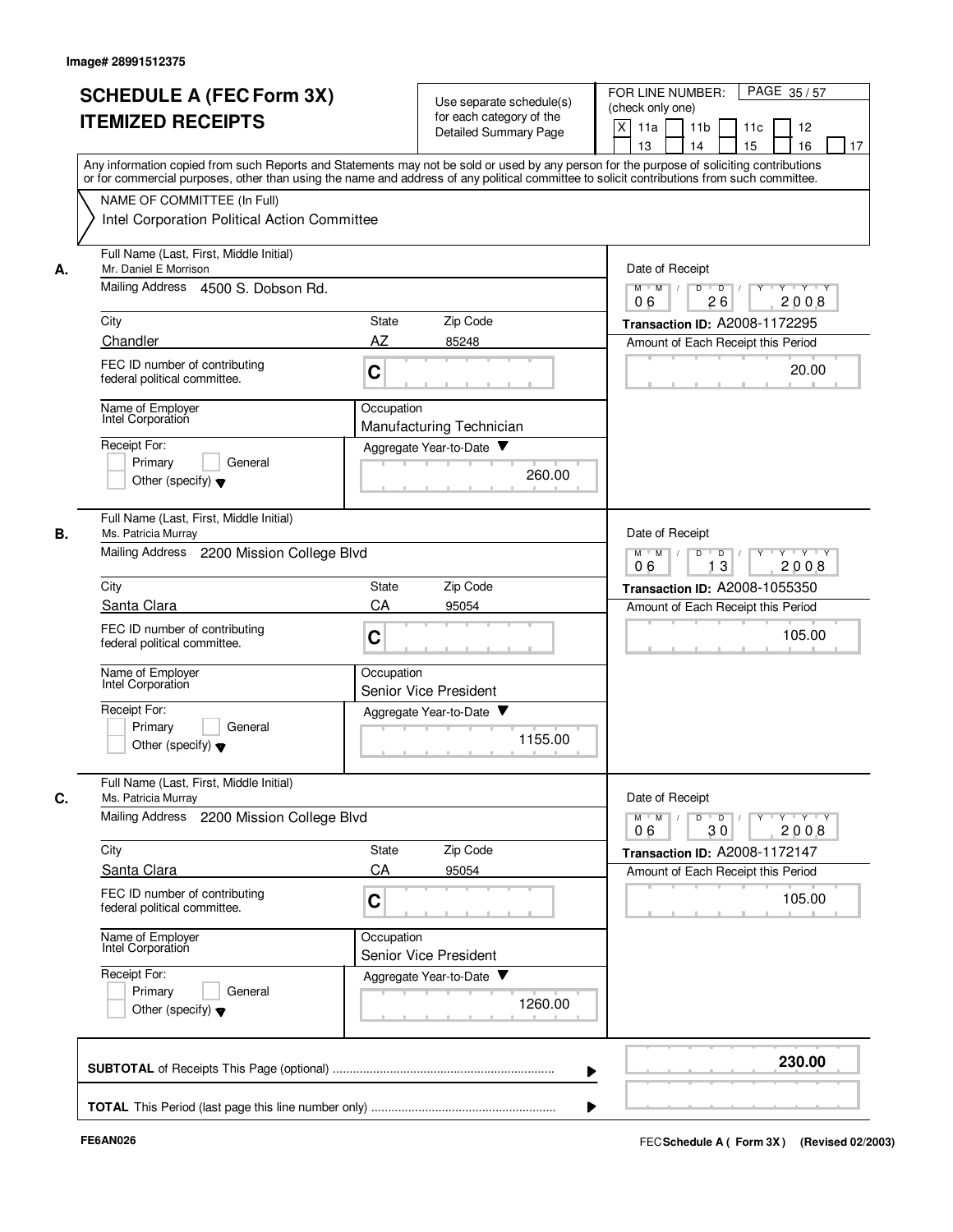|    | <b>SCHEDULE A (FEC Form 3X)</b><br><b>ITEMIZED RECEIPTS</b>                                                                                                                                                                                                                                                            | Use separate schedule(s)<br>for each category of the<br><b>Detailed Summary Page</b> | FOR LINE NUMBER:<br>PAGE 36/57<br>(check only one)<br>X<br>11a<br>11 <sub>b</sub><br>11c<br>12<br>15<br>16<br>13<br>14<br>17                                                                                                                                                                                                                                                                                                                           |
|----|------------------------------------------------------------------------------------------------------------------------------------------------------------------------------------------------------------------------------------------------------------------------------------------------------------------------|--------------------------------------------------------------------------------------|--------------------------------------------------------------------------------------------------------------------------------------------------------------------------------------------------------------------------------------------------------------------------------------------------------------------------------------------------------------------------------------------------------------------------------------------------------|
|    | Any information copied from such Reports and Statements may not be sold or used by any person for the purpose of soliciting contributions<br>or for commercial purposes, other than using the name and address of any political committee to solicit contributions from such committee.<br>NAME OF COMMITTEE (In Full) |                                                                                      |                                                                                                                                                                                                                                                                                                                                                                                                                                                        |
|    | Intel Corporation Political Action Committee                                                                                                                                                                                                                                                                           |                                                                                      |                                                                                                                                                                                                                                                                                                                                                                                                                                                        |
| А. | Full Name (Last, First, Middle Initial)<br>Mr. Gregory R Pearson<br>Mailing Address<br>3600 American Blvd W                                                                                                                                                                                                            |                                                                                      | Date of Receipt<br>$M$ $M$ $N$<br>Y Y Y Y<br>D<br>Y                                                                                                                                                                                                                                                                                                                                                                                                    |
|    | Suite 450                                                                                                                                                                                                                                                                                                              |                                                                                      | $\overline{D}$ /<br>13<br>2008<br>06                                                                                                                                                                                                                                                                                                                                                                                                                   |
|    | City                                                                                                                                                                                                                                                                                                                   | Zip Code<br><b>State</b>                                                             | Transaction ID: A2008-1055396                                                                                                                                                                                                                                                                                                                                                                                                                          |
|    | Bloomington<br>FEC ID number of contributing<br>federal political committee.                                                                                                                                                                                                                                           | <b>MN</b><br>55431<br>C                                                              | Amount of Each Receipt this Period<br>25.00                                                                                                                                                                                                                                                                                                                                                                                                            |
|    | Name of Employer<br>Intel Corporation                                                                                                                                                                                                                                                                                  | Occupation<br>General Manager                                                        |                                                                                                                                                                                                                                                                                                                                                                                                                                                        |
|    | Receipt For:<br>Primary<br>General<br>Other (specify) $\blacktriangledown$                                                                                                                                                                                                                                             | Aggregate Year-to-Date<br>275.00                                                     |                                                                                                                                                                                                                                                                                                                                                                                                                                                        |
| В. | Full Name (Last, First, Middle Initial)<br>Mr. Gregory R Pearson                                                                                                                                                                                                                                                       |                                                                                      | Date of Receipt                                                                                                                                                                                                                                                                                                                                                                                                                                        |
|    | <b>Mailing Address</b><br>3600 American Blvd W<br>Suite 450                                                                                                                                                                                                                                                            |                                                                                      | $M$ M<br>D<br>$\overline{D}$<br>Y 'Y 'Y<br>2008<br>06<br>30                                                                                                                                                                                                                                                                                                                                                                                            |
|    | City<br>Bloomington                                                                                                                                                                                                                                                                                                    | Zip Code<br><b>State</b><br><b>MN</b><br>55431                                       | Transaction ID: A2008-1172193<br>Amount of Each Receipt this Period                                                                                                                                                                                                                                                                                                                                                                                    |
|    | FEC ID number of contributing<br>federal political committee.                                                                                                                                                                                                                                                          | C                                                                                    | 25.00                                                                                                                                                                                                                                                                                                                                                                                                                                                  |
|    | Name of Employer<br>Intel Corporation                                                                                                                                                                                                                                                                                  | Occupation<br>General Manager                                                        |                                                                                                                                                                                                                                                                                                                                                                                                                                                        |
|    | Receipt For:<br>Primary<br>General<br>Other (specify) $\blacktriangledown$                                                                                                                                                                                                                                             | Aggregate Year-to-Date<br>300.00                                                     |                                                                                                                                                                                                                                                                                                                                                                                                                                                        |
| C. | Full Name (Last, First, Middle Initial)<br>Mr. Tom A Pearson                                                                                                                                                                                                                                                           |                                                                                      | Date of Receipt                                                                                                                                                                                                                                                                                                                                                                                                                                        |
|    | Mailing Address 23215 NW Evergreen Pkwy                                                                                                                                                                                                                                                                                |                                                                                      | $\begin{array}{c c c c c c c c} \hline \textbf{I} & \textbf{I} & \textbf{I} & \textbf{I} & \textbf{I} & \textbf{I} & \textbf{I} & \textbf{I} & \textbf{I} & \textbf{I} & \textbf{I} & \textbf{I} & \textbf{I} & \textbf{I} & \textbf{I} & \textbf{I} & \textbf{I} & \textbf{I} & \textbf{I} & \textbf{I} & \textbf{I} & \textbf{I} & \textbf{I} & \textbf{I} & \textbf{I} & \textbf{I} & \textbf{I} & \textbf{I} &$<br>$M$ $M$ $N$<br>13<br>2008<br>06 |
|    | City                                                                                                                                                                                                                                                                                                                   | State<br>Zip Code                                                                    | Transaction ID: A2008-1055399                                                                                                                                                                                                                                                                                                                                                                                                                          |
|    | Hillsboro<br>FEC ID number of contributing<br>federal political committee.                                                                                                                                                                                                                                             | OR<br>97124<br>C                                                                     | Amount of Each Receipt this Period<br>20.00                                                                                                                                                                                                                                                                                                                                                                                                            |
|    | Name of Employer<br>Intel Corporation                                                                                                                                                                                                                                                                                  | Occupation<br><b>SQ Analyst</b>                                                      |                                                                                                                                                                                                                                                                                                                                                                                                                                                        |
|    | Receipt For:<br>Primary<br>General<br>Other (specify) $\blacktriangledown$                                                                                                                                                                                                                                             | Aggregate Year-to-Date<br>220.00                                                     |                                                                                                                                                                                                                                                                                                                                                                                                                                                        |
|    |                                                                                                                                                                                                                                                                                                                        |                                                                                      | 70.00                                                                                                                                                                                                                                                                                                                                                                                                                                                  |
|    |                                                                                                                                                                                                                                                                                                                        |                                                                                      |                                                                                                                                                                                                                                                                                                                                                                                                                                                        |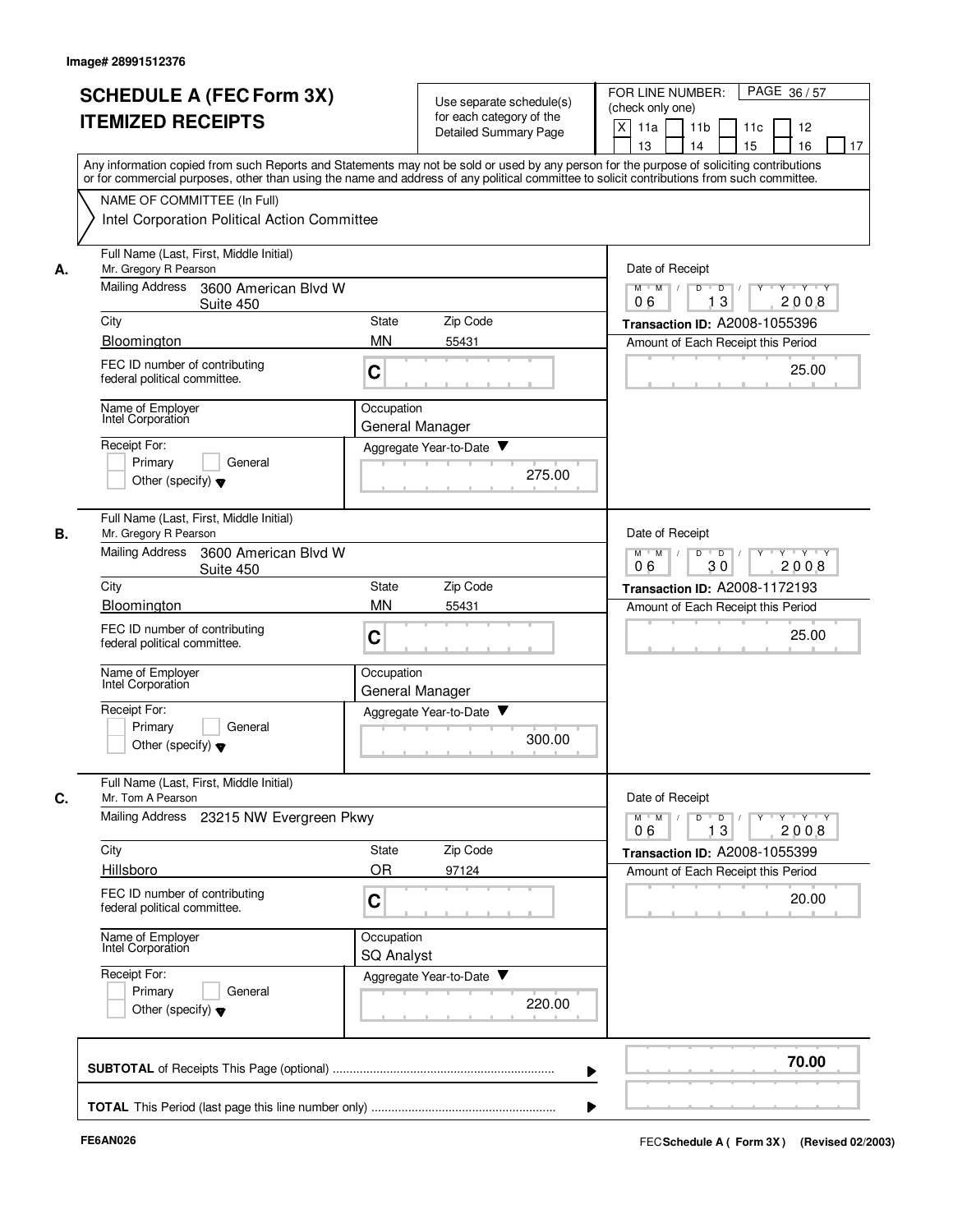|    | <b>SCHEDULE A (FEC Form 3X)</b><br><b>ITEMIZED RECEIPTS</b>   | Use separate schedule(s)<br>for each category of the<br>Detailed Summary Page                                                                                                                                                                                                           | FOR LINE NUMBER:<br>PAGE 37/57<br>(check only one)<br>X<br>11a<br>11 <sub>b</sub><br>11c<br>12<br>13<br>14<br>15<br>16<br>17 |  |  |  |
|----|---------------------------------------------------------------|-----------------------------------------------------------------------------------------------------------------------------------------------------------------------------------------------------------------------------------------------------------------------------------------|------------------------------------------------------------------------------------------------------------------------------|--|--|--|
|    | NAME OF COMMITTEE (In Full)                                   | Any information copied from such Reports and Statements may not be sold or used by any person for the purpose of soliciting contributions<br>or for commercial purposes, other than using the name and address of any political committee to solicit contributions from such committee. |                                                                                                                              |  |  |  |
|    | Intel Corporation Political Action Committee                  |                                                                                                                                                                                                                                                                                         |                                                                                                                              |  |  |  |
| А. | Full Name (Last, First, Middle Initial)<br>Mr. Tom A Pearson  |                                                                                                                                                                                                                                                                                         | Date of Receipt                                                                                                              |  |  |  |
|    | Mailing Address 23215 NW Evergreen Pkwy                       | Y Y Y Y<br>D<br>$\overline{D}$ /<br>$Y$ <sup>-1</sup><br>$M$ $M$ /<br>30<br>06<br>2008                                                                                                                                                                                                  |                                                                                                                              |  |  |  |
|    | City                                                          | Zip Code<br>State                                                                                                                                                                                                                                                                       | Transaction ID: A2008-1172196                                                                                                |  |  |  |
|    | Hillsboro                                                     | <b>OR</b><br>97124                                                                                                                                                                                                                                                                      | Amount of Each Receipt this Period                                                                                           |  |  |  |
|    | FEC ID number of contributing<br>federal political committee. | C                                                                                                                                                                                                                                                                                       | 20.00                                                                                                                        |  |  |  |
|    | Name of Employer<br>Intel Corporation                         | Occupation<br>SQ Analyst                                                                                                                                                                                                                                                                |                                                                                                                              |  |  |  |
|    | Receipt For:                                                  | Aggregate Year-to-Date                                                                                                                                                                                                                                                                  |                                                                                                                              |  |  |  |
|    | Primary<br>General<br>Other (specify) $\blacktriangledown$    | 240.00                                                                                                                                                                                                                                                                                  |                                                                                                                              |  |  |  |
| В. | Full Name (Last, First, Middle Initial)<br>Mr. Jeff M Pishny  |                                                                                                                                                                                                                                                                                         | Date of Receipt                                                                                                              |  |  |  |
|    | <b>Mailing Address</b><br>1900 Prairie City Rd.               |                                                                                                                                                                                                                                                                                         | $M^+$ M<br>D<br>$\overline{D}$<br>$Y \vdash Y \vdash Y$<br>$\sqrt{ }$<br>Y<br>$\top$<br>06<br>13<br>2008                     |  |  |  |
|    | City                                                          | Zip Code<br>State                                                                                                                                                                                                                                                                       | Transaction ID: A2008-1055462                                                                                                |  |  |  |
|    | Folsom                                                        | CA<br>95630                                                                                                                                                                                                                                                                             | Amount of Each Receipt this Period                                                                                           |  |  |  |
|    | FEC ID number of contributing<br>federal political committee. | C                                                                                                                                                                                                                                                                                       | 20.00                                                                                                                        |  |  |  |
|    | Name of Employer<br>Intel Corporation                         | Occupation<br><b>Technical Mkt Engr Manager</b>                                                                                                                                                                                                                                         |                                                                                                                              |  |  |  |
|    | Receipt For:                                                  | Aggregate Year-to-Date                                                                                                                                                                                                                                                                  |                                                                                                                              |  |  |  |
|    | Primary<br>General<br>Other (specify) $\blacktriangledown$    | 220.00                                                                                                                                                                                                                                                                                  |                                                                                                                              |  |  |  |
| С. | Full Name (Last, First, Middle Initial)<br>Mr. Jeff M Pishny  |                                                                                                                                                                                                                                                                                         | Date of Receipt                                                                                                              |  |  |  |
|    | Mailing Address<br>1900 Prairie City Rd.                      |                                                                                                                                                                                                                                                                                         | $Y$ $Y$ $Y$ $Y$<br>$M$ <sup>U</sup><br>M<br>D<br>$\overline{D}$<br>30<br>2008<br>06                                          |  |  |  |
|    | City                                                          | Zip Code<br>State                                                                                                                                                                                                                                                                       | Transaction ID: A2008-1172259                                                                                                |  |  |  |
|    | Folsom                                                        | CA<br>95630                                                                                                                                                                                                                                                                             | Amount of Each Receipt this Period                                                                                           |  |  |  |
|    | FEC ID number of contributing<br>federal political committee. | C                                                                                                                                                                                                                                                                                       | 20.00                                                                                                                        |  |  |  |
|    | Name of Employer<br>Intel Corporation                         | Occupation<br><b>Technical Mkt Engr Manager</b>                                                                                                                                                                                                                                         |                                                                                                                              |  |  |  |
|    | Receipt For:<br>Primary<br>General                            | Aggregate Year-to-Date                                                                                                                                                                                                                                                                  |                                                                                                                              |  |  |  |
|    | Other (specify) $\blacktriangledown$                          | 240.00                                                                                                                                                                                                                                                                                  |                                                                                                                              |  |  |  |
|    |                                                               |                                                                                                                                                                                                                                                                                         | 60.00                                                                                                                        |  |  |  |
|    |                                                               |                                                                                                                                                                                                                                                                                         |                                                                                                                              |  |  |  |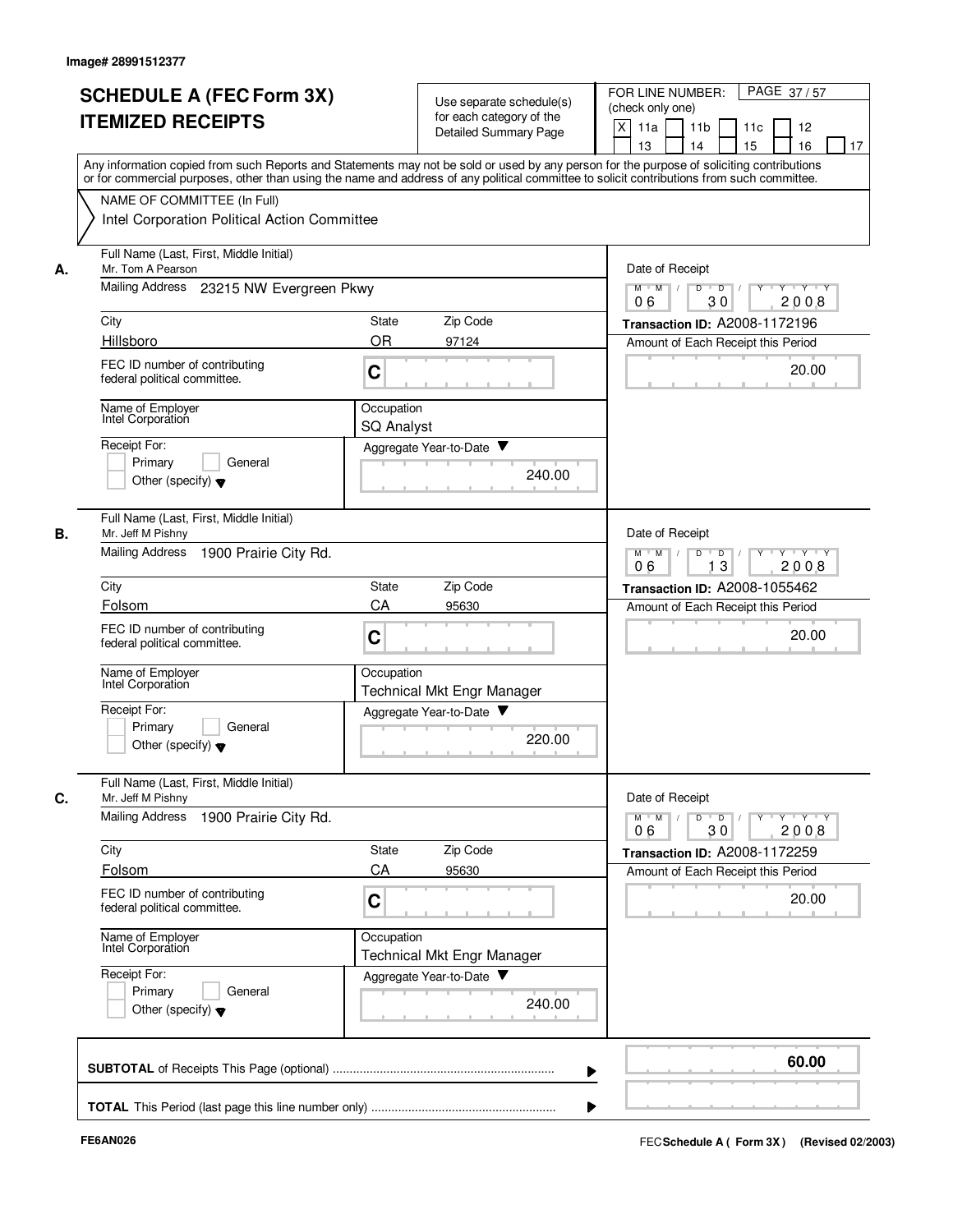|    | <b>SCHEDULE A (FEC Form 3X)</b><br><b>ITEMIZED RECEIPTS</b>                                                                                                                                                                                                                             |                                                                                                       | Use separate schedule(s)<br>for each category of the<br>Detailed Summary Page | PAGE 38 / 57<br>FOR LINE NUMBER:<br>(check only one)<br>X<br>11 <sub>b</sub><br>11a<br>11c<br>12<br>13<br>14<br>15<br>16<br>17 |
|----|-----------------------------------------------------------------------------------------------------------------------------------------------------------------------------------------------------------------------------------------------------------------------------------------|-------------------------------------------------------------------------------------------------------|-------------------------------------------------------------------------------|--------------------------------------------------------------------------------------------------------------------------------|
|    | Any information copied from such Reports and Statements may not be sold or used by any person for the purpose of soliciting contributions<br>or for commercial purposes, other than using the name and address of any political committee to solicit contributions from such committee. |                                                                                                       |                                                                               |                                                                                                                                |
|    | NAME OF COMMITTEE (In Full)<br>Intel Corporation Political Action Committee                                                                                                                                                                                                             |                                                                                                       |                                                                               |                                                                                                                                |
| А. | Full Name (Last, First, Middle Initial)<br>Mr. Peter K Pitsch                                                                                                                                                                                                                           | Date of Receipt                                                                                       |                                                                               |                                                                                                                                |
|    | <b>Mailing Address</b><br>1634 Eye Street NW Suite 300                                                                                                                                                                                                                                  | Y 'Y 'Y<br>$M$ $M$ /<br>D<br>$\overline{D}$ /<br>$Y$ <sup><math>\top</math></sup><br>13<br>06<br>2008 |                                                                               |                                                                                                                                |
|    | City                                                                                                                                                                                                                                                                                    | State                                                                                                 | Zip Code                                                                      | Transaction ID: A2008-1055205                                                                                                  |
|    | Washington D.C.<br>FEC ID number of contributing<br>federal political committee.                                                                                                                                                                                                        | DC<br>C                                                                                               | 20006                                                                         | Amount of Each Receipt this Period<br>20.00                                                                                    |
|    | Name of Employer<br>Intel Corporation                                                                                                                                                                                                                                                   | Occupation                                                                                            |                                                                               |                                                                                                                                |
|    | Receipt For:                                                                                                                                                                                                                                                                            |                                                                                                       | Governmental Affairs Mgr<br>Aggregate Year-to-Date                            |                                                                                                                                |
|    | Primary<br>General<br>Other (specify) $\blacktriangledown$                                                                                                                                                                                                                              |                                                                                                       | 220.00                                                                        |                                                                                                                                |
| В. | Full Name (Last, First, Middle Initial)<br>Mr. Peter K Pitsch                                                                                                                                                                                                                           |                                                                                                       |                                                                               | Date of Receipt                                                                                                                |
|    | Mailing Address<br>1634 Eye Street NW Suite 300                                                                                                                                                                                                                                         | $Y - Y - Y$<br>$M$ M<br>D<br>$\overline{D}$<br>30<br>2008<br>06                                       |                                                                               |                                                                                                                                |
|    | City<br>State                                                                                                                                                                                                                                                                           |                                                                                                       | Zip Code                                                                      | Transaction ID: A2008-1172002                                                                                                  |
|    | Washington D.C.<br>FEC ID number of contributing<br>federal political committee.                                                                                                                                                                                                        | DC<br>C                                                                                               | 20006                                                                         | Amount of Each Receipt this Period<br>20.00                                                                                    |
|    | Name of Employer<br>Intel Corporation                                                                                                                                                                                                                                                   | Occupation                                                                                            | Governmental Affairs Mgr                                                      |                                                                                                                                |
|    | Receipt For:<br>Primary<br>General<br>Other (specify) $\blacktriangledown$                                                                                                                                                                                                              |                                                                                                       | Aggregate Year-to-Date<br>240.00                                              |                                                                                                                                |
| C. | Full Name (Last, First, Middle Initial)<br>Mr. Thomas E Pitts                                                                                                                                                                                                                           |                                                                                                       |                                                                               | Date of Receipt                                                                                                                |
|    | Mailing Address 2111 N.E. 25th Avenue                                                                                                                                                                                                                                                   |                                                                                                       |                                                                               | $Y$ $Y$ $Y$<br>$M$ $M$<br>D<br>$\overline{D}$<br>Y<br>13<br>2008<br>06                                                         |
|    | City<br>Hillsboro                                                                                                                                                                                                                                                                       | State<br>OR                                                                                           | Zip Code<br>97124                                                             | Transaction ID: A2008-1055372<br>Amount of Each Receipt this Period                                                            |
|    | FEC ID number of contributing<br>federal political committee.                                                                                                                                                                                                                           | C                                                                                                     |                                                                               | 20.00                                                                                                                          |
|    | Name of Employer<br>Intel Corporation                                                                                                                                                                                                                                                   | Occupation                                                                                            | <b>Technical Mkt Engr Manager</b>                                             |                                                                                                                                |
|    | Receipt For:<br>Primary<br>General<br>Other (specify) $\blacktriangledown$                                                                                                                                                                                                              |                                                                                                       | Aggregate Year-to-Date ▼<br>220.00                                            |                                                                                                                                |
|    |                                                                                                                                                                                                                                                                                         |                                                                                                       |                                                                               | 60.00                                                                                                                          |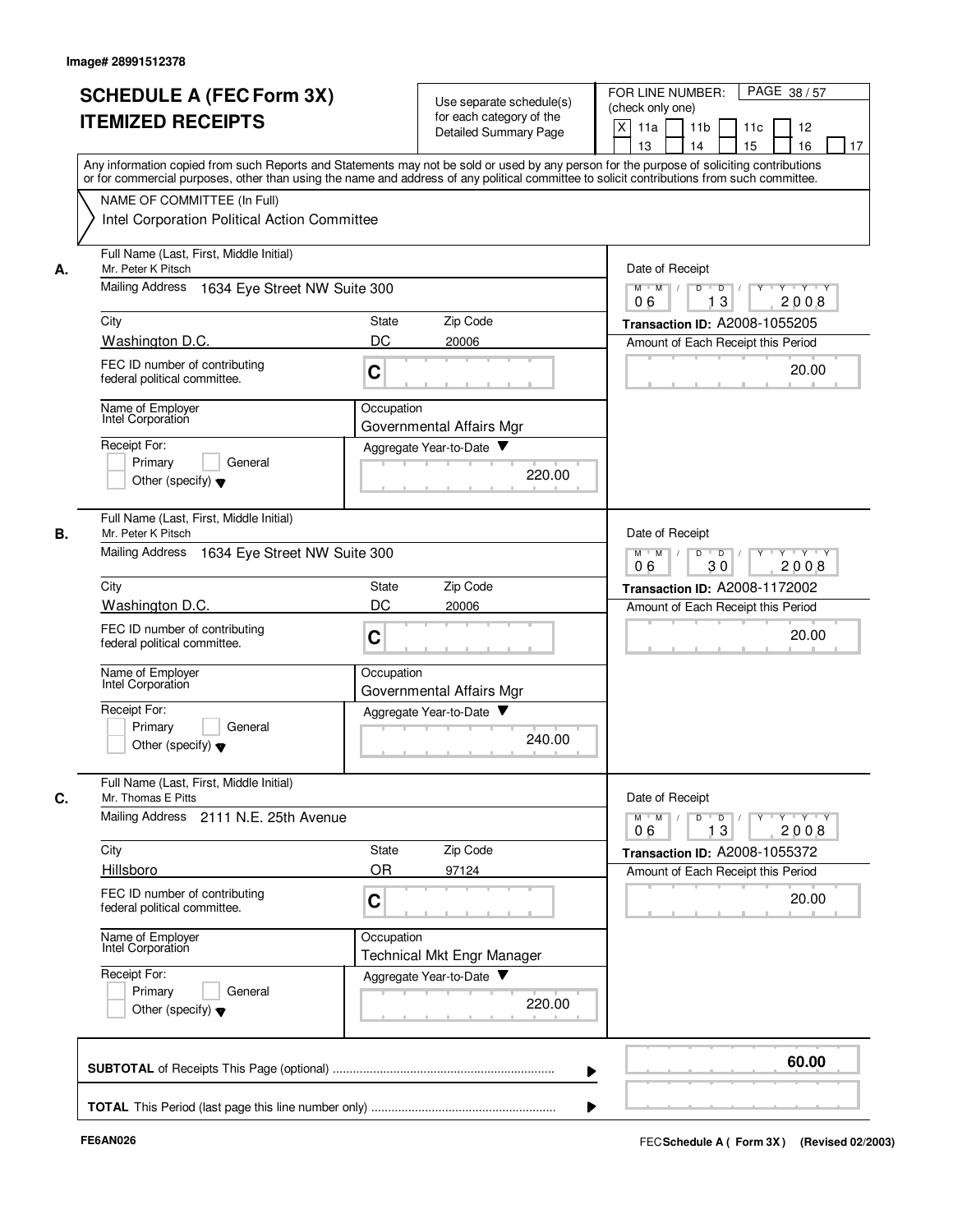|    | <b>SCHEDULE A (FEC Form 3X)</b><br><b>ITEMIZED RECEIPTS</b>                 | Use separate schedule(s)<br>for each category of the<br>Detailed Summary Page                                                                                                                                                                                                           | PAGE 39/57<br>FOR LINE NUMBER:<br>(check only one)<br>X<br>11 <sub>b</sub><br>11a<br>11 <sub>c</sub><br>12<br>13<br>15<br>16<br>14 |
|----|-----------------------------------------------------------------------------|-----------------------------------------------------------------------------------------------------------------------------------------------------------------------------------------------------------------------------------------------------------------------------------------|------------------------------------------------------------------------------------------------------------------------------------|
|    |                                                                             | Any information copied from such Reports and Statements may not be sold or used by any person for the purpose of soliciting contributions<br>or for commercial purposes, other than using the name and address of any political committee to solicit contributions from such committee. | 17                                                                                                                                 |
|    | NAME OF COMMITTEE (In Full)<br>Intel Corporation Political Action Committee |                                                                                                                                                                                                                                                                                         |                                                                                                                                    |
| А. | Full Name (Last, First, Middle Initial)<br>Mr. Thomas E Pitts               |                                                                                                                                                                                                                                                                                         | Date of Receipt                                                                                                                    |
|    | Mailing Address 2111 N.E. 25th Avenue                                       | Y 'Y 'Y<br>$M$ $M$ $/$<br>$\mathsf D$<br>$\overline{D}$ /<br>Y<br>30<br>2008<br>06                                                                                                                                                                                                      |                                                                                                                                    |
|    | City                                                                        | Zip Code<br>State                                                                                                                                                                                                                                                                       | Transaction ID: A2008-1172169                                                                                                      |
|    | Hillsboro                                                                   | <b>OR</b><br>97124                                                                                                                                                                                                                                                                      | Amount of Each Receipt this Period                                                                                                 |
|    | FEC ID number of contributing<br>federal political committee.               | C                                                                                                                                                                                                                                                                                       | 20.00                                                                                                                              |
|    | Name of Employer<br>Intel Corporation                                       | Occupation<br><b>Technical Mkt Engr Manager</b>                                                                                                                                                                                                                                         |                                                                                                                                    |
|    | Receipt For:                                                                | Aggregate Year-to-Date                                                                                                                                                                                                                                                                  |                                                                                                                                    |
|    | Primary<br>General<br>Other (specify) $\blacktriangledown$                  | 240.00                                                                                                                                                                                                                                                                                  |                                                                                                                                    |
| В. | Full Name (Last, First, Middle Initial)<br>Ms. Anne L Pritchard             |                                                                                                                                                                                                                                                                                         | Date of Receipt                                                                                                                    |
|    | Mailing Address<br>2501 NW 229th Avenue                                     | $Y - Y - Y$<br>$M$ M<br>D<br>D<br>13<br>2008<br>06                                                                                                                                                                                                                                      |                                                                                                                                    |
|    | City                                                                        | Zip Code<br>State                                                                                                                                                                                                                                                                       | Transaction ID: A2008-1055420                                                                                                      |
|    | Hillsboro                                                                   | <b>OR</b><br>97124                                                                                                                                                                                                                                                                      | Amount of Each Receipt this Period                                                                                                 |
|    | FEC ID number of contributing<br>federal political committee.               | C                                                                                                                                                                                                                                                                                       | 50.00                                                                                                                              |
|    | Name of Employer<br>Intel Corporation                                       | Occupation<br>Project/Program Manager Tech                                                                                                                                                                                                                                              |                                                                                                                                    |
|    | Receipt For:<br>General                                                     | Aggregate Year-to-Date                                                                                                                                                                                                                                                                  |                                                                                                                                    |
|    | Primary<br>Other (specify) $\blacktriangledown$                             | 550.00                                                                                                                                                                                                                                                                                  |                                                                                                                                    |
| C. | Full Name (Last, First, Middle Initial)<br>Ms. Anne L Pritchard             |                                                                                                                                                                                                                                                                                         | Date of Receipt                                                                                                                    |
|    | Mailing Address 2501 NW 229th Avenue                                        |                                                                                                                                                                                                                                                                                         | $Y + Y + Y$<br>$M$ M<br>$\overline{D}$<br>D<br>2008<br>06<br>30                                                                    |
|    | City                                                                        | Zip Code<br>State                                                                                                                                                                                                                                                                       | Transaction ID: A2008-1172217                                                                                                      |
|    | Hillsboro                                                                   | OR<br>97124                                                                                                                                                                                                                                                                             | Amount of Each Receipt this Period                                                                                                 |
|    | FEC ID number of contributing<br>federal political committee.               | C                                                                                                                                                                                                                                                                                       | 50.00                                                                                                                              |
|    | Name of Employer<br>Intel Corporation                                       | Occupation<br>Project/Program Manager Tech                                                                                                                                                                                                                                              |                                                                                                                                    |
|    | Receipt For:<br>Primary<br>General                                          | Aggregate Year-to-Date                                                                                                                                                                                                                                                                  |                                                                                                                                    |
|    | Other (specify) $\blacktriangledown$                                        | 600.00                                                                                                                                                                                                                                                                                  |                                                                                                                                    |
|    |                                                                             |                                                                                                                                                                                                                                                                                         | 120.00                                                                                                                             |
|    |                                                                             |                                                                                                                                                                                                                                                                                         |                                                                                                                                    |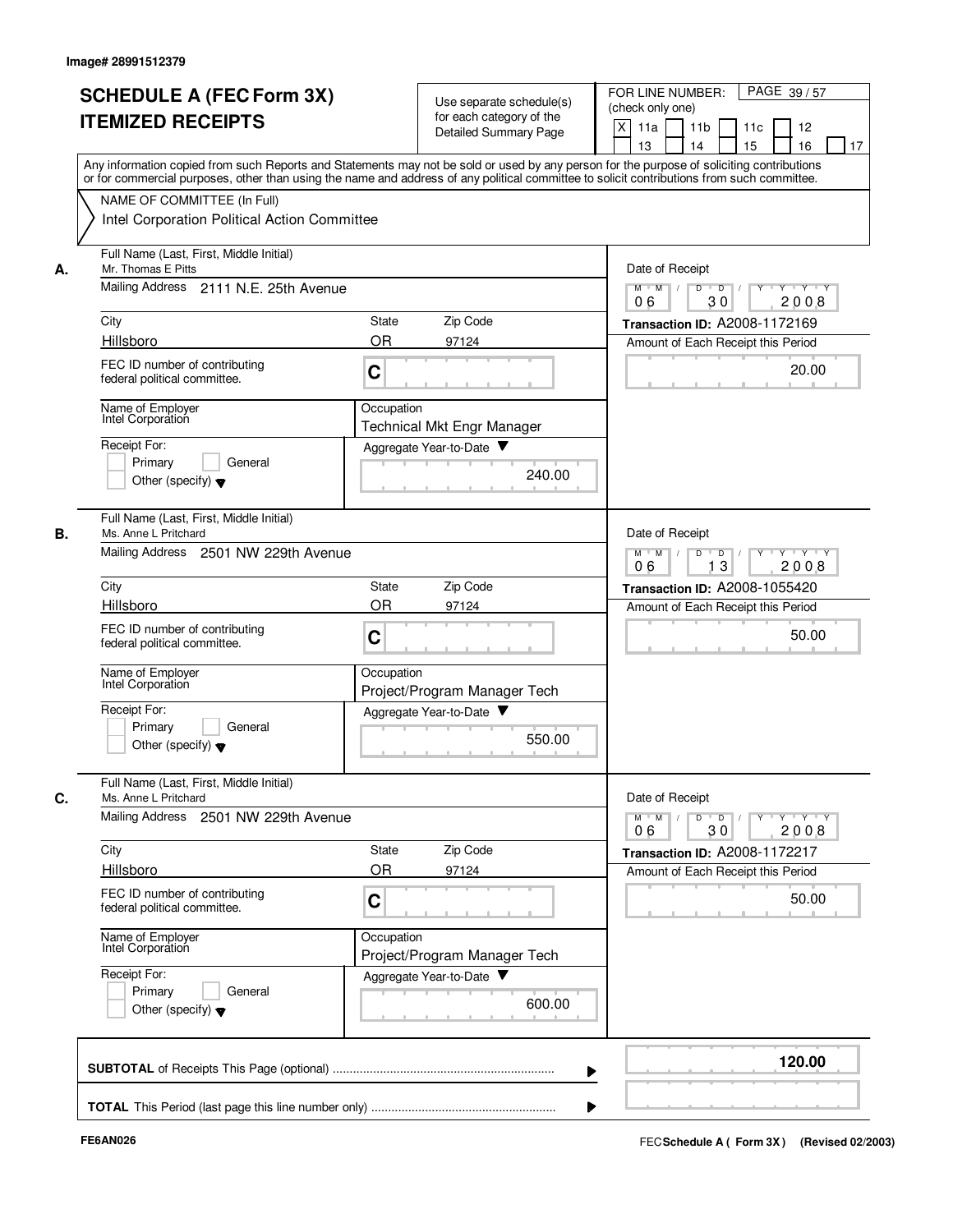|    | <b>SCHEDULE A (FEC Form 3X)</b><br><b>ITEMIZED RECEIPTS</b>                | Use separate schedule(s)<br>for each category of the<br>Detailed Summary Page                                                                                                                                                                                                           | PAGE 40/57<br>FOR LINE NUMBER:<br>(check only one)<br>X<br>11a<br>11 <sub>b</sub><br>11c<br>12<br>13<br>14<br>15<br>16<br>17 |
|----|----------------------------------------------------------------------------|-----------------------------------------------------------------------------------------------------------------------------------------------------------------------------------------------------------------------------------------------------------------------------------------|------------------------------------------------------------------------------------------------------------------------------|
|    | NAME OF COMMITTEE (In Full)                                                | Any information copied from such Reports and Statements may not be sold or used by any person for the purpose of soliciting contributions<br>or for commercial purposes, other than using the name and address of any political committee to solicit contributions from such committee. |                                                                                                                              |
|    | Intel Corporation Political Action Committee                               |                                                                                                                                                                                                                                                                                         |                                                                                                                              |
| А. | Full Name (Last, First, Middle Initial)<br>Mr. Donald E Rush               | Date of Receipt                                                                                                                                                                                                                                                                         |                                                                                                                              |
|    | Mailing Address<br>1900 Prairie City Rd.                                   | Y Y Y Y<br>$M$ $M$ /<br>D<br>$\Box$<br>$Y$ <sup>-1</sup><br>13<br>06<br>2008                                                                                                                                                                                                            |                                                                                                                              |
|    | City                                                                       | Zip Code<br>State                                                                                                                                                                                                                                                                       | Transaction ID: A2008-1055284                                                                                                |
|    | Folsom                                                                     | CA<br>95630                                                                                                                                                                                                                                                                             | Amount of Each Receipt this Period                                                                                           |
|    | FEC ID number of contributing<br>federal political committee.              | C                                                                                                                                                                                                                                                                                       | 20.00                                                                                                                        |
|    | Name of Employer<br>Intel Corporation                                      | Occupation<br>Analog Engineer                                                                                                                                                                                                                                                           |                                                                                                                              |
|    | Receipt For:                                                               | Aggregate Year-to-Date                                                                                                                                                                                                                                                                  |                                                                                                                              |
|    | Primary<br>General<br>Other (specify) $\blacktriangledown$                 | 220.00                                                                                                                                                                                                                                                                                  |                                                                                                                              |
| В. | Full Name (Last, First, Middle Initial)<br>Mr. Donald E Rush               |                                                                                                                                                                                                                                                                                         | Date of Receipt                                                                                                              |
|    | <b>Mailing Address</b><br>1900 Prairie City Rd.                            | $M$ M<br>D<br>$Y - Y - Y$<br>$\sqrt{ }$<br>$\overline{D}$<br>2008<br>06<br>30                                                                                                                                                                                                           |                                                                                                                              |
|    | City                                                                       | Zip Code<br>State                                                                                                                                                                                                                                                                       | Transaction ID: A2008-1172081                                                                                                |
|    | Folsom                                                                     | CA<br>95630                                                                                                                                                                                                                                                                             | Amount of Each Receipt this Period                                                                                           |
|    | FEC ID number of contributing<br>federal political committee.              | C                                                                                                                                                                                                                                                                                       | 20.00                                                                                                                        |
|    | Name of Employer<br>Intel Corporation                                      | Occupation<br>Analog Engineer                                                                                                                                                                                                                                                           |                                                                                                                              |
|    | Receipt For:<br>Primary<br>General<br>Other (specify) $\blacktriangledown$ | Aggregate Year-to-Date<br>240.00                                                                                                                                                                                                                                                        |                                                                                                                              |
| С. | Full Name (Last, First, Middle Initial)<br>Mr. Ahmed M Said                |                                                                                                                                                                                                                                                                                         | Date of Receipt                                                                                                              |
|    | Mailing Address<br>3600 Juliette Lane                                      |                                                                                                                                                                                                                                                                                         | $Y$ $Y$ $Y$<br>$M$ <sup>U</sup><br>M<br>D<br>D<br>13<br>2008<br>06                                                           |
|    | City                                                                       | Zip Code<br>State                                                                                                                                                                                                                                                                       | Transaction ID: A2008-1055159                                                                                                |
|    | Santa Clara                                                                | CA<br>95054                                                                                                                                                                                                                                                                             | Amount of Each Receipt this Period                                                                                           |
|    | FEC ID number of contributing<br>federal political committee.              | C                                                                                                                                                                                                                                                                                       | 30.00                                                                                                                        |
|    | Name of Employer<br>Intel Corporation                                      | Occupation<br><b>Principal Engineer</b>                                                                                                                                                                                                                                                 |                                                                                                                              |
|    | Receipt For:<br>Primary<br>General<br>Other (specify) $\blacktriangledown$ | Aggregate Year-to-Date<br>330.00                                                                                                                                                                                                                                                        |                                                                                                                              |
|    |                                                                            |                                                                                                                                                                                                                                                                                         | 70.00                                                                                                                        |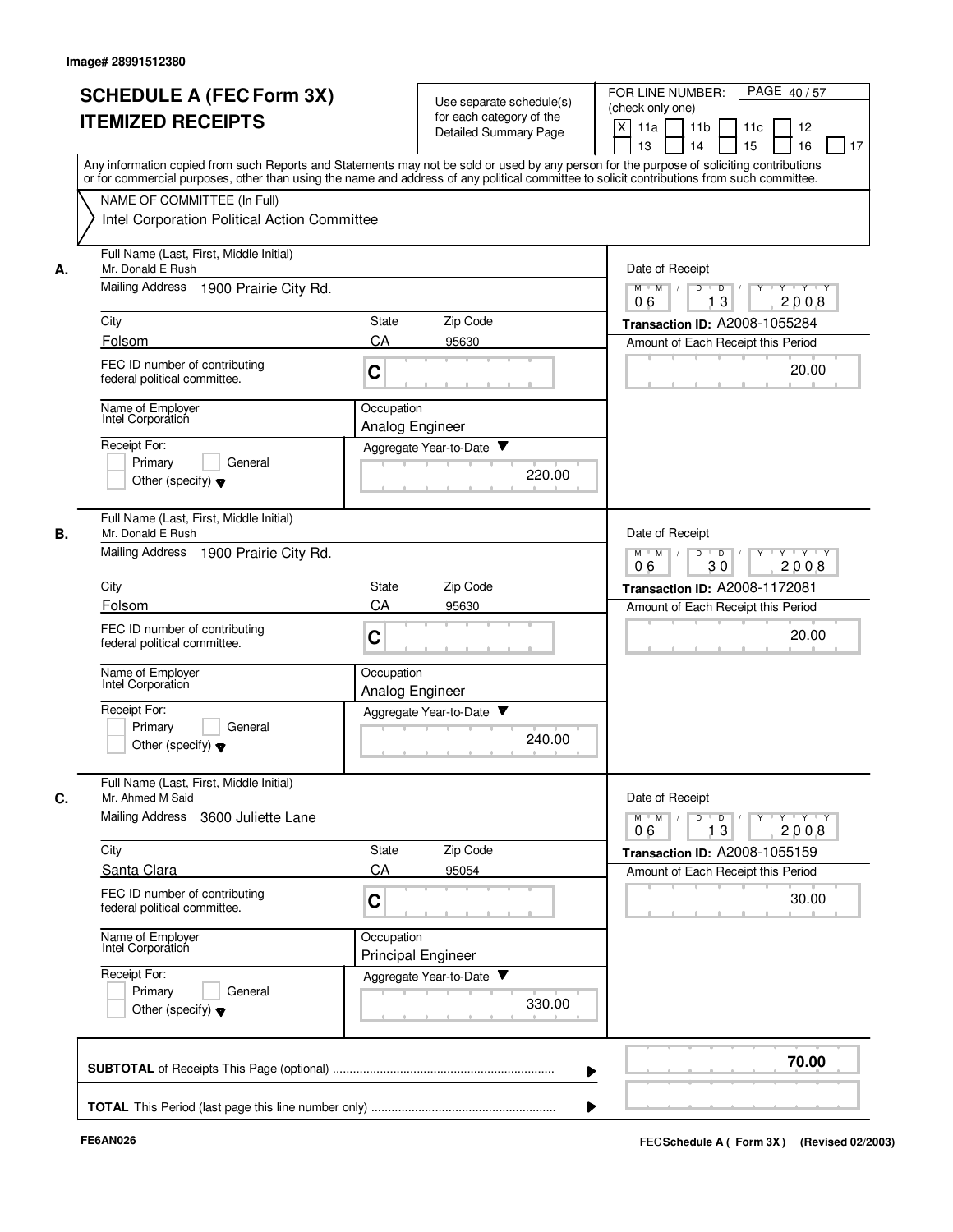|    | <b>SCHEDULE A (FEC Form 3X)</b><br><b>ITEMIZED RECEIPTS</b>                                     | Use separate schedule(s)<br>for each category of the<br>Detailed Summary Page | FOR LINE NUMBER:<br>PAGE 41/57<br>(check only one)<br>X<br>11a<br>11 <sub>b</sub><br>11c<br>12<br>13<br>14<br>15<br>16<br>17                                                                                                                                                            |
|----|-------------------------------------------------------------------------------------------------|-------------------------------------------------------------------------------|-----------------------------------------------------------------------------------------------------------------------------------------------------------------------------------------------------------------------------------------------------------------------------------------|
|    |                                                                                                 |                                                                               | Any information copied from such Reports and Statements may not be sold or used by any person for the purpose of soliciting contributions<br>or for commercial purposes, other than using the name and address of any political committee to solicit contributions from such committee. |
|    | NAME OF COMMITTEE (In Full)<br>Intel Corporation Political Action Committee                     |                                                                               |                                                                                                                                                                                                                                                                                         |
| А. | Full Name (Last, First, Middle Initial)<br>Mr. Ahmed M Said                                     |                                                                               | Date of Receipt                                                                                                                                                                                                                                                                         |
|    | <b>Mailing Address</b><br>3600 Juliette Lane                                                    | $M$ $M$ /<br>Y 'Y 'Y<br>D<br>$\overline{D}$<br>30<br>2008<br>06               |                                                                                                                                                                                                                                                                                         |
|    | City                                                                                            | Zip Code<br><b>State</b>                                                      | Transaction ID: A2008-1171954                                                                                                                                                                                                                                                           |
|    | Santa Clara<br>FEC ID number of contributing<br>federal political committee.                    | CA<br>95054<br>C                                                              | Amount of Each Receipt this Period<br>30.00                                                                                                                                                                                                                                             |
|    | Name of Employer<br>Intel Corporation                                                           | Occupation<br><b>Principal Engineer</b>                                       |                                                                                                                                                                                                                                                                                         |
|    | Receipt For:<br>Primary<br>General                                                              | Aggregate Year-to-Date<br>360.00                                              |                                                                                                                                                                                                                                                                                         |
|    | Other (specify) $\blacktriangledown$<br>Full Name (Last, First, Middle Initial)                 |                                                                               |                                                                                                                                                                                                                                                                                         |
| В. | Mr. Peter Sanchez<br><b>Mailing Address</b><br>3065 Bowers Ave                                  |                                                                               | Date of Receipt<br>D<br>$Y \vdash Y \vdash Y$<br>$M$ $M$<br>$\sqrt{ }$<br>$\overline{D}$ /<br>13<br>06<br>2008                                                                                                                                                                          |
|    | City                                                                                            | Zip Code<br>State                                                             | Transaction ID: A2008-1055389                                                                                                                                                                                                                                                           |
|    | Santa Clara<br>FEC ID number of contributing<br>federal political committee.                    | CA<br>95054<br>C                                                              | Amount of Each Receipt this Period<br>20.00                                                                                                                                                                                                                                             |
|    | Name of Employer<br>Intel Corporation                                                           | Occupation<br>Process Engineer                                                |                                                                                                                                                                                                                                                                                         |
|    | Receipt For:<br>Primary<br>General<br>Other (specify) $\blacktriangledown$                      | Aggregate Year-to-Date<br>220.00                                              |                                                                                                                                                                                                                                                                                         |
| C. | Full Name (Last, First, Middle Initial)<br>Mr. Peter Sanchez<br>Mailing Address 3065 Bowers Ave |                                                                               | Date of Receipt<br>$Y$ $Y$ $Y$ $Y$<br>$D$ $D$ $I$<br>$Y$ <sup>U</sup><br>$M$ $M$ /                                                                                                                                                                                                      |
|    | City                                                                                            | State<br>Zip Code                                                             | 30<br>2008<br>06<br>Transaction ID: A2008-1172186                                                                                                                                                                                                                                       |
|    | Santa Clara                                                                                     | CA<br>95054                                                                   | Amount of Each Receipt this Period                                                                                                                                                                                                                                                      |
|    | FEC ID number of contributing<br>federal political committee.                                   | C                                                                             | 20.00                                                                                                                                                                                                                                                                                   |
|    | Name of Employer<br>Intel Corporation                                                           | Occupation<br>Process Engineer                                                |                                                                                                                                                                                                                                                                                         |
|    | Receipt For:<br>Primary<br>General<br>Other (specify) $\blacktriangledown$                      | Aggregate Year-to-Date<br>240.00                                              |                                                                                                                                                                                                                                                                                         |
|    |                                                                                                 |                                                                               | 70.00                                                                                                                                                                                                                                                                                   |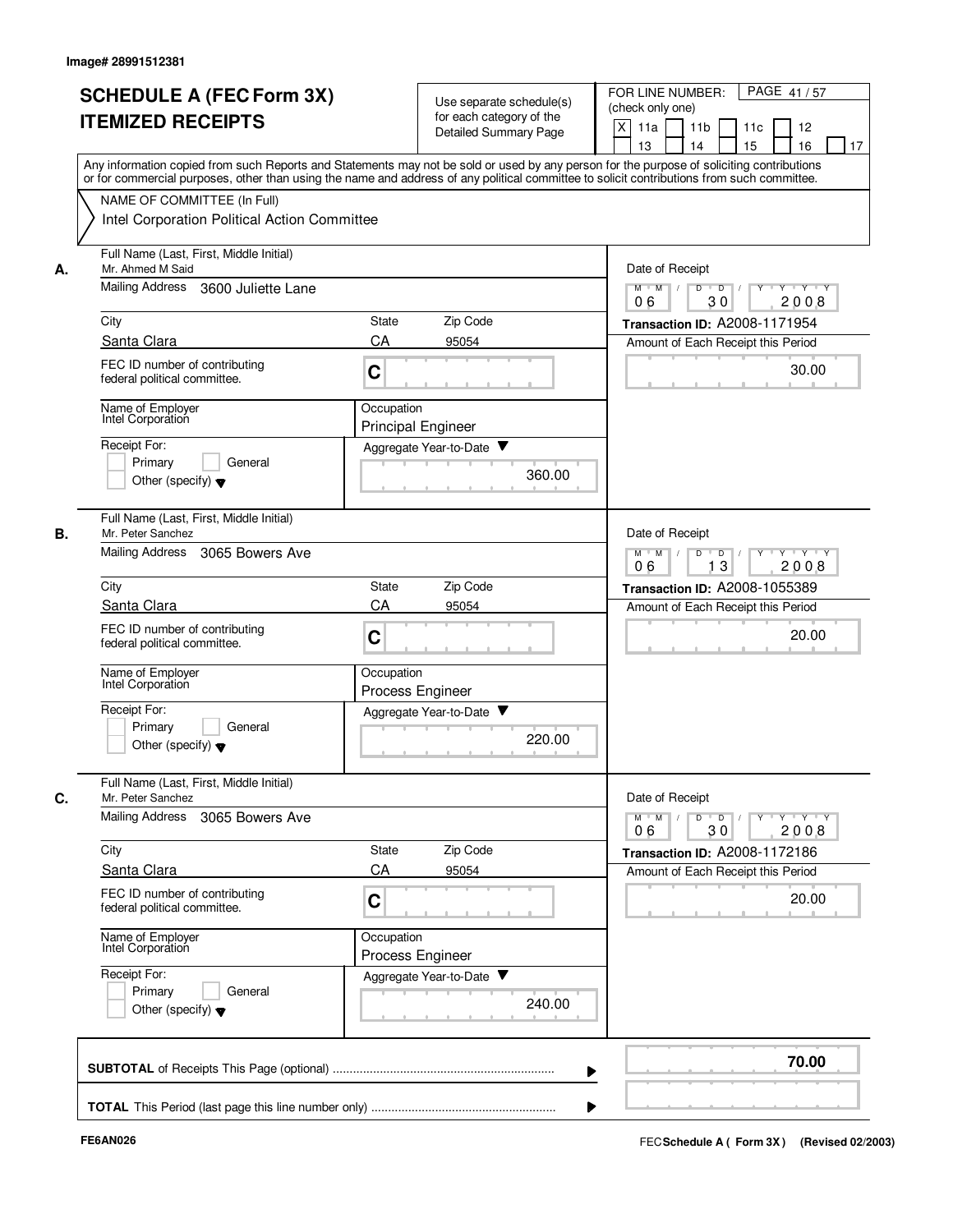|    | <b>SCHEDULE A (FEC Form 3X)</b><br><b>ITEMIZED RECEIPTS</b>                                                  | Use separate schedule(s)<br>for each category of the<br><b>Detailed Summary Page</b><br>Any information copied from such Reports and Statements may not be sold or used by any person for the purpose of soliciting contributions | FOR LINE NUMBER:<br>PAGE 42/57<br>(check only one)<br>X<br>11a<br>11 <sub>b</sub><br>11c<br>12<br>13<br>14<br>15<br>16<br>17 |
|----|--------------------------------------------------------------------------------------------------------------|-----------------------------------------------------------------------------------------------------------------------------------------------------------------------------------------------------------------------------------|------------------------------------------------------------------------------------------------------------------------------|
|    | NAME OF COMMITTEE (In Full)<br>Intel Corporation Political Action Committee                                  | or for commercial purposes, other than using the name and address of any political committee to solicit contributions from such committee.                                                                                        |                                                                                                                              |
| А. | Full Name (Last, First, Middle Initial)<br>Ms. Cathryn G Sandstrom<br>Mailing Address 5000 W. Chandler Blvd. |                                                                                                                                                                                                                                   | Date of Receipt<br>Y 'Y 'Y                                                                                                   |
|    |                                                                                                              |                                                                                                                                                                                                                                   | $M$ $M$ /<br>D<br>$\overline{D}$ /<br>13<br>06<br>2008                                                                       |
|    | City                                                                                                         | Zip Code<br><b>State</b>                                                                                                                                                                                                          | <b>Transaction ID: A2008-1055416</b>                                                                                         |
|    | Chandler<br>FEC ID number of contributing<br>federal political committee.                                    | AZ<br>85226<br>C                                                                                                                                                                                                                  | Amount of Each Receipt this Period<br>20.00                                                                                  |
|    | Name of Employer<br>Intel Corporation                                                                        | Occupation<br>Production/Mtls Mgr                                                                                                                                                                                                 |                                                                                                                              |
|    | Receipt For:<br>General<br>Primary<br>Other (specify) $\blacktriangledown$                                   | Aggregate Year-to-Date<br>220.00                                                                                                                                                                                                  |                                                                                                                              |
| В. | Full Name (Last, First, Middle Initial)<br>Ms. Cathryn G Sandstrom<br>Mailing Address 5000 W. Chandler Blvd. |                                                                                                                                                                                                                                   | Date of Receipt<br>$Y - Y - Y$<br>$M$ M<br>D<br>$\overline{D}$<br>$\sqrt{ }$<br>2008<br>06<br>30                             |
|    | City                                                                                                         | Zip Code<br>State                                                                                                                                                                                                                 | Transaction ID: A2008-1172213                                                                                                |
|    | Chandler                                                                                                     | AZ<br>85226                                                                                                                                                                                                                       | Amount of Each Receipt this Period                                                                                           |
|    | FEC ID number of contributing<br>federal political committee.                                                | C                                                                                                                                                                                                                                 | 20.00                                                                                                                        |
|    | Name of Employer<br>Intel Corporation                                                                        | Occupation<br><b>Production/Mtls Mgr</b>                                                                                                                                                                                          |                                                                                                                              |
|    | Receipt For:<br>Primary<br>General<br>Other (specify) $\blacktriangledown$                                   | Aggregate Year-to-Date<br>240.00                                                                                                                                                                                                  |                                                                                                                              |
| C. | Full Name (Last, First, Middle Initial)<br>Mr. Frank E Scafaria                                              |                                                                                                                                                                                                                                   | Date of Receipt                                                                                                              |
|    | Mailing Address 4500 S. Dobson Rd.                                                                           |                                                                                                                                                                                                                                   | $Y$ $Y$ $Y$<br>Y<br>$M$ $M$<br>D<br>$\overline{D}$<br>13<br>2008<br>06                                                       |
|    | City                                                                                                         | Zip Code<br>State                                                                                                                                                                                                                 | Transaction ID: A2008-1055184                                                                                                |
|    | Chandler                                                                                                     | AZ<br>85248                                                                                                                                                                                                                       | Amount of Each Receipt this Period                                                                                           |
|    | FEC ID number of contributing<br>federal political committee.                                                | C                                                                                                                                                                                                                                 | 30.00                                                                                                                        |
|    | Name of Employer<br>Intel Corporation<br>Receipt For:                                                        | Occupation<br>Project/Program Manager Tech                                                                                                                                                                                        |                                                                                                                              |
|    | Primary<br>General<br>Other (specify) $\blacktriangledown$                                                   | Aggregate Year-to-Date<br>330.00                                                                                                                                                                                                  |                                                                                                                              |
|    |                                                                                                              |                                                                                                                                                                                                                                   | 70.00                                                                                                                        |
|    |                                                                                                              |                                                                                                                                                                                                                                   |                                                                                                                              |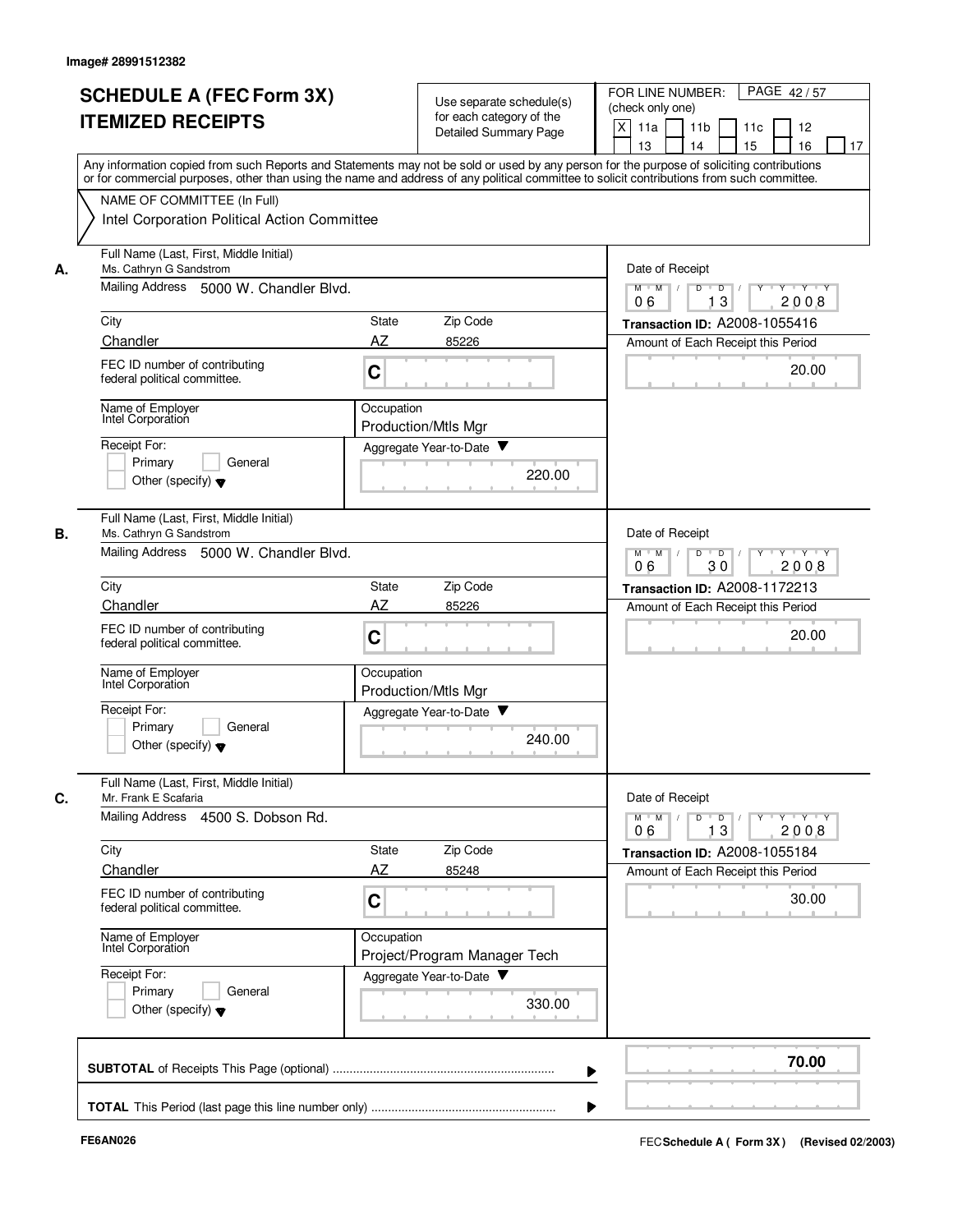|    | <b>SCHEDULE A (FEC Form 3X)</b><br><b>ITEMIZED RECEIPTS</b>                                                                                                                                                                                                                             | for each category of the<br>Detailed Summary Page | Use separate schedule(s) | PAGE 43/57<br>FOR LINE NUMBER:<br>(check only one)<br>X<br>11 <sub>b</sub><br>11a<br>11c<br>12<br>13<br>14<br>15<br>16<br>17 |
|----|-----------------------------------------------------------------------------------------------------------------------------------------------------------------------------------------------------------------------------------------------------------------------------------------|---------------------------------------------------|--------------------------|------------------------------------------------------------------------------------------------------------------------------|
|    | Any information copied from such Reports and Statements may not be sold or used by any person for the purpose of soliciting contributions<br>or for commercial purposes, other than using the name and address of any political committee to solicit contributions from such committee. |                                                   |                          |                                                                                                                              |
|    | NAME OF COMMITTEE (In Full)<br>Intel Corporation Political Action Committee                                                                                                                                                                                                             |                                                   |                          |                                                                                                                              |
| А. | Full Name (Last, First, Middle Initial)<br>Mr. Frank E Scafaria<br>Mailing Address 4500 S. Dobson Rd.                                                                                                                                                                                   |                                                   |                          | Date of Receipt<br>y y y y y y<br>$M$ $M$ /<br>D<br>$\overline{D}$ /                                                         |
|    |                                                                                                                                                                                                                                                                                         |                                                   |                          | 30<br>06<br>2008                                                                                                             |
|    | City                                                                                                                                                                                                                                                                                    | Zip Code<br>State                                 |                          | Transaction ID: A2008-1171980                                                                                                |
|    | Chandler<br>FEC ID number of contributing<br>federal political committee.                                                                                                                                                                                                               | AZ<br>85248<br>C                                  |                          | Amount of Each Receipt this Period<br>30.00                                                                                  |
|    | Name of Employer<br>Intel Corporation                                                                                                                                                                                                                                                   | Occupation<br>Project/Program Manager Tech        |                          |                                                                                                                              |
|    | Receipt For:<br>Primary<br>General<br>Other (specify) $\blacktriangledown$                                                                                                                                                                                                              | Aggregate Year-to-Date                            | 360.00                   |                                                                                                                              |
| В. | Full Name (Last, First, Middle Initial)<br>Mr. Durward B Sewell<br>Mailing Address 2625 Walsh Avenue                                                                                                                                                                                    |                                                   |                          | Date of Receipt<br>$Y - Y - Y$<br>$M$ M<br>D<br>D                                                                            |
|    |                                                                                                                                                                                                                                                                                         |                                                   |                          | 2008<br>13<br>06                                                                                                             |
|    | City<br>Santa Clara                                                                                                                                                                                                                                                                     | Zip Code<br>State<br>CA<br>95051                  |                          | Transaction ID: A2008-1055301                                                                                                |
|    | FEC ID number of contributing<br>federal political committee.                                                                                                                                                                                                                           | C                                                 |                          | Amount of Each Receipt this Period<br>208.33                                                                                 |
|    | Name of Employer<br>Intel Corporation                                                                                                                                                                                                                                                   | Occupation<br>Senior Vice President               |                          |                                                                                                                              |
|    | Receipt For:<br>Primary<br>General<br>Other (specify) $\blacktriangledown$                                                                                                                                                                                                              | Aggregate Year-to-Date                            | 2291.63                  |                                                                                                                              |
| C. | Full Name (Last, First, Middle Initial)<br>Mr. Durward B Sewell                                                                                                                                                                                                                         |                                                   |                          | Date of Receipt                                                                                                              |
|    | Mailing Address 2625 Walsh Avenue                                                                                                                                                                                                                                                       |                                                   |                          | $Y$ $Y$ $Y$<br>$M$ $M$<br>D<br>$\overline{D}$<br>Y<br>2008<br>06<br>30                                                       |
|    | City                                                                                                                                                                                                                                                                                    | State<br>Zip Code                                 |                          | Transaction ID: A2008-1172098                                                                                                |
|    | Santa Clara                                                                                                                                                                                                                                                                             | CA<br>95051                                       |                          | Amount of Each Receipt this Period                                                                                           |
|    | FEC ID number of contributing<br>federal political committee.                                                                                                                                                                                                                           | C                                                 |                          | 208.33                                                                                                                       |
|    | Name of Employer<br>Intel Corporation                                                                                                                                                                                                                                                   | Occupation<br>Senior Vice President               |                          |                                                                                                                              |
|    | Receipt For:<br>Primary<br>General<br>Other (specify) $\blacktriangledown$                                                                                                                                                                                                              | Aggregate Year-to-Date                            | 2499.96                  |                                                                                                                              |
|    |                                                                                                                                                                                                                                                                                         |                                                   |                          | 446.66                                                                                                                       |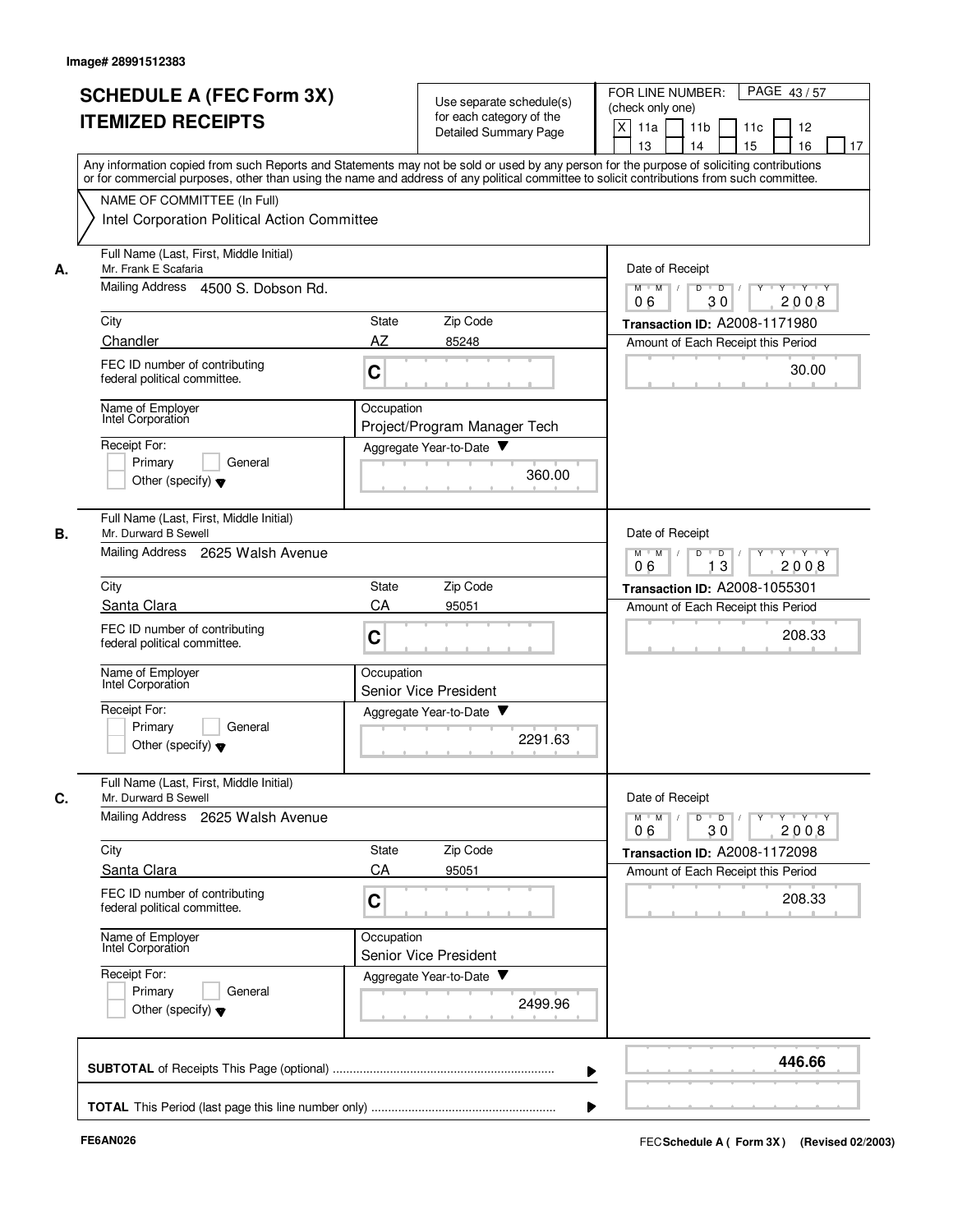|    | <b>SCHEDULE A (FEC Form 3X)</b><br><b>ITEMIZED RECEIPTS</b><br>Any information copied from such Reports and Statements may not be sold or used by any person for the purpose of soliciting contributions                  |                               | Use separate schedule(s)<br>for each category of the<br>Detailed Summary Page | FOR LINE NUMBER:<br>PAGE 44/57<br>(check only one)<br>X<br>11a<br>11 <sub>b</sub><br>12<br>11c<br>13<br>14<br>15<br>16<br>17 |
|----|---------------------------------------------------------------------------------------------------------------------------------------------------------------------------------------------------------------------------|-------------------------------|-------------------------------------------------------------------------------|------------------------------------------------------------------------------------------------------------------------------|
|    | or for commercial purposes, other than using the name and address of any political committee to solicit contributions from such committee.<br>NAME OF COMMITTEE (In Full)<br>Intel Corporation Political Action Committee |                               |                                                                               |                                                                                                                              |
| А. | Full Name (Last, First, Middle Initial)<br>Mr. Sunil R Shenoy<br>Mailing Address 2111 N.E. 25th Avenue                                                                                                                    |                               |                                                                               | Date of Receipt<br>$Y - Y - Y$<br>$M$ $M$ /<br>D<br>$\overline{D}$<br>3<br>2008<br>06<br>1                                   |
|    | City                                                                                                                                                                                                                      | State                         | Zip Code                                                                      | Transaction ID: A2008-1055402                                                                                                |
|    | Hillsboro                                                                                                                                                                                                                 | <b>OR</b>                     | 97124                                                                         | Amount of Each Receipt this Period                                                                                           |
|    | FEC ID number of contributing<br>federal political committee.                                                                                                                                                             | C                             |                                                                               | 109.60                                                                                                                       |
|    | Name of Employer<br>Intel Corporation                                                                                                                                                                                     | Occupation<br>General Manager |                                                                               |                                                                                                                              |
|    | Receipt For:<br>Primary<br>General<br>Other (specify) $\blacktriangledown$                                                                                                                                                |                               | Aggregate Year-to-Date<br>1179.62                                             |                                                                                                                              |
| В. | Full Name (Last, First, Middle Initial)<br>Mr. Sunil R Shenoy<br>Mailing Address 2111 N.E. 25th Avenue                                                                                                                    |                               |                                                                               | Date of Receipt<br>$M$ M<br>$\prime$<br>D<br>$\overline{D}$<br>$Y + Y + Y$                                                   |
|    |                                                                                                                                                                                                                           |                               |                                                                               | 2008<br>06<br>30                                                                                                             |
|    | City<br>Hillsboro                                                                                                                                                                                                         | State<br>OR                   | Zip Code<br>97124                                                             | Transaction ID: A2008-1172199                                                                                                |
|    | FEC ID number of contributing<br>federal political committee.                                                                                                                                                             | C                             |                                                                               | Amount of Each Receipt this Period<br>109.60                                                                                 |
|    | Name of Employer<br>Intel Corporation                                                                                                                                                                                     | Occupation<br>General Manager |                                                                               |                                                                                                                              |
|    | Receipt For:<br>Primary<br>General<br>Other (specify) $\blacktriangledown$                                                                                                                                                |                               | Aggregate Year-to-Date<br>1289.22                                             |                                                                                                                              |
| C. | Full Name (Last, First, Middle Initial)<br>Mr. Donald C Shoemaker, Jr.                                                                                                                                                    |                               |                                                                               | Date of Receipt                                                                                                              |
|    | Mailing Address 1600 Rio Rancho Blvd. S.E.                                                                                                                                                                                |                               |                                                                               | $Y$ $Y$ $Y$<br>$D$ $D$<br>Y<br>$M$ M<br>13<br>2008<br>06                                                                     |
|    | City                                                                                                                                                                                                                      | State                         | Zip Code                                                                      | Transaction ID: A2008-1055324                                                                                                |
|    | Rio Rancho                                                                                                                                                                                                                | <b>NM</b>                     | 87124                                                                         | Amount of Each Receipt this Period                                                                                           |
|    | FEC ID number of contributing<br>federal political committee.                                                                                                                                                             | C                             |                                                                               | 20.00                                                                                                                        |
|    | Name of Employer<br>Intel Corporation                                                                                                                                                                                     | Occupation                    | Project/Program Manager NonTec                                                |                                                                                                                              |
|    | Receipt For:<br>Primary<br>General<br>Other (specify) $\blacktriangledown$                                                                                                                                                |                               | Aggregate Year-to-Date<br>220.00                                              |                                                                                                                              |
|    |                                                                                                                                                                                                                           |                               |                                                                               | 239.20                                                                                                                       |
|    |                                                                                                                                                                                                                           |                               |                                                                               |                                                                                                                              |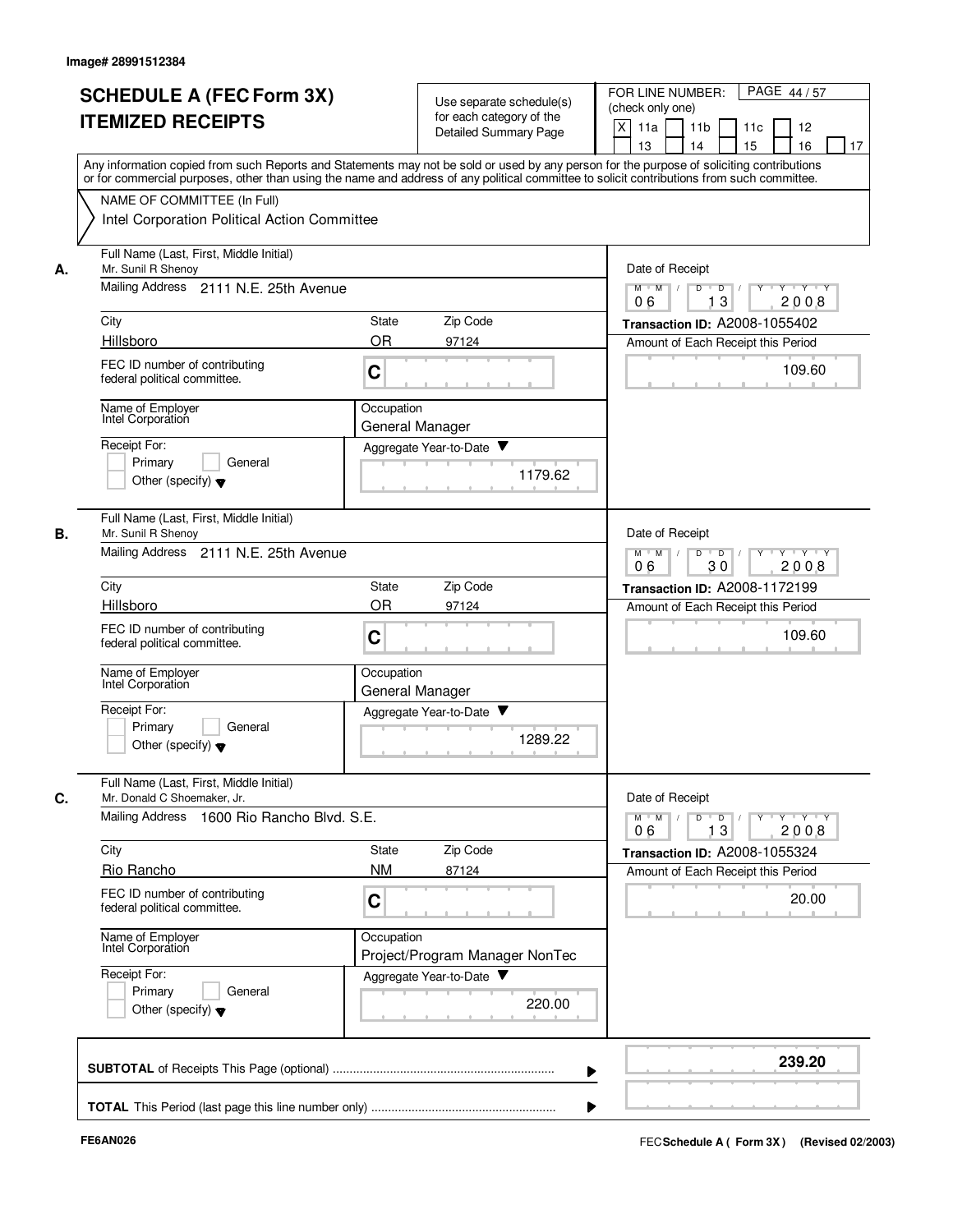|    | <b>SCHEDULE A (FEC Form 3X)</b><br><b>ITEMIZED RECEIPTS</b>                                                                                                                                                                                                                             | Use separate schedule(s)<br>for each category of the<br>Detailed Summary Page | PAGE 45/57<br>FOR LINE NUMBER:<br>(check only one)<br>X<br>11 <sub>b</sub><br>11a<br>11c<br>12<br>13<br>14<br>15<br>16<br>17 |
|----|-----------------------------------------------------------------------------------------------------------------------------------------------------------------------------------------------------------------------------------------------------------------------------------------|-------------------------------------------------------------------------------|------------------------------------------------------------------------------------------------------------------------------|
|    | Any information copied from such Reports and Statements may not be sold or used by any person for the purpose of soliciting contributions<br>or for commercial purposes, other than using the name and address of any political committee to solicit contributions from such committee. |                                                                               |                                                                                                                              |
|    | NAME OF COMMITTEE (In Full)<br>Intel Corporation Political Action Committee                                                                                                                                                                                                             |                                                                               |                                                                                                                              |
| А. | Full Name (Last, First, Middle Initial)<br>Mr. Donald C Shoemaker, Jr.                                                                                                                                                                                                                  |                                                                               | Date of Receipt                                                                                                              |
|    | Mailing Address<br>1600 Rio Rancho Blvd. S.E.                                                                                                                                                                                                                                           |                                                                               | y y y y y y<br>$M$ $M$ /<br>D<br>$\overline{D}$ /<br>30<br>06<br>2008                                                        |
|    | City                                                                                                                                                                                                                                                                                    | Zip Code<br>State                                                             | Transaction ID: A2008-1172121                                                                                                |
|    | Rio Rancho                                                                                                                                                                                                                                                                              | <b>NM</b><br>87124                                                            | Amount of Each Receipt this Period                                                                                           |
|    | FEC ID number of contributing<br>federal political committee.                                                                                                                                                                                                                           | C                                                                             | 20.00                                                                                                                        |
|    | Name of Employer<br>Intel Corporation                                                                                                                                                                                                                                                   | Occupation<br>Project/Program Manager NonTec                                  |                                                                                                                              |
|    | Receipt For:                                                                                                                                                                                                                                                                            | Aggregate Year-to-Date                                                        |                                                                                                                              |
|    | Primary<br>General<br>Other (specify) $\blacktriangledown$                                                                                                                                                                                                                              | 240.00                                                                        |                                                                                                                              |
| В. | Full Name (Last, First, Middle Initial)<br>Mr. Richard F Shoemaker                                                                                                                                                                                                                      |                                                                               | Date of Receipt                                                                                                              |
|    | Mailing Address<br>5000 W. Chandler Blvd.                                                                                                                                                                                                                                               | $Y - Y - Y$<br>$M$ M<br>D<br>D<br>2008<br>13<br>06                            |                                                                                                                              |
|    | City                                                                                                                                                                                                                                                                                    | Zip Code<br>State                                                             | Transaction ID: A2008-1055476                                                                                                |
|    | Chandler                                                                                                                                                                                                                                                                                | AZ<br>85226                                                                   | Amount of Each Receipt this Period                                                                                           |
|    | FEC ID number of contributing<br>federal political committee.                                                                                                                                                                                                                           | C                                                                             | 20.00                                                                                                                        |
|    | Name of Employer<br>Intel Corporation                                                                                                                                                                                                                                                   | Occupation<br><b>Engineering Manager</b>                                      |                                                                                                                              |
|    | Receipt For:<br>Primary<br>General<br>Other (specify) $\blacktriangledown$                                                                                                                                                                                                              | Aggregate Year-to-Date<br>v<br>220.00                                         |                                                                                                                              |
| C. | Full Name (Last, First, Middle Initial)<br>Mr. Richard F Shoemaker                                                                                                                                                                                                                      |                                                                               | Date of Receipt                                                                                                              |
|    | Mailing Address 5000 W. Chandler Blvd.                                                                                                                                                                                                                                                  |                                                                               | $Y$ $Y$ $Y$<br>$M$ M<br>D<br>$\overline{D}$<br>2008<br>06<br>30                                                              |
|    | City                                                                                                                                                                                                                                                                                    | Zip Code<br>State                                                             | Transaction ID: A2008-1172273                                                                                                |
|    | Chandler<br>FEC ID number of contributing                                                                                                                                                                                                                                               | AZ<br>85226                                                                   | Amount of Each Receipt this Period                                                                                           |
|    | federal political committee.                                                                                                                                                                                                                                                            | C                                                                             | 20.00                                                                                                                        |
|    | Name of Employer<br>Intel Corporation                                                                                                                                                                                                                                                   | Occupation<br><b>Engineering Manager</b>                                      |                                                                                                                              |
|    | Receipt For:<br>Primary<br>General<br>Other (specify) $\blacktriangledown$                                                                                                                                                                                                              | Aggregate Year-to-Date<br>240.00                                              |                                                                                                                              |
|    |                                                                                                                                                                                                                                                                                         |                                                                               | 60.00                                                                                                                        |
|    |                                                                                                                                                                                                                                                                                         |                                                                               |                                                                                                                              |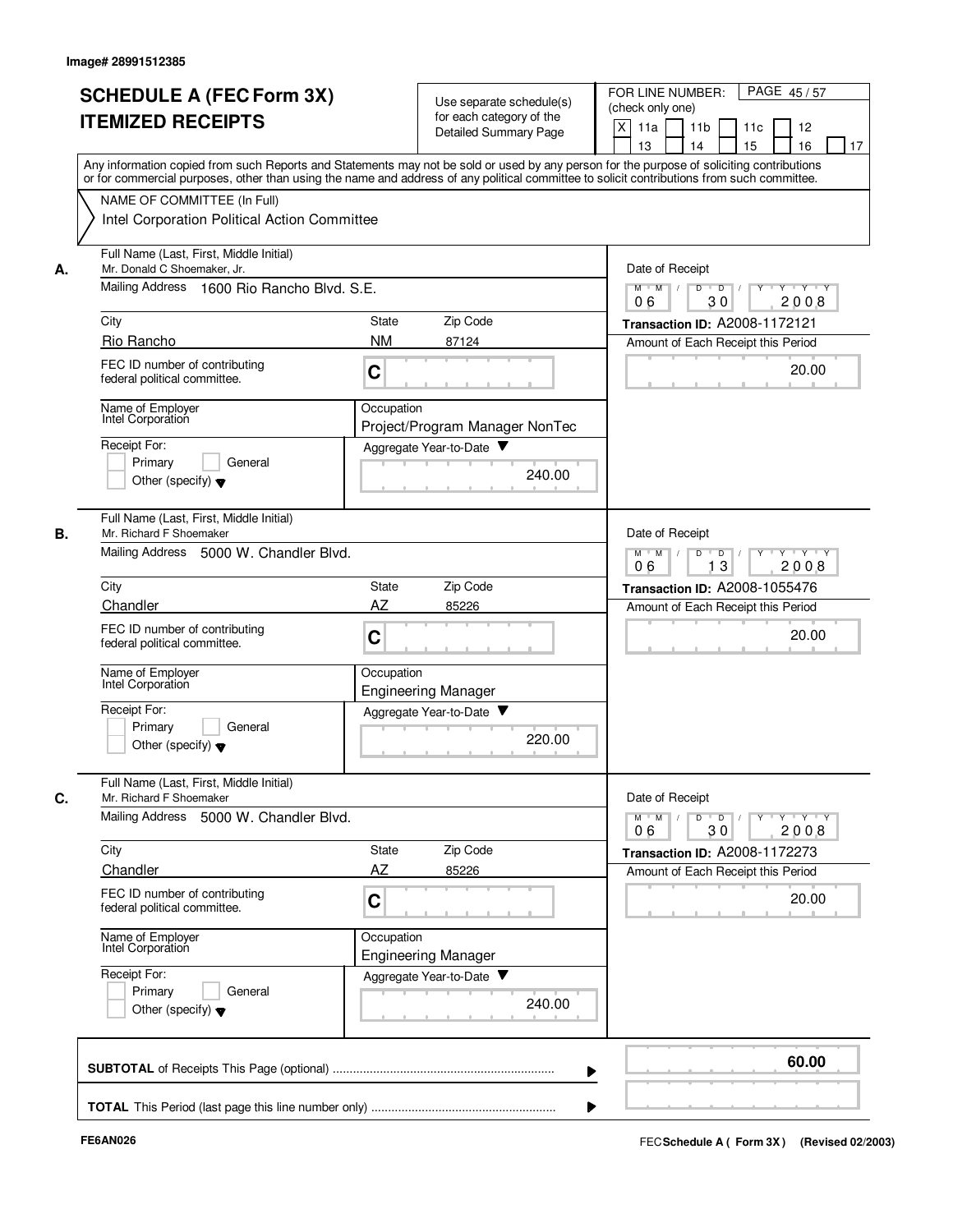|    | <b>SCHEDULE A (FEC Form 3X)</b><br><b>ITEMIZED RECEIPTS</b>                                                  | Use separate schedule(s)<br>for each category of the<br>Detailed Summary Page | PAGE 46/57<br>FOR LINE NUMBER:<br>(check only one)<br>X<br>11a<br>11 <sub>b</sub><br>11c<br>12<br>13<br>14<br>15<br>16<br>17                                                                                                                                                            |
|----|--------------------------------------------------------------------------------------------------------------|-------------------------------------------------------------------------------|-----------------------------------------------------------------------------------------------------------------------------------------------------------------------------------------------------------------------------------------------------------------------------------------|
|    | NAME OF COMMITTEE (In Full)                                                                                  |                                                                               | Any information copied from such Reports and Statements may not be sold or used by any person for the purpose of soliciting contributions<br>or for commercial purposes, other than using the name and address of any political committee to solicit contributions from such committee. |
|    | Intel Corporation Political Action Committee<br>Full Name (Last, First, Middle Initial)<br>Mr. David M Simon |                                                                               |                                                                                                                                                                                                                                                                                         |
| А. | Mailing Address 2625 Walsh Avenue                                                                            |                                                                               | Date of Receipt<br>$\overline{D}$ /<br>Y 'Y 'Y<br>$M$ $M$ /<br>D<br>13<br>06<br>2008                                                                                                                                                                                                    |
|    | City                                                                                                         | Zip Code<br>State                                                             | <b>Transaction ID: A2008-1055227</b>                                                                                                                                                                                                                                                    |
|    | Santa Clara                                                                                                  | CA<br>95051-0920                                                              | Amount of Each Receipt this Period                                                                                                                                                                                                                                                      |
|    | FEC ID number of contributing<br>federal political committee.                                                | C                                                                             | 20.00                                                                                                                                                                                                                                                                                   |
|    | Name of Employer<br>Intel Corporation                                                                        | Occupation<br>Legal Manager                                                   |                                                                                                                                                                                                                                                                                         |
|    | Receipt For:                                                                                                 | Aggregate Year-to-Date                                                        |                                                                                                                                                                                                                                                                                         |
|    | Primary<br>General<br>Other (specify) $\blacktriangledown$                                                   | 220.00                                                                        |                                                                                                                                                                                                                                                                                         |
| В. | Full Name (Last, First, Middle Initial)<br>Mr. David M Simon                                                 |                                                                               | Date of Receipt                                                                                                                                                                                                                                                                         |
|    | Mailing Address<br>2625 Walsh Avenue                                                                         |                                                                               | $Y - Y - Y$<br>$M$ M<br>$\overline{\phantom{0}}$<br>D<br>30<br>2008<br>06                                                                                                                                                                                                               |
|    | City                                                                                                         | Zip Code<br>State                                                             | Transaction ID: A2008-1172024                                                                                                                                                                                                                                                           |
|    | Santa Clara                                                                                                  | CA<br>95051-0920                                                              | Amount of Each Receipt this Period                                                                                                                                                                                                                                                      |
|    | FEC ID number of contributing<br>federal political committee.                                                | $\mathbf C$                                                                   | 20.00                                                                                                                                                                                                                                                                                   |
|    | Name of Employer<br>Intel Corporation                                                                        | Occupation<br>Legal Manager                                                   |                                                                                                                                                                                                                                                                                         |
|    | Receipt For:<br>Primary<br>General<br>Other (specify) $\blacktriangledown$                                   | Aggregate Year-to-Date<br>240.00                                              |                                                                                                                                                                                                                                                                                         |
| С. | Full Name (Last, First, Middle Initial)<br>Mr. Greg S Slater                                                 |                                                                               | Date of Receipt                                                                                                                                                                                                                                                                         |
|    | Mailing Address 4500 S. Dobson Rd.                                                                           |                                                                               | $Y$ $Y$ $Y$<br>$M$ $M$<br>$\overline{D}$<br>Y<br>D<br>13<br>2008<br>06                                                                                                                                                                                                                  |
|    | City                                                                                                         | Zip Code<br>State                                                             | Transaction ID: A2008-1055228                                                                                                                                                                                                                                                           |
|    | Chandler                                                                                                     | AZ<br>85248                                                                   | Amount of Each Receipt this Period                                                                                                                                                                                                                                                      |
|    | FEC ID number of contributing<br>federal political committee.                                                | C                                                                             | 25.00                                                                                                                                                                                                                                                                                   |
|    | Name of Employer<br>Intel Corporation                                                                        | Occupation<br>Legal Manager                                                   |                                                                                                                                                                                                                                                                                         |
|    | Receipt For:<br>Primary<br>General<br>Other (specify) $\blacktriangledown$                                   | Aggregate Year-to-Date<br>275.00                                              |                                                                                                                                                                                                                                                                                         |
|    |                                                                                                              |                                                                               | 65.00                                                                                                                                                                                                                                                                                   |
|    |                                                                                                              |                                                                               |                                                                                                                                                                                                                                                                                         |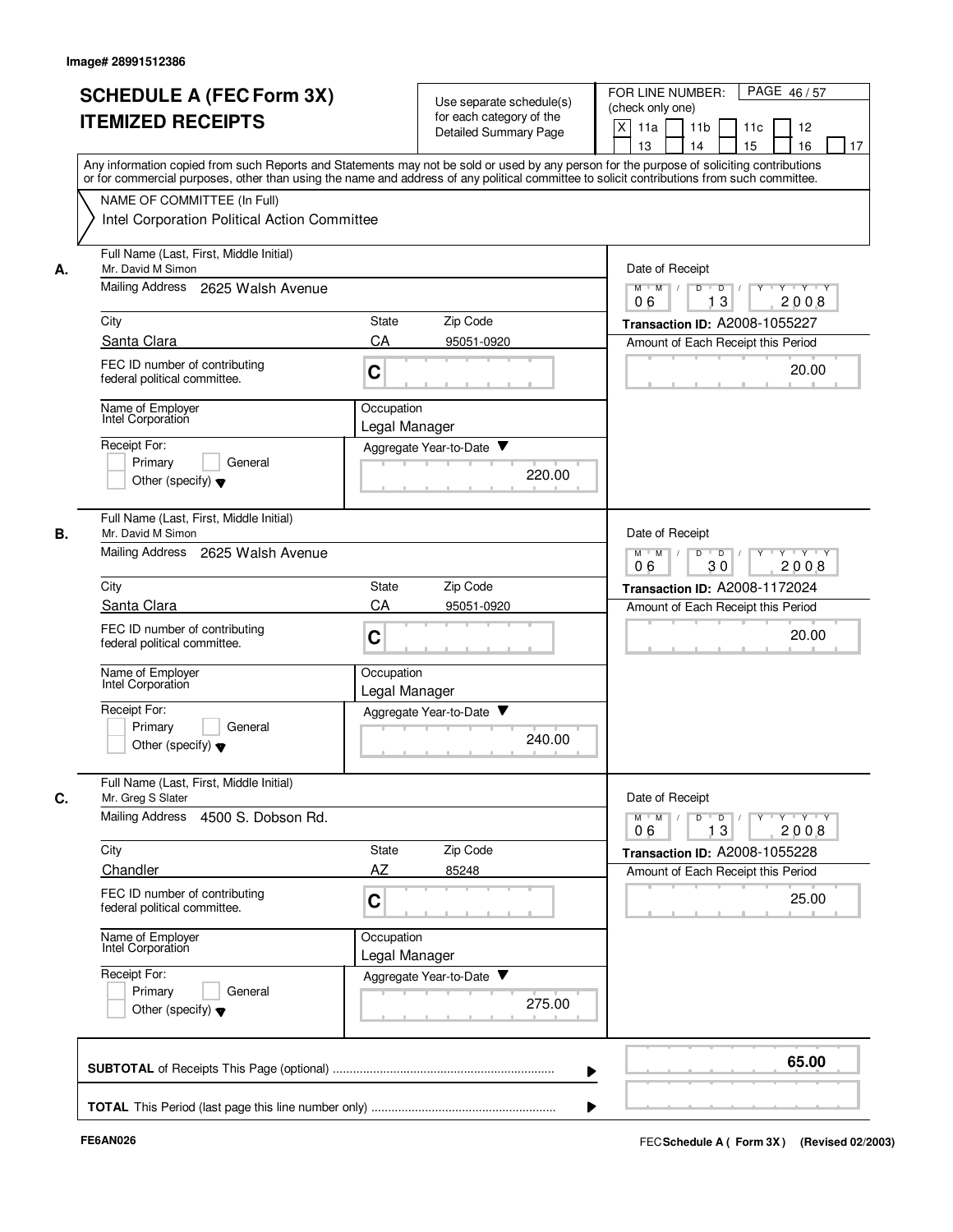|    | <b>SCHEDULE A (FEC Form 3X)</b><br><b>ITEMIZED RECEIPTS</b>                                                  | Use separate schedule(s)<br>for each category of the<br>Detailed Summary Page                                                                                                                                                                                                           | FOR LINE NUMBER:<br>PAGE 47/57<br>(check only one)<br>X<br>11a<br>11 <sub>b</sub><br>12<br>11c<br>13<br>14<br>15<br>16<br>17 |
|----|--------------------------------------------------------------------------------------------------------------|-----------------------------------------------------------------------------------------------------------------------------------------------------------------------------------------------------------------------------------------------------------------------------------------|------------------------------------------------------------------------------------------------------------------------------|
|    | NAME OF COMMITTEE (In Full)                                                                                  | Any information copied from such Reports and Statements may not be sold or used by any person for the purpose of soliciting contributions<br>or for commercial purposes, other than using the name and address of any political committee to solicit contributions from such committee. |                                                                                                                              |
|    | Intel Corporation Political Action Committee                                                                 |                                                                                                                                                                                                                                                                                         |                                                                                                                              |
| А. | Full Name (Last, First, Middle Initial)<br>Mr. Greg S Slater                                                 |                                                                                                                                                                                                                                                                                         | Date of Receipt                                                                                                              |
|    | Mailing Address<br>4500 S. Dobson Rd.                                                                        |                                                                                                                                                                                                                                                                                         | $Y - Y - Y$<br>$M$ $M$ /<br>D<br>$\overline{D}$<br>30<br>2008<br>06                                                          |
|    | City                                                                                                         | Zip Code<br>State                                                                                                                                                                                                                                                                       | Transaction ID: A2008-1172025                                                                                                |
|    | Chandler<br>FEC ID number of contributing<br>federal political committee.                                    | AZ<br>85248<br>C                                                                                                                                                                                                                                                                        | Amount of Each Receipt this Period<br>25.00                                                                                  |
|    | Name of Employer<br>Intel Corporation                                                                        | Occupation<br>Legal Manager                                                                                                                                                                                                                                                             |                                                                                                                              |
|    | Receipt For:<br>Primary<br>General<br>Other (specify) $\blacktriangledown$                                   | Aggregate Year-to-Date<br>300.00                                                                                                                                                                                                                                                        |                                                                                                                              |
| В. | Full Name (Last, First, Middle Initial)<br>Mr. Anton H Steenman<br>Mailing Address<br>5000 W. Chandler Blvd. |                                                                                                                                                                                                                                                                                         | Date of Receipt<br>$M$ M<br>D<br>$\overline{D}$<br>$Y + Y + Y$<br>$\sqrt{ }$                                                 |
|    |                                                                                                              |                                                                                                                                                                                                                                                                                         | 13<br>2008<br>06                                                                                                             |
|    | City<br>Chandler                                                                                             | Zip Code<br>State<br>AZ<br>85226                                                                                                                                                                                                                                                        | Transaction ID: A2008-1055348                                                                                                |
|    | FEC ID number of contributing<br>federal political committee.                                                | $\mathbf C$                                                                                                                                                                                                                                                                             | Amount of Each Receipt this Period<br>50.00                                                                                  |
|    | Name of Employer<br>Intel Corporation                                                                        | Occupation<br>General Manager                                                                                                                                                                                                                                                           |                                                                                                                              |
|    | Receipt For:<br>Primary<br>General<br>Other (specify) $\blacktriangledown$                                   | Aggregate Year-to-Date<br>550.00                                                                                                                                                                                                                                                        |                                                                                                                              |
|    | Full Name (Last, First, Middle Initial)<br>Mr. Anton H Steenman<br>Mailing Address 5000 W. Chandler Blvd.    |                                                                                                                                                                                                                                                                                         | Date of Receipt<br>$\mathsf{Y} \dashv \mathsf{Y} \dashv \mathsf{Y}$<br>$\overline{D}$<br>Y<br>$M$ $M$<br>D                   |
|    | City                                                                                                         | State<br>Zip Code                                                                                                                                                                                                                                                                       | 30<br>2008<br>06<br>Transaction ID: A2008-1172145                                                                            |
|    | Chandler                                                                                                     | AZ<br>85226                                                                                                                                                                                                                                                                             | Amount of Each Receipt this Period                                                                                           |
|    | FEC ID number of contributing<br>federal political committee.                                                | C                                                                                                                                                                                                                                                                                       | 50.00                                                                                                                        |
|    | Name of Employer<br>Intel Corporation                                                                        | Occupation<br>General Manager                                                                                                                                                                                                                                                           |                                                                                                                              |
|    | Receipt For:<br>Primary<br>General<br>Other (specify) $\blacktriangledown$                                   | Aggregate Year-to-Date<br>600.00                                                                                                                                                                                                                                                        |                                                                                                                              |
|    |                                                                                                              |                                                                                                                                                                                                                                                                                         | 125.00                                                                                                                       |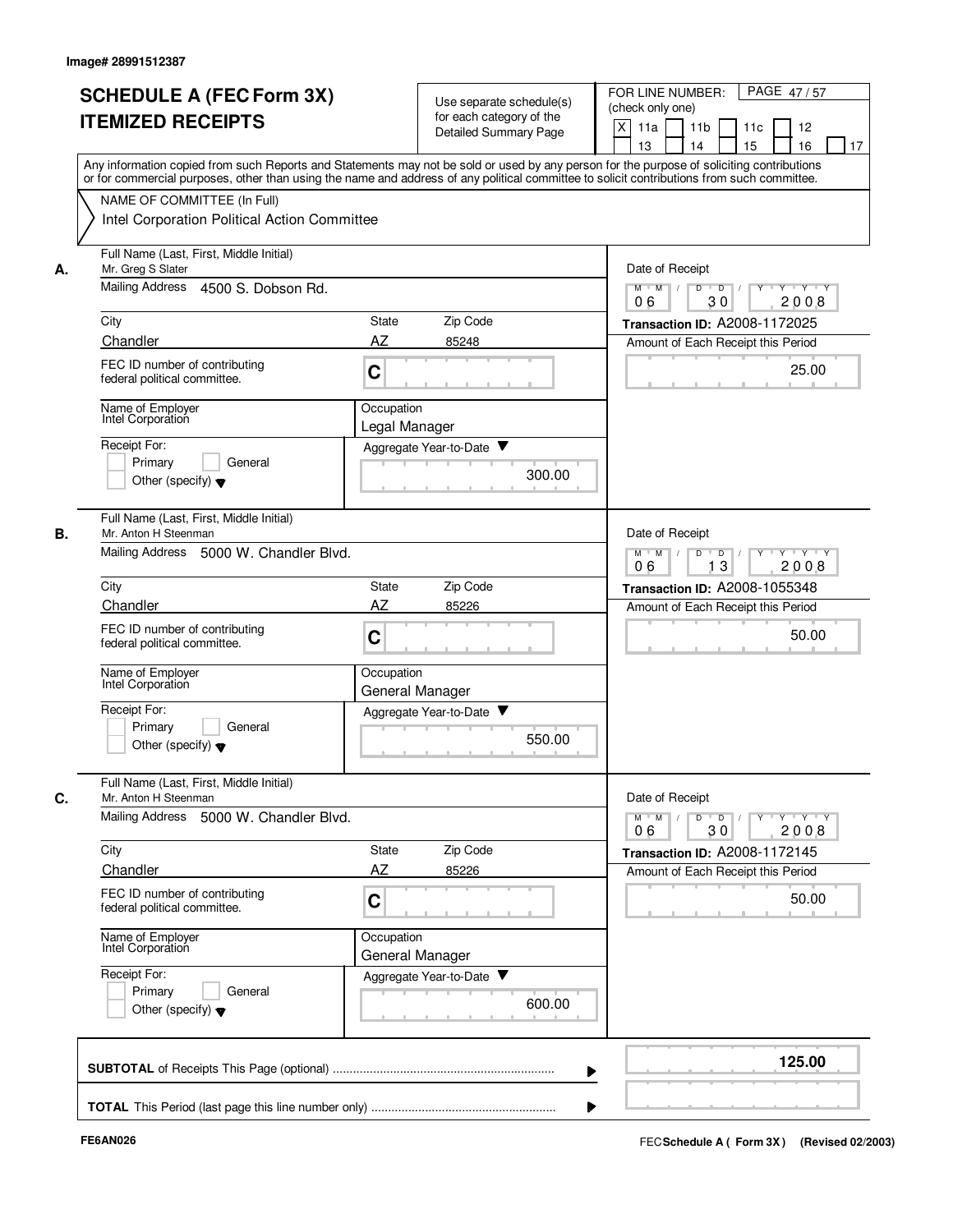|    | <b>SCHEDULE A (FEC Form 3X)</b><br><b>ITEMIZED RECEIPTS</b><br>Any information copied from such Reports and Statements may not be sold or used by any person for the purpose of soliciting contributions<br>or for commercial purposes, other than using the name and address of any political committee to solicit contributions from such committee. |            | Use separate schedule(s)<br>for each category of the<br><b>Detailed Summary Page</b> | FOR LINE NUMBER:<br>PAGE 48/57<br>(check only one)<br>X<br>11a<br>11 <sub>b</sub><br>12<br>11c<br>13<br>14<br>15<br>16<br>17 |
|----|--------------------------------------------------------------------------------------------------------------------------------------------------------------------------------------------------------------------------------------------------------------------------------------------------------------------------------------------------------|------------|--------------------------------------------------------------------------------------|------------------------------------------------------------------------------------------------------------------------------|
|    | NAME OF COMMITTEE (In Full)<br>Intel Corporation Political Action Committee                                                                                                                                                                                                                                                                            |            |                                                                                      |                                                                                                                              |
| А. | Full Name (Last, First, Middle Initial)<br>Mr. Eric E Sutter                                                                                                                                                                                                                                                                                           |            |                                                                                      | Date of Receipt                                                                                                              |
|    | <b>Mailing Address</b><br>2501 NW 229th Avenue                                                                                                                                                                                                                                                                                                         |            |                                                                                      | $Y - Y - Y$<br>$M$ $M$ /<br>D<br>$\overline{D}$<br>$\overline{c}$<br>2008<br>1<br>06                                         |
|    | City                                                                                                                                                                                                                                                                                                                                                   | State      | Zip Code                                                                             | Transaction ID: A2008-1177202                                                                                                |
|    | Hillsboro                                                                                                                                                                                                                                                                                                                                              | <b>OR</b>  | 97124                                                                                | Amount of Each Receipt this Period                                                                                           |
|    | FEC ID number of contributing<br>federal political committee.                                                                                                                                                                                                                                                                                          | C          |                                                                                      | 20.00                                                                                                                        |
|    | Name of Employer<br>Intel Corporation                                                                                                                                                                                                                                                                                                                  | Occupation | Process Technician                                                                   |                                                                                                                              |
|    | Receipt For:                                                                                                                                                                                                                                                                                                                                           |            | Aggregate Year-to-Date                                                               |                                                                                                                              |
|    | Primary<br>General<br>Other (specify) $\blacktriangledown$                                                                                                                                                                                                                                                                                             |            | 240.00                                                                               |                                                                                                                              |
| В. | Full Name (Last, First, Middle Initial)<br>Mr. Eric E Sutter                                                                                                                                                                                                                                                                                           |            |                                                                                      | Date of Receipt                                                                                                              |
|    | Mailing Address<br>2501 NW 229th Avenue                                                                                                                                                                                                                                                                                                                |            |                                                                                      | $M$ M<br>D<br>$\overline{D}$<br>$Y + Y + Y$<br>$\sqrt{ }$<br>2008<br>06<br>26                                                |
|    | City                                                                                                                                                                                                                                                                                                                                                   | State      | Zip Code                                                                             | Transaction ID: A2008-1172380                                                                                                |
|    | Hillsboro                                                                                                                                                                                                                                                                                                                                              | <b>OR</b>  | 97124                                                                                | Amount of Each Receipt this Period                                                                                           |
|    | FEC ID number of contributing<br>federal political committee.                                                                                                                                                                                                                                                                                          | C          |                                                                                      | 20.00                                                                                                                        |
|    | Name of Employer<br>Intel Corporation                                                                                                                                                                                                                                                                                                                  | Occupation | Process Technician                                                                   |                                                                                                                              |
|    | Receipt For:                                                                                                                                                                                                                                                                                                                                           |            | Aggregate Year-to-Date                                                               |                                                                                                                              |
|    | Primary<br>General<br>Other (specify) $\blacktriangledown$                                                                                                                                                                                                                                                                                             |            | 260.00                                                                               |                                                                                                                              |
| C. | Full Name (Last, First, Middle Initial)<br>Mr. William A Swope                                                                                                                                                                                                                                                                                         |            |                                                                                      | Date of Receipt                                                                                                              |
|    | Mailing Address 2111 N.E. 25th Avenue                                                                                                                                                                                                                                                                                                                  |            |                                                                                      | $\mathsf{Y} \dashv \mathsf{Y} \dashv \mathsf{Y}$<br>$D$ $D$ $I$<br>$Y$ <sup>U</sup><br>$M$ $M$<br>13<br>2008<br>06           |
|    | City                                                                                                                                                                                                                                                                                                                                                   | State      | Zip Code                                                                             | Transaction ID: A2008-1055410                                                                                                |
|    | Hillsboro                                                                                                                                                                                                                                                                                                                                              | <b>OR</b>  | 97124                                                                                | Amount of Each Receipt this Period                                                                                           |
|    | FEC ID number of contributing<br>federal political committee.                                                                                                                                                                                                                                                                                          | C          |                                                                                      | 70.00                                                                                                                        |
|    | Name of Employer<br>Intel Corporation                                                                                                                                                                                                                                                                                                                  | Occupation | Corporate Officer                                                                    |                                                                                                                              |
|    | Receipt For:<br>Primary<br>General<br>Other (specify) $\blacktriangledown$                                                                                                                                                                                                                                                                             |            | Aggregate Year-to-Date<br>770.00                                                     |                                                                                                                              |
|    |                                                                                                                                                                                                                                                                                                                                                        |            |                                                                                      | 110.00                                                                                                                       |
|    |                                                                                                                                                                                                                                                                                                                                                        |            |                                                                                      |                                                                                                                              |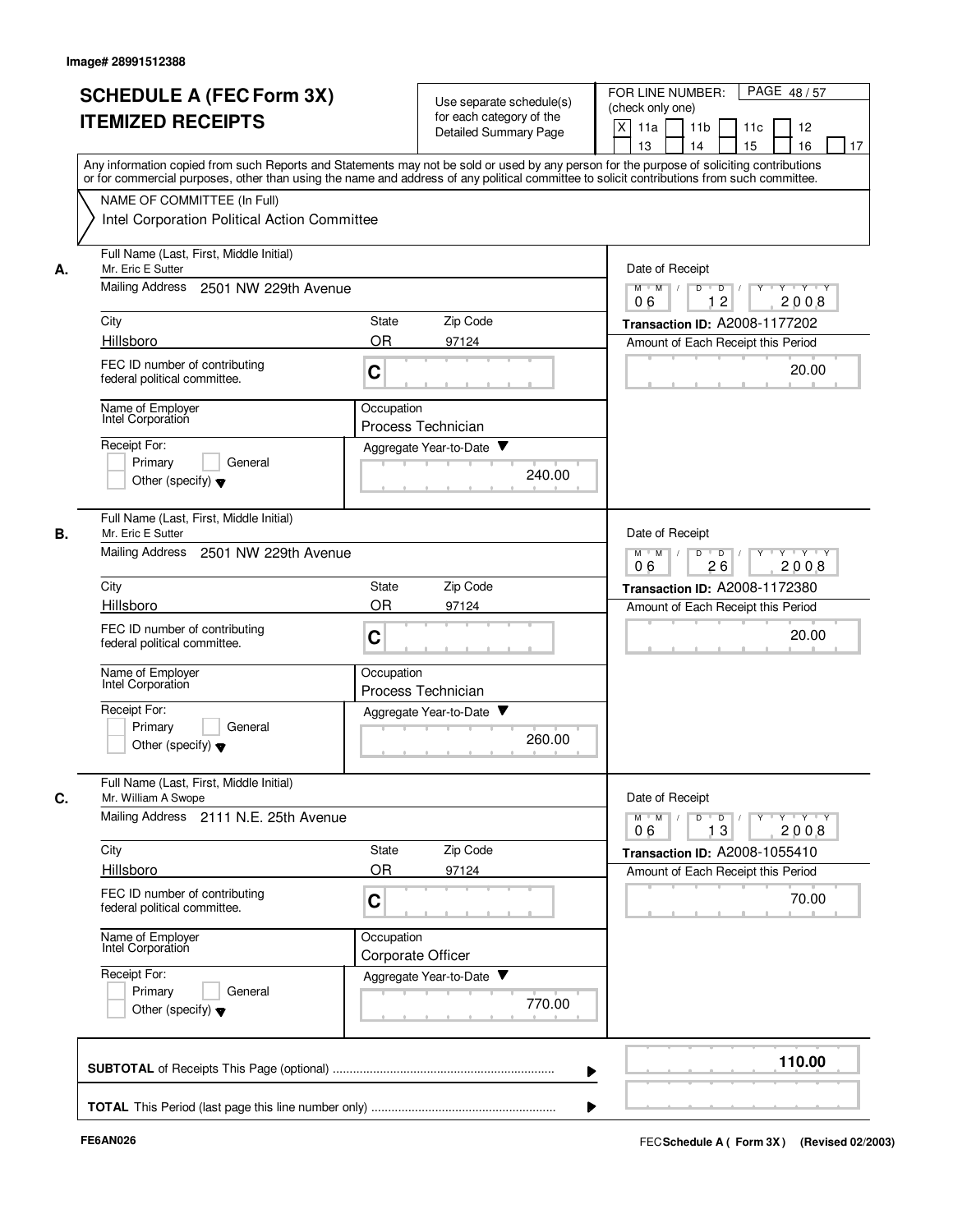| А.<br>City<br>Hillsboro<br>В.<br>City | NAME OF COMMITTEE (In Full)<br>Intel Corporation Political Action Committee<br>Full Name (Last, First, Middle Initial)<br>Mr. William A Swope<br>Mailing Address 2111 N.E. 25th Avenue<br>FEC ID number of contributing<br>federal political committee.<br>Name of Employer<br>Intel Corporation<br>Receipt For:<br>Primary<br>General<br>Other (specify) $\blacktriangledown$<br>Full Name (Last, First, Middle Initial)<br>Michelle Tinsley<br><b>Mailing Address</b><br>5000 W. Chandler Blvd.<br>Chandler<br>FEC ID number of contributing | Zip Code<br>State<br><b>OR</b><br>97124<br>C<br>Occupation<br>Corporate Officer<br>Aggregate Year-to-Date<br>Zip Code<br>State<br>AZ<br>85226 | Any information copied from such Reports and Statements may not be sold or used by any person for the purpose of soliciting contributions<br>or for commercial purposes, other than using the name and address of any political committee to solicit contributions from such committee.<br>Date of Receipt<br>$M$ $M$ /<br>D<br>$\overline{D}$<br>30<br>06<br>Transaction ID: A2008-1172207<br>Amount of Each Receipt this Period<br>840.00<br>Date of Receipt<br>$M^+$ M<br>$\mathbb{L}$<br>D<br>$\overline{D}$<br>13<br>06<br>Transaction ID: A2008-1055464<br>Amount of Each Receipt this Period | $Y \vdash Y \vdash Y$<br>2008<br>70.00<br>$Y \vdash Y \vdash Y$<br>2008 |
|---------------------------------------|------------------------------------------------------------------------------------------------------------------------------------------------------------------------------------------------------------------------------------------------------------------------------------------------------------------------------------------------------------------------------------------------------------------------------------------------------------------------------------------------------------------------------------------------|-----------------------------------------------------------------------------------------------------------------------------------------------|-----------------------------------------------------------------------------------------------------------------------------------------------------------------------------------------------------------------------------------------------------------------------------------------------------------------------------------------------------------------------------------------------------------------------------------------------------------------------------------------------------------------------------------------------------------------------------------------------------|-------------------------------------------------------------------------|
|                                       |                                                                                                                                                                                                                                                                                                                                                                                                                                                                                                                                                |                                                                                                                                               |                                                                                                                                                                                                                                                                                                                                                                                                                                                                                                                                                                                                     |                                                                         |
|                                       |                                                                                                                                                                                                                                                                                                                                                                                                                                                                                                                                                |                                                                                                                                               |                                                                                                                                                                                                                                                                                                                                                                                                                                                                                                                                                                                                     |                                                                         |
|                                       |                                                                                                                                                                                                                                                                                                                                                                                                                                                                                                                                                |                                                                                                                                               |                                                                                                                                                                                                                                                                                                                                                                                                                                                                                                                                                                                                     |                                                                         |
|                                       |                                                                                                                                                                                                                                                                                                                                                                                                                                                                                                                                                |                                                                                                                                               |                                                                                                                                                                                                                                                                                                                                                                                                                                                                                                                                                                                                     |                                                                         |
|                                       |                                                                                                                                                                                                                                                                                                                                                                                                                                                                                                                                                |                                                                                                                                               |                                                                                                                                                                                                                                                                                                                                                                                                                                                                                                                                                                                                     |                                                                         |
|                                       |                                                                                                                                                                                                                                                                                                                                                                                                                                                                                                                                                |                                                                                                                                               |                                                                                                                                                                                                                                                                                                                                                                                                                                                                                                                                                                                                     |                                                                         |
|                                       |                                                                                                                                                                                                                                                                                                                                                                                                                                                                                                                                                |                                                                                                                                               |                                                                                                                                                                                                                                                                                                                                                                                                                                                                                                                                                                                                     |                                                                         |
|                                       |                                                                                                                                                                                                                                                                                                                                                                                                                                                                                                                                                |                                                                                                                                               |                                                                                                                                                                                                                                                                                                                                                                                                                                                                                                                                                                                                     |                                                                         |
|                                       |                                                                                                                                                                                                                                                                                                                                                                                                                                                                                                                                                |                                                                                                                                               |                                                                                                                                                                                                                                                                                                                                                                                                                                                                                                                                                                                                     |                                                                         |
|                                       |                                                                                                                                                                                                                                                                                                                                                                                                                                                                                                                                                |                                                                                                                                               |                                                                                                                                                                                                                                                                                                                                                                                                                                                                                                                                                                                                     |                                                                         |
|                                       |                                                                                                                                                                                                                                                                                                                                                                                                                                                                                                                                                |                                                                                                                                               |                                                                                                                                                                                                                                                                                                                                                                                                                                                                                                                                                                                                     |                                                                         |
|                                       |                                                                                                                                                                                                                                                                                                                                                                                                                                                                                                                                                |                                                                                                                                               |                                                                                                                                                                                                                                                                                                                                                                                                                                                                                                                                                                                                     |                                                                         |
|                                       |                                                                                                                                                                                                                                                                                                                                                                                                                                                                                                                                                |                                                                                                                                               |                                                                                                                                                                                                                                                                                                                                                                                                                                                                                                                                                                                                     |                                                                         |
|                                       |                                                                                                                                                                                                                                                                                                                                                                                                                                                                                                                                                |                                                                                                                                               |                                                                                                                                                                                                                                                                                                                                                                                                                                                                                                                                                                                                     |                                                                         |
|                                       | federal political committee.                                                                                                                                                                                                                                                                                                                                                                                                                                                                                                                   | $\mathbf C$                                                                                                                                   |                                                                                                                                                                                                                                                                                                                                                                                                                                                                                                                                                                                                     | 20.00                                                                   |
|                                       | Name of Employer<br>Intel Corporation                                                                                                                                                                                                                                                                                                                                                                                                                                                                                                          | Occupation<br>Controller                                                                                                                      |                                                                                                                                                                                                                                                                                                                                                                                                                                                                                                                                                                                                     |                                                                         |
|                                       | Receipt For:<br>Primary<br>General<br>Other (specify) $\blacktriangledown$                                                                                                                                                                                                                                                                                                                                                                                                                                                                     | Aggregate Year-to-Date                                                                                                                        | 220.00                                                                                                                                                                                                                                                                                                                                                                                                                                                                                                                                                                                              |                                                                         |
| C.                                    | Full Name (Last, First, Middle Initial)<br>Michelle Tinsley                                                                                                                                                                                                                                                                                                                                                                                                                                                                                    |                                                                                                                                               | Date of Receipt                                                                                                                                                                                                                                                                                                                                                                                                                                                                                                                                                                                     |                                                                         |
|                                       | Mailing Address 5000 W. Chandler Blvd.                                                                                                                                                                                                                                                                                                                                                                                                                                                                                                         |                                                                                                                                               | $M$ $M$<br>$D$ $D$<br>30<br>06                                                                                                                                                                                                                                                                                                                                                                                                                                                                                                                                                                      | $Y$ $Y$ $Y$<br>$Y$ <sup>U</sup><br>2008                                 |
| City                                  |                                                                                                                                                                                                                                                                                                                                                                                                                                                                                                                                                | State<br>Zip Code                                                                                                                             | Transaction ID: A2008-1172261                                                                                                                                                                                                                                                                                                                                                                                                                                                                                                                                                                       |                                                                         |
|                                       | Chandler                                                                                                                                                                                                                                                                                                                                                                                                                                                                                                                                       | AZ<br>85226                                                                                                                                   | Amount of Each Receipt this Period                                                                                                                                                                                                                                                                                                                                                                                                                                                                                                                                                                  |                                                                         |
|                                       | FEC ID number of contributing<br>federal political committee.                                                                                                                                                                                                                                                                                                                                                                                                                                                                                  | C                                                                                                                                             |                                                                                                                                                                                                                                                                                                                                                                                                                                                                                                                                                                                                     | 20.00                                                                   |
|                                       | Name of Employer<br>Intel Corporation                                                                                                                                                                                                                                                                                                                                                                                                                                                                                                          | Occupation<br>Controller                                                                                                                      |                                                                                                                                                                                                                                                                                                                                                                                                                                                                                                                                                                                                     |                                                                         |
|                                       | Receipt For:<br>Primary<br>General<br>Other (specify) $\blacktriangledown$                                                                                                                                                                                                                                                                                                                                                                                                                                                                     | Aggregate Year-to-Date                                                                                                                        | 240.00                                                                                                                                                                                                                                                                                                                                                                                                                                                                                                                                                                                              |                                                                         |
|                                       |                                                                                                                                                                                                                                                                                                                                                                                                                                                                                                                                                |                                                                                                                                               |                                                                                                                                                                                                                                                                                                                                                                                                                                                                                                                                                                                                     | 110.00                                                                  |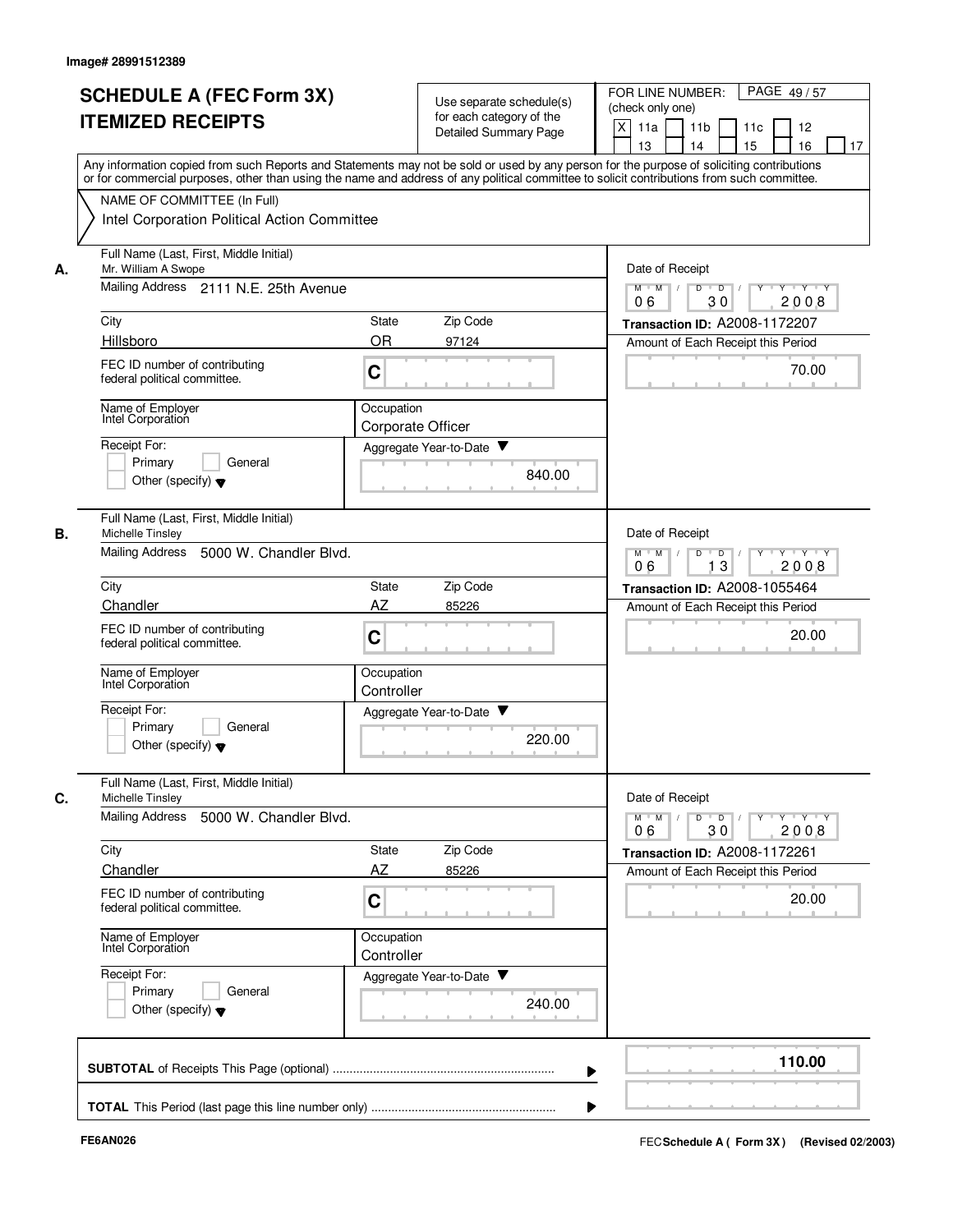|    | <b>SCHEDULE A (FEC Form 3X)</b><br><b>ITEMIZED RECEIPTS</b>                                             | Use separate schedule(s)<br>for each category of the<br>Detailed Summary Page                                                                                                                                                                                                           | FOR LINE NUMBER:<br>PAGE 50/57<br>(check only one)<br>X<br>11a<br>11 <sub>b</sub><br>11c<br>12<br>13<br>14<br>15<br>16<br>17 |
|----|---------------------------------------------------------------------------------------------------------|-----------------------------------------------------------------------------------------------------------------------------------------------------------------------------------------------------------------------------------------------------------------------------------------|------------------------------------------------------------------------------------------------------------------------------|
|    |                                                                                                         | Any information copied from such Reports and Statements may not be sold or used by any person for the purpose of soliciting contributions<br>or for commercial purposes, other than using the name and address of any political committee to solicit contributions from such committee. |                                                                                                                              |
|    | NAME OF COMMITTEE (In Full)<br>Intel Corporation Political Action Committee                             |                                                                                                                                                                                                                                                                                         |                                                                                                                              |
| А. | Full Name (Last, First, Middle Initial)<br>Mr. Gregory W Welch                                          |                                                                                                                                                                                                                                                                                         | Date of Receipt                                                                                                              |
|    | Mailing Address<br>3600 Juliette Lane                                                                   |                                                                                                                                                                                                                                                                                         | $M$ $M$ /<br>Y 'Y 'Y<br>D<br>D<br>13<br>2008<br>06                                                                           |
|    | City                                                                                                    | Zip Code<br><b>State</b>                                                                                                                                                                                                                                                                | Transaction ID: A2008-1055326                                                                                                |
|    | Santa Clara                                                                                             | CA<br>95054                                                                                                                                                                                                                                                                             | Amount of Each Receipt this Period                                                                                           |
|    | FEC ID number of contributing<br>federal political committee.                                           | C                                                                                                                                                                                                                                                                                       | 75.00                                                                                                                        |
|    | Name of Employer<br>Intel Corporation                                                                   | Occupation<br><b>Marketing Manager</b>                                                                                                                                                                                                                                                  |                                                                                                                              |
|    | Receipt For:                                                                                            | Aggregate Year-to-Date                                                                                                                                                                                                                                                                  |                                                                                                                              |
|    | Primary<br>General<br>Other (specify) $\blacktriangledown$                                              | 825.00                                                                                                                                                                                                                                                                                  |                                                                                                                              |
| В. | Full Name (Last, First, Middle Initial)<br>Mr. Gregory W Welch                                          |                                                                                                                                                                                                                                                                                         | Date of Receipt                                                                                                              |
|    | Mailing Address<br>3600 Juliette Lane                                                                   |                                                                                                                                                                                                                                                                                         | D<br>$Y - Y - Y$<br>$M$ M<br>$\sqrt{ }$<br>$\overline{D}$<br>2008<br>06<br>30                                                |
|    | City                                                                                                    | Zip Code<br>State                                                                                                                                                                                                                                                                       | Transaction ID: A2008-1172123                                                                                                |
|    | Santa Clara                                                                                             | CA<br>95054                                                                                                                                                                                                                                                                             | Amount of Each Receipt this Period                                                                                           |
|    | FEC ID number of contributing<br>federal political committee.                                           | C                                                                                                                                                                                                                                                                                       | 75.00                                                                                                                        |
|    | Name of Employer<br>Intel Corporation                                                                   | Occupation<br><b>Marketing Manager</b>                                                                                                                                                                                                                                                  |                                                                                                                              |
|    | Receipt For:<br>Primary<br>General<br>Other (specify) $\blacktriangledown$                              | Aggregate Year-to-Date<br>900.00                                                                                                                                                                                                                                                        |                                                                                                                              |
| C. | Full Name (Last, First, Middle Initial)<br>Mr. Donald M Whiteside<br>Mailing Address 4500 S. Dobson Rd. |                                                                                                                                                                                                                                                                                         | Date of Receipt<br>$Y + Y + Y$<br>$M$ $M$ /<br>$D$ $D$ $I$<br>$\mathbf{Y}$<br>13<br>2008<br>06                               |
|    | City                                                                                                    | State<br>Zip Code                                                                                                                                                                                                                                                                       | Transaction ID: A2008-1055405                                                                                                |
|    | Chandler                                                                                                | AZ<br>85248                                                                                                                                                                                                                                                                             | Amount of Each Receipt this Period                                                                                           |
|    | FEC ID number of contributing<br>federal political committee.                                           | C                                                                                                                                                                                                                                                                                       | 200.00                                                                                                                       |
|    | Name of Employer<br>Intel Corporation                                                                   | Occupation<br>General Manager                                                                                                                                                                                                                                                           |                                                                                                                              |
|    | Receipt For:<br>Primary<br>General<br>Other (specify) $\blacktriangledown$                              | Aggregate Year-to-Date<br>2200.00                                                                                                                                                                                                                                                       |                                                                                                                              |
|    |                                                                                                         |                                                                                                                                                                                                                                                                                         | 350.00                                                                                                                       |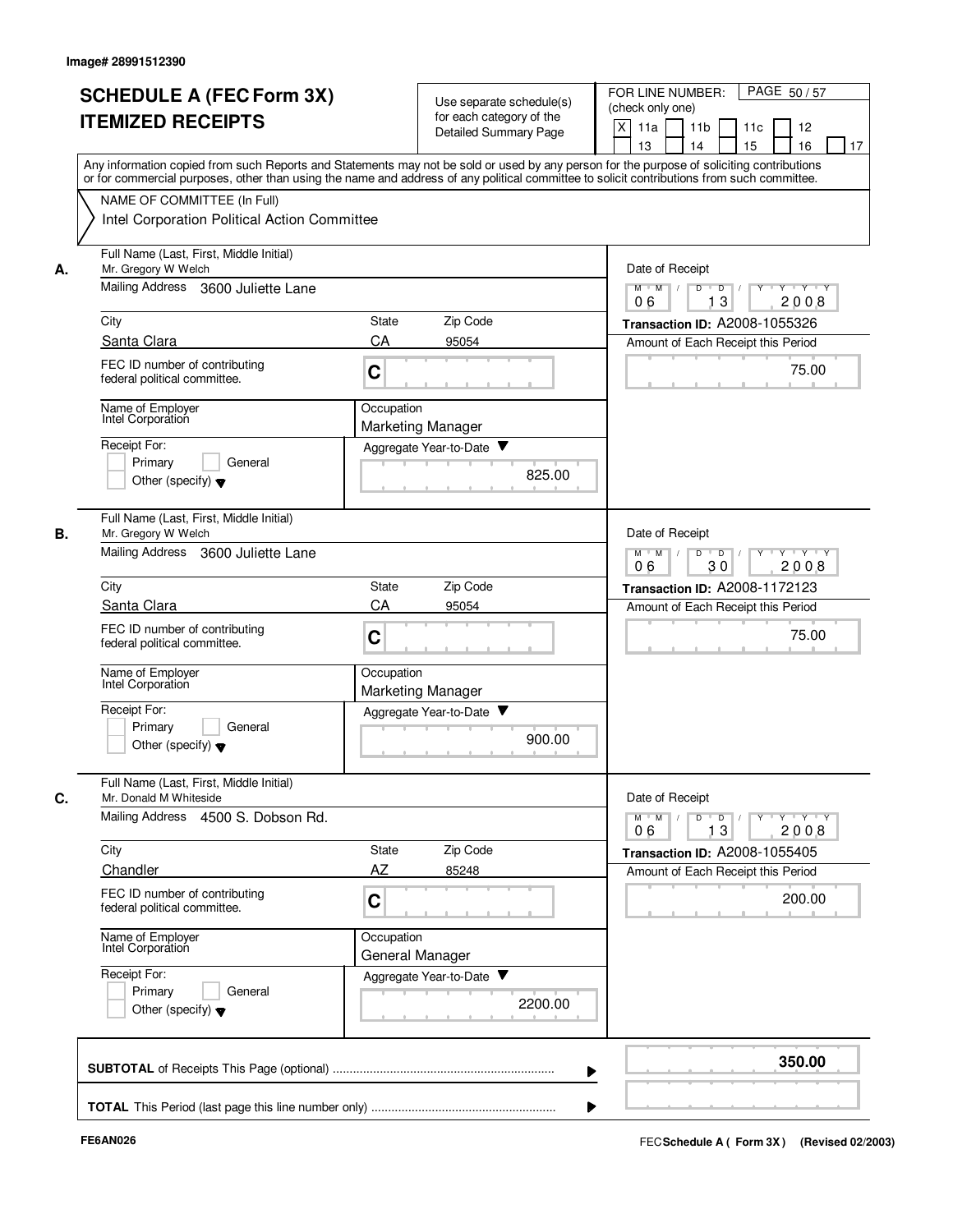|    | <b>SCHEDULE A (FEC Form 3X)</b><br><b>ITEMIZED RECEIPTS</b>                                                                                                                                                                                                                             |            | for each category of the<br><b>Detailed Summary Page</b> | Use separate schedule(s) | PAGE 51/57<br>FOR LINE NUMBER:<br>(check only one)<br>X<br>11 <sub>b</sub><br>12<br>11a<br>11c<br>15<br>17<br>13<br>16<br>14 |
|----|-----------------------------------------------------------------------------------------------------------------------------------------------------------------------------------------------------------------------------------------------------------------------------------------|------------|----------------------------------------------------------|--------------------------|------------------------------------------------------------------------------------------------------------------------------|
|    | Any information copied from such Reports and Statements may not be sold or used by any person for the purpose of soliciting contributions<br>or for commercial purposes, other than using the name and address of any political committee to solicit contributions from such committee. |            |                                                          |                          |                                                                                                                              |
|    | NAME OF COMMITTEE (In Full)                                                                                                                                                                                                                                                             |            |                                                          |                          |                                                                                                                              |
|    | Intel Corporation Political Action Committee                                                                                                                                                                                                                                            |            |                                                          |                          |                                                                                                                              |
| А. | Full Name (Last, First, Middle Initial)<br>Mr. Donald M Whiteside                                                                                                                                                                                                                       |            |                                                          |                          | Date of Receipt                                                                                                              |
|    | Mailing Address 4500 S. Dobson Rd.                                                                                                                                                                                                                                                      |            |                                                          |                          | Y Y Y Y Y<br>$M$ $M$<br>D<br>$\overline{\phantom{a}}$ $\overline{\phantom{a}}$<br>06<br>30<br>2008                           |
|    | City                                                                                                                                                                                                                                                                                    | State      | Zip Code                                                 |                          | Transaction ID: A2008-1172202                                                                                                |
|    | <b>Chandler</b>                                                                                                                                                                                                                                                                         | AZ         | 85248                                                    |                          | Amount of Each Receipt this Period                                                                                           |
|    | FEC ID number of contributing<br>federal political committee.                                                                                                                                                                                                                           | C          |                                                          |                          | 200.00                                                                                                                       |
|    | Name of Employer<br>Intel Corporation                                                                                                                                                                                                                                                   | Occupation | General Manager                                          |                          |                                                                                                                              |
|    | Receipt For:<br>Primary<br>General<br>Other (specify) $\blacktriangledown$                                                                                                                                                                                                              |            | Aggregate Year-to-Date                                   | 2400.00                  |                                                                                                                              |

|  | 200.00  |
|--|---------|
|  | 6636.52 |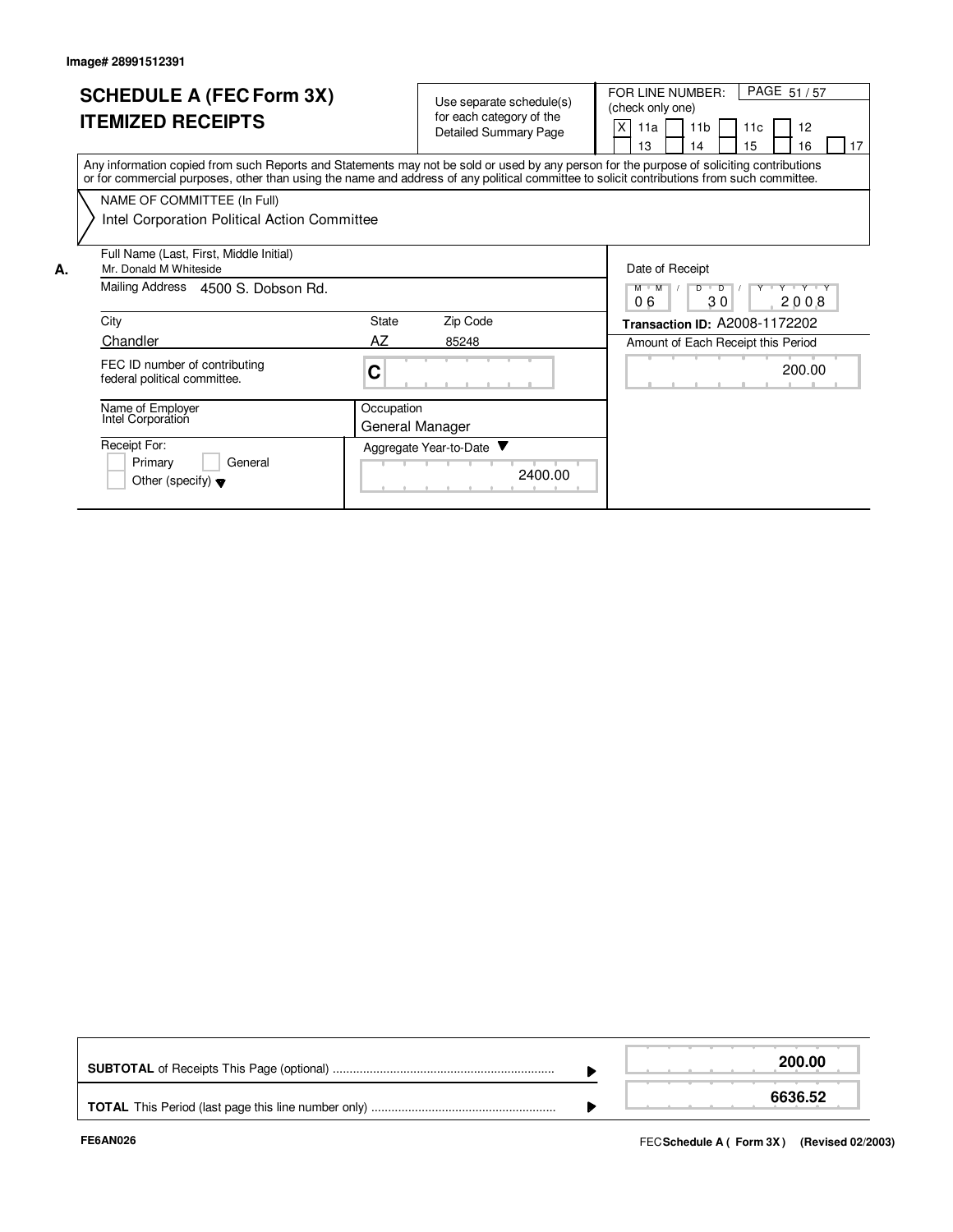|    |                        |                                                       | <b>SCHEDULE B (FEC Form 3X)</b>                                                                                                                                                                                                                                                        |                   |                                                      |       |          |                   | FOR LINE NUMBER:      |                         |          |                       |                                   |           | PAGE 52/57                              |                       |
|----|------------------------|-------------------------------------------------------|----------------------------------------------------------------------------------------------------------------------------------------------------------------------------------------------------------------------------------------------------------------------------------------|-------------------|------------------------------------------------------|-------|----------|-------------------|-----------------------|-------------------------|----------|-----------------------|-----------------------------------|-----------|-----------------------------------------|-----------------------|
|    |                        |                                                       | <b>ITEMIZED DISBURSEMENTS</b>                                                                                                                                                                                                                                                          |                   | Use separate schedule(s)<br>for each category of the |       |          |                   | (check only one)      |                         |          |                       |                                   |           |                                         |                       |
|    |                        |                                                       |                                                                                                                                                                                                                                                                                        |                   | <b>Detailed Summary Page</b>                         |       |          |                   | 21 <sub>b</sub><br>27 | 22<br>28a               |          | 23<br>28 <sub>b</sub> |                                   | 24<br>28c | 25<br>29                                | 26<br>30 <sub>b</sub> |
|    |                        |                                                       | Any Information copied from such Reports and Statements may not be sold or used by any person for the purpose of soliciting contributions<br>or for commercial purposes, other than using the name and address of any political committee to solicit contributions from such committee |                   |                                                      |       |          |                   |                       |                         |          |                       |                                   |           |                                         |                       |
|    |                        | NAME OF COMMITTEE (In Full)                           |                                                                                                                                                                                                                                                                                        |                   |                                                      |       |          |                   |                       |                         |          |                       |                                   |           |                                         |                       |
|    |                        |                                                       | Intel Corporation Political Action Committee                                                                                                                                                                                                                                           |                   |                                                      |       |          |                   |                       |                         |          |                       |                                   |           |                                         |                       |
|    |                        |                                                       | Full Name (Last, First, Middle Initial)                                                                                                                                                                                                                                                |                   |                                                      |       |          |                   |                       | Transaction ID: B221759 |          |                       |                                   |           |                                         |                       |
| А. | <b>Bank of America</b> |                                                       |                                                                                                                                                                                                                                                                                        |                   |                                                      |       |          |                   |                       | Date of Disbursement    |          |                       |                                   |           |                                         |                       |
|    |                        | Mailing Address                                       | 888 17th Street N.W.                                                                                                                                                                                                                                                                   |                   |                                                      |       |          |                   |                       | 06                      | <b>M</b> | D                     | $\overline{D}$<br>$0\overline{2}$ | Υ         | 2008                                    |                       |
|    |                        | City<br>Washington                                    |                                                                                                                                                                                                                                                                                        |                   | <b>State</b><br>DC                                   | 20006 | Zip Code |                   |                       |                         |          |                       |                                   |           | Amount of Each Disbursement this Period |                       |
|    |                        | Purpose of Disbursement<br><b>Bank Service Charge</b> |                                                                                                                                                                                                                                                                                        |                   |                                                      |       |          | 001               |                       |                         |          |                       |                                   |           | 44.95                                   |                       |
|    |                        | Candidate Name<br><b>Bank of America</b>              |                                                                                                                                                                                                                                                                                        |                   |                                                      |       |          | Category/<br>Type |                       |                         |          |                       |                                   |           |                                         |                       |
|    |                        | Office Sought:                                        | House                                                                                                                                                                                                                                                                                  | Disbursement For: |                                                      |       | 2008     |                   |                       |                         |          |                       |                                   |           |                                         |                       |
|    |                        |                                                       | Senate                                                                                                                                                                                                                                                                                 |                   | Primary                                              |       | General  |                   |                       |                         |          |                       |                                   |           |                                         |                       |
|    |                        | State: DC                                             | President<br>District:                                                                                                                                                                                                                                                                 | Not Applicable    | $X$ Other (specify) $\blacktriangledown$             |       |          |                   |                       |                         |          |                       |                                   |           |                                         |                       |
|    |                        |                                                       |                                                                                                                                                                                                                                                                                        |                   |                                                      |       |          |                   |                       |                         |          |                       |                                   |           |                                         |                       |

| <b>FE6AN026</b> | FEC Schedule B ( Form 3X) (Revised 02/2003) |
|-----------------|---------------------------------------------|
|                 | 44.95                                       |
|                 | 44.95                                       |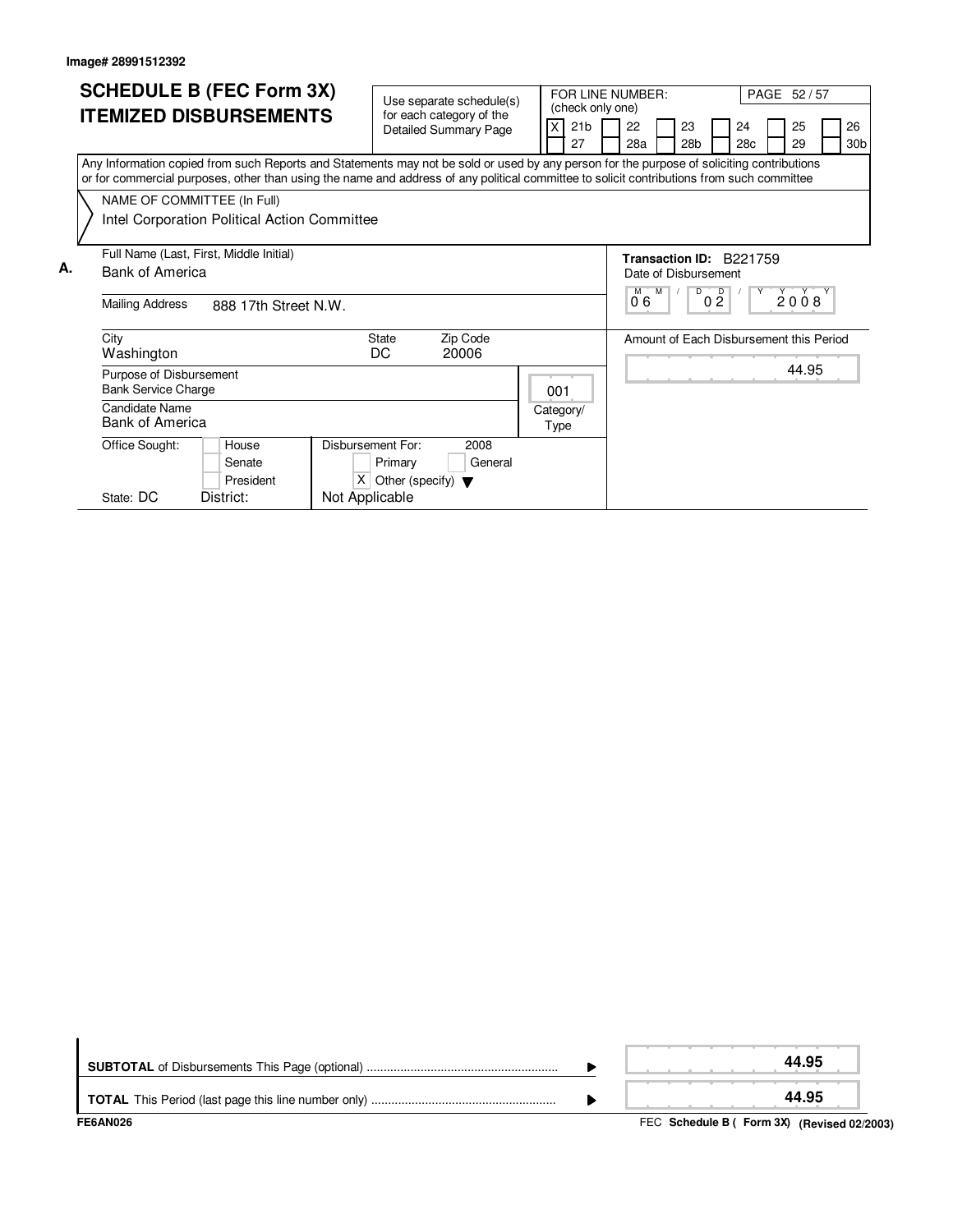|      |                                                                            | <b>SCHEDULE B (FEC Form 3X)</b><br><b>ITEMIZED DISBURSEMENTS</b>                                                                                                                                                                                                                                                                       |                                  | Use separate schedule(s)<br>for each category of the<br><b>Detailed Summary Page</b> |                          | FOR LINE NUMBER:<br>(check only one)<br>21 <sub>b</sub><br>27 | 22<br>28a                                                 | 23<br>28 <sub>b</sub> |                      | 24<br>28c                               | PAGE 53 / 57 | 25<br>29 | 26<br>30 <sub>b</sub> |
|------|----------------------------------------------------------------------------|----------------------------------------------------------------------------------------------------------------------------------------------------------------------------------------------------------------------------------------------------------------------------------------------------------------------------------------|----------------------------------|--------------------------------------------------------------------------------------|--------------------------|---------------------------------------------------------------|-----------------------------------------------------------|-----------------------|----------------------|-----------------------------------------|--------------|----------|-----------------------|
|      | NAME OF COMMITTEE (In Full)                                                | Any Information copied from such Reports and Statements may not be sold or used by any person for the purpose of soliciting contributions<br>or for commercial purposes, other than using the name and address of any political committee to solicit contributions from such committee<br>Intel Corporation Political Action Committee |                                  |                                                                                      |                          |                                                               |                                                           |                       |                      |                                         |              |          |                       |
| А.   |                                                                            | Full Name (Last, First, Middle Initial)<br><b>Stevens for Senate Committee</b>                                                                                                                                                                                                                                                         |                                  |                                                                                      |                          |                                                               | Transaction ID: B218372<br>Date of Disbursement<br>M<br>M |                       | D<br>$0\frac{D}{2}$  |                                         |              | 2008     |                       |
|      | <b>Mailing Address</b>                                                     | PO Box 100879                                                                                                                                                                                                                                                                                                                          |                                  |                                                                                      |                          |                                                               | 06                                                        |                       |                      |                                         |              |          |                       |
| City | Anchorage                                                                  |                                                                                                                                                                                                                                                                                                                                        | State<br>AK                      | Zip Code<br>99510                                                                    |                          |                                                               |                                                           |                       |                      | Amount of Each Disbursement this Period |              | 1000.00  |                       |
|      | Purpose of Disbursement<br>Contribution<br><b>Candidate Name</b>           |                                                                                                                                                                                                                                                                                                                                        |                                  |                                                                                      | 011<br>Category/         |                                                               |                                                           |                       |                      |                                         |              |          |                       |
|      | Ted Stevens<br>Office Sought:<br>State: AK                                 | House<br>Senate<br>X<br>President<br>District:                                                                                                                                                                                                                                                                                         | Disbursement For:<br>Primary     | 2008<br>X General<br>Other (specify) $\blacktriangledown$                            | Type                     |                                                               |                                                           |                       |                      |                                         |              |          |                       |
| В.   | Friends of Barbara Boxer                                                   | Full Name (Last, First, Middle Initial)                                                                                                                                                                                                                                                                                                |                                  |                                                                                      |                          |                                                               | Transaction ID: B218371<br>Date of Disbursement<br>M<br>M |                       | D                    |                                         |              |          |                       |
|      | <b>Mailing Address</b>                                                     | PO Box 641751                                                                                                                                                                                                                                                                                                                          |                                  |                                                                                      |                          |                                                               | 0.6                                                       |                       | 0 <sup>0</sup>       |                                         |              | 2008     |                       |
| City | Los Angeles                                                                |                                                                                                                                                                                                                                                                                                                                        | <b>State</b><br>CA               | Zip Code<br>90064                                                                    |                          |                                                               |                                                           |                       |                      | Amount of Each Disbursement this Period |              |          |                       |
|      | Purpose of Disbursement<br>Contribution<br>Candidate Name<br>Barbara Boxer |                                                                                                                                                                                                                                                                                                                                        |                                  |                                                                                      | 011<br>Category/<br>Type |                                                               |                                                           |                       |                      |                                         |              | 2500.00  |                       |
|      | Office Sought:<br>State: CA                                                | House<br>$x$ Senate<br>President<br>District:                                                                                                                                                                                                                                                                                          | Disbursement For:<br>$X$ Primary | 2010<br>General<br>Other (specify) $\blacktriangledown$                              |                          |                                                               |                                                           |                       |                      |                                         |              |          |                       |
|      | Matsui Victory Fund                                                        | Full Name (Last, First, Middle Initial)                                                                                                                                                                                                                                                                                                |                                  |                                                                                      |                          |                                                               | Transaction ID: B220065<br>Date of Disbursement           |                       |                      |                                         |              |          |                       |
|      | <b>Mailing Address</b>                                                     | PO Box 1738                                                                                                                                                                                                                                                                                                                            |                                  |                                                                                      |                          |                                                               | M<br>M<br>06                                              |                       | D<br>$2\overline{5}$ |                                         |              | 2008     |                       |
| City | Sacramento                                                                 |                                                                                                                                                                                                                                                                                                                                        | State<br>CA                      | Zip Code<br>95812                                                                    |                          |                                                               |                                                           |                       |                      | Amount of Each Disbursement this Period |              |          |                       |
|      | Purpose of Disbursement<br>Jt F/R Cmte                                     |                                                                                                                                                                                                                                                                                                                                        |                                  |                                                                                      | 011                      |                                                               |                                                           |                       |                      |                                         |              | 5000.00  |                       |
|      | <b>Candidate Name</b><br>Matsui Victory Fund                               |                                                                                                                                                                                                                                                                                                                                        |                                  |                                                                                      | Category/<br>Type        |                                                               |                                                           |                       |                      |                                         |              |          |                       |
|      | Office Sought:                                                             | House<br>Senate<br>President                                                                                                                                                                                                                                                                                                           | Disbursement For:<br>Primary     | 2008<br>General<br>X Other (specify) $\blacktriangledown$                            |                          |                                                               |                                                           |                       |                      |                                         |              |          |                       |
|      | State: CA                                                                  | District:                                                                                                                                                                                                                                                                                                                              | Not Applicable                   |                                                                                      |                          |                                                               |                                                           |                       |                      |                                         |              |          |                       |
|      |                                                                            |                                                                                                                                                                                                                                                                                                                                        |                                  |                                                                                      |                          | ▶                                                             |                                                           |                       |                      |                                         |              | 8500.00  |                       |

FEC **Schedule B ( ) Form 3X FE6AN026 (Revised 02/2003)**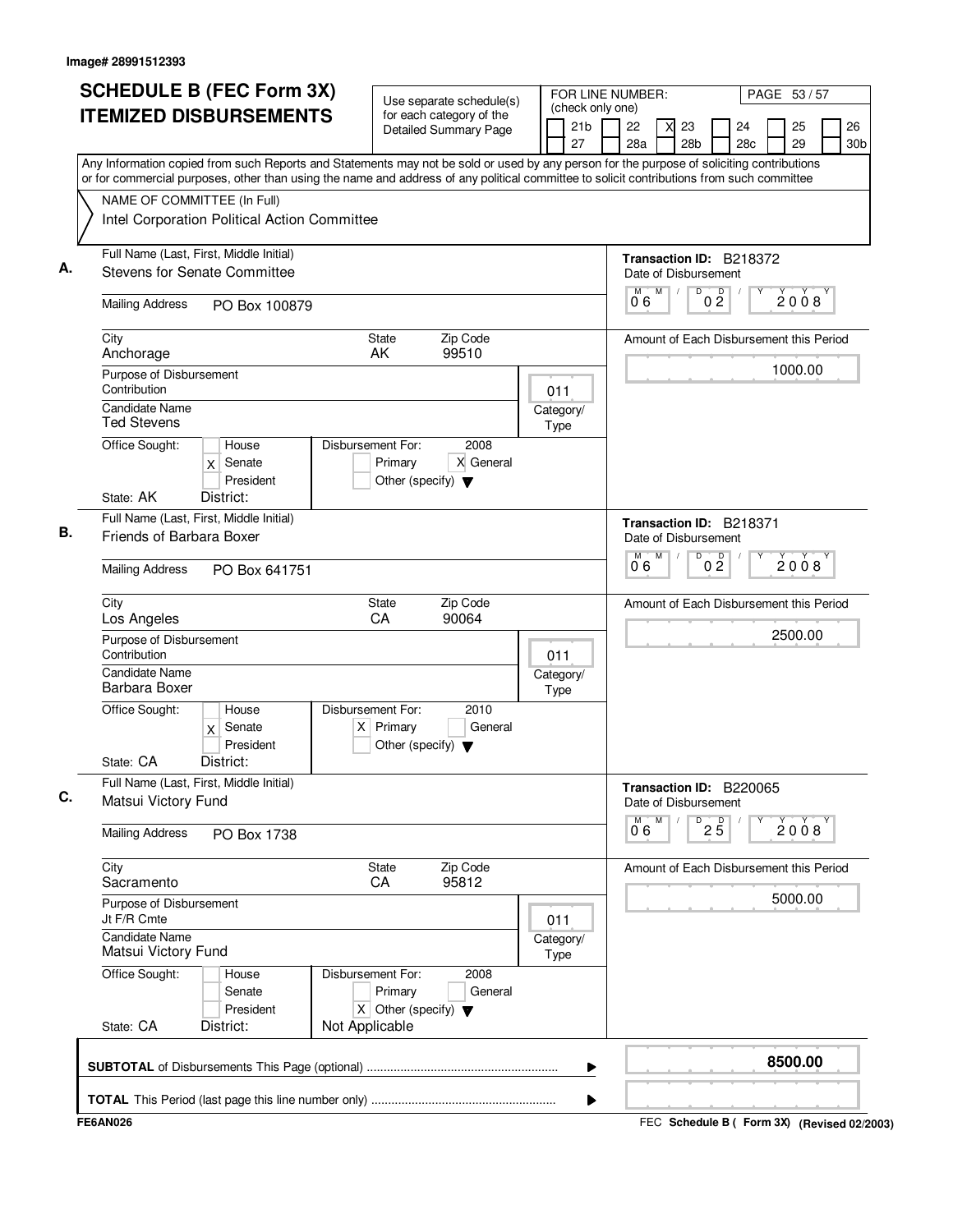| <b>ITEMIZED DISBURSEMENTS</b><br>Any Information copied from such Reports and Statements may not be sold or used by any person for the purpose of soliciting contributions<br>or for commercial purposes, other than using the name and address of any political committee to solicit contributions from such committee<br>NAME OF COMMITTEE (In Full)<br>Intel Corporation Political Action Committee<br>Full Name (Last, First, Middle Initial)<br><b>Phil Gingrey for Congress</b><br><b>Mailing Address</b><br>PO Box U<br>City<br>Marietta<br>Purpose of Disbursement<br>Contribution<br><b>Candidate Name</b><br>J. P Gingrey, MD<br>Office Sought:<br>Disbursement For:<br>$x$ House<br>Senate<br>President<br>State: GA<br>District: 11<br>Full Name (Last, First, Middle Initial)<br>The Mike R Fund<br><b>Mailing Address</b><br><b>PO Box 581</b><br>City<br><b>Brighton</b><br>Purpose of Disbursement | for each category of the<br><b>Detailed Summary Page</b><br>Zip Code<br><b>State</b><br>30060<br>GA<br>2008<br>X General<br>Primary<br>Other (specify) $\blacktriangledown$ | 21 <sub>b</sub><br>27<br>011<br>Category/<br>Type |   | 22<br>28a<br>Transaction ID: B220015<br>Date of Disbursement<br>M<br>M<br>06<br>Amount of Each Disbursement this Period | 23<br>28 <sub>b</sub><br>D | $30^{\circ}$                  | 24<br>28 <sub>c</sub> | 25<br>29<br>2008 | 26<br>30 <sub>b</sub> |
|--------------------------------------------------------------------------------------------------------------------------------------------------------------------------------------------------------------------------------------------------------------------------------------------------------------------------------------------------------------------------------------------------------------------------------------------------------------------------------------------------------------------------------------------------------------------------------------------------------------------------------------------------------------------------------------------------------------------------------------------------------------------------------------------------------------------------------------------------------------------------------------------------------------------|-----------------------------------------------------------------------------------------------------------------------------------------------------------------------------|---------------------------------------------------|---|-------------------------------------------------------------------------------------------------------------------------|----------------------------|-------------------------------|-----------------------|------------------|-----------------------|
|                                                                                                                                                                                                                                                                                                                                                                                                                                                                                                                                                                                                                                                                                                                                                                                                                                                                                                                    |                                                                                                                                                                             |                                                   |   |                                                                                                                         |                            |                               |                       |                  |                       |
|                                                                                                                                                                                                                                                                                                                                                                                                                                                                                                                                                                                                                                                                                                                                                                                                                                                                                                                    |                                                                                                                                                                             |                                                   |   |                                                                                                                         |                            |                               |                       |                  |                       |
|                                                                                                                                                                                                                                                                                                                                                                                                                                                                                                                                                                                                                                                                                                                                                                                                                                                                                                                    |                                                                                                                                                                             |                                                   |   |                                                                                                                         |                            |                               |                       |                  |                       |
|                                                                                                                                                                                                                                                                                                                                                                                                                                                                                                                                                                                                                                                                                                                                                                                                                                                                                                                    |                                                                                                                                                                             |                                                   |   |                                                                                                                         |                            |                               |                       |                  |                       |
|                                                                                                                                                                                                                                                                                                                                                                                                                                                                                                                                                                                                                                                                                                                                                                                                                                                                                                                    |                                                                                                                                                                             |                                                   |   |                                                                                                                         |                            |                               |                       |                  |                       |
|                                                                                                                                                                                                                                                                                                                                                                                                                                                                                                                                                                                                                                                                                                                                                                                                                                                                                                                    |                                                                                                                                                                             |                                                   |   |                                                                                                                         |                            |                               |                       |                  |                       |
|                                                                                                                                                                                                                                                                                                                                                                                                                                                                                                                                                                                                                                                                                                                                                                                                                                                                                                                    |                                                                                                                                                                             |                                                   |   |                                                                                                                         |                            |                               |                       |                  |                       |
|                                                                                                                                                                                                                                                                                                                                                                                                                                                                                                                                                                                                                                                                                                                                                                                                                                                                                                                    |                                                                                                                                                                             |                                                   |   |                                                                                                                         |                            |                               |                       | 1000.00          |                       |
|                                                                                                                                                                                                                                                                                                                                                                                                                                                                                                                                                                                                                                                                                                                                                                                                                                                                                                                    |                                                                                                                                                                             |                                                   |   |                                                                                                                         |                            |                               |                       |                  |                       |
|                                                                                                                                                                                                                                                                                                                                                                                                                                                                                                                                                                                                                                                                                                                                                                                                                                                                                                                    |                                                                                                                                                                             |                                                   |   |                                                                                                                         |                            |                               |                       |                  |                       |
|                                                                                                                                                                                                                                                                                                                                                                                                                                                                                                                                                                                                                                                                                                                                                                                                                                                                                                                    |                                                                                                                                                                             |                                                   |   |                                                                                                                         |                            |                               |                       |                  |                       |
|                                                                                                                                                                                                                                                                                                                                                                                                                                                                                                                                                                                                                                                                                                                                                                                                                                                                                                                    |                                                                                                                                                                             |                                                   |   | Transaction ID: B218384<br>Date of Disbursement                                                                         |                            |                               |                       |                  |                       |
|                                                                                                                                                                                                                                                                                                                                                                                                                                                                                                                                                                                                                                                                                                                                                                                                                                                                                                                    |                                                                                                                                                                             |                                                   |   | M<br>M<br>0.6                                                                                                           | $\overline{D}$             | $\overline{1}$ $\overline{7}$ |                       | 2008             |                       |
|                                                                                                                                                                                                                                                                                                                                                                                                                                                                                                                                                                                                                                                                                                                                                                                                                                                                                                                    | Zip Code<br><b>State</b><br>48116<br>MI                                                                                                                                     |                                                   |   | Amount of Each Disbursement this Period                                                                                 |                            |                               |                       |                  |                       |
| Contribution                                                                                                                                                                                                                                                                                                                                                                                                                                                                                                                                                                                                                                                                                                                                                                                                                                                                                                       |                                                                                                                                                                             | 011                                               |   |                                                                                                                         |                            |                               |                       | 1000.00          |                       |
| Candidate Name<br>Mike J Rogers                                                                                                                                                                                                                                                                                                                                                                                                                                                                                                                                                                                                                                                                                                                                                                                                                                                                                    |                                                                                                                                                                             | Category/<br>Type                                 |   |                                                                                                                         |                            |                               |                       |                  |                       |
| Office Sought:<br>Disbursement For:<br>$x$ House<br>Senate<br>President                                                                                                                                                                                                                                                                                                                                                                                                                                                                                                                                                                                                                                                                                                                                                                                                                                            | 2008<br>X General<br>Primary<br>Other (specify) $\blacktriangledown$                                                                                                        |                                                   |   |                                                                                                                         |                            |                               |                       |                  |                       |
| District: 08<br>State: MI                                                                                                                                                                                                                                                                                                                                                                                                                                                                                                                                                                                                                                                                                                                                                                                                                                                                                          |                                                                                                                                                                             |                                                   |   |                                                                                                                         |                            |                               |                       |                  |                       |
| Full Name (Last, First, Middle Initial)<br>Kurt Schrader for Congress                                                                                                                                                                                                                                                                                                                                                                                                                                                                                                                                                                                                                                                                                                                                                                                                                                              |                                                                                                                                                                             |                                                   |   | Transaction ID: B218373<br>Date of Disbursement                                                                         |                            |                               |                       |                  |                       |
| <b>Mailing Address</b><br>2525 North Baker Drive                                                                                                                                                                                                                                                                                                                                                                                                                                                                                                                                                                                                                                                                                                                                                                                                                                                                   |                                                                                                                                                                             |                                                   |   | M<br>M<br>06                                                                                                            | D                          | $\overline{18}$               |                       | 2008             |                       |
| City<br>Canby                                                                                                                                                                                                                                                                                                                                                                                                                                                                                                                                                                                                                                                                                                                                                                                                                                                                                                      | State<br>Zip Code<br>97013<br>OR.                                                                                                                                           |                                                   |   | Amount of Each Disbursement this Period                                                                                 |                            |                               |                       |                  |                       |
| Purpose of Disbursement<br>Contribution                                                                                                                                                                                                                                                                                                                                                                                                                                                                                                                                                                                                                                                                                                                                                                                                                                                                            |                                                                                                                                                                             | 011                                               |   |                                                                                                                         |                            |                               |                       | 1000.00          |                       |
| <b>Candidate Name</b><br>Kurt Schrader                                                                                                                                                                                                                                                                                                                                                                                                                                                                                                                                                                                                                                                                                                                                                                                                                                                                             |                                                                                                                                                                             | Category/<br>Type                                 |   |                                                                                                                         |                            |                               |                       |                  |                       |
| Office Sought:<br>Disbursement For:<br>$x$ House<br>Senate<br>President                                                                                                                                                                                                                                                                                                                                                                                                                                                                                                                                                                                                                                                                                                                                                                                                                                            | 2008<br>X General<br>Primary<br>Other (specify) $\blacktriangledown$                                                                                                        |                                                   |   |                                                                                                                         |                            |                               |                       |                  |                       |
| State: OR<br>District: 05                                                                                                                                                                                                                                                                                                                                                                                                                                                                                                                                                                                                                                                                                                                                                                                                                                                                                          |                                                                                                                                                                             |                                                   |   |                                                                                                                         |                            |                               |                       |                  |                       |
|                                                                                                                                                                                                                                                                                                                                                                                                                                                                                                                                                                                                                                                                                                                                                                                                                                                                                                                    |                                                                                                                                                                             |                                                   | ▶ |                                                                                                                         |                            |                               |                       | 3000.00          |                       |

FEC **Schedule B ( ) Form 3X FE6AN026 (Revised 02/2003)**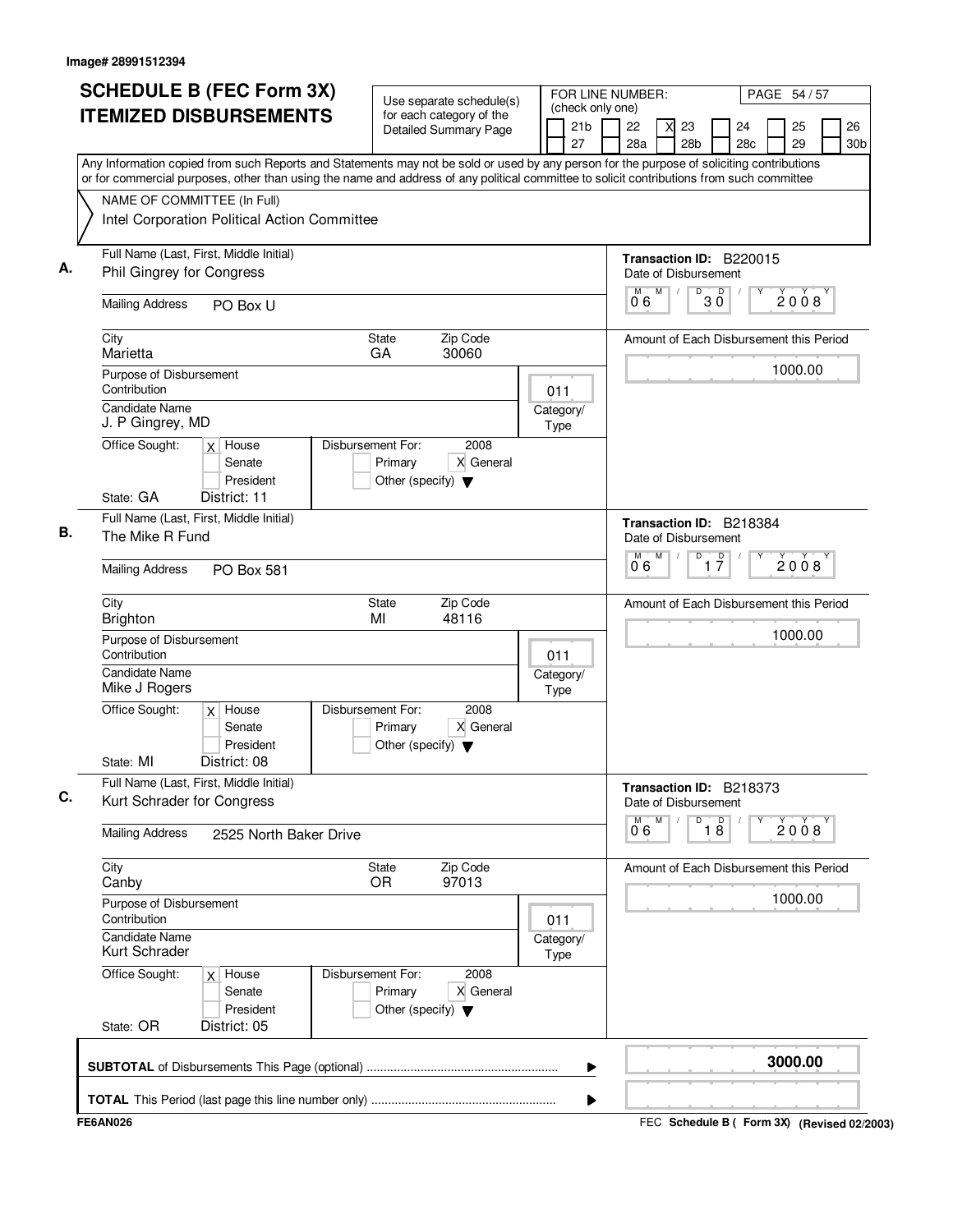| NAME OF COMMITTEE (In Full)<br>Intel Corporation Political Action Committee<br>Full Name (Last, First, Middle Initial) | <b>ITEMIZED DISBURSEMENTS</b><br>Any Information copied from such Reports and Statements may not be sold or used by any person for the purpose of soliciting contributions<br>or for commercial purposes, other than using the name and address of any political committee to solicit contributions from such committee |                   |                                                 | for each category of the<br><b>Detailed Summary Page</b> |                   | 21 <sub>b</sub> | 22                              |   | 23                   |                 | 24                                      |          |                       |
|------------------------------------------------------------------------------------------------------------------------|-------------------------------------------------------------------------------------------------------------------------------------------------------------------------------------------------------------------------------------------------------------------------------------------------------------------------|-------------------|-------------------------------------------------|----------------------------------------------------------|-------------------|-----------------|---------------------------------|---|----------------------|-----------------|-----------------------------------------|----------|-----------------------|
|                                                                                                                        |                                                                                                                                                                                                                                                                                                                         |                   |                                                 |                                                          |                   | 27              | 28a                             |   | 28b                  |                 | 28c                                     | 25<br>29 | 26<br>30 <sub>b</sub> |
|                                                                                                                        |                                                                                                                                                                                                                                                                                                                         |                   |                                                 |                                                          |                   |                 |                                 |   |                      |                 |                                         |          |                       |
|                                                                                                                        |                                                                                                                                                                                                                                                                                                                         |                   |                                                 |                                                          |                   |                 |                                 |   |                      |                 |                                         |          |                       |
|                                                                                                                        |                                                                                                                                                                                                                                                                                                                         |                   |                                                 |                                                          |                   |                 |                                 |   |                      |                 |                                         |          |                       |
|                                                                                                                        |                                                                                                                                                                                                                                                                                                                         |                   |                                                 |                                                          |                   |                 |                                 |   |                      |                 |                                         |          |                       |
|                                                                                                                        | National Republican Senatorial Committee                                                                                                                                                                                                                                                                                |                   |                                                 |                                                          |                   |                 |                                 |   | Date of Disbursement |                 | Transaction ID: B217291                 |          |                       |
|                                                                                                                        |                                                                                                                                                                                                                                                                                                                         |                   |                                                 |                                                          |                   |                 |                                 | M | D                    |                 |                                         |          |                       |
| <b>Mailing Address</b>                                                                                                 | 425 Second Street NE                                                                                                                                                                                                                                                                                                    |                   |                                                 |                                                          |                   |                 | 06                              |   |                      | $\overline{11}$ |                                         | 2008     |                       |
| City<br>Washington                                                                                                     |                                                                                                                                                                                                                                                                                                                         |                   | State<br>DC                                     | Zip Code<br>20002                                        |                   |                 |                                 |   |                      |                 | Amount of Each Disbursement this Period |          |                       |
| Purpose of Disbursement<br>Contribution                                                                                |                                                                                                                                                                                                                                                                                                                         |                   |                                                 |                                                          | 011               |                 |                                 |   |                      |                 |                                         | 15000.00 |                       |
| <b>Candidate Name</b>                                                                                                  | National Republican Senatorial Committee                                                                                                                                                                                                                                                                                |                   |                                                 |                                                          | Category/<br>Type |                 |                                 |   |                      |                 |                                         |          |                       |
| Office Sought:                                                                                                         | House                                                                                                                                                                                                                                                                                                                   | Disbursement For: |                                                 | 2008                                                     |                   |                 |                                 |   |                      |                 |                                         |          |                       |
|                                                                                                                        | Senate                                                                                                                                                                                                                                                                                                                  |                   | Primary                                         | General                                                  |                   |                 |                                 |   |                      |                 |                                         |          |                       |
| State: DC                                                                                                              | President<br>District:                                                                                                                                                                                                                                                                                                  | Not Applicable    | $X$ Other (specify) $\blacktriangledown$        |                                                          |                   |                 |                                 |   |                      |                 |                                         |          |                       |
| Full Name (Last, First, Middle Initial)                                                                                |                                                                                                                                                                                                                                                                                                                         |                   |                                                 |                                                          |                   |                 |                                 |   |                      |                 |                                         |          |                       |
| McCain Victory 2008                                                                                                    |                                                                                                                                                                                                                                                                                                                         |                   |                                                 |                                                          |                   |                 |                                 |   | Date of Disbursement |                 | Transaction ID: B220040                 |          |                       |
| <b>Mailing Address</b>                                                                                                 | PO Box 16118                                                                                                                                                                                                                                                                                                            |                   |                                                 |                                                          |                   |                 | $\overline{0}^{\overline{M}}$ 6 | M | D                    | $30^{\circ}$    |                                         | 2008     |                       |
| City<br>Arlington                                                                                                      |                                                                                                                                                                                                                                                                                                                         | VA                | State                                           | Zip Code<br>22215                                        |                   |                 |                                 |   |                      |                 | Amount of Each Disbursement this Period |          |                       |
| Purpose of Disbursement<br>Jt F/R Cmte                                                                                 |                                                                                                                                                                                                                                                                                                                         |                   |                                                 |                                                          | 011               |                 |                                 |   |                      |                 |                                         | 2000.00  |                       |
| Candidate Name<br>McCain Victory 2008                                                                                  |                                                                                                                                                                                                                                                                                                                         |                   |                                                 |                                                          | Category/<br>Type |                 |                                 |   |                      |                 |                                         |          |                       |
| Office Sought:                                                                                                         | House                                                                                                                                                                                                                                                                                                                   | Disbursement For: |                                                 | 2008                                                     |                   |                 |                                 |   |                      |                 |                                         |          |                       |
|                                                                                                                        | Senate                                                                                                                                                                                                                                                                                                                  |                   | Primary                                         | General                                                  |                   |                 |                                 |   |                      |                 |                                         |          |                       |
|                                                                                                                        | President                                                                                                                                                                                                                                                                                                               |                   | $X$ Other (specify) $\nabla$                    |                                                          |                   |                 |                                 |   |                      |                 |                                         |          |                       |
| State: VA                                                                                                              | District:                                                                                                                                                                                                                                                                                                               | Not Applicable    |                                                 |                                                          |                   |                 |                                 |   |                      |                 |                                         |          |                       |
| Full Name (Last, First, Middle Initial)<br>Chris Cannon for Congress                                                   |                                                                                                                                                                                                                                                                                                                         |                   |                                                 |                                                          |                   |                 |                                 |   | Date of Disbursement |                 | Transaction ID: B218375                 |          |                       |
| <b>Mailing Address</b>                                                                                                 | 190 West 800 North Suite 100                                                                                                                                                                                                                                                                                            |                   |                                                 |                                                          |                   |                 | М<br>06                         | M | D                    | 18              | D                                       | 2008     |                       |
| City<br>Provo                                                                                                          |                                                                                                                                                                                                                                                                                                                         |                   | <b>State</b><br>UT                              | Zip Code<br>84601                                        |                   |                 |                                 |   |                      |                 | Amount of Each Disbursement this Period |          |                       |
| Purpose of Disbursement<br>Contribution                                                                                |                                                                                                                                                                                                                                                                                                                         |                   |                                                 |                                                          | 011               |                 |                                 |   |                      |                 |                                         | 2000.00  |                       |
| <b>Candidate Name</b><br>Christopher B Cannon                                                                          |                                                                                                                                                                                                                                                                                                                         |                   |                                                 |                                                          | Category/<br>Type |                 |                                 |   |                      |                 |                                         |          |                       |
| Office Sought:                                                                                                         | $x$ House<br>Senate<br>President                                                                                                                                                                                                                                                                                        | Disbursement For: | Primary<br>Other (specify) $\blacktriangledown$ | 2008<br>X General                                        |                   |                 |                                 |   |                      |                 |                                         |          |                       |
| State: UT                                                                                                              | District: 03                                                                                                                                                                                                                                                                                                            |                   |                                                 |                                                          |                   |                 |                                 |   |                      |                 |                                         |          |                       |
|                                                                                                                        |                                                                                                                                                                                                                                                                                                                         |                   |                                                 |                                                          |                   | ▶               |                                 |   |                      |                 |                                         | 19000.00 |                       |

FEC **Schedule B ( ) Form 3X FE6AN026 (Revised 02/2003)**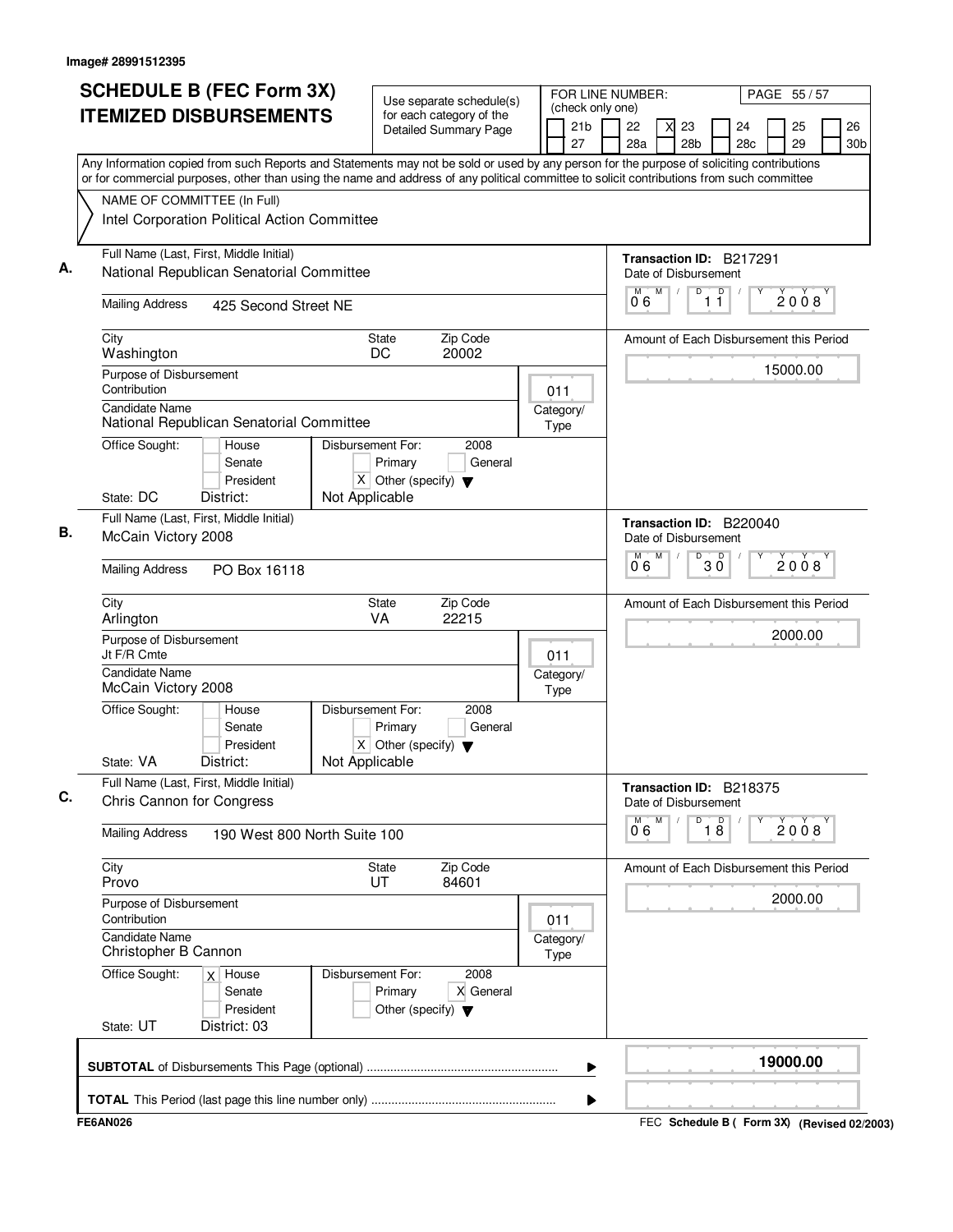|    | <b>SCHEDULE B (FEC Form 3X)</b>                                                                                                           |                                                      |                   | FOR LINE NUMBER:<br>PAGE 56 / 57                                            |
|----|-------------------------------------------------------------------------------------------------------------------------------------------|------------------------------------------------------|-------------------|-----------------------------------------------------------------------------|
|    | <b>ITEMIZED DISBURSEMENTS</b>                                                                                                             | Use separate schedule(s)<br>for each category of the | (check only one)  |                                                                             |
|    |                                                                                                                                           | <b>Detailed Summary Page</b>                         | 21 <sub>b</sub>   | 22<br>24<br>25<br>26<br>23<br>X                                             |
|    |                                                                                                                                           |                                                      | 27                | 28 <sub>b</sub><br>29<br>28a<br>28c<br>30 <sub>b</sub>                      |
|    | Any Information copied from such Reports and Statements may not be sold or used by any person for the purpose of soliciting contributions |                                                      |                   |                                                                             |
|    | or for commercial purposes, other than using the name and address of any political committee to solicit contributions from such committee |                                                      |                   |                                                                             |
|    | NAME OF COMMITTEE (In Full)                                                                                                               |                                                      |                   |                                                                             |
|    | Intel Corporation Political Action Committee                                                                                              |                                                      |                   |                                                                             |
|    | Full Name (Last, First, Middle Initial)                                                                                                   |                                                      |                   |                                                                             |
| А. | Friends of Frank Wolf                                                                                                                     |                                                      |                   | Transaction ID: B220017<br>Date of Disbursement                             |
|    |                                                                                                                                           |                                                      |                   | M<br>D<br>$\Box$                                                            |
|    | <b>Mailing Address</b><br>P.O. Box 710235                                                                                                 |                                                      |                   | 2008<br>ЗŎ<br>06                                                            |
|    | City                                                                                                                                      | Zip Code<br><b>State</b>                             |                   | Amount of Each Disbursement this Period                                     |
|    | Oak Hill                                                                                                                                  | <b>VA</b><br>20171                                   |                   |                                                                             |
|    | Purpose of Disbursement                                                                                                                   |                                                      |                   | 2000.00                                                                     |
|    | Contribution                                                                                                                              |                                                      | 011               |                                                                             |
|    | <b>Candidate Name</b><br>Frank R Wolf                                                                                                     |                                                      | Category/<br>Type |                                                                             |
|    | Office Sought:<br>$x$ House                                                                                                               | Disbursement For:<br>2008                            |                   |                                                                             |
|    | Senate                                                                                                                                    | X General<br>Primary                                 |                   |                                                                             |
|    | President                                                                                                                                 | Other (specify) $\blacktriangledown$                 |                   |                                                                             |
|    | State: VA<br>District: 10                                                                                                                 |                                                      |                   |                                                                             |
| В. | Full Name (Last, First, Middle Initial)                                                                                                   |                                                      |                   | Transaction ID: B218374                                                     |
|    | Adam Smith for Congress Committee                                                                                                         |                                                      |                   | Date of Disbursement                                                        |
|    | <b>Mailing Address</b><br>PO Box 23626                                                                                                    |                                                      |                   | $\overline{D}$<br>D<br>M<br>M<br>$\check{2}0\check{0}8$<br>$1\bar{8}$<br>06 |
|    | City                                                                                                                                      | Zip Code<br><b>State</b>                             |                   | Amount of Each Disbursement this Period                                     |
|    | Federal Way                                                                                                                               | 98093<br>WA                                          |                   |                                                                             |
|    | Purpose of Disbursement<br>Contribution                                                                                                   |                                                      | 011               | 1000.00                                                                     |
|    | <b>Candidate Name</b><br>Adam Smith                                                                                                       |                                                      | Category/<br>Type |                                                                             |
|    | Office Sought:<br>$x$ House                                                                                                               | Disbursement For:<br>2008                            |                   |                                                                             |
|    | Senate                                                                                                                                    | X General<br>Primary                                 |                   |                                                                             |
|    | President                                                                                                                                 | Other (specify) $\blacktriangledown$                 |                   |                                                                             |
|    | District: 09<br>State: WA                                                                                                                 |                                                      |                   |                                                                             |

| FE6AN026 | FEC Schedule B ( Form 3X) (Revised 02/2003) |
|----------|---------------------------------------------|
|          | 33500.00                                    |
|          | 3000.00                                     |